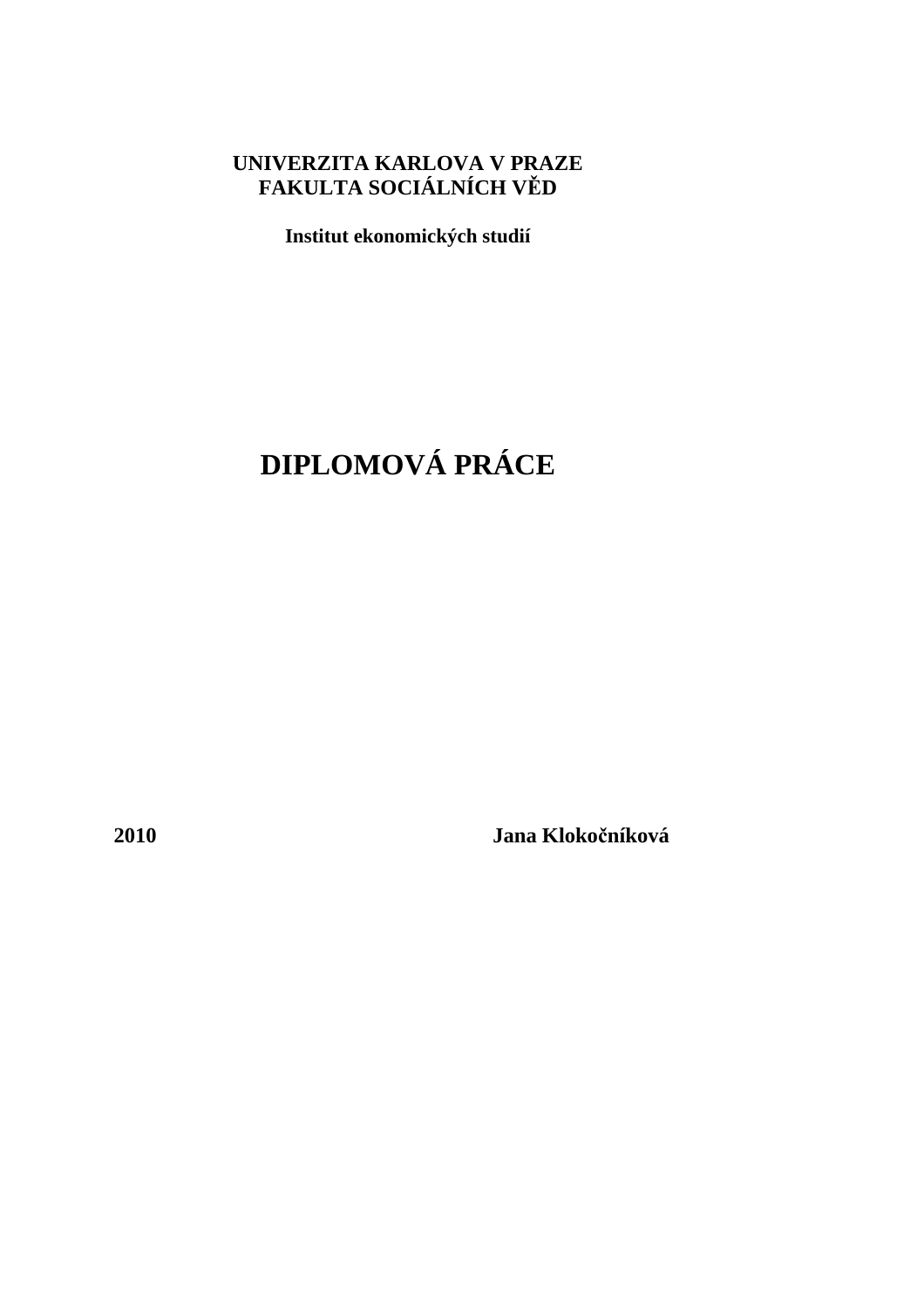## **UNIVERZITA KARLOVA V PRAZE FAKULTA SOCIÁLNÍCH V**Ě**D**

**Institut ekonomických studií** 

# **DIPLOMOVÁ PRÁCE**

## Provider Payments in Healthcare

*The Influence of Payment Mechanisms on Behaviour of the Health Care Providers* 

# Platební Mechanismy ve Zdravotnictví

*Vliv Platebních Mechanism*ů *na Chování Poskytovatele Zdravotní Pé*č*e* 

> **Vypracovala: Bc. Jana Kloko**č**níková Vedoucí: PhDr. Lucie Bryndová Akademický rok: 2009 - 2010**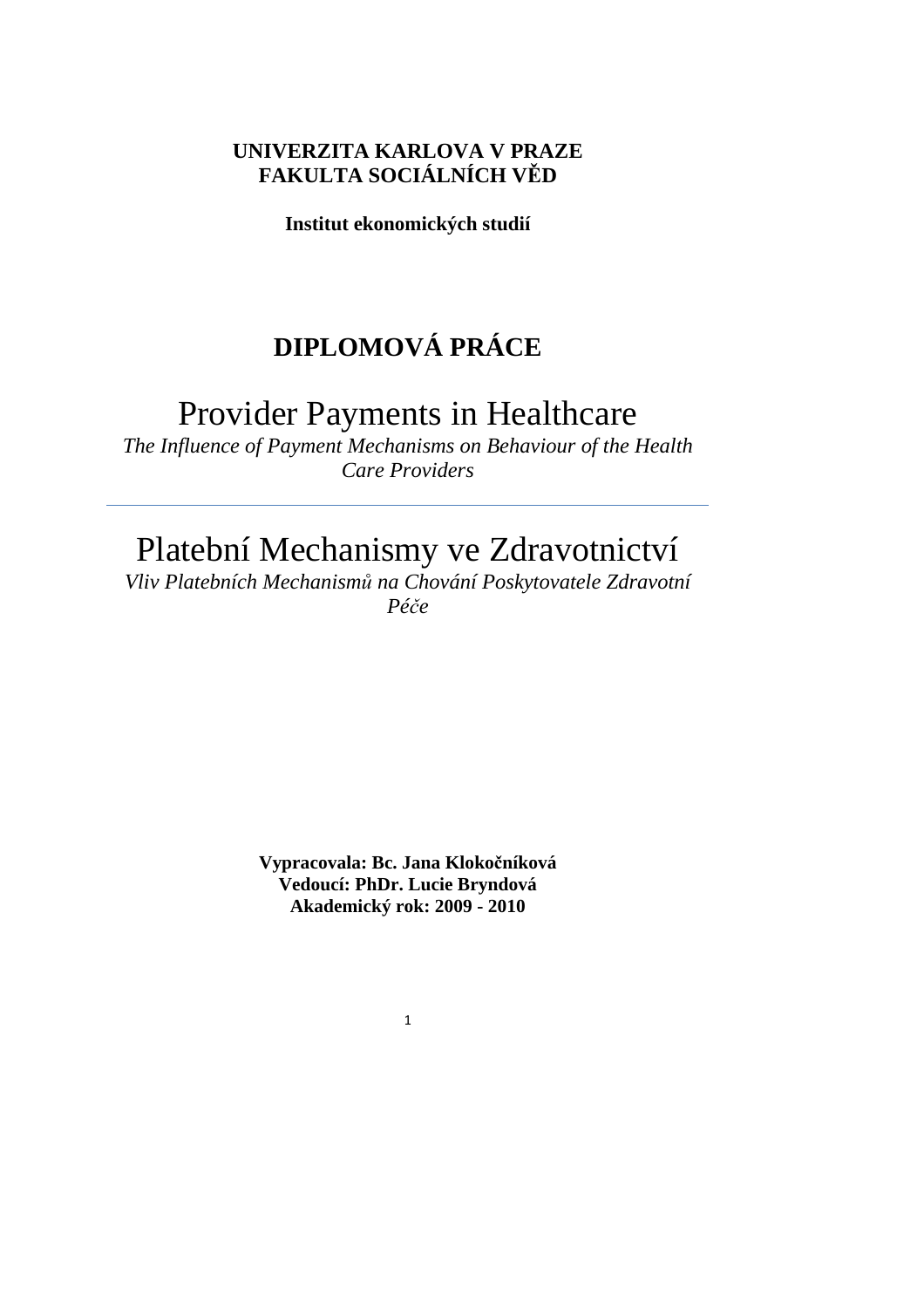## **PROHLÁŠENÍ**

Prohlašuji, že jsem diplomovou práci vypracovala samostatně a použila pouze uvedené prameny a literaturu.

*Except where reference is made to the work of others, the work described in this thesis is my own or was done in collaboration with my thesis supervisor.* 

V Praze dne 28. 6. 2010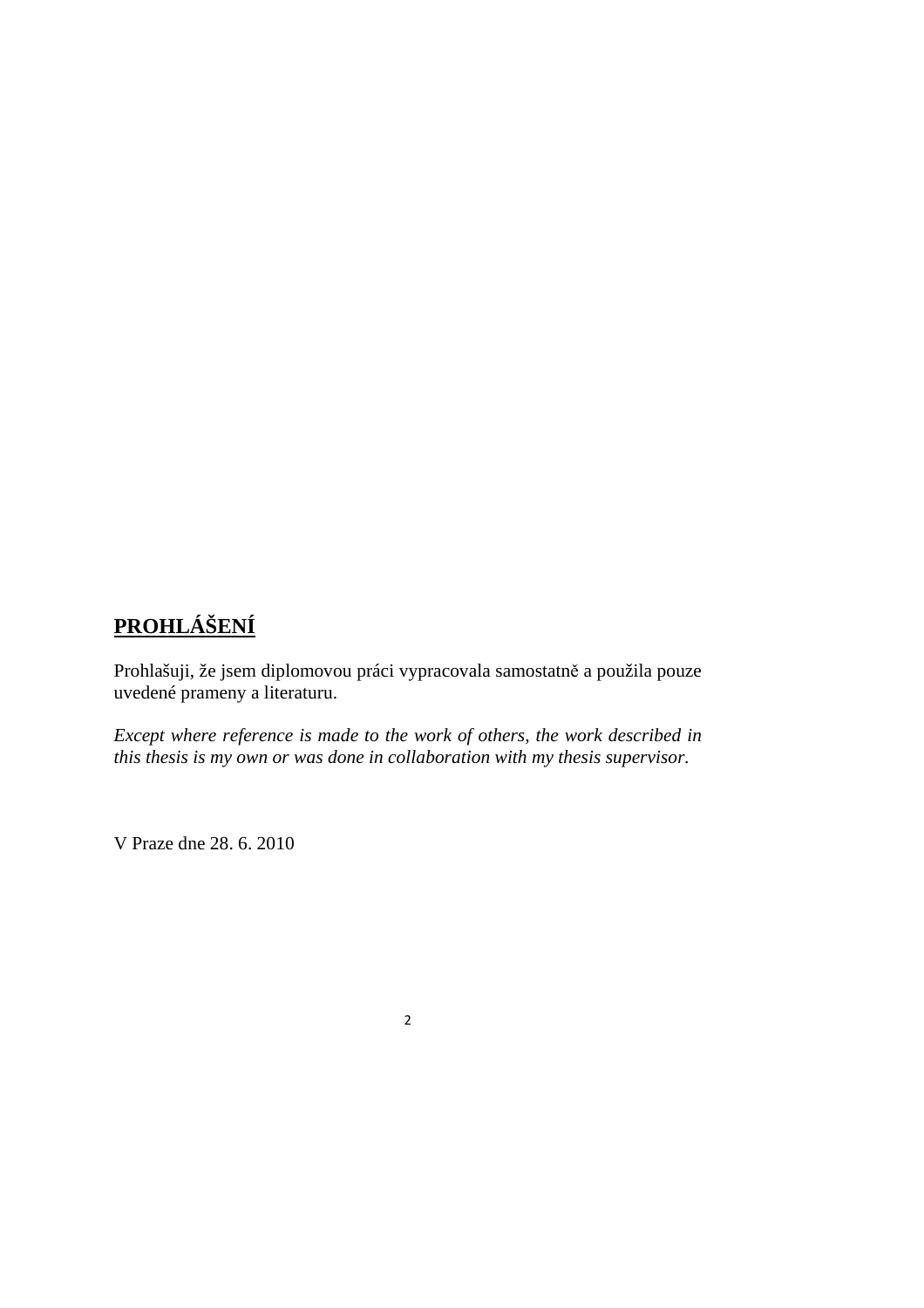# **POD**Ě**KOVÁNÍ**

Chtěla bych poděkovat zejména konzultantce mé práce PhDr. Lucii Bryndové za její podnětné připomínky, inspiraci a podporu.

Poděkování dále patří Michele Sheridan, která mi pomohla s jazykovou úpravou části práce, Nadine Röhrig za její cenné připomínky a Aleně Miřejovské za její pomoc s prvotní orientací v tématu.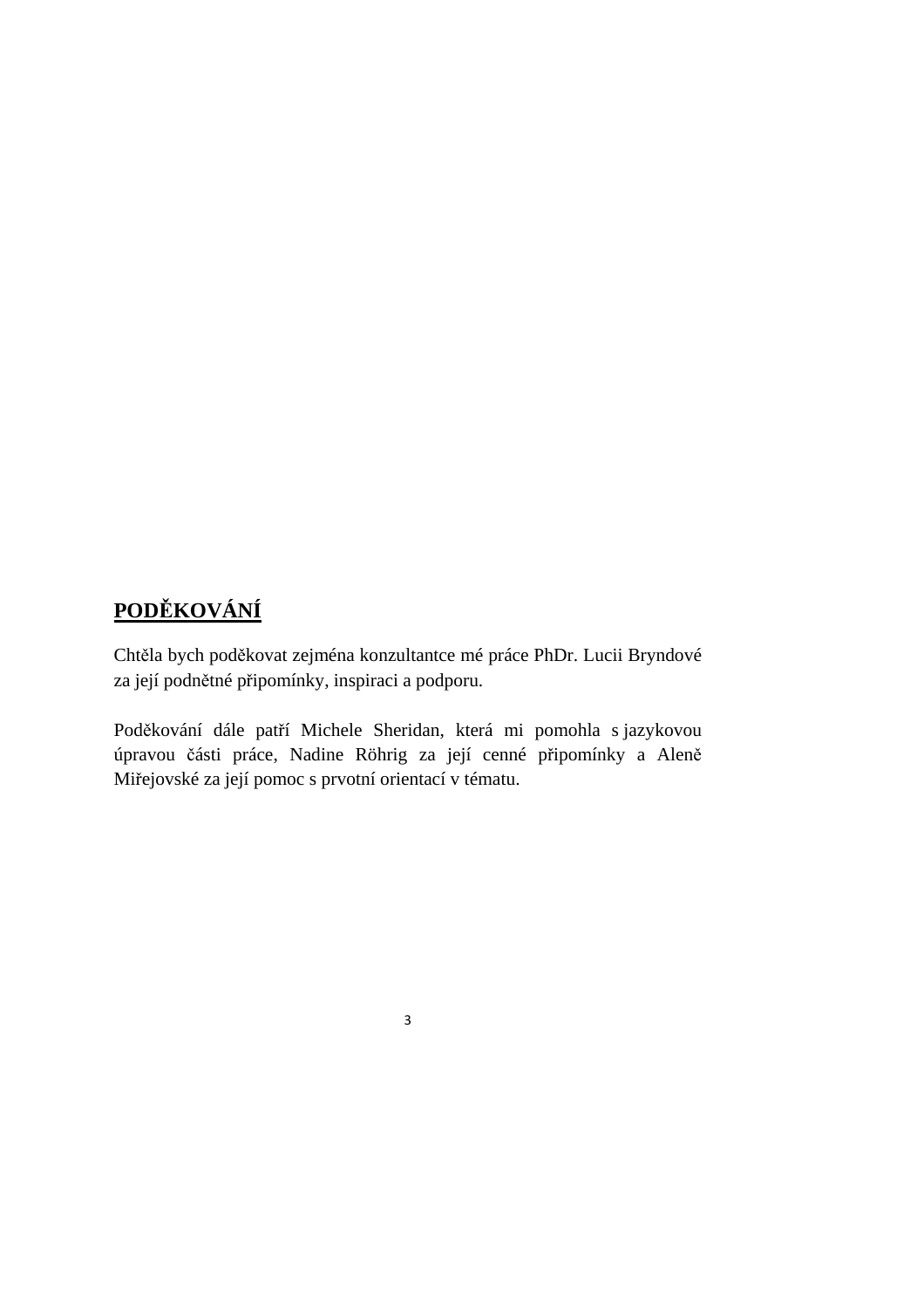### **ABSTRAKT**

Velká část neefektivity, s níž se potýkají zdravotní systémy dneška, vyvstává z chování jednotlivých hráčů vystupujících v oblasti zdravotnictví. Tato diplomová práce se zaměřuje na chování poskytovatelů zdravotní péče a existující nástroje přispívající k omezení neefektivit způsobených jejich chováním. Zásadní hypotézou této práce je problém působení poskytovatelů zdravotní péče jako nedokonalých agentů.

Pozornost je věnována specifickým nástrojům představovaným úhradovými mechanismy, které jsou využívány ve zdravotních systémech, zejména ve vztahu mezi poskytovatelem a třetí stranou nákupčího zdravotní péče. Práce dává přehled základních úhradových mechanismů, jejich výhod a úskalí. V rámci jednoduchého teoretického modelu potom umožňuje srovnání některých mechanismů zaměřujíc se na jejich vliv na nákladovou efektivitu, prevenci, vytváření čekacích seznamů a produkci zdravotní péče. Základem analýzy jsou užitkové funkce tří důležitých stran podílejících se na chodu zdravotních systémů: poskytovatelů zdravotní péče, nákupčích zdravotní péče a pacientů.

## **ABSTRACT**

A great proportion of inefficiencies the health systems need to deal with arise from the behaviour of the health sector actors. This thesis will focus on the behaviour of health care providers and some of the existing tools which might help to eliminate inefficiencies their behaviour causes. The crucial hypothesis this paper was built upon concerns the imperfect agency problem of the health care providers.

The attention is paid to a particular sort of tools represented by various payment mechanisms implemented in the health systems within the relationship between the health care providers and the third-party purchasers. The paper revises some of the most common payment methods, their diversity, advantages and limitations.

This thesis presents a simple theoretical model which provides a comparison of some payment mechanisms focusing on their enhancement of cost-efficiency, prevention, creation of waiting lists and production of health care. The analysis is based on utility functions of three important actors of the health systems; health care providers, third-party purchasers and patients.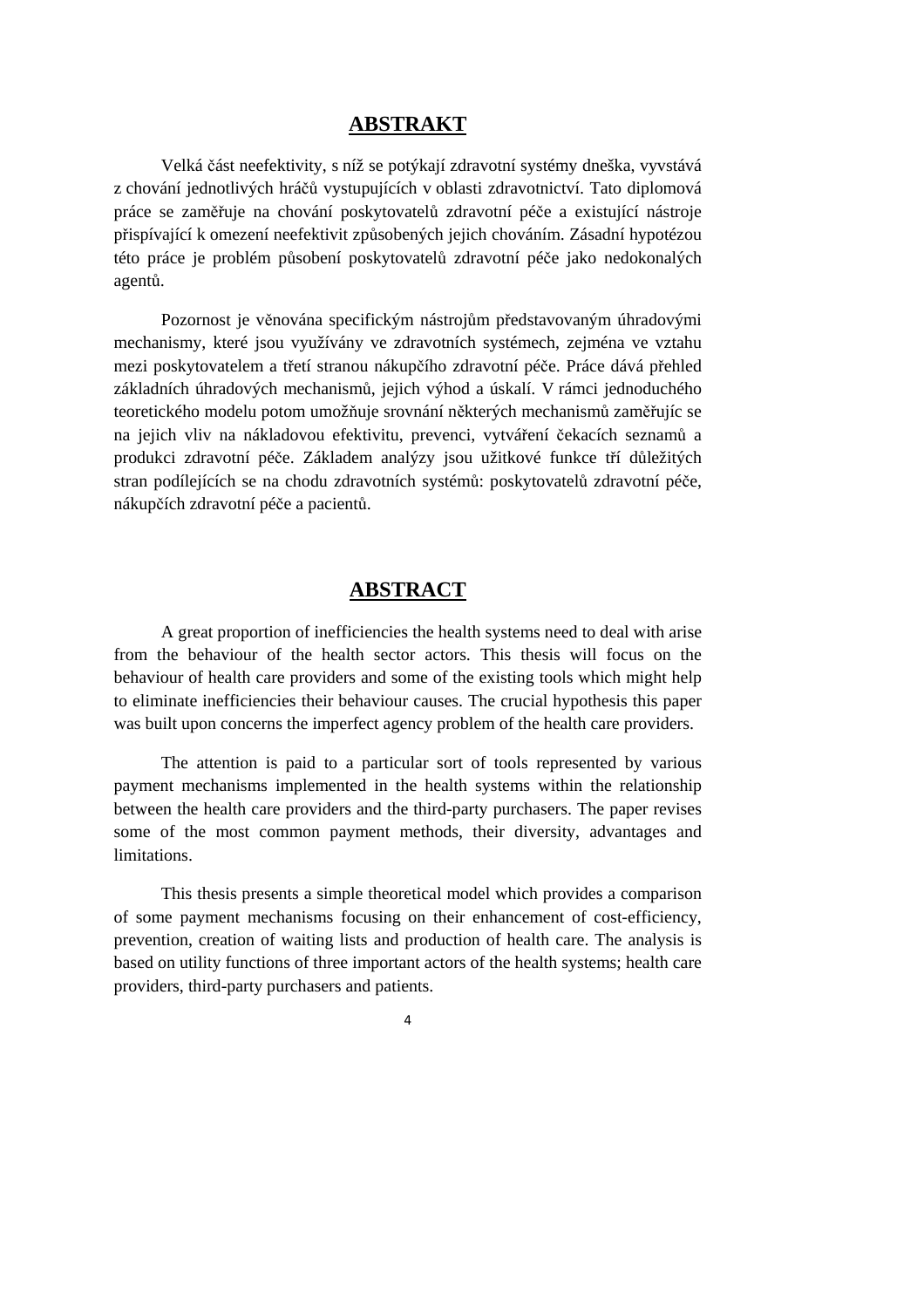## **TABLE OF CONTENT**

| 1.1.                                                              |  |
|-------------------------------------------------------------------|--|
| 1.1.1.                                                            |  |
| 1.1.2.                                                            |  |
| 1.1.3.                                                            |  |
|                                                                   |  |
|                                                                   |  |
|                                                                   |  |
|                                                                   |  |
|                                                                   |  |
|                                                                   |  |
|                                                                   |  |
|                                                                   |  |
|                                                                   |  |
|                                                                   |  |
|                                                                   |  |
|                                                                   |  |
|                                                                   |  |
|                                                                   |  |
| <b>Chapter 3: PAYMENT MECHANISMS AS TOOLS OF HEALTH INSURANCE</b> |  |
| FUNDS                                                             |  |
|                                                                   |  |
|                                                                   |  |
|                                                                   |  |
| Chapter 4: MODEL - ANALYSIS OF PAYMENT MECHANISMS  61             |  |
|                                                                   |  |
|                                                                   |  |
|                                                                   |  |
|                                                                   |  |
|                                                                   |  |
|                                                                   |  |
|                                                                   |  |
|                                                                   |  |
|                                                                   |  |

### $5\overline{)}$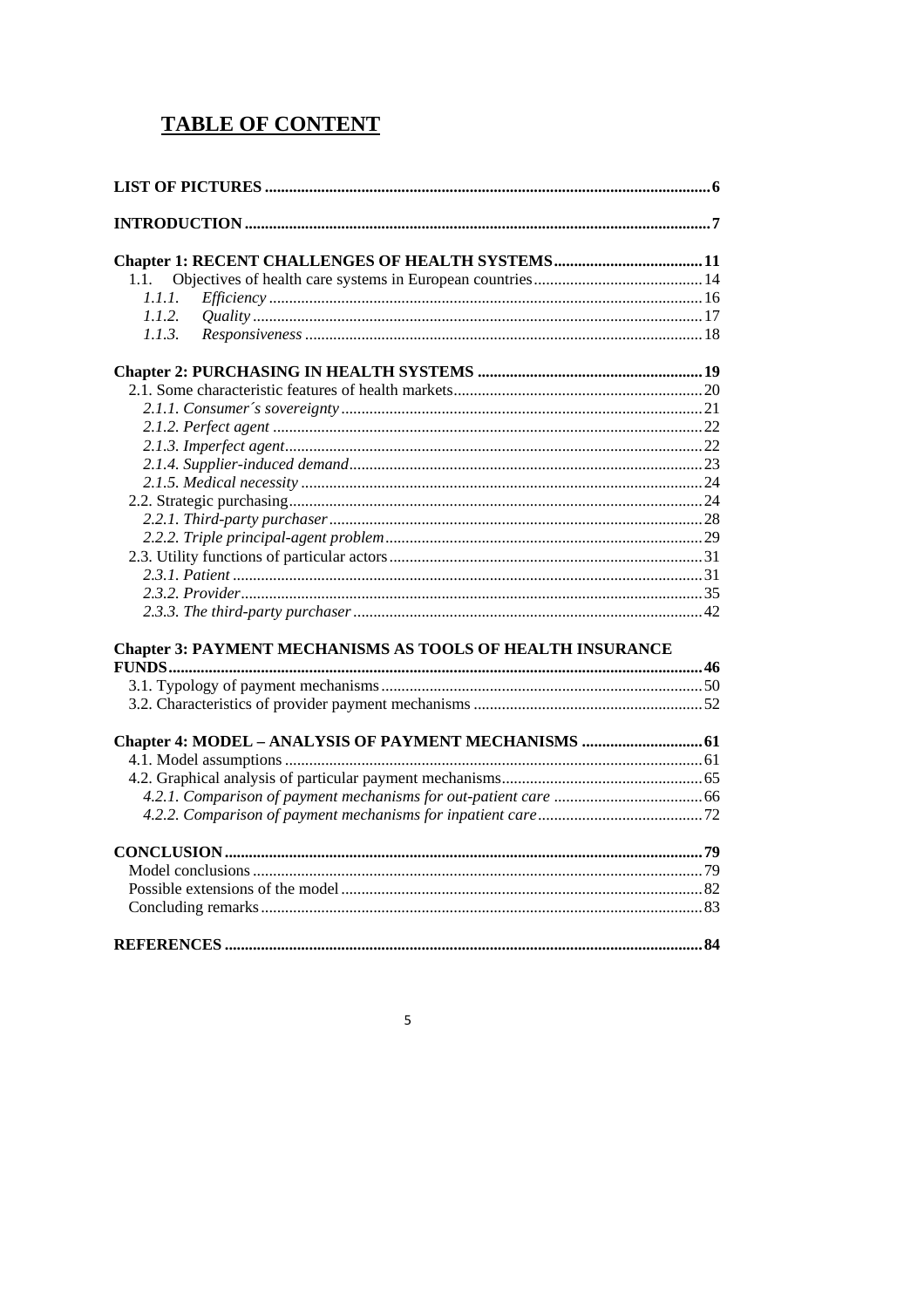## **LIST OF PICTURES**

## LIST OF DIAGRAMS

|--|--|--|--|--|

## LIST OF FIGURES

| <i>Figure 1:</i> Total expenditure on health care as a percentage of GDP, 1960-2006  13 |  |
|-----------------------------------------------------------------------------------------|--|
|                                                                                         |  |
|                                                                                         |  |
|                                                                                         |  |
|                                                                                         |  |
|                                                                                         |  |
|                                                                                         |  |
|                                                                                         |  |

## LIST OF GRAPHS

## LIST OF TABLES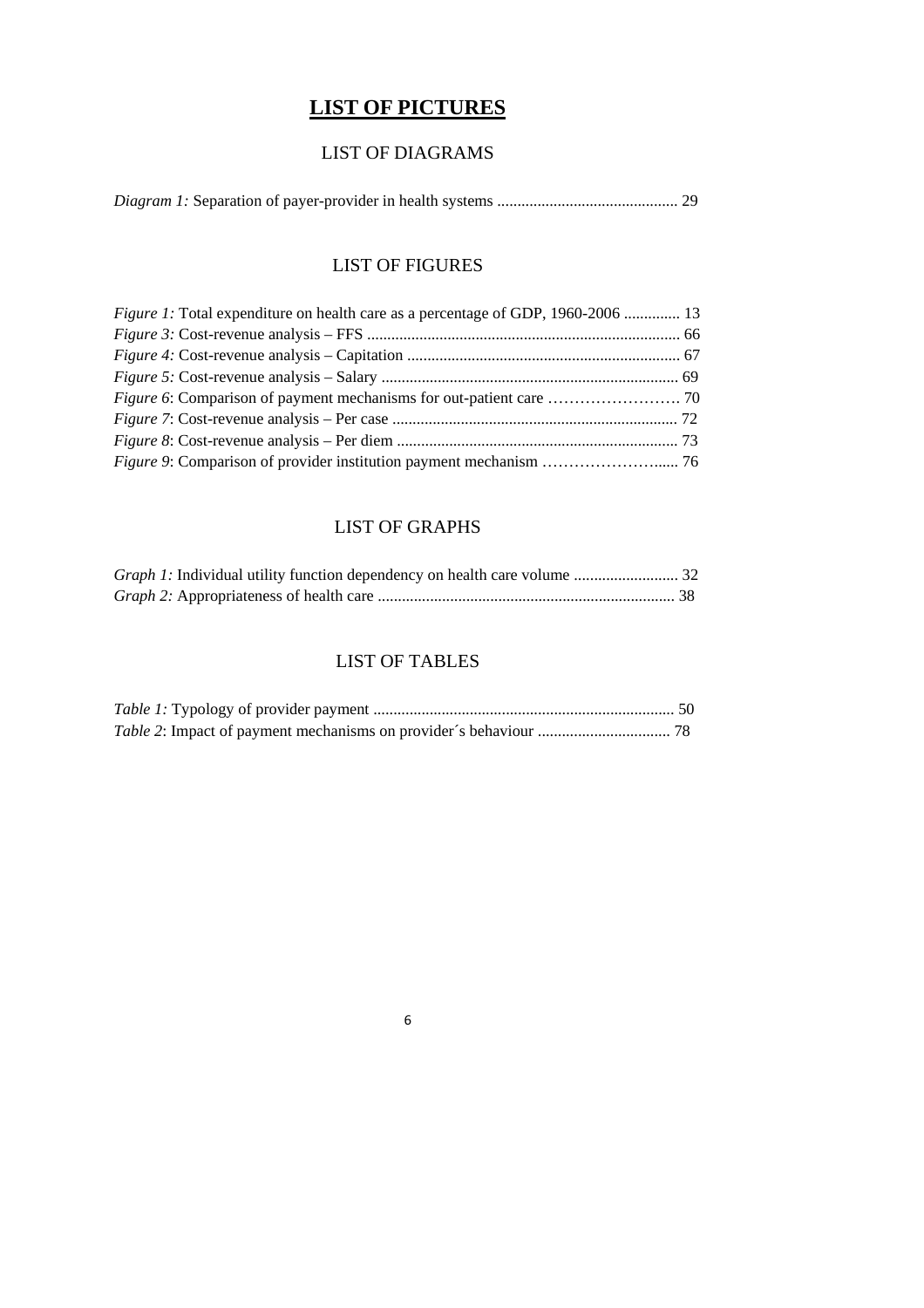#### **INTRODUCTION**

Health is one of the most treasured values in a life of all people. Although one can object that health care concerns above all issues connected with medicine, doctors, death and life, economics is one of the important pieces creating the mosaic of health care problematic at national and supranational levels.

*"In principle economists are concerned with better choices and in particular making the best use of existing resources and growth in the availability of resources...As economists started to work on problems in the health sector, the new discipline of health economics emerged."* (McPake, Kumaranayake, & Normand, 2002, p. 3)

With the development of new technologies, methods and innovative knowledge, with the evolution of people´s expectations about their life standards, prolongation of life expectancy, growth of median age as well as the growing importance of the health care sector within economies the world became interested in profound aspects of the systems within which healthcare is provided and whose management and structure may influence not only the level of success of health sector but may have an impact as well on other fields of human activity, other public or private sectors. Existence of this new interest in health care field also from the point of its functioning and financing emerged a new discipline called health economics.

Two main streams influencing the development of health systems may be identified. The first one can be called economic aspect, which is given especially by the problems which stem from technological and demographic development, from the changes of people´s expectations concerning their health, issue of difference between the needs of patients and their demand for health care, information asymmetry problem and the overall economic worries which all put pressure on public budgets and their limited resources. The second may be recognized as an issue of social values, in other words range of objectives the societies require to be treated by the health systems, which extended greatly during the last decades. Both of these aspects need to be taken into consideration during the decisionmaking in order to find a well-functioning and sustainable setup of health systems.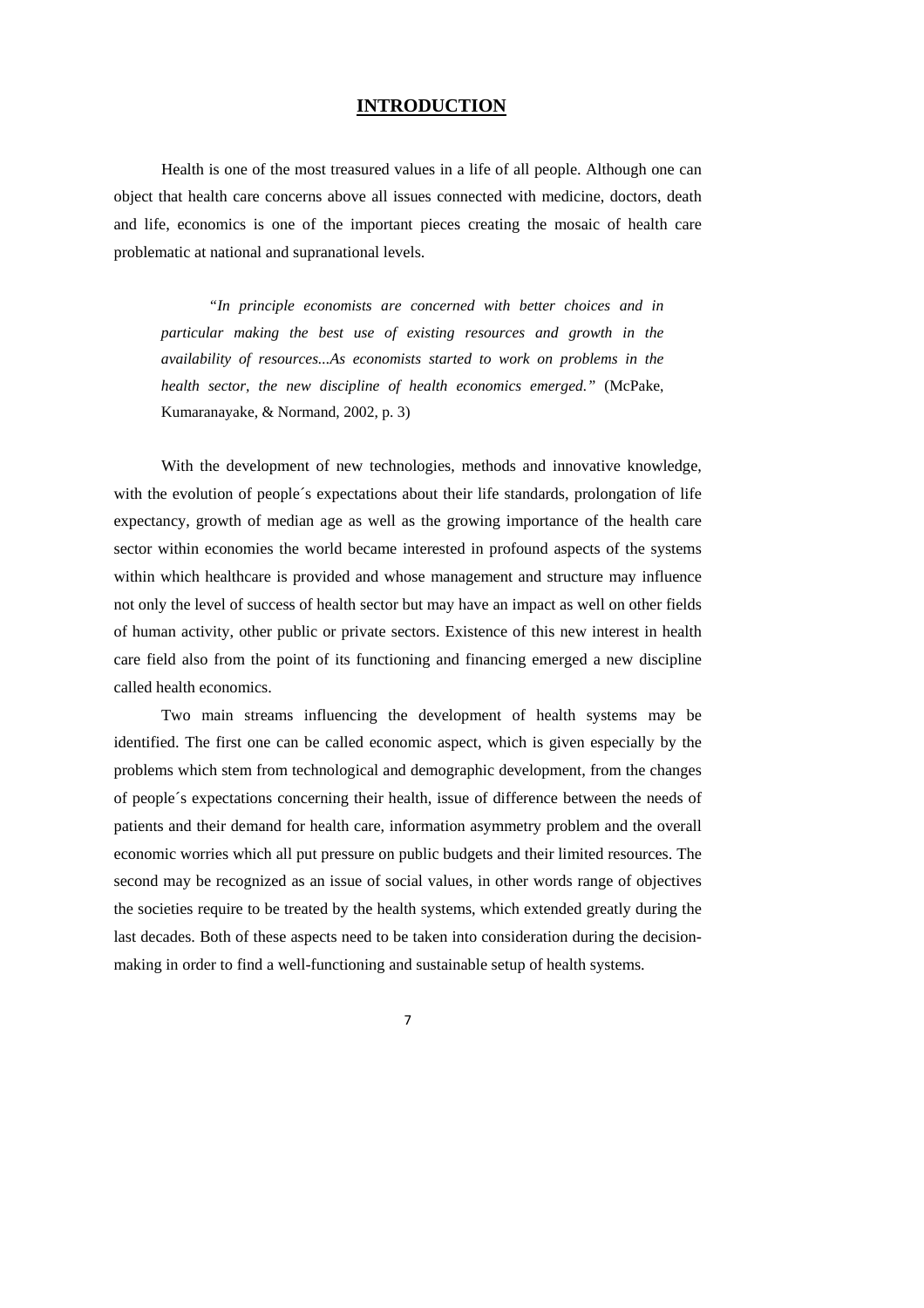This thesis analysis focuses on especially European health systems, which, in general, are publicly funded<sup>1</sup>. This means that the health care systems are designed to finance all or most of the care provided from the publicly managed funds, whose income is, on the whole, given either by taxation or by national health insurance, covering almost 100 % of inhabitants in most of the European countries. The fact, that health sector is one of the fields which take a great part in the public expenditure division, stirs among the policy makers even larger feeling of necessity to optimise the functioning of the health systems. Trying to find a more efficient way of organizing the health systems, to avoid failures while satisfying all the objections demanded by the society, leads to immense discussion concerning various aspects of health care.

A great proportion of inefficiencies the health systems need to deal with arise from the behaviour of the health sector actors. In this thesis we will focus on the behaviour of health care providers and some of the existing tools which might help to eliminate inefficiencies their behaviour causes. The crucial hypothesis this paper was built upon concerns the imperfect agency problem of the health care providers, which is also a fundamental issue solved by whole health economics.

The attention will be paid to a particular sort of tools represented by various payment mechanisms implemented in the health systems. The main concern of the thesis will be those systems, where the purchaser´s role, executed by a third-party payer, is separated from the provision of health care. The paper concentrates mostly on publicly funded European health systems and their practice and experience.

The third-party payers dispose of various tool contributing to enhancement of better performance of health care providers. Among the ways the payers may influence the providers´ behaviour belong for instance payment mechanisms and contracting, however, the real extent of power within which the third-party purchasers operate, in order to minimise these inefficiencies, depends on various factors such as the nature of the provider organizations, their form of ownership, their degree of autonomy and scope for decision making and the type of market structure.

This paper will draw its attention particularly to payment mechanisms, their diversity, advantages and limitations. Although, as will be seen below, there is a great



<sup>&</sup>lt;sup>1</sup> According to the World Health Statistics 2010, the median share of the private resources (including the private resources used for private health insurance) in the European region equals 24%, while 76,2% percent of countries´ private expenditures do not exceed 40% of total health expenditures.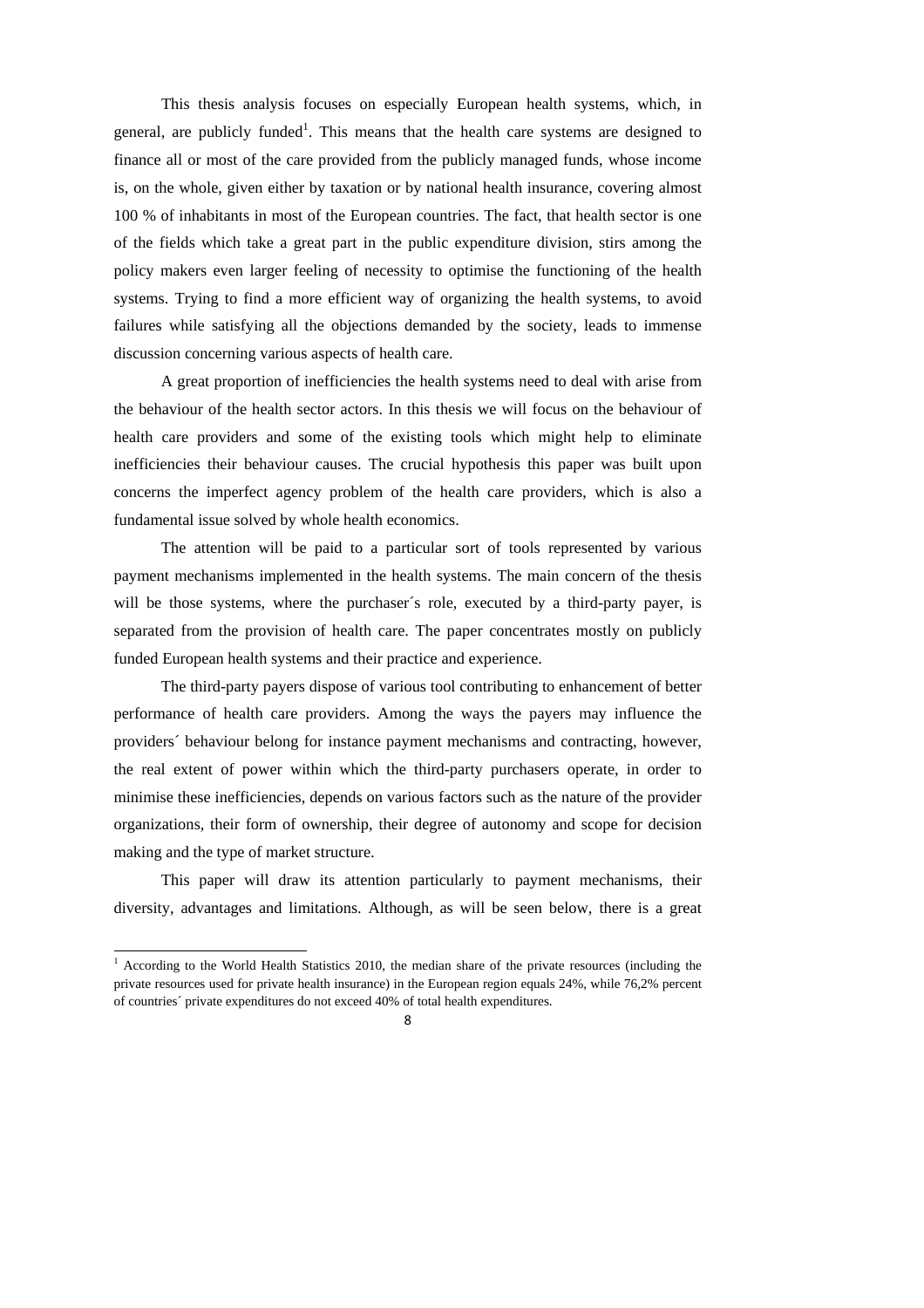extent of the literature concerning description of various payment mechanisms and experiences of various economies with their implementation, only little part of these sources pays attention to more theoretical analysis of their influence on the health care providers´ behaviour. On the basis of health economics, behavioural economics (principalagent models) and microeconomic analysis of the utility functions of the particular actors it will attempt to compare particular payment mechanisms by focusing on their enhancement of some factors important for the systems´ functioning.

The analysis used in this thesis is based on utility functions of three important actors of the health systems; health care providers, third-party purchasers and patients. The defined utility functions are then further used to set a simplified theoretical model in order to compare influences of particular payment mechanisms on the behaviour of health care providers. The original model was introduced by Seidman & Frank (1985) and later adjusted by Roubal (2005) comparing some aspects of the DRG and per diem payment mechanism used to reimburse hospital health care. For the purposes of this paper, the model was slightly reformulated and adjusted in order to enable a comparison of payment mechanisms separately for the outpatient and for the inpatient health care provision. The analysis introduced in this thesis concentrates particularly on factors such as volume of health services provided, prevention, cost efficiency or waiting lists.

*"Optimal payment contracts for providers should induce providers to render high-quality, effective treatments, while promoting a rational allocation of resources to and within the health sector."* (Langenbrunner & Liu, 2004, p. 2)

Chapter 1 of this paper provides the reader with a general insight into the issues which present the core subjects of recent debates about health care at the policy-making level. The chapter rather points out the main streams of the health reforms of the last decades invoked by the changes of importance of health and health systems in society. The issue of health and health systems and their financing is presented vis-a-vis some of the recent challenges presented by drivers such as technology and medical development, changes in people´s expectations, demographic changes, growth of the health sector and its importance, etc. All these changes and factors have greatly influenced the position health care uccupies in minds of the societies nowadays, given their values and expectations.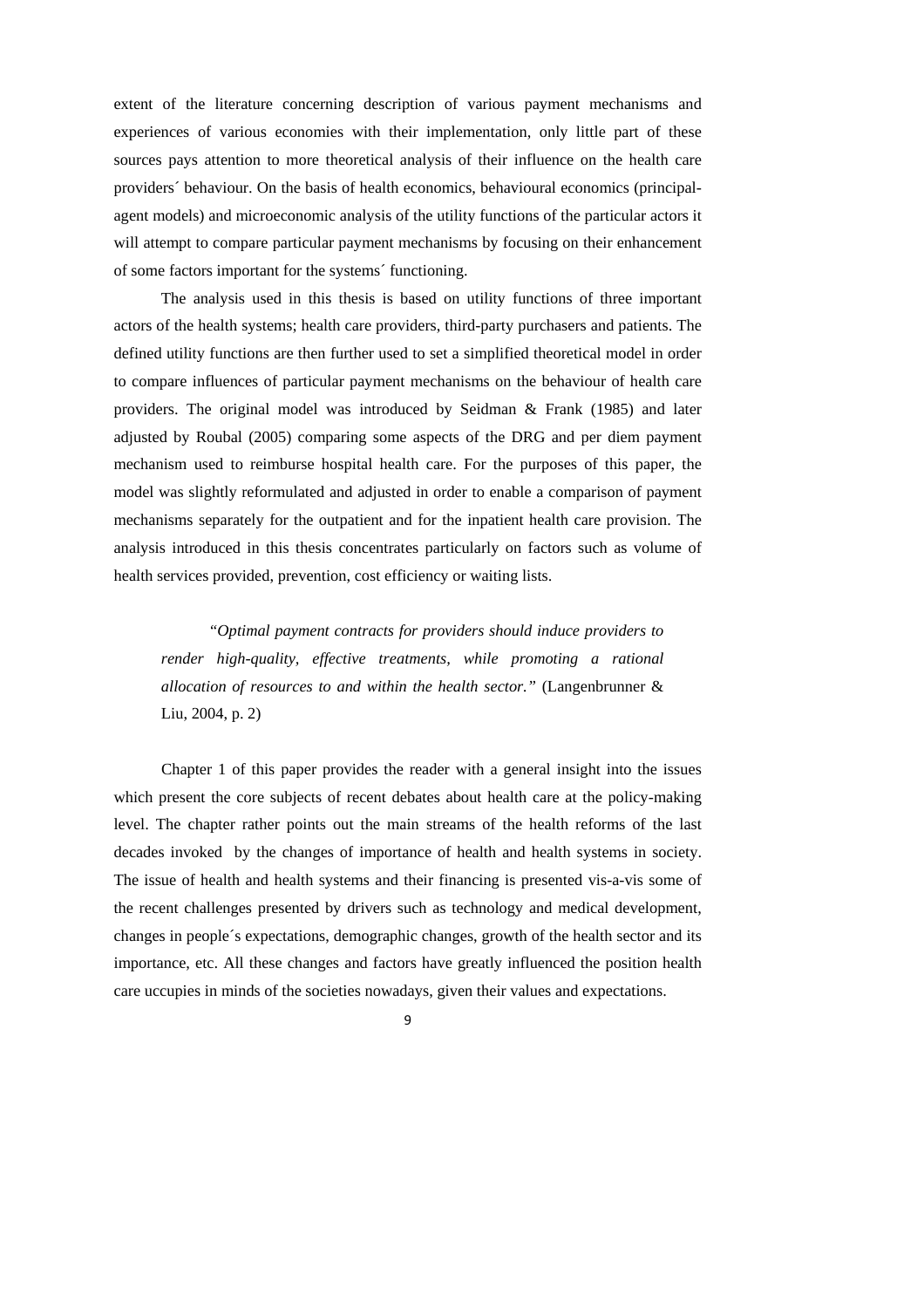Chapter 2 focuses more thoroughly on some aspects of the health care market. In order to prepare good background for the further analysis, it introduces four crucial terms typical for the field of health systems. The important notions which will play an important role in setting up the assumptions of the model presented in this thesis are: consumer´s sovereignty, imperfect agency, perfect agency and medical necessity. Further in the chapter, the reader will be introduced to the aspects of purchasing in health care, particular attention will be paid to the method of strategic purchasing and some of its specificities; third-party purchasing and triple principal-agent problem. Last part of the chapter will attempt to define utility functions for three of the main health system players; patients, health care providers and third-party purchasers.

The following two chapters present the core of this paper. Chapter 3 discusses various payment mechanisms, their use in different health systems, their advantages, limitations, some possibilities of their adjustments taking into consideration the impact they have on the behaviour of the health care providers vis-a-vis objectives and goals of well-functioning health systems. The description was limited more or less to those mechanisms which are used in the European countries (especially the member states of the European Union).

Chapter 4 will present a simple theoretical model which shall enable the reader to compare the basic extent of influence of various payment mechanisms on the health care provider behaviour and decision-making. The model used in this paper was inspired by a model presented by Seidman & Frank, 1985 which was adjusted by Roubal, 2005. The comparison focuses on four main aspects: the influence the particular payment mechanisms have on production of health care services and their provision, whether these contribute to the creation of waiting times, their impact on cost efficiency in providers´ behaviour and the role of incentives to prevention in each of the mechanisms.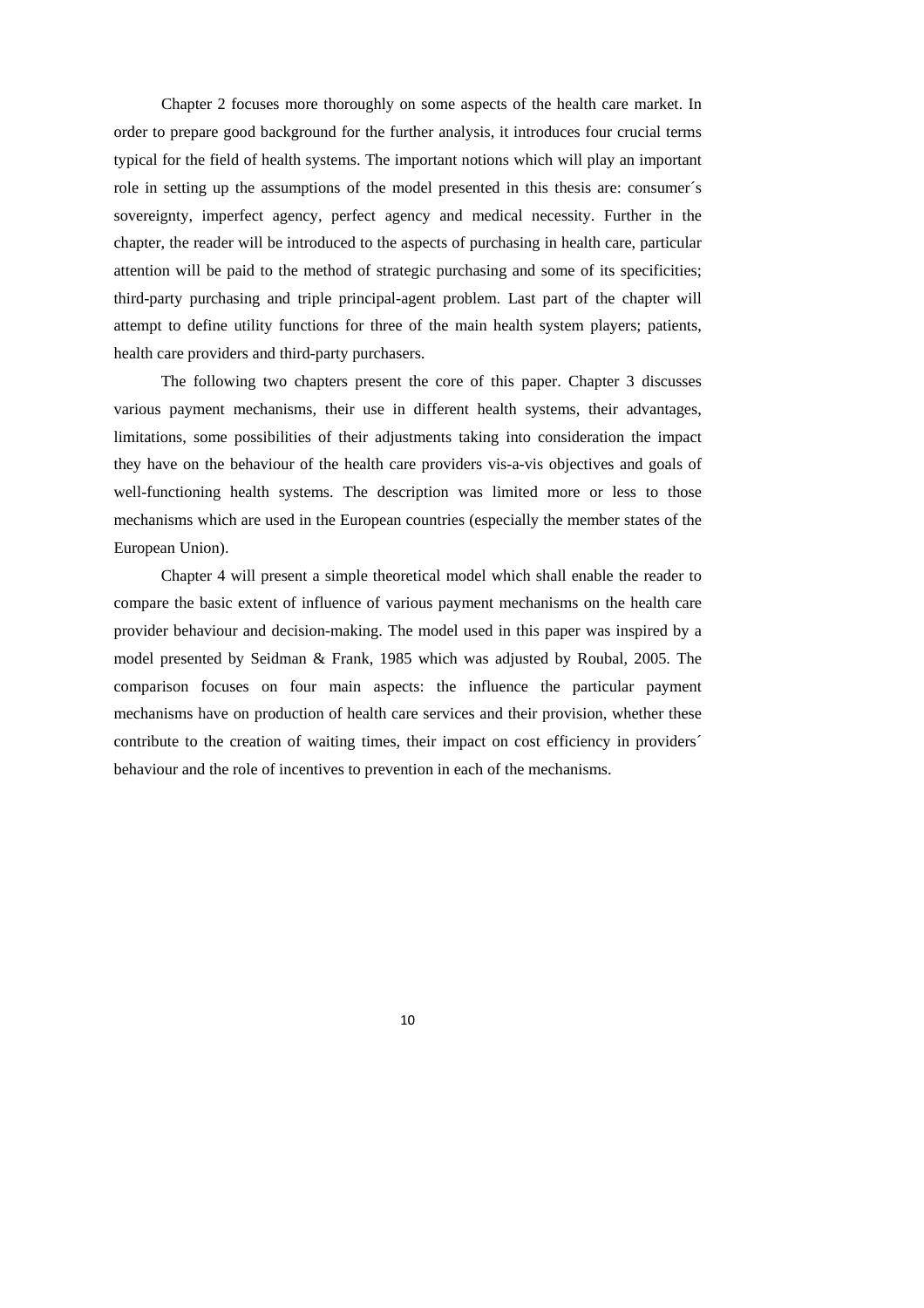#### **Chapter 1: RECENT CHALLENGES OF HEALTH SYSTEMS**

This chapter gives a brief introduction to the European health systems taking into consideration their reforms which took place during the last century, moving from the goal of all possible care for everyone to rather high-quality essential care, and the challenges which preceded them. This part stresses the growing importance of health sector for the world economies with the focus on European countries. The chapter describes the framework of health systems of these days given, on one hand, the crucial drivers which exert pressure on the systems´ financing while, on the other hand, confronting it with the basic objectives and value basis of health systems. Three objectives are pointed out in order to set a background for further discussion, which will follow in next chapter of the paper.

During the last century, the European health systems went through a large scale of reforms. The crucial ones started by the foundation of national public health systems established in many countries after the World Wars, and the extension of social insurance schemes<sup>2</sup>. Another characteristics of the health systems functioning in most European countries is their reliance on state insurance systems, which have progressively expanded between 1960s and  $1990s^3$ .

Right to health was included as a human right and the governments started to seek *health for all* as the main goal of their health systems. In order to reach universal coverage which could have guaranteed access to health care for the whole population, the systems began to focus on primary care. However, given the large amount of attention paid to the perceived needs of people, little importance was devoted to the individuals´ demand for health. The supply-side of health care had to put up with difficulties caused by the inability to meet both of these requirements. However, attempts to fulfill all the needs for health care without taking into consideration the expressed demand for health care may lead to overproduction of health care (supply effect) and to overconsumption (demand effect) of services, effects which, in general, greatly burden the public health systems, which deal with limited financial resources<sup>4</sup>.

11

<sup>4</sup> Oxley & MacFarlan, 1994 $\frac{5}{3}$  See Figure 1.  $\frac{5}{3}$  See Figure 1.

 2 Oxley & MacFarlan, 1994.

<sup>&</sup>lt;sup>3</sup> Zápal & al., 2009.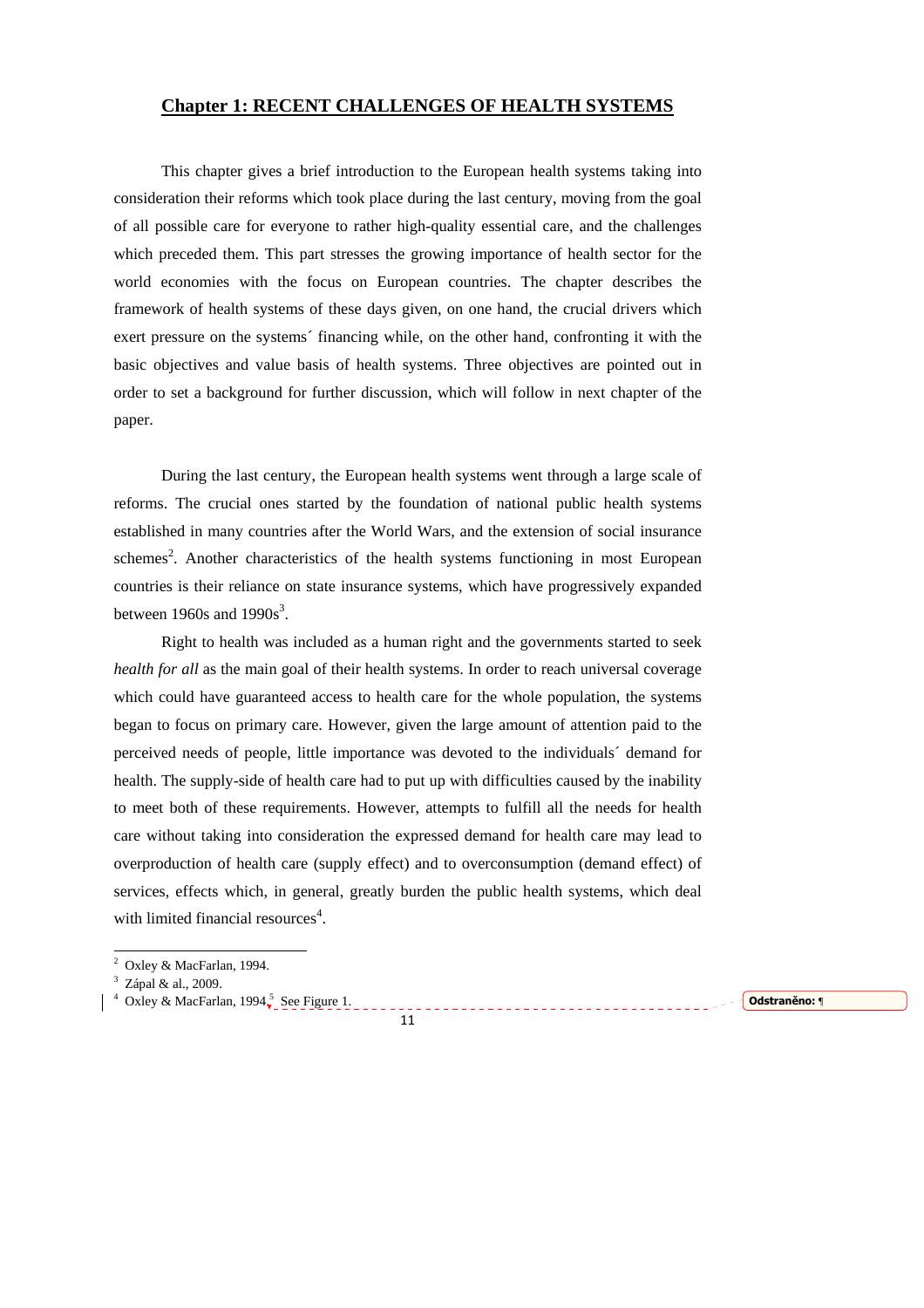Given the increase of growth rates of health-care spending (in absolute as well as real terms<sup>5</sup>) over the 1960s and 1970s most governments considered the health expenditure inconsistent with sustainability in the sector of public finances, which contributed to an increasing concern of policy makers with finding ways to bring these expenditures under control. Initially, governments aimed at constraining health-care spending through various kinds of macroeconomic restrictions. Since these often created problems in the provision of health care, nowadays the focus turned to encourage more efficient provision of care $6$ .

In its report from 1999 the World health organization introduced a notion of "new universalism" into the health care debates. This term recognizes limits the governments face, however, at the same time it retains their responsibility for leadership, regulation and finance of health systems. The report stresses that if services are to be provided for all, then not all services can be provided. At this time, the health systems began to place emphasis rather on *high-quality essential care for all* instead of *all possible care for everyone*, and along with that the search for well-functioning health care systems, effectiveness, cost and social acceptability gained their importance.

On the other, the expectations of people about health care services, their accessibility and quality rose naturally, given the ever growing medical technological progress. New drugs and medical devices made people believe in and expect growing quality and efficacy of the treatments they received. Moreover, the raising stock of physical facilities for health care and rising number of medical personnel, led to rising supplier-induced demand (see Chapter 2.1.4.). On top of that - in some countries it has already become a problem, in others it is a threat for the future - the prices of the healthcare sector inputs started growing relative to the GDP deflator while at the same time the working-age population started shrinking caused by the population ageing<sup>7</sup>.

Unnecessary increases in healthcare spending may reduce the capacity of economies to expand over time, as well as it places limits on governments´ fiscal capacities to address other policy goals which might also have a positive impact on health outcomes $8$ .

#### *Figure 1:* **Total expenditure on health care as a percentage of GDP, 1960-2006**



 $\frac{6}{6}$  Docteur & Oxley, 2004.

<sup>7</sup> Persons aged over 65 consume, on average, roughly four times as much health care as those below 65 (OECD, 1987).

<sup>8</sup> Oxley & MacFarlan, 1994.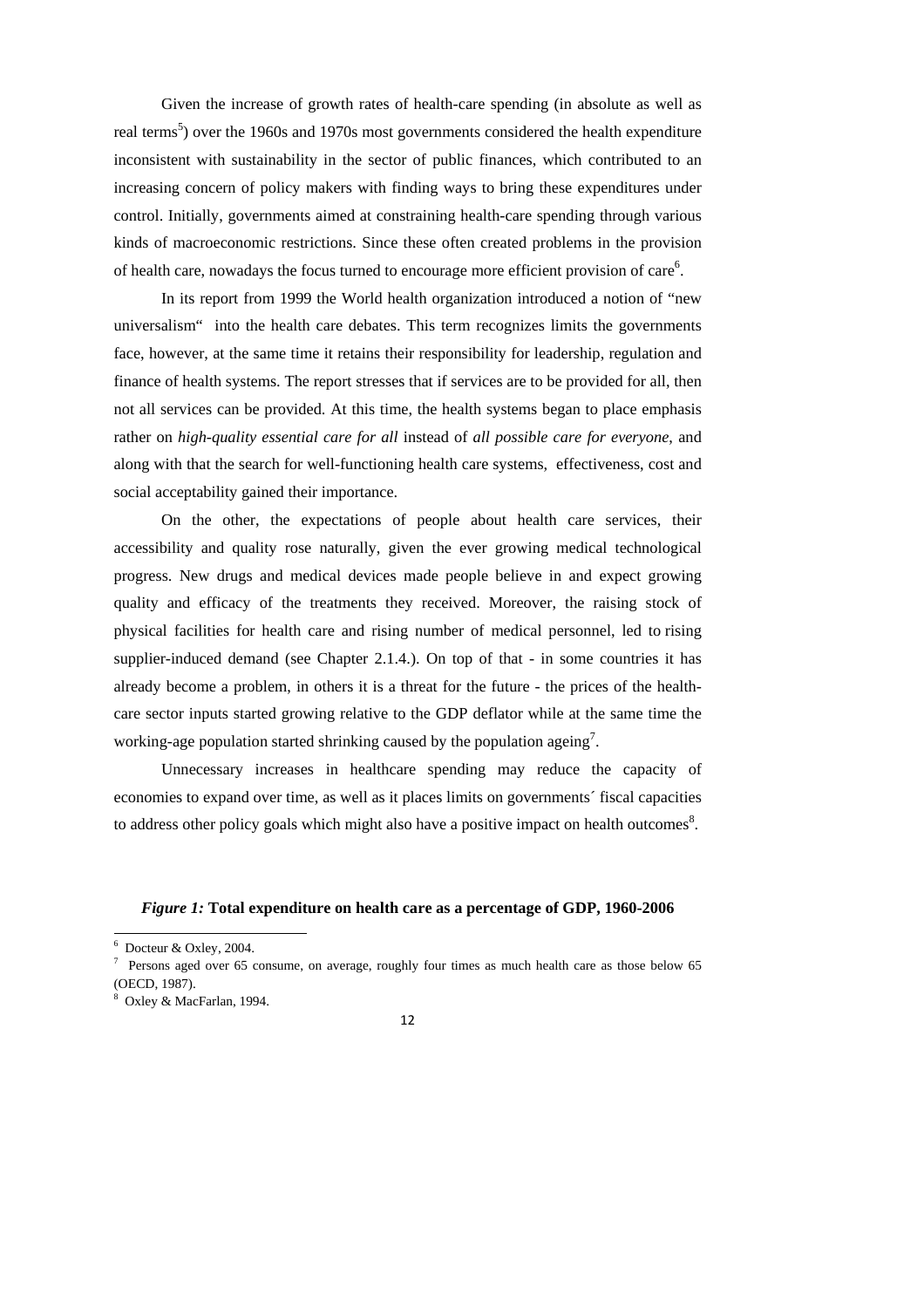

*Source: OECD Health data 2009.*

As *Figure 1* demonstrates we may observe an increasing trend of the share of health expenditures relative to GDP in the member countries of OECD in the years 1960-2006, which signifies generally growing importance of the health care sector.

The health-care sector became an important industry in many economies. Oxley (1994) states that in the OECD member states, on average, employment in the health-care sector in the year 1992 was ranging between 4,4 and 10 % of total employment. This suggests that governments, when setting new reforms, need to look beyond the immediate problems of public finance and deficits to the broader issue of the efficiency of health care provision. As well should it take into account the implications for economic performance of all sectors of the economy.

Originally, as the fundamental objective of health policy making was considered particularly the access to health care. This was approached first by making insurance coverage of essential care universal and later by taking steps to eliminate financial barriers, ensure adequate supply and address disparities related to social characteristics. Only quite recently, as a reaction to the rising importance of health, the countries turned their attention to other dimensions of health system performance, which shall ensure that the system works to improve health and functional ability, be more responsive to the needs of patients providing an adequate level of satisfaction to patients as well as to the society, stress the requirement of greater efficiency in allocation of scarce resources<sup>9</sup>.

 9 Docteur & Oxley, 2004.

<sup>13</sup>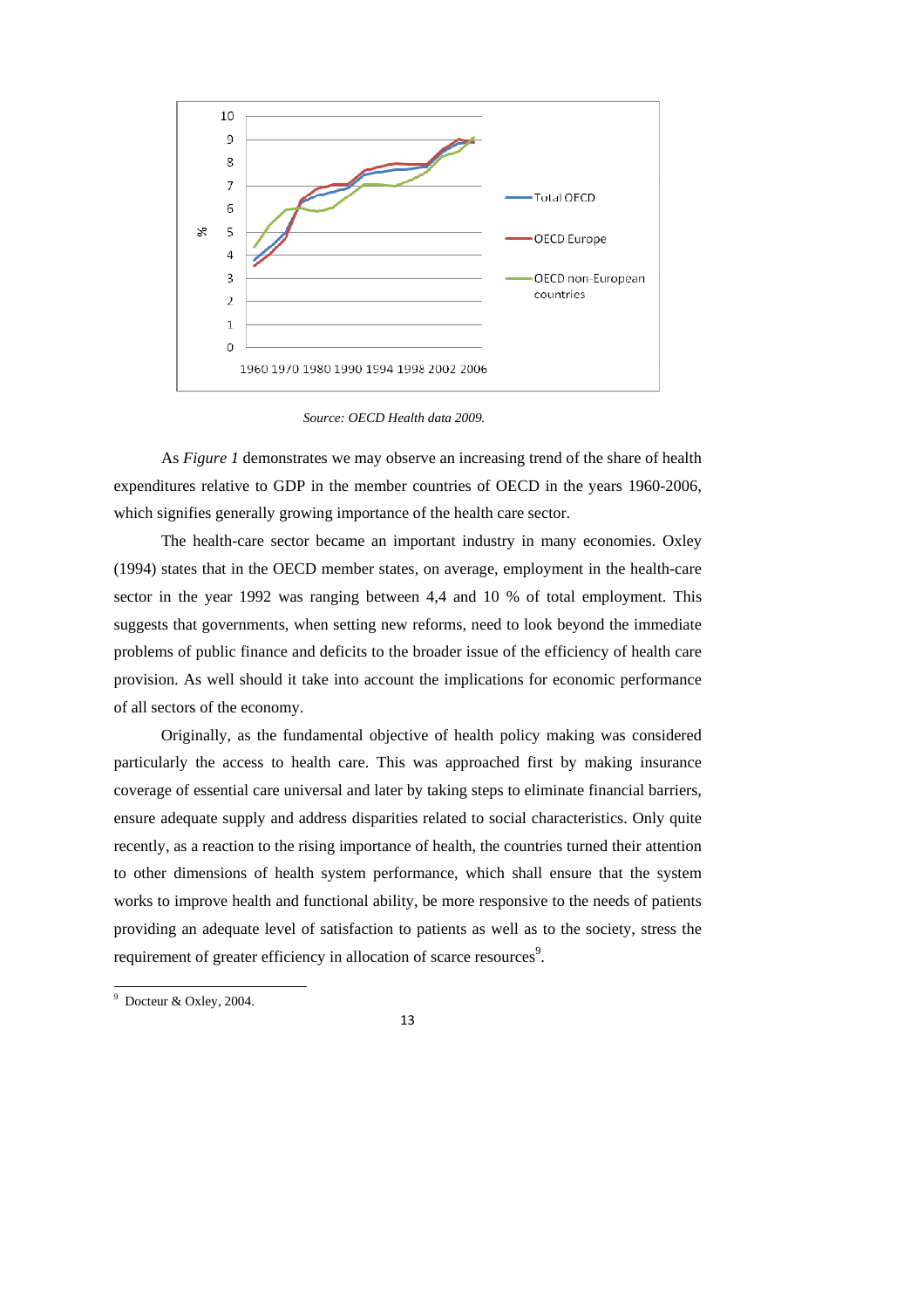#### **1.1. Objectives of health care systems in European countries**

As mentioned above, over the last century the concept of health and health systems in the societies went through important changes, transforming from *all possible care for everyone* to *high-quality essential care for all.*

Recent health systems deal with health expenditure drivers such as population ageing, technological progress, ageing of population or demand induction (further described in Chapter 2.1.4.). In the light of these factors, the debates over the wellfunctioning health systems are suddenly forced to take into consideration newly set objectives of health systems. Next to allocation of resources and efficiency, responsiveness to health care needs of the citizens, quality requirements and the principle of solidarity as well as the new notion of financial sustainability<sup>10</sup> became a matter of discussion.

According to the World Health Organization<sup>11</sup> the objective of good health is twofold. One aspect is the *goodness*, which calls for health systems well-responding to the people´s expectations. Another aspect is *fairness*, requiring health systems which are able to respond equally - without discrimination - to everyone. With respect to well-functioning health systems, the World Health Report (2000) punctuates three essential goals of health systems: *good health*, *responsiveness* to the expectations of the population and *fairness of financial contribution*.

OECD paper by Oxley & MacFarlan (1994) also defines three broad goals, which are usually pursued by governments in the field of health care. The first of these goals presented is *equity* which points out access of all citizens to some incompressible minimum level of health care. According to this objective, treatment should be based on need for care rather than solely on income and individuals should be offered some degree of protection against the financial consequences of falling ill, and payment for this protection should be income-related rather than based on individual risk. The second objective is *microeconomic efficiency*, which states that quality of care and consumer satisfaction should be maximised at minimum cost. Third term focused on is *macroeconomic cost control*, dealing with appropriateness of the share of GDP consumed by the health sector.

<sup>&</sup>lt;sup>10</sup> See Thomson et al., 2009.

<sup>&</sup>lt;sup>11</sup> WHO, 2000.

<sup>14</sup>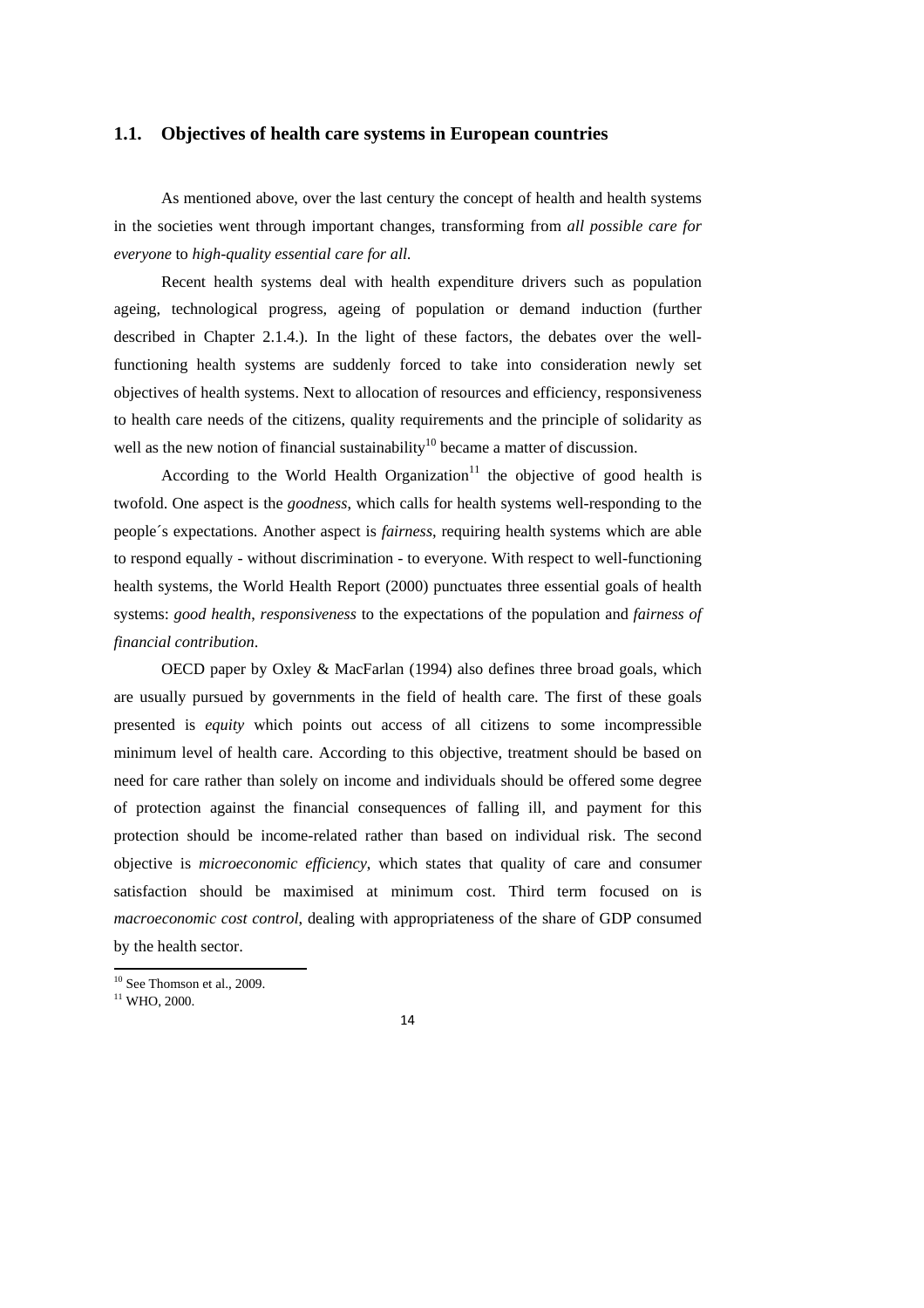According to the European Commission, the health system objectives of particular interest are *accessibility*, a term which means ensuring access to healthcare on the principles of universality, equity and solidarity. Another objective is *quality*, which shall afford the patients with safety and consistent standards; *sustainability*, which should maximise health improvement using the resources available while at the same time not leave any individual without reasonable and appropriate care<sup>12</sup> (for further explanation of appropriateness of health care see Chapter 2.3.2.).

*"A wide range of objectives are often put forward in various mixes in different policy documents, including health gain, cost containment, solidarity, health outcomes, allocative and technical efficiency, consumer satisfaction, equity access, choice, quality, transparency, accountability, citizen participation and provider satisfaction. These objectives may all be important but they exist on different levels – from the philosophical to the technical and operational – overlap with each other and are often difficult to define and measure."*  (Figueras, Robinson, & Jakubowski, 2005, p. 46)

Although different resources accentuate slightly different objectives and goals of health systems, the European national policy makers broadly agree on the core objectives that their health systems shall pursue. The list of objectives is comprised of: *universal access* for all citizens, *effective care* for better health outcomes, *efficient use* of resources, *high-quality services* and *responsiveness* to patient needs. However, putting emphasis on just one of these objectives might cause a large simplification for well-performed health systems, therefore when willing to reach one we always need to have in mind all the other objectives as well $^{13}$ .

Throughout this thesis, the author will focus particularly on three objectives, which will become the main framework of the analysis of individual payment systems.

<sup>&</sup>lt;sup>12</sup> HLG/2004/5, 2004.

<sup>&</sup>lt;sup>13</sup> Oxley & MacFarlan, 1994.

<sup>15</sup>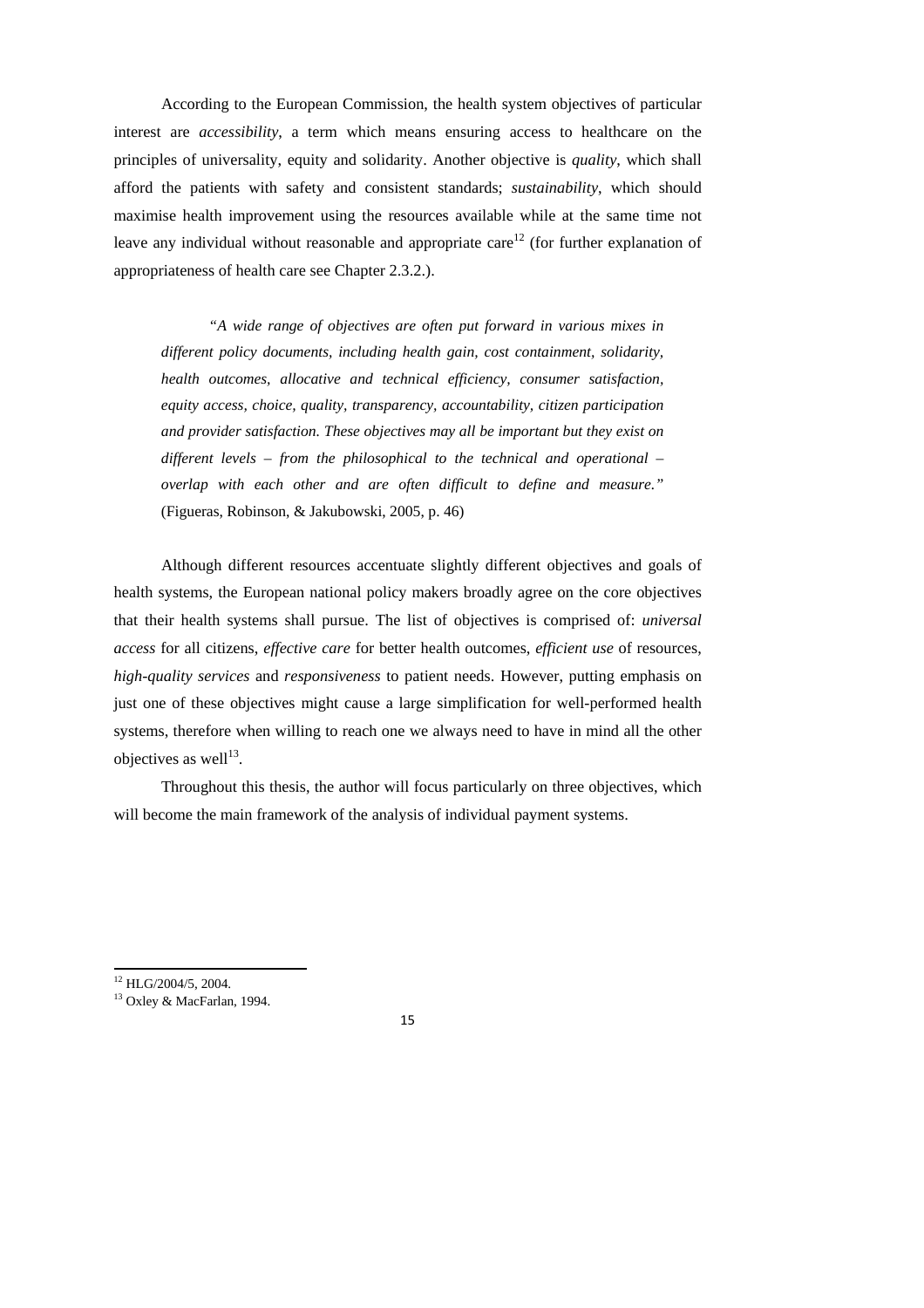#### *1.1.1. Efficiency*

According to Murray, Evans, & eds., 2003 there are two levels of understanding the efficiency of health systems. The first one concerns the "value for money", and the second one takes into account the allocative efficiency. *Value for money* is the term used to assess whether an organization has or has not obtained the maximum benefit from the goods and services it gets or provides, taking into consideration available resources. On top of the issue cost it also looks at quality, resource use, fitness for purpose, timeliness and convenience, which – altogether – shall constitute a good value. On the other hand, the *allocative efficiency* focuses on distribution of resources among different interventions in order to maximize the overall health levels achieved from available resources.

Palmer & Torgerson, 1999 examine three concepts of efficiency: technical, productive, and allocative. *Technical efficiency* refers to the physical relation between resources (labour and capital) and health outcome, addressing the issue of using given resources to maximum advantage. *Productive efficiency* considers the choice of different combinations of resources to achieve the maximum health benefit for a given cost. *Allocative efficiency* then represents the productive efficiency with which healthcare resources are used to produce health outcomes in combination with the efficiency with which these outcomes are distributed among the community. According to them, adoption of the criterion of economic efficiency implies that society makes choices which maximise the health outcomes gained from the resources allocated to healthcare. Inefficiency then occurs when the resources could have been reallocated in a way which would have increased the beneficial health outcomes produced.

This paper will be mainly concerned with the value for money definition of efficiency, in other words the improvements of health the health care provision contributes to with regard to cost containment. One of the major inefficiencies in this sense, which the health systems have to face, is the over-production of health care in certain health sectors, while at the same time there is a lack of production of other health services, given, for instance, the existence of waiting lists, limited access to high quality specialized health care in some countries, restrictive limits on treatment using modern methods and medicaments. This problem is caused by lack of incentives within the contractual relations between insurers and patients and between insurers and providers of health care. Asymmetry of information between providers and third-party payers makes it difficult for payers to judge whether treatments are, in fact, necessary. In the paper we will be mainly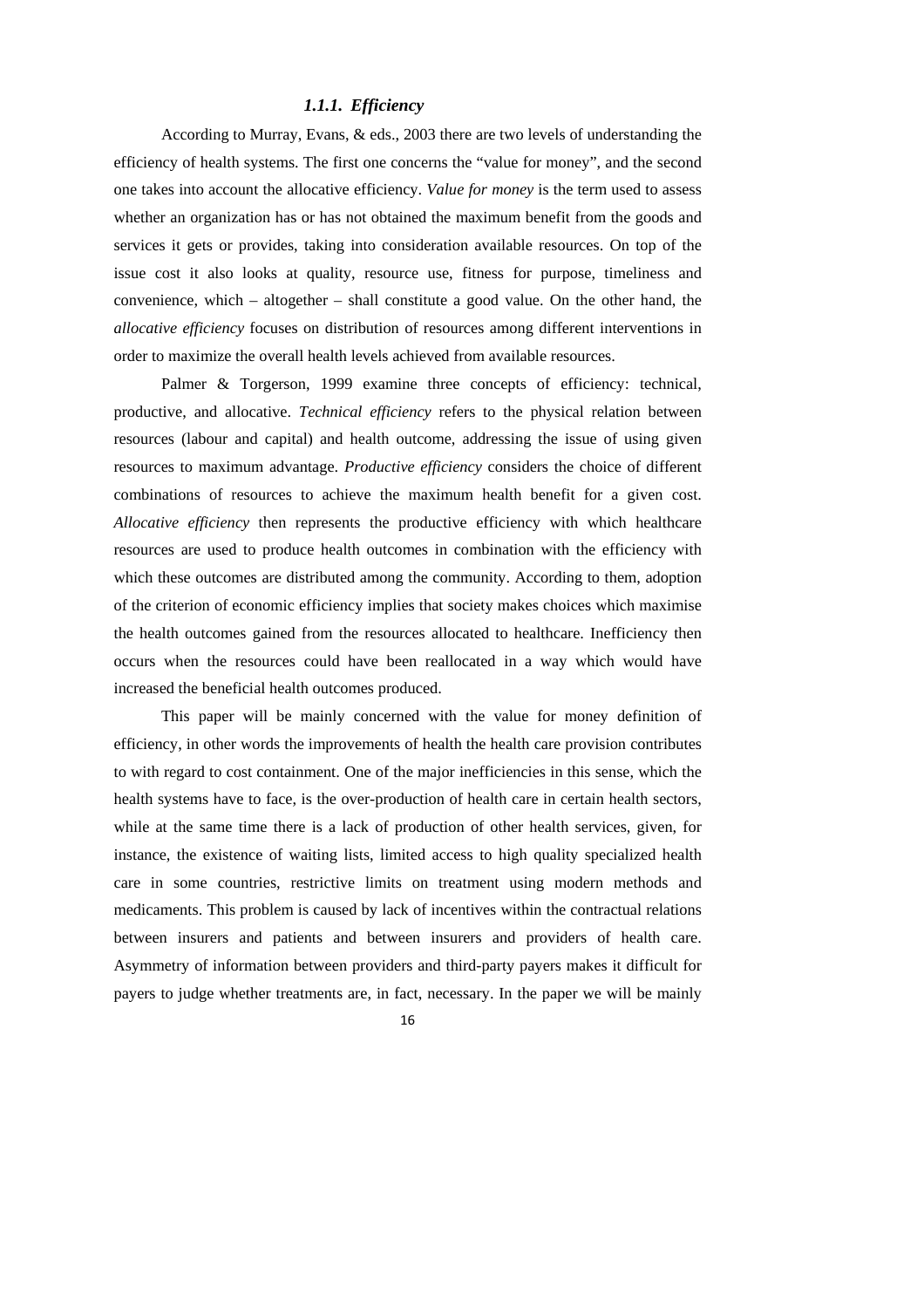dealing with the problem of over-production, which is not, however, a pure question of costs but also quality and utility of delivered services, which are all factors playing an important role in improving the health systems´ performance.

Clearly, this means that if policy makers decide to implement purchasing (see Chapter 2) as a tool to improve the performance of their system by rising their efficiency and quality, they need to choose a more complex approach to purchasing than just a simple reimbursement of providers for the costs of products and services. It is necessary to find such a way of purchasing which is able to ensure that the services bought satisfy the needs and values of the society. This approach shall not only raise the *allocative efficiency*, but it shall also take into consideration the *value for money*, making sure the money spent leads to the most cost effective and the fairest provision of services possible.

#### *1.1.2. Quality*

Quality is a multi-dimensional variable. According to McPake, Kumaranayake, & Normand (2002) good quality in health care requires appropriate facilities and equipment, short waiting times, good clinical outcomes, timely and accurate information or good food. Additional aspects of quality which can be mentioned are the time the provider spends in interrogation of the patient and the carefulness with which he examines and treats the patient. Although it belongs to one of the most important objectives of health systems, it is very difficult to be measured. McGuire (2000) recognizes an important aspect of quality which is its non-contractibility, which means that for the third-party purchaser, the quality is hard to measure and control and therefore very difficult to put into the contract between the purchaser and the provider. All health systems attempt to introduce a type of a regulation in order to ensure some level of a quality control in health care provisions.

The most commonly named mechanisms which aim to assess and ensure quality are accreditation, the use of quality registers, systems of performance indicators, complaints mechanisms, etc. All these regulatory mechanisms aim to induce providers to choose higher levels of quality of the care they supply. They either attempt to exploit providers' interest in pursuit of profit to do this, or to exploit providers´ interest in quality for its own sake.

The regulatory mechanisms may either concentrate on the supply or the demand side, depending on the particular background of each health system. The methods which target the supply side are usually aiming to make it more expensive to provide poor-quality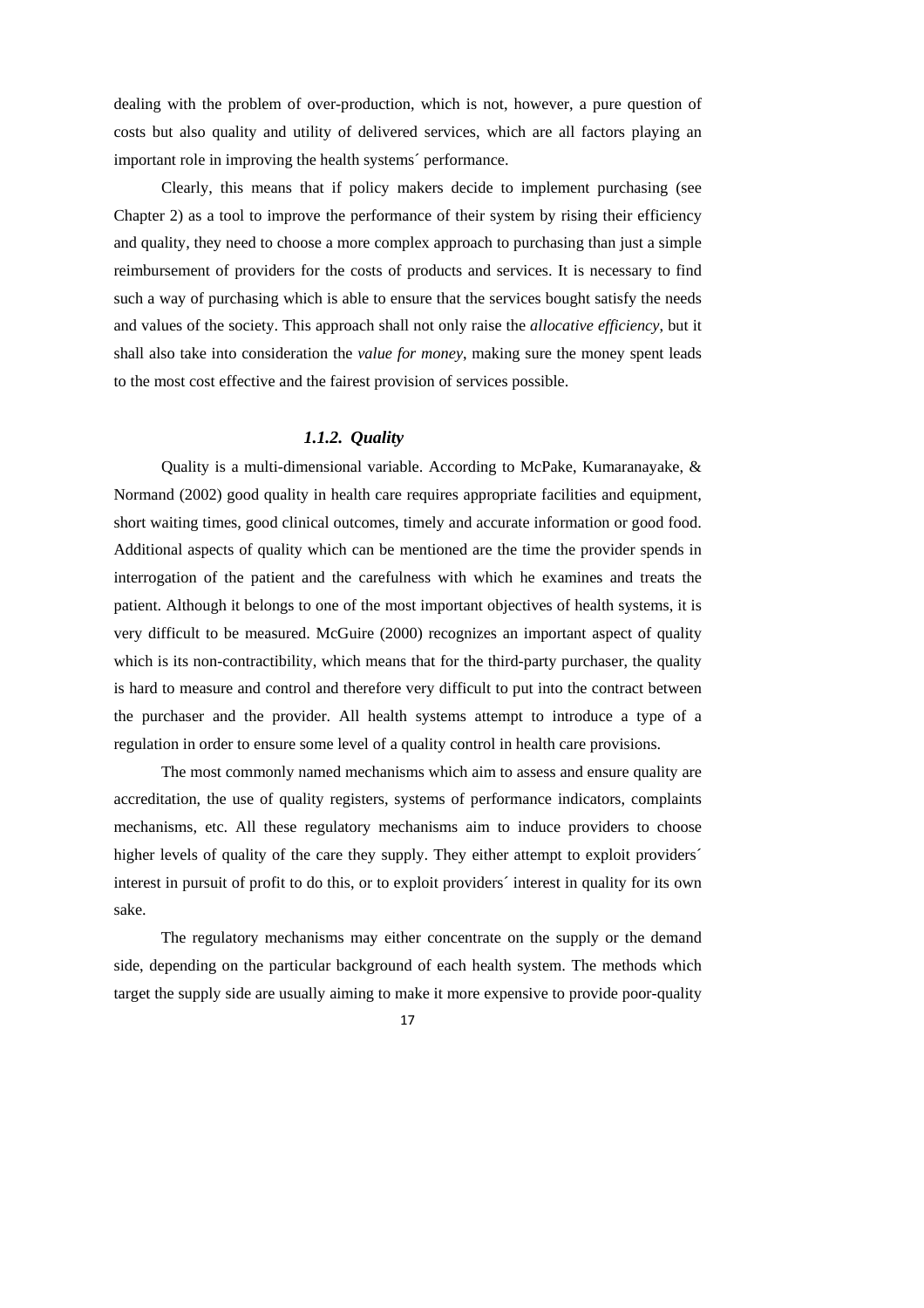than to provide high-quality health care. Alternatively, if we assume the profit motive of providers, regulatory mechanisms can focus on the demand side. It signifies that the consumers (patients) will be encouraged to raise their own willingness-to-pay for higherquality services. This method will then shift the demand curve to a point where it becomes more profitable to supply higher-quality health care. However, the remaining question is: Are the patients able to recognize high-quality healthcare? This subject will be discussed further on in Chapter 3.1.1.

#### *1.1.3. Responsiveness*

The term responsiveness in the field of health care can be looked at from two basic perspectives; responsiveness to the patient needs or responsiveness to the expectations of the population. These two distinctions can lead us to the maximisation problem of providers which will be discussed in the Chapter 2.1.2. and Chapter 2.3. Shall the healthcare provider maximise patient´s utility function (which represents also his expectations) or his health status (which shall mirror his needs no matter up to which extent the patient is aware of them).

The most problematic is its measurement. What methods shall we use in order to reveal the level of responsiveness in health systems? Different organizations try to find an answer to this question. For instance the World Health Organization´s work on health systems responsiveness aims to develop the technical tools to assess, monitor and raise awareness of the ways the patients are treated as well as of the environment in which they are when seeking health care. The Organization for Economic Co-operation and Development in collaboration with the World Health organization, the Commonwealth Fund, the Dutch Centre for Consumer Experiences in Health Care and country experts runs the HCQI project which is focusing on the development of population based survey and learning and sharing of national systems for the measurement of patient experiences.

For the purposes of this paper, there will be made specific assumptions about the state of development of measurement of responsiveness in health systems for the uses of the theoretical model, which will be introduced in Chapter 4.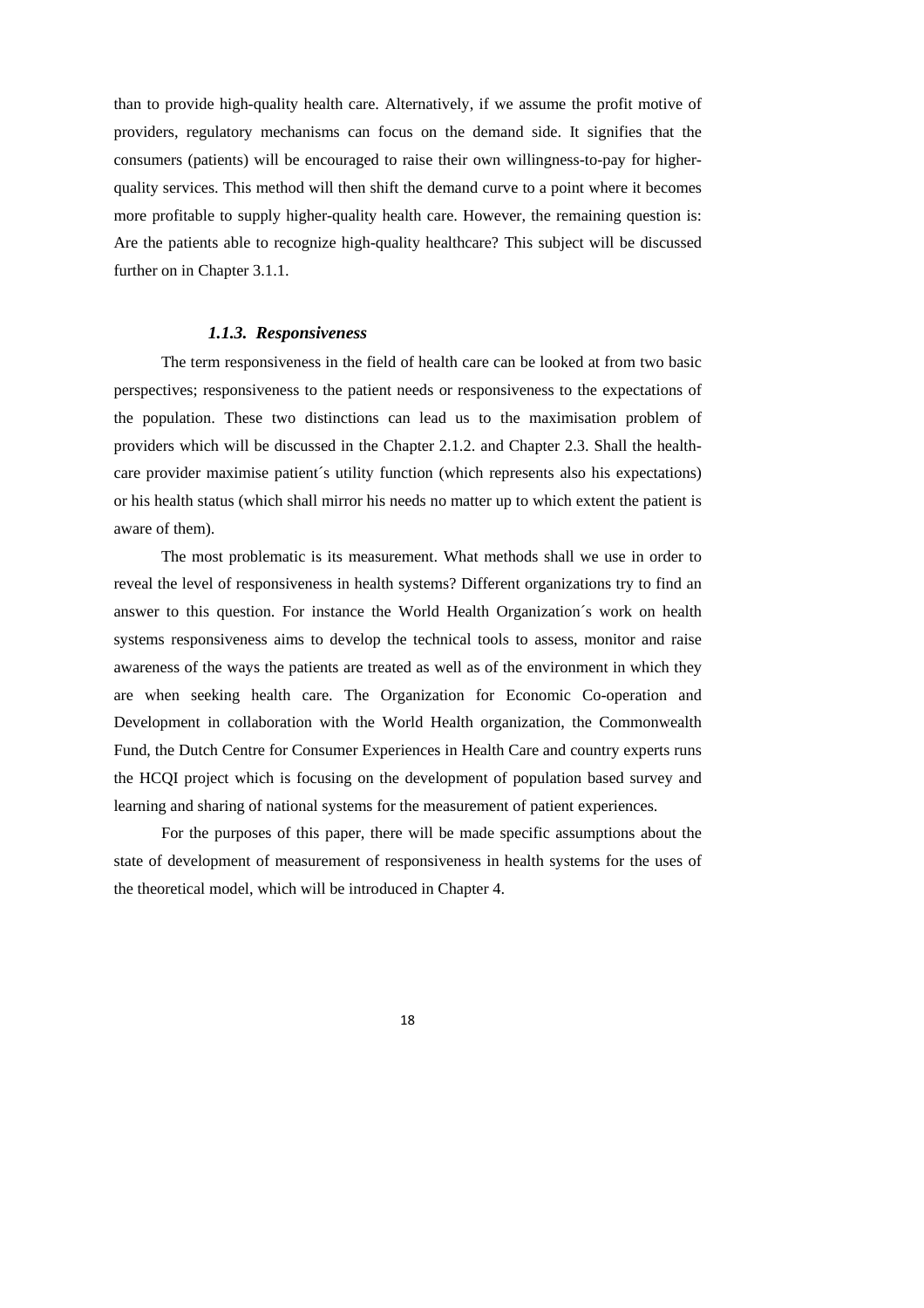#### **Chapter 2: PURCHASING IN HEALTH SYSTEMS**

The following chapter briefly consults some basic characteristics of the health care markets. Some terms, such as consumer´s sovereignty, perfect agent, imperfect agent, medical necessity, will be introduced in order to enhance clarity and complexity when setting assumptions for the graphical model presented further in Chapter 4. Second part of this chapter will pay attention to the subject of purchasing in health care sector, explaining the method of strategic purchasing which was introduced in the health systems of many European countries. As a part of strategic purchasing we will discover the issue of thirdparty purchaser and closely related matter of triple principal-agent problem which accrues from the relationships among health care providers, health care purchasers and patients. The last section of this chapter will concern utility functions of three health system players - patients (consumers), health care providers (producers), third-party payers (purchasers) and the variables influencing their shape. The utility functions are described with regard to the needs of analysis presented in the chapters below, therefore they focus particularly on some variables, while they omit other variables with a relatively smaller importance for this paper.

The analysis of this thesis focuses mainly on the European health systems, which are in general publicly funded. This means that the health care systems are designed to finance all or most of the care provided from publicly managed funds. Their strong reliance on public provision of insurance was influenced among others by three fundamental reasons: adverse selection problem which might limit access to affordable insurance for high-risk individuals, moral hazard which implies a propensity to consume beyond the social optimum and information asymmetry putting the providers of health care in a position when they might induce the demand for care. Health systems based on public insurance scheme are basically financed either via taxation or via national health insurance, covering between 90-100 % of inhabitants in most of the European countries<sup>14</sup>. For most of the European health systems it is characteristic that their health insurance is commonly compulsory, attempting to protect the patients from harm caused by their poor investment decisions or their own ignorance.

1

<sup>&</sup>lt;sup>14</sup> Zápal, 2009.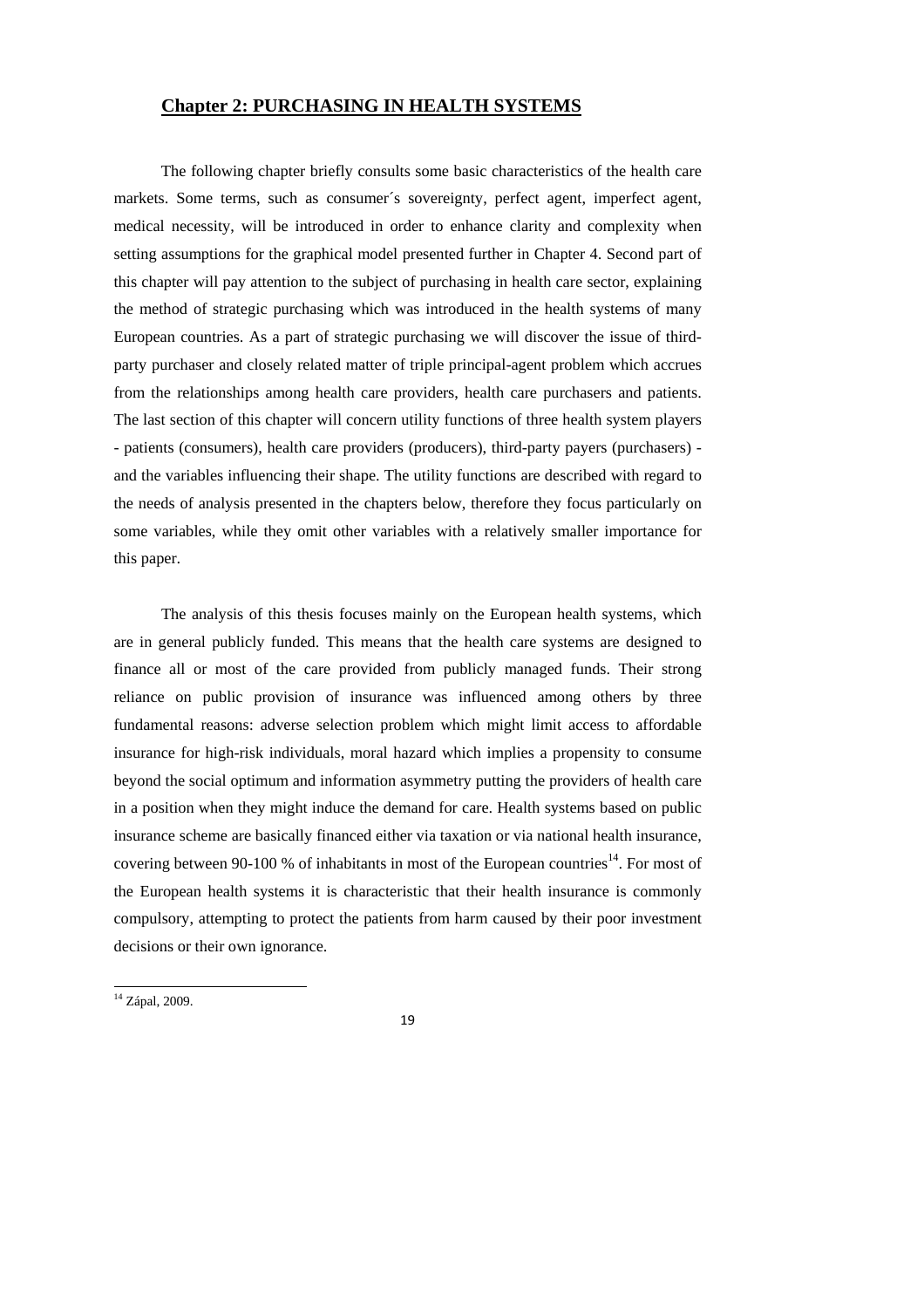Basically, the health expenditures in all European health systems are financed by public or private resources. The latter contain the expenditures on private health insurance and some form of *out of pocket payments* paid by a patient directly to the provider in full, by user fee, cost sharing or deductibles. When focusing on direct payments of patients (out of pocket payments), in that case there is no necessity for the third-party to enter the transaction and the patients carry part or all of the risk. The introduction of these payments became part of most of the health care reforms during the last two decades, especially as a consequence of overconsumption<sup>15</sup> of health care, particularly in the systems with full insurance, where the consumers did not face the costs of the care they demanded.

In a perfect market, consumers (patients) express their willingness/ability to pay through consumer demand. Suppliers compete in a full market and prices are at the equilibrium point between the expressed demand and supply. The advantage of direct payments in health care lies in the clarity of the signal it sends to the consumer about the price of the service supplied. In addition, it makes the health care provider aware of the demand. In contrast, its major disadvantage is that poor patients or patients receiving expensive care for major illnesses may not have the disposable income needed to surpass the period between having paid for the service and receiving a full or partial reimbursement from the insurance company<sup>16</sup>. The issue of direct payment flows from the patients to the providers is a matter for a thorough discussion which will not be a part of this paper, which will focus particularly on the payment mechanisms which the third-party purchasers enter in, using the mechanisms as a tool to influence the providers´ behaviour.

#### **2.1. Some characteristic features of health markets**

The oncoming paragraphs will address briefly some specific features of the health markets which will be useful for further development of the topic, moreover they will be needed for defining the assumptions of the model introduced in the Chapter 4.

<sup>&</sup>lt;sup>15</sup> Over-consumption in the health sector is governed by changes in demand-side variables, such as the substitution of family for institutional care, or the rise in pharmaceutical consumption. The most common ways used in fighting overconsumption are usually the reduction of demand for health care by the use of increasing user charges, or other out-of-pocket payments (Oxley & MacFarlan, 1994).

<sup>16</sup> Figueras, Robinson, & Jakubowski, 2005, p. 236.

 $20$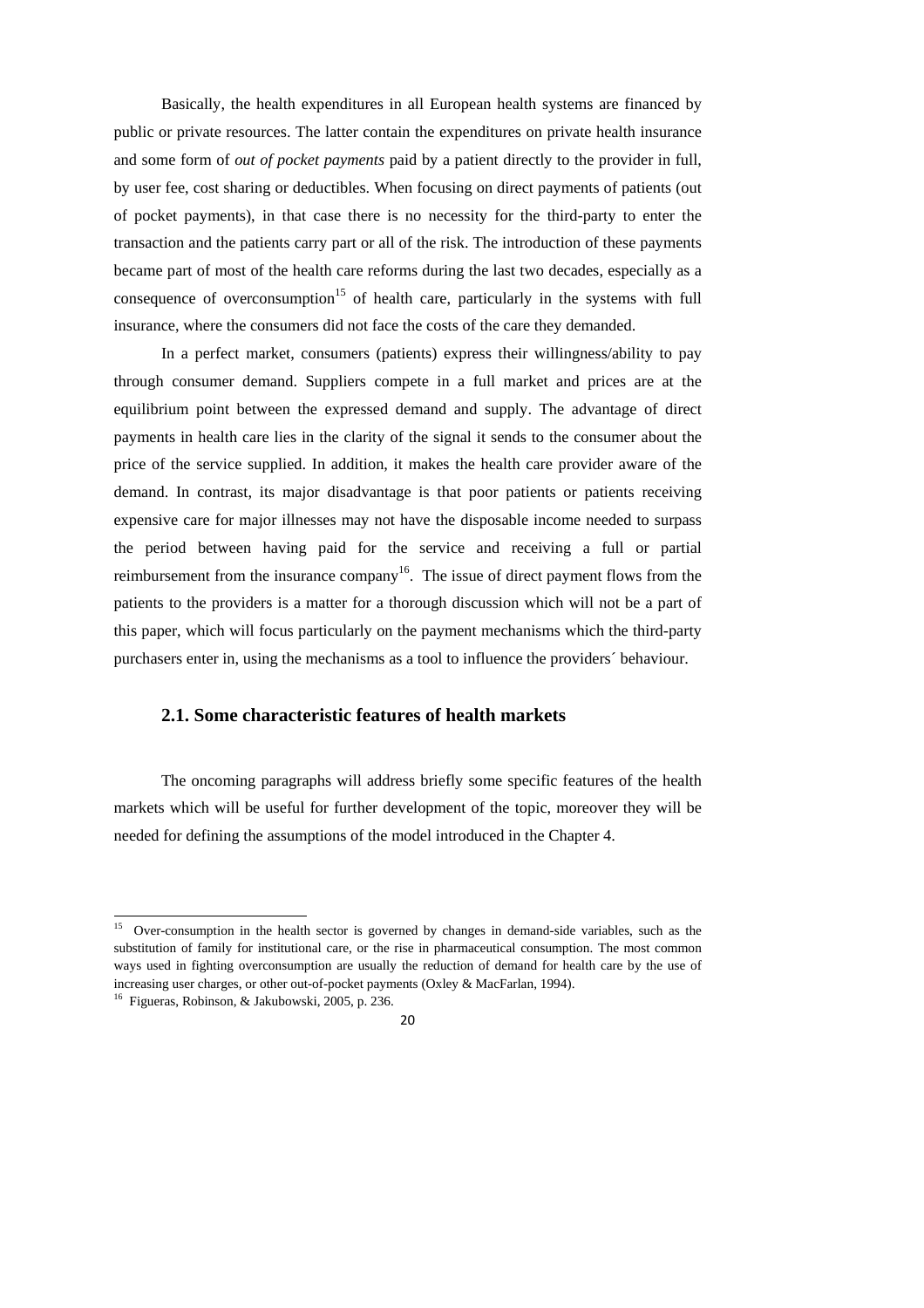#### *2.1.1. Consumer´s sovereignty*

Standard economic models suppose that the consumers are sovereign in making their own decisions, assuming that they are the best judges about what is best for them. However, in health care, ignorance on the consumer´s side is not matched by ignorance on the part of the provider. Therefore, an asymmetry exists.

*"Basically, consumers desire improvements in or maintenance of health status. However, improvements in health status cannot be purchased in the market. The consumer is forced to purchase health care in order to achieve an improvement in health. Health care itself is normally of no value but is linked to health improvements via a 'technological' relationship about which doctors know more than consumers."* (Donaldson & Gerard, 2005, p. 44-45)

The information assymetry the consumer is forced to deal with during the decisionmaking process constitutes an inefficiency for the consumer who is seeking all relevant information concerning his/her health status and its improvement while trying to understand them on his own. Therefore we observe the use of agents – doctors and other medical staff, who are directly or indirectly "employed<sup>17"</sup> by the consumers (patients), who are playing role of principal. Given the lack of ability of consumers to judge what types, amounts and qualities of health care they need, or even to judge when care is needed, the doctor is placed in a position of advising the patient on his/her consumption.

In some cases of the principal-agent relationship, a great part of their occurence is encountered in health markets where the agent is at the same time the supplier of the service. This means that demand and supply are not completely separable and gives rise to the risk that agents-suppliers will abuse their role as agents following their profit-seeking interest as suppliers. The doctor acts as an 'agent' on the patient´s behalf. This places the doctor in a unique position of influence in which he can act as both demander and supplier of health care. The opening for misbehavior leads us to question the two sides of physician´s agency - physician as a perfect or as an imperfect agent<sup>18</sup>.

 $17$  Whether the doctors are employed directly or indirectly by the patient depends on each system and its application of third-party purchaser – to be discussed in Chapter 2.2.1. and 2.3.3.

<sup>18</sup> Donaldson & Gerard, 2005.

<sup>21</sup>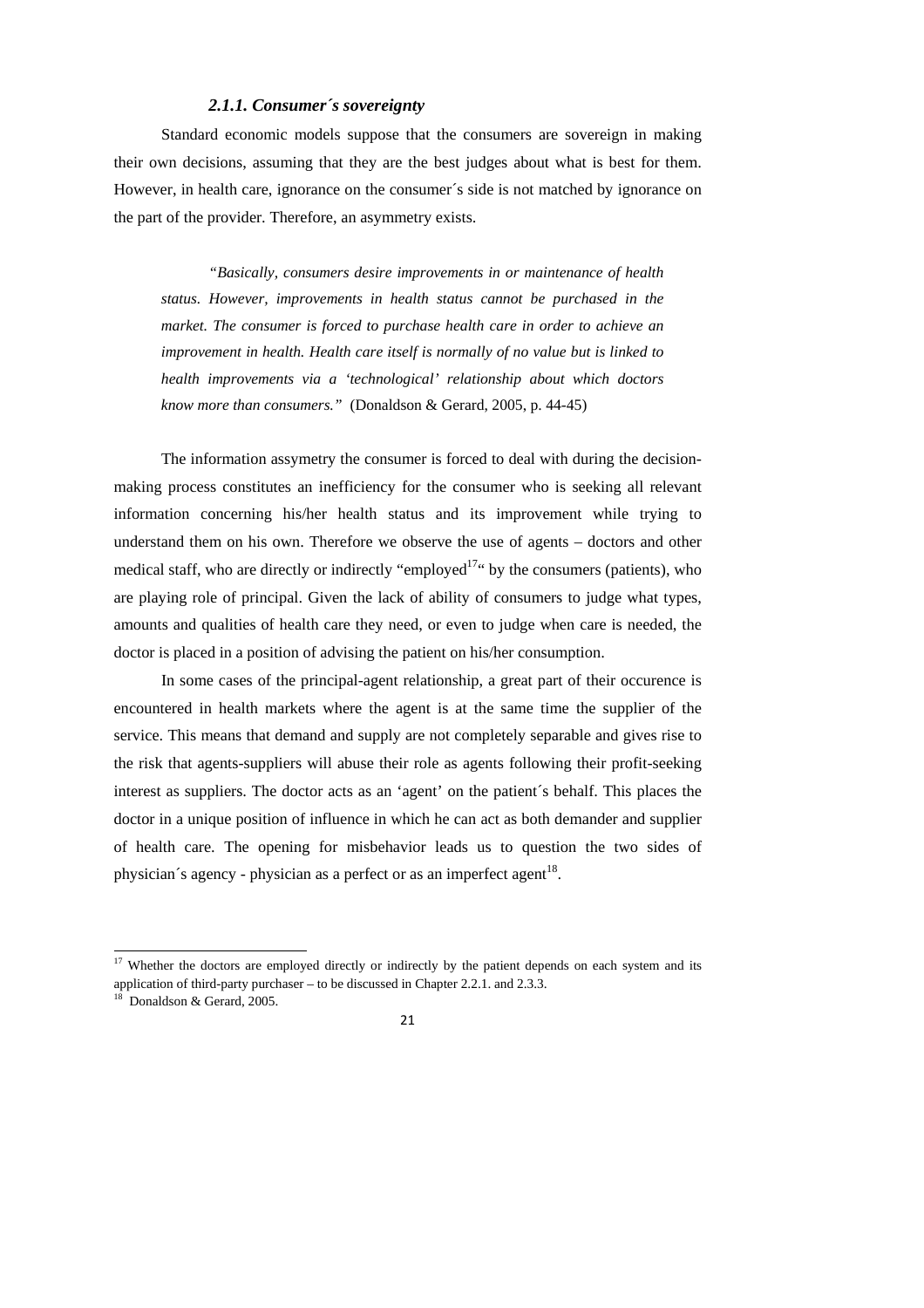#### *2.1.2. Perfect agent*

Health care provider is exposed to a role of an agent, whose principal is the patient, however we shall ask, what "kind" of agent do the providers play. Can a health care provider with his own interests, such as income, leisure or professional satisfaction play a role of a perfect agent?

*"The ´perfect agent´ would need a split brain, one half advising the patient solely in the patient´s interest, the other half reacting to the patient´s resulting consumption choices in a self-interested, own-welfare maximising way."* (Evans, 1984, p.67)

First we will look at what we could expect from a general practitioner working as a 'perfect' agent. McPake, Kumaranayake, & Normand (2002) recognize three possible objectives of a doctor acting as a perfect agent:

- 1. Maximisation of the health status of the patient.
- 2. Maximisation of the utility of the patient.
- 3. Maximisation of the health status or utility of the whole society.

The first option means that the doctor shall try to persuade the patient to avail her/himself to all the treatment which is necessary to her/his cure. By contrast, the second possibility places a doctor to the role of an advisor, someone who will provide the patient with all information but lets him to freely decide about undertaking a particular treatment. Although McPake, Kumaranayake, & Normand (2002) do not take it into consideration, this view can be extended by the provider maximising individual utility by taking into account also relative efficacity of a treatment for particular patient vis-a-vis discomfort and pain it will cause her/him. The third option mirrors the growing awareness of inevitability of rationing in health care – awareness that to provide a service to one patient may entail the denial service of another patient. Choice of one of these objectives depends greatly on each particular health system, its division of the role of doctor´s principal between the patient and the state, and the budget constraints it imposes, etc.

#### *2.1.3. Imperfect agent*

It is perhaps the wish of any patient who comes for advice or treatment to a physician, that the advice he gets will not be based only on the physician´s profit motive.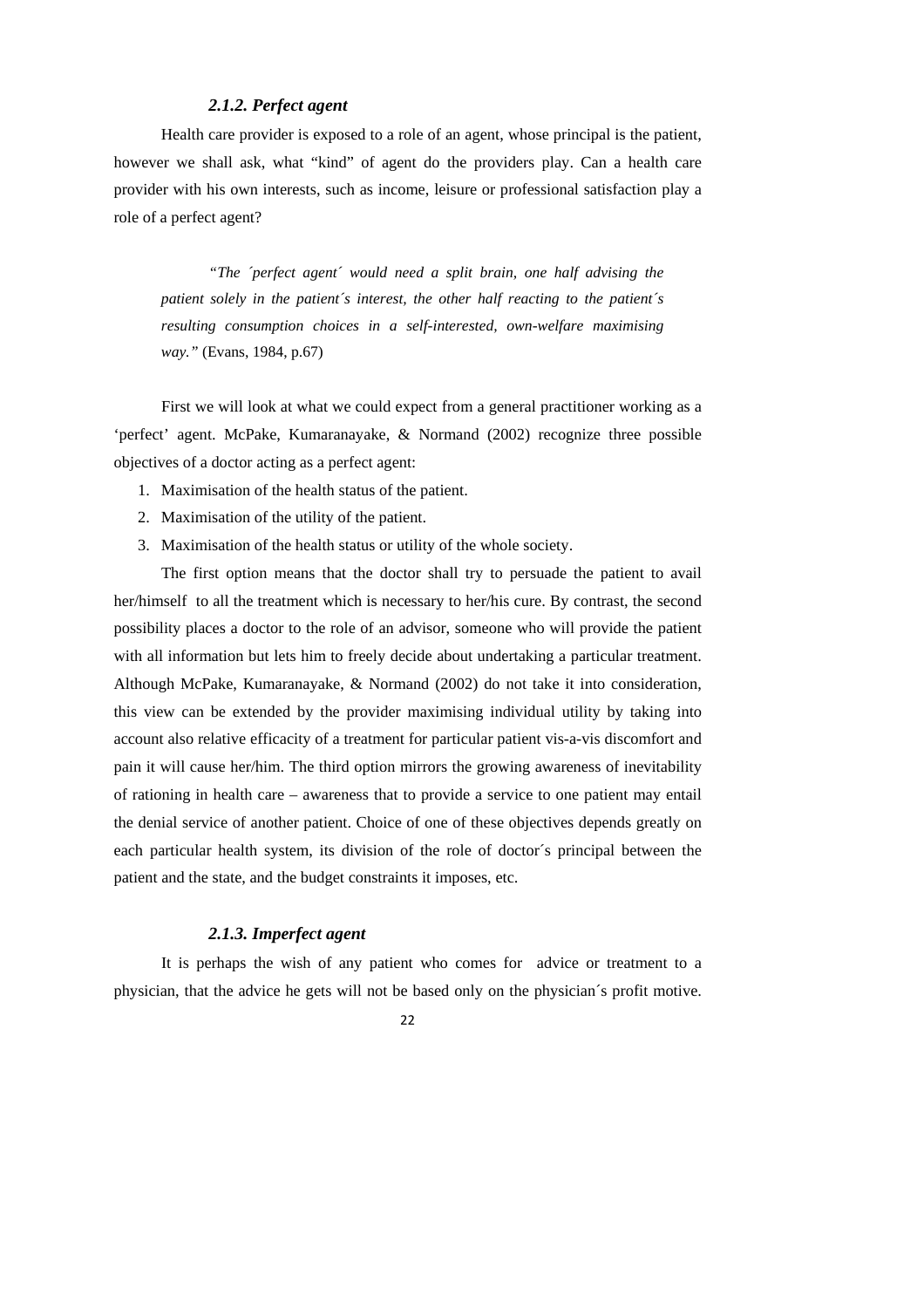However, it is clear, that doctors are human, and fall short of the ideal because their decisions, as those of any other economic agents, are influenced also by financial incentives.

 *"Imperfect agency (due to unobservable medical effort) is a recognized market failure in health care".* (Kenneth, 2008, Abstract)

*"When advice responds to economic incentives, doctors cannot be applying their best guess about the best possible treatment all of the time."* (McPake, Kumaranayake, & Normand, 2002, p. 54)

Imperfect agency (in the doctor-patient relationship) results in two adverse outcomes, depending on the payment scheme. Under retrospective reimbursement, there is a danger that doctors will be induced to over-treat in order to boost their net revenue. Under prospective payment, the incentive might be to under-treat. The incentives provided by these payment schemes lead to agency costs in the form of inefficiency<sup>19</sup>.

#### *2.1.4. Supplier-induced demand*

The combination of information asymmetry discussed above and space for opportunism give rise to the potential for the much debated phenomenon in health economics, which is 'supplier-induced demand'.

 *"Supplier-induced demand refers to a specific type of agency imperfection and implies that in order to promote her own interests, the doctor recommends care the perfect agent would not recommend."* (McPake, Kumaranayake, & Normand, 2002, pp. 50)

*"Roemer´s law: 'a built bed is a filled bed'."* (Roemer, 1961)

The phenomenon of supplier (physician)-induced demand hypothesis – associated with Evans (1974) – means that physicians engage in some persuasive activity in order to shift the patient´s demand curve in or out according to the their (the physician's) self-

<sup>&</sup>lt;sup>19</sup> McPake, Kumaranayake, & Normand, 2002.

<sup>23</sup>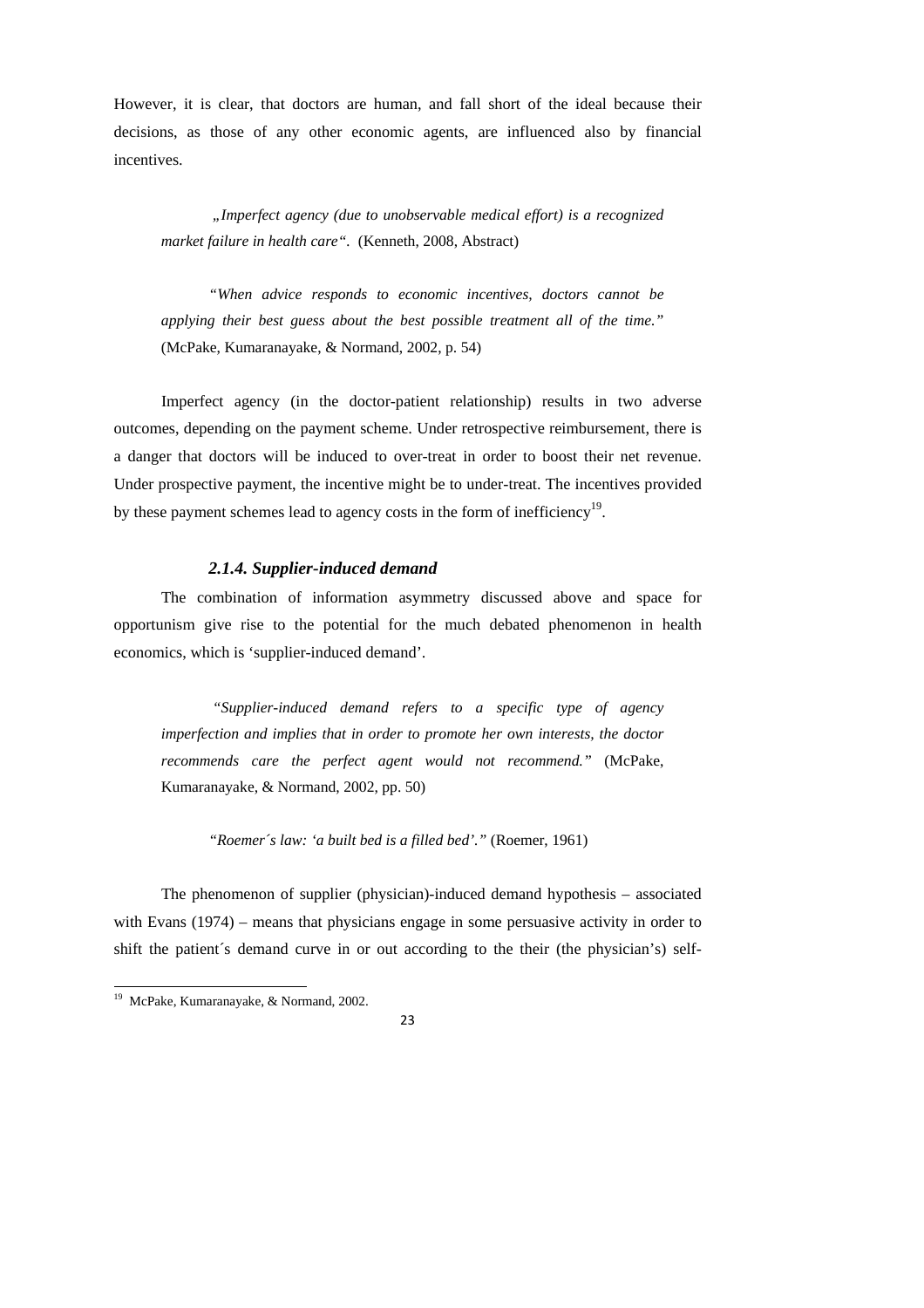interest. This becomes even more possible since the patients face incomplete information about their health condition and may be vulnerable to this advertising-like activity.

The debate over the supplier-induced demand in health care is not uniform; there exist studies which confirm its existence<sup>20</sup> as well as studies which conclude this hypothesis as unproven<sup>21</sup>.

#### *2.1.5. Medical necessity*

The notion medically necessary care refers to health service or treatment which is essentially necessary to protect and improve the patient´s health status and whose omission could mean harmful consequences for the patient´s health. The health systems standardize the level of medical necessity by implementing clinical practice guidelines.

*"Practice guidelines are systematically developed statements to assist practitioners and patients in making decisions about appropriate health care for specific clinical circumstances."* (Wong et al., 2000, p. 29)

The use of clinical practice guidelines has spread into many health systems all over the world. Their implementation can be found for instance in the health systems of Australia, Canada, Denmark, Netherlands, New Zealand, Norway, United Kingdom or United States. Their use has been increasingly common also in the German health system since 1950s, when the German Medical Association started to develop them for different topics with interdisciplinary aspects. The levels of obligatory force of the use of clinical guidelines vary according to the particular setup of each health systems.

#### **2.2. Strategic purchasing**

Purchasing in healthcare is often linked to resource allocation. This connection stems from the fact that the provision of health services requires mobilization and effective use of financial resources, especially when it concerns public financial resources.

 $20$  Donaldson & Gerard, 2005, p. 46.

 $21$  McGuire et al., 1988; Mooney, 1994; Folland et al., 1997.

 $24$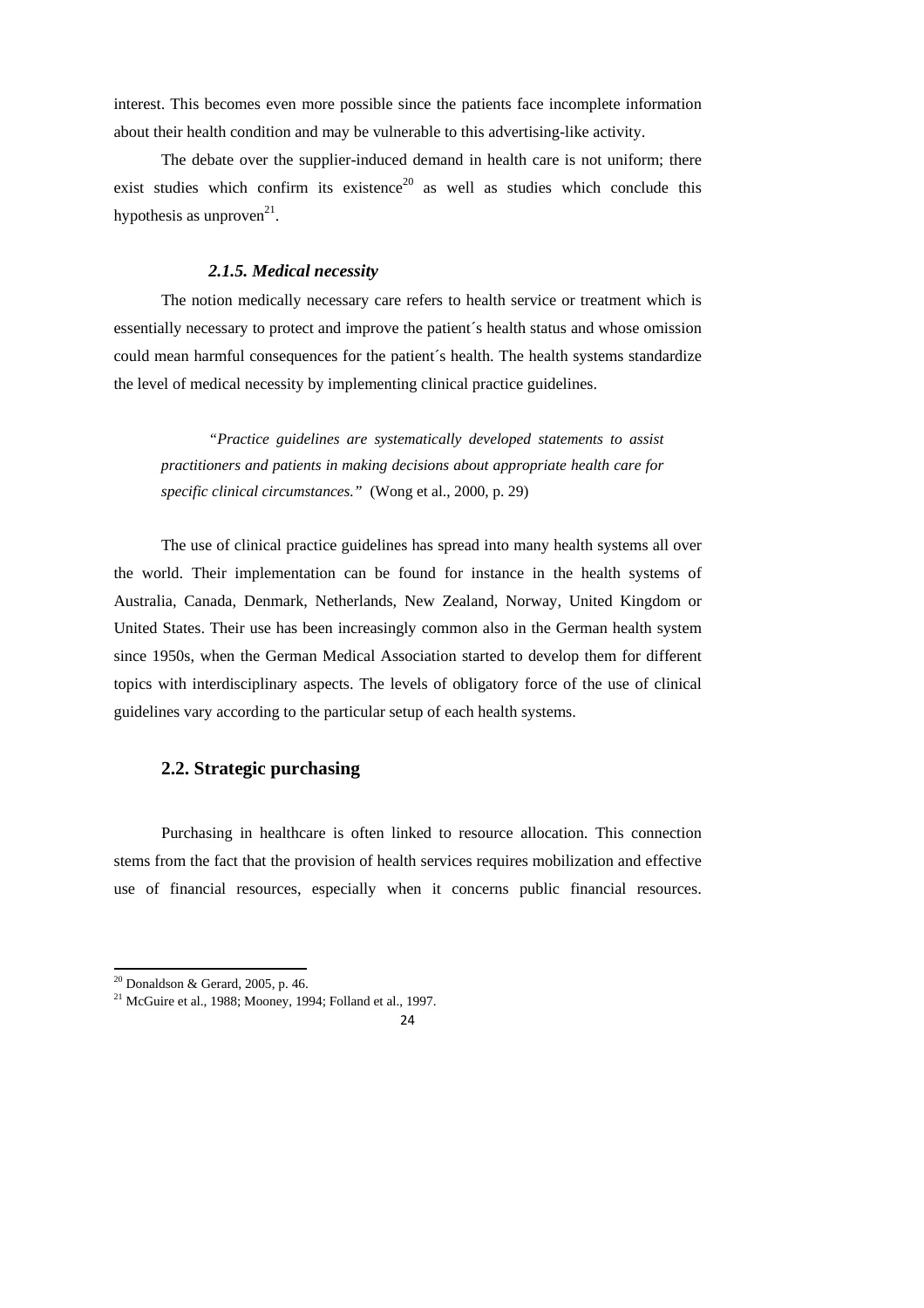Purchasing could be then regarded as a mechanism used to allocate the limited financial resources to the producers of health services (health care providers) $^{22}$ .

Most of the public health care services originally used to be operated by the *command-and-control models*. However, in the 1990s a great number of countries of Western and Eastern Europe moved towards the second type, the *purchasing-based models*, where the third-party payers are organizationally separated from the providers of health care and the participation of all stakeholders increases $^{23}$ .

During the last two decades, for instance the following countries have implemented some kind of purchasing in their health systems: Sweden<sup>24</sup> (introduced by most city councils in 1990s), Finland<sup>25</sup> (1993), Czech Republic<sup>26</sup> (1994), some regions of Spain<sup>27</sup> (1990s), some regions of Portugal<sup>28</sup> (1996), Slovakia<sup>29</sup> (2006), Netherlands<sup>30</sup> (2006).

Although most health systems acquired the purchasing-based approach, their organization of purchasing differs especially with respect to the types of organizations which act as purchasers (e.g. central government, regional government, municipalities, health insurance funds), the number of purchasing organizations and the ways they interact between each other, including the fact of whether or not competition exists among them, the existence of constraints about the volume of healthcare to be purchased, price constraints or recommendations. The health systems also vary in regards to their funding sources (social insurance versus tax-based systems) and jurisdictions (geographical, occupational, religious affiliations). These complex diversities are governed by social, economic, cultural and historical factors of each country.

According to Figueras, Robinson, & Jakubowski (2005), there exist five main elements necessary to better purchasing which then may improve efficiency and performance of health systems. First, the system shall *empower citizens*. The purchaser shall always take into consideration their wishes and needs, their values and view and enable them to choose the most convenient services. Second, the *role of government as a* 

 $22$  Perrot, 2002.

<sup>23</sup> Figueras, Robinson, & Jakubowski, 2005.

<sup>&</sup>lt;sup>24</sup> Glenngard, Hialte, Svensson, Anell, & Bankauskaite, 2005.

<sup>25</sup> Vuorenkoski, Mladovsky, & Mossialos, 2008.

<sup>&</sup>lt;sup>26</sup> Until 1994 the purchasers had a role of a passive payer. They had to contract for an unlimited volume of health services (Rokosová, Háva, Schreyögg, & Busse, 2005).

 $27$  Durán, Lara, & van Waveren, 2006.

<sup>28</sup> Barros & de Almeida Simoes, 2007.

<sup>&</sup>lt;sup>29</sup> Figueras, Robinson, & Jakubowski, 2005.

<sup>30</sup> Schäfer, et al., 2010.

<sup>25</sup>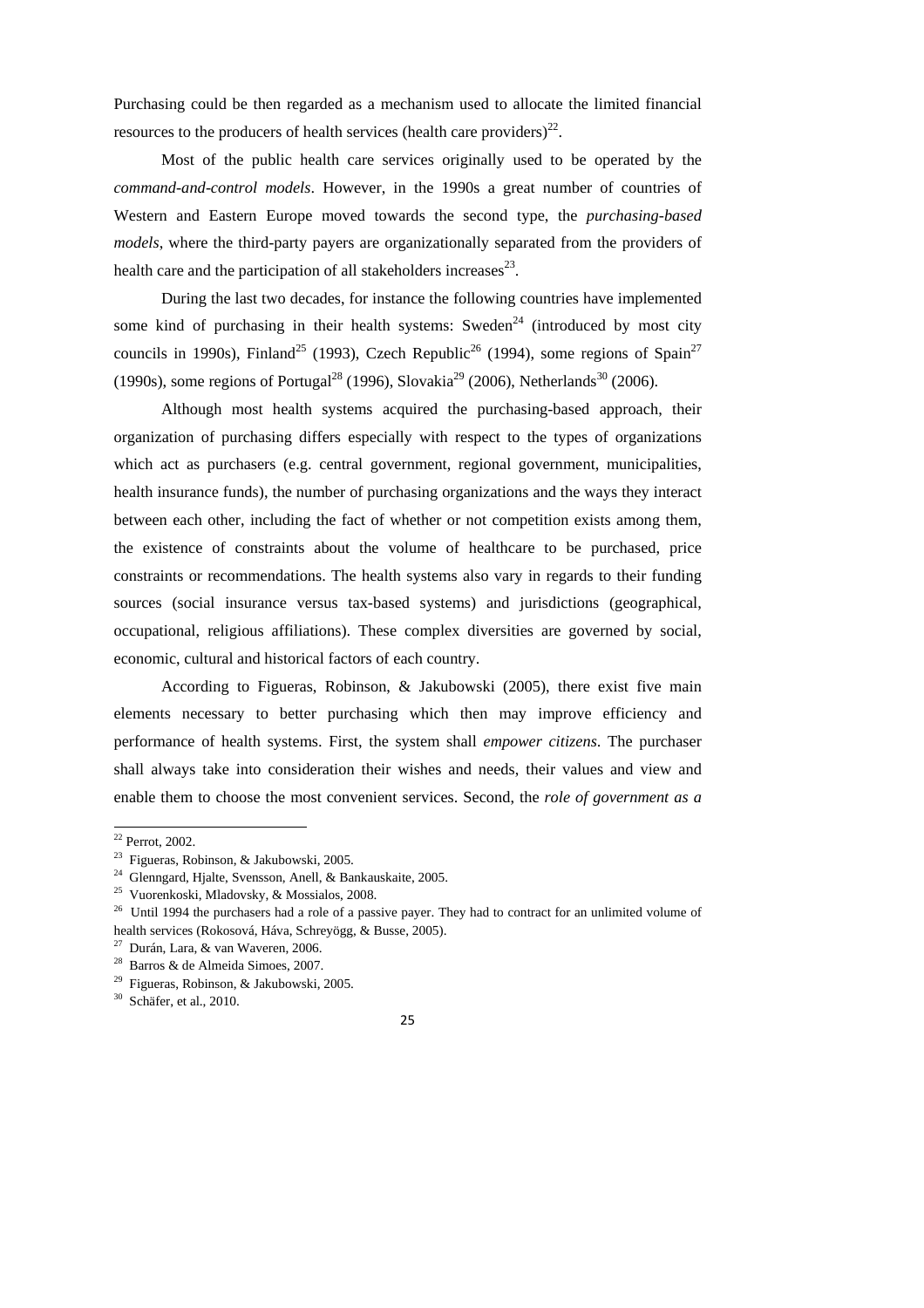*credible regulator and supervisor* of the purchasers shall be strengthened. The policy objectives shall be defined in a way which would enable their translation from purchasing decision-making into efficiency of the system. The third aim shall be *cost-effective contracting*, in other words, the citizens´ needs should be transmitted into contracts in a way which takes into consideration both, the policy objectives and priorities as well as cost-effectiveness of alternative interventions. The purchasers should attempt to better link the planning and the contracting by incorporating evidence-based best practices and inducing an appropriate payment system which will lead to delivering services of highquality, responsive to the patients´ needs, with a high level "value for money". The fourth condition of a better purchasing system is the development of *appropriate purchasing organizations*. These organizations have to be able to carry out all the previously mentioned necessary elements of a well-functioning purchasing system, which is costeffective, empowers citizens and the public, with a strong government stewardship. Last but not least, a well-performing purchasing model shall lead to *improving performance of provider*, by increasing provider autonomy, making the providers accountable and making a new power balance. The first one of the above states aspects concerns the demand side of the health care markets, the second one refers to the overall functioning of the health systems, the last three points are those which will be important for this paper. Costeffective contracting, development of appropriate purchasing organizations and improving performance of provider are goals which are partly or fully in the hands of third-party purchasers themselves given by the use of their tools to influence the health systems´ performance and efficiency.

Due to the information asymmetry that the health care markets face neither consumers nor producers have full information about preferences, prices or the market in which they operate. Although physicians act as agents for their patients, even they often do not know the full impact of the treatment they are recommending, which may lead to a so called *defensive medicine* <sup>31</sup>. That is why both, consumers´ and providers´ behaviour are important, therefore pricing and payment mechanisms become crucial mean providing an opportunity to shape the behaviour of both through incentives.

In the World Health Report 2000 the World Health Organization introduced the term *strategic purchasing*, in which proactive decisions of purchasers play a major role in

1

 $31$  Defensive medicine reflects the tendency of a health care provider to supply larger amount of health services in order to prevent the risk of being sued because of under-treatment (Arrow, 1963).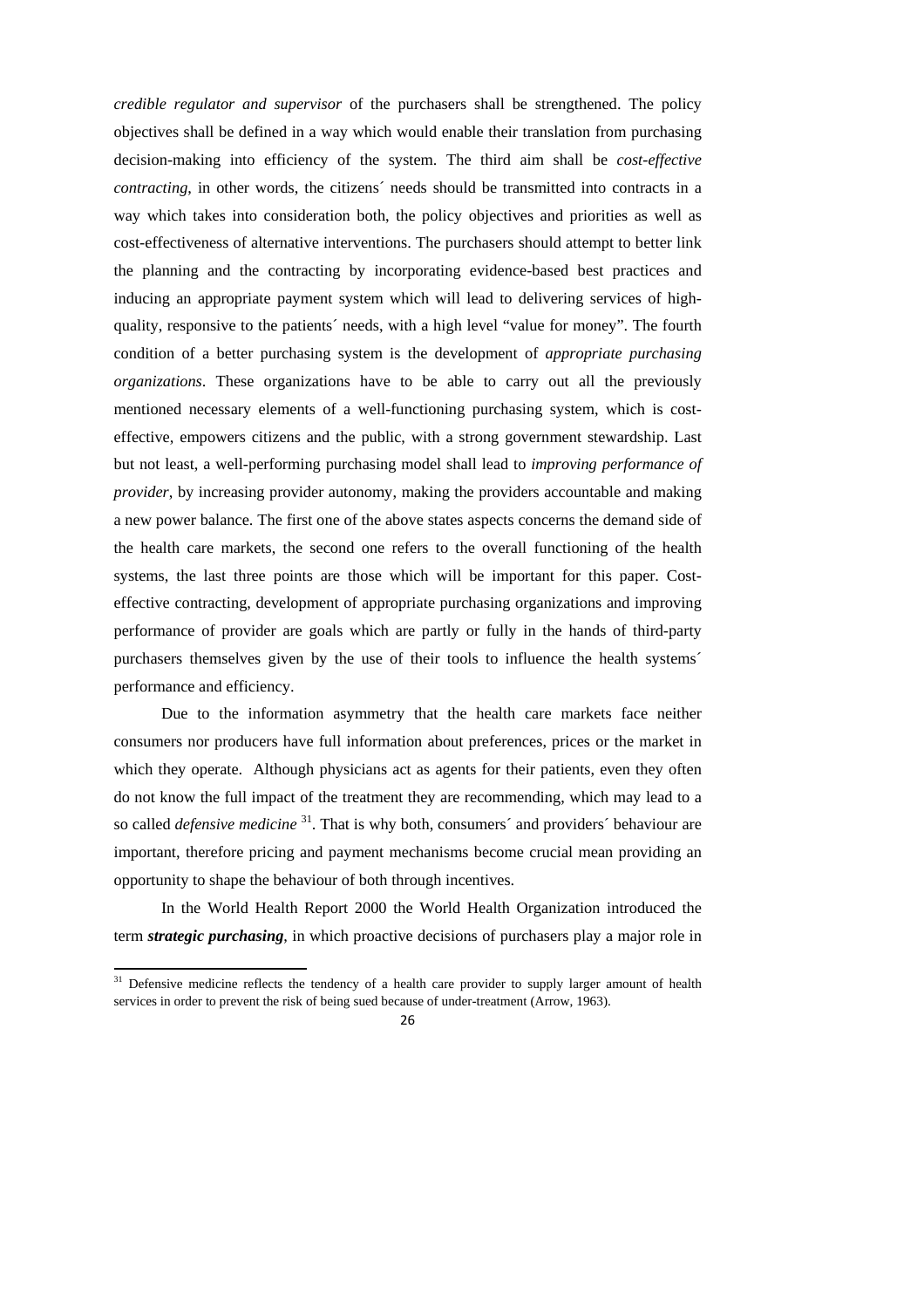defining which health care services are to be purchased, how and from whom $32$ . This method represents an active approach to addressing various market failures that affect consumers, providers, prevail and society in general. For providers in particular, it represents an important factor, although it is only one of many, along with better knowledge about clinical outcomes, cultural factors, and the professional ethics of providers.<sup>33</sup>

*"Strategic purchasing aims to increase health systems' performance through effective allocation of financial resources to providers, which involves three sets of explicit decisions: which interventions should be purchased in response to population needs and wishes, taking into account national health priorities and evidence on cost-effectiveness; how they should be purchased, including contractual mechanisms and payment systems; and from whom, in light of relative levels of quality and efficiency of providers."* (Figueras, Robinson, & Jakubowski, 2005, p. 45)

The incorporation of more active purchasing is often conditioned by the introduction of competition among purchasers, who can then implement more selective purchasing according to performance criteria. Although some countries have embraced the general principle of strategic purchasing in their health care reform efforts while in other countries this approach has been confined to local experimentation, the passive purchasing still dominates in many countries.

*"In its ideal form the strategic purchasing brings together a range of separate functions with the potential to improve efficiency, effectiveness and responsiveness."* (Figueras, Robinson, & Jakubowski, 2005, p.11)

The variability of purchasing approaches differs across countries depending on the nature of their purchasing agents, their independence, competition among them, the population group they cover, the size of the purchasers´ boards and in general on the level of the purchasers´ responsibilities and their interest on the result of their treatment. The

<sup>32</sup> WHO, 2000; Baeza & al., April 2007.

<sup>33</sup> Figueras, Robinson, & Jakubowski, 2005.

<sup>27</sup>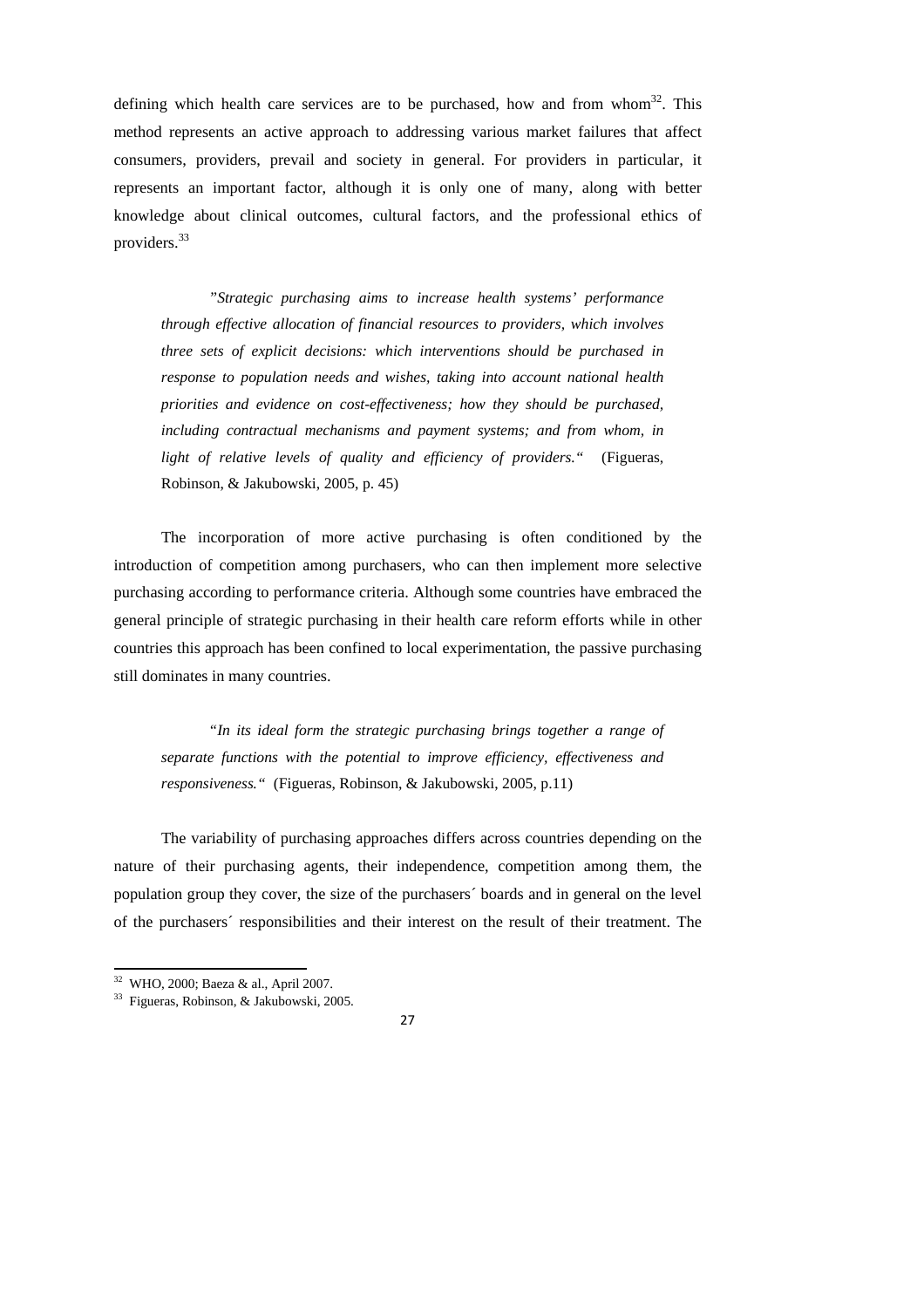payment and contractual mechanisms used to steer the providers´ performance differ substantially across countries<sup>34</sup>.

#### *2.2.1. Third-party purchaser*

Recognizing purchasing as an important mechanism in searching the path to better performance of health systems went hand in hand with *distinguishing the responsibility for purchasing health services and the responsibility for providing them*. Only this separation gave the tool of purchasing its power to contribute to improvements in health systems performance. Separation of functions and provision of services through contractual relationships had always been typical for the Bismarckian style of health systems, however, the purchasing presented there used to have a rather passive form, not giving the purchasers many possibilities to address improvement of the efficiency of the systems<sup>35</sup> (Figueras, Robinson, & Jakubowski, 2005).

Let's assume there is no purchaser and so the patient pays directly for the service he receives. This sends the provider of the health care service a clear signal about the price the patient is willing to pay for services provided to him. This direct relationship between the patient and the provider also gives the provider better awareness of the demand, which depends on the needs and wants of the patient and also on his transaction and opportunity costs. On the other hand, without the existence of the purchaser there is a large financial pressure exerted on those patients who receive expensive care or those who cannot afford care. These patients have to survive the period between the paying of the care and the reimbursement of it (either partial or full) often without a sufficient disposable income. These high costs that the patients had to bear led to a rising demand for establishing the third party in the systems of health care – the insurer (either private or public), who fulfils the role of the health care purchaser and intermediates the financial relationship between the patient and the provider of care.<sup>36</sup>

By contrast, when purchasing is introduced in the health system, the patients<sup>'</sup> willingness or ability to pay (demand side problem) becomes less important since the third

<sup>&</sup>lt;sup>34</sup> Figueras, Robinson, & Jakubowski, 2005.

<sup>&</sup>lt;sup>35</sup> For instance, in social health insurance countries such as Germany or the Netherlands, sickness funds traditionally had the legal obligation to enter into uniform and collective contracts with each physician established in their working area.

<sup>36</sup> Figueras, Robinson, & Jakubowski, 2005.

<sup>28</sup>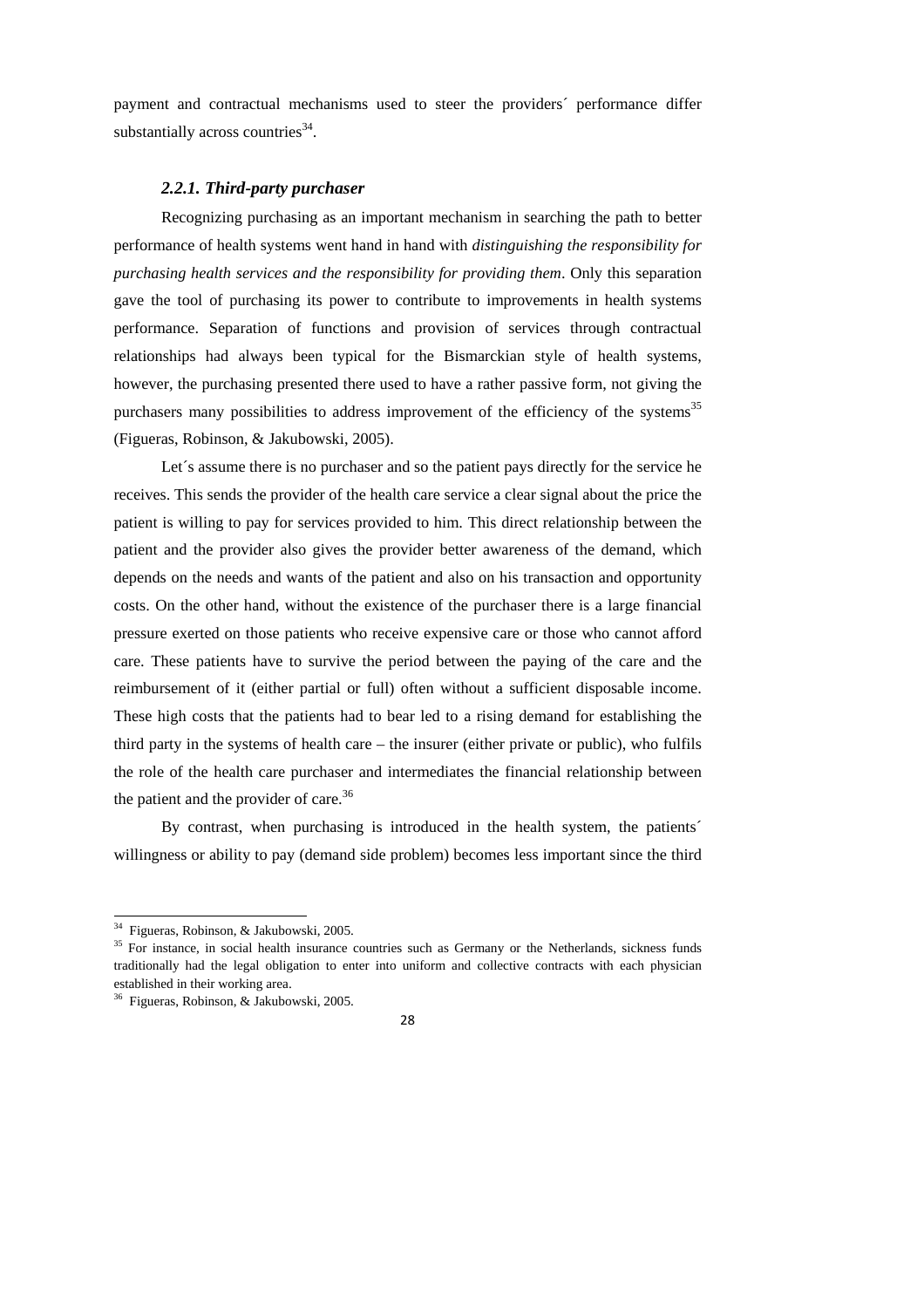party purchaser is the one who pays for the services. The provider-purchaser separation in health system is depicted in Diagram 1.

The supply is shaped by the contracting and the payment mechanisms used to pay the providers of health care for their services. The equilibrium can then be displaced by copayments. Informal charges or subsidies from the perspective of the demand, on the other hand, can be adjusted by restrictions in production or monopolies, by way of provider reimbursement or the reward mechanism on the side of the supply.



*Diagram 1:* **Separation of payer-provider in health systems** 

Source: Saltman, Busse, & Figueras, Social health insurance systems in western Europe, 2004.

#### *2.2.2. Triple principal-agent problem*

The role of the third-party payer is executed by a variety of organizations depending on each public health system. In Social health insurance systems (SHI) the role of purchasers is performed by the sickness funds, while the number of them differs in every country. On the contrary, in National health systems (NHS) function of the payer is represented by the health authorities delegated by the government.

This three party health care model faces a triple principal-agent problem. The first part of the problem is shown by the relationship between the *purchaser* and the *patient*. The purchaser´s role is to secure health services satisfying the needs of patients, which makes him the patients' agent. The second part of the relationship is found *between the providers of health care* as the agents *and the purchasers* as the principals, whose goal is

29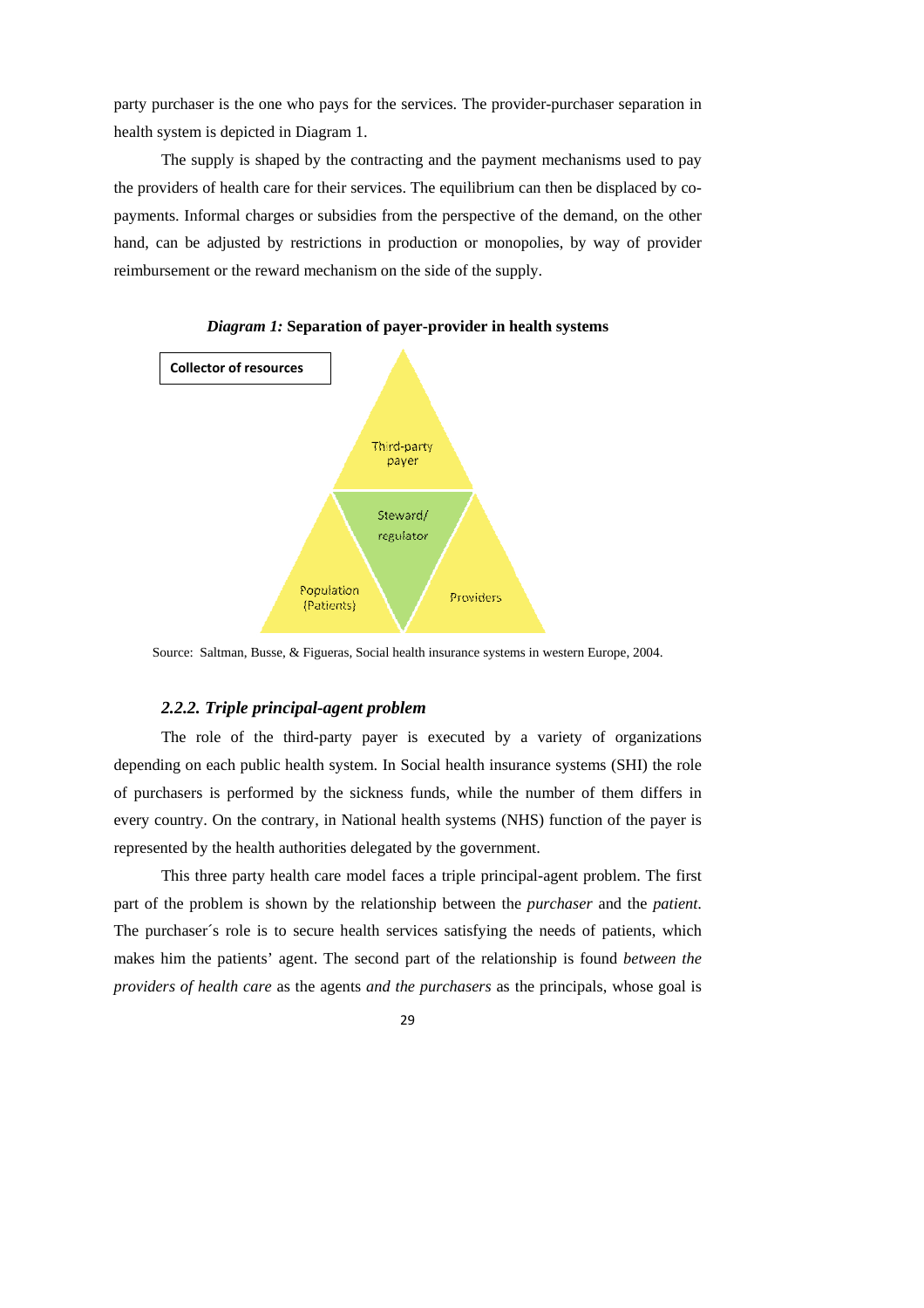to secure services from the providers to the purchasers´ insurees. The third aspect of this problem lies in the relationship *between the state* as the principal *and the purchaser* as the agent, who shall ensure the responsiveness of purchasing decisions to the national health objectives and priorities. Analysis following in the next chapters will rather focus on the first two aspects of the triple principal-agent problem.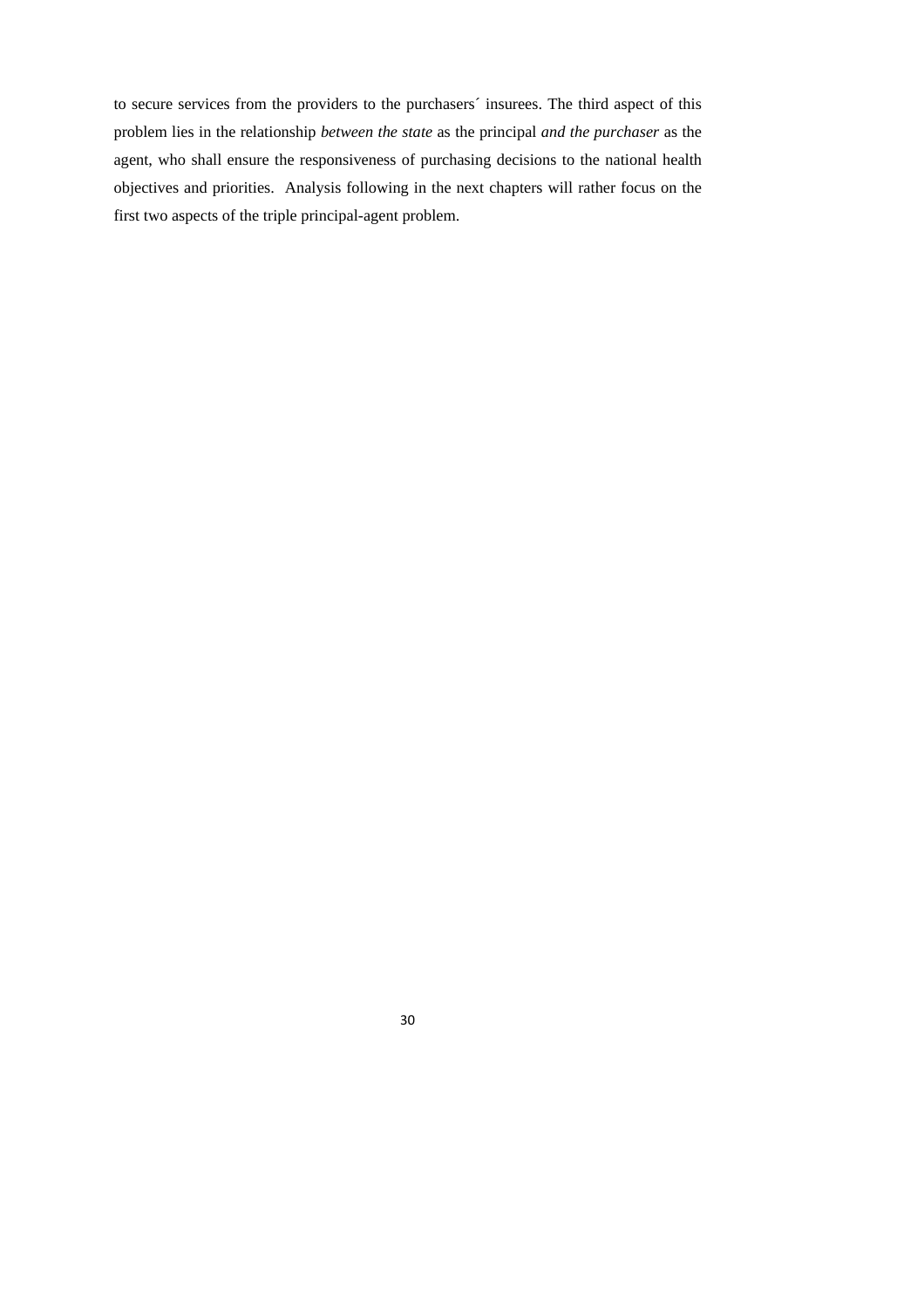#### **2.3. Utility functions of particular actors**

The focus of the following chapter will be definition of the utility functions of particular actors of the health systems. Although also the utility of government or other actors have a particular importance in the overall analysis of health care systems and their functioning, this paper will focus only on three actors crucial for analysis and discussion presented in Chapter 4, these are: patients, health care providers and third-party purchasers. When defining the utility functions, the author was inspired by the analyses presented by Antošová (2005), Roubal (2005). However, in order to set such utility functions which will be useful for the purposes of this thesis and its aim – which are further used in Chapter 4, certain aspects of the utility functions introduced by these two authors were adjusted or omitted, while some others were added.

#### *2.3.1. Patient*

The goal of the following paragraphs will be to find the most important factors which enter the individual utility function of health care. First of all we shall note that an individual demand for health care services is given by various factors, such as health status, treatment available and the price of the services. Also we shall be aware that health care has a value for an individual only in case when it shall lead to improvement or maintaining of his/her health status.

The patient's problem comprises maximisation of his utility the consumption of health care brings him subject to his budget constraint. The price of health care plays a role in the patient´s decision making in the systems without complete insurance coverage, or partially in systems where the patients directly face some portion of the health care costs through out-of-pocket payments. The influence that the various amounts of out-of-pocket payments play on the patient´s decision-making is beyond the analysis of this paper, therefore this issue will not be treated in this thesis.

## **Individual utility function**  $(U_{pat} = U(HC, q, P))$

When considering the utility that the patient gains from the consumption of health care, we can think of four factors: health status improvement, pain management, price and quality. For better clarity, we can write the patient´s utility function as follows: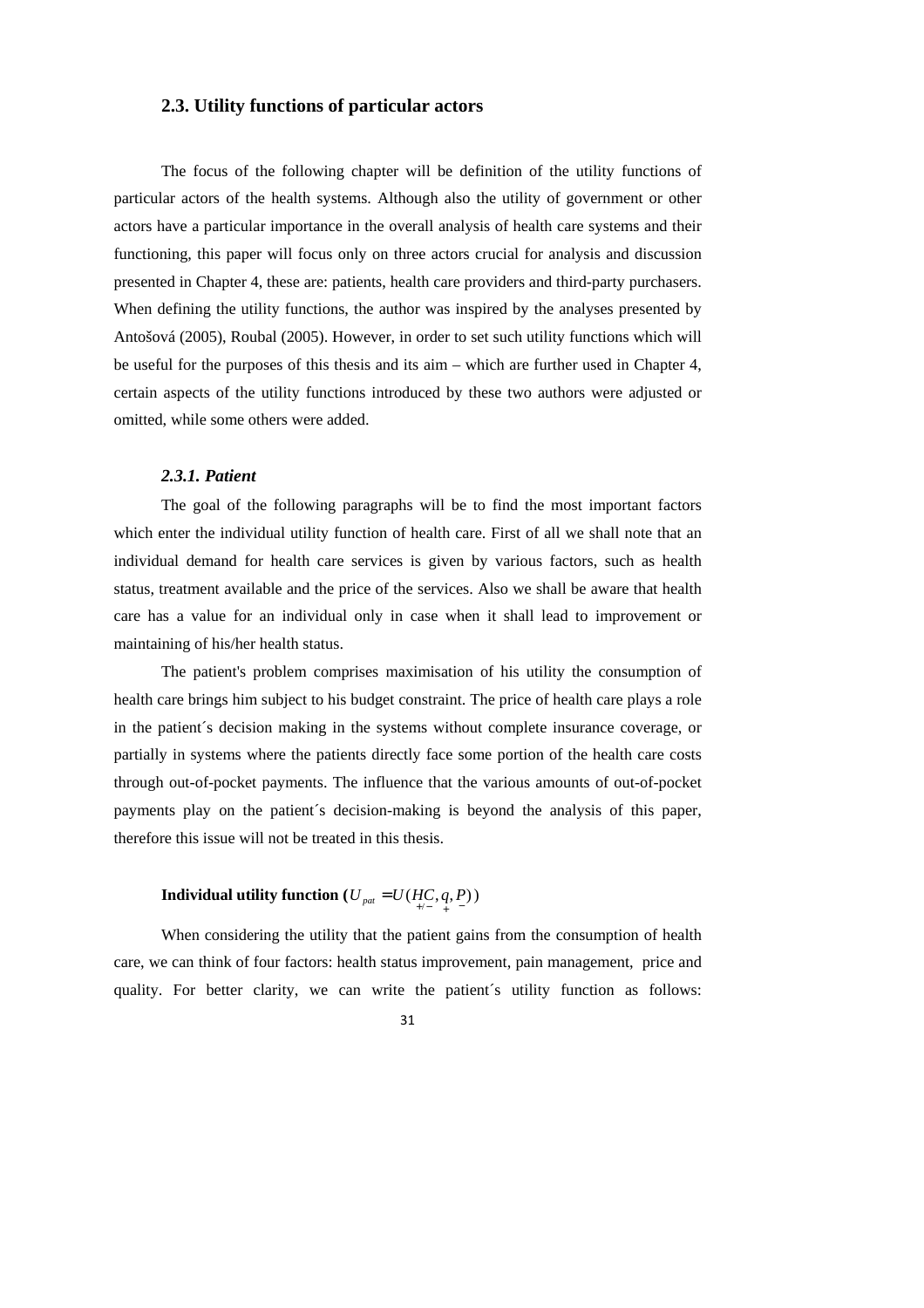$U_{\text{part}} = u_1(HC_{\text{HS}}) + u_2(HC_{\text{pair}}) + u_3(q) + u_4(P)$ , where  $u_1(HC_{\text{HS}})$  is the part of the individual utility that mirrors the influence of health status improvement on the level of utility of a patient,  $u_2(HC_{\text{pair}})$  is the utility stemming from the pain which the patient must tolerate when undergoing treatment and  $u_3(q)$  then represents the impact of the level of quality on the individual utility, this will be further specified lower in this section, in the discussion about the impact of quality on the individual utility function. Last part of the individual utility function defined for purposes of this paper is  $u_4(P)$ , which represents the utility (in fact disutility) the price of the services paid directly by the patient constitutes for him, assuming these as opportunity costs.

Apparently, the health status improvement as well as the "pain" component both depend on the volume of health care provided ( *HC* ). These two factors, however, have an opposite impact on the final level of utility. Improvement of health status using particular amount of health services will bring to the patient higher (positive) utility. By contrast, the second element represents the negative utility (disutility) caused by the pain a patient needs to overcome during his/her consumption of particular volume of health care. Before deriving the shape of the utility function with respect to the volume of health care, we shall introduce another important assumption about the existence of a point of saturation that a patient reaches by accessing health care  $(HC^b)$ , i.e. an individual bliss point of desired health care consumption. A thorough analysis of this feature of a patient´s utility function is explained by Antošová (2005, Chapter 2.1., p. 28).

#### *Health care volume (HC)*

At the bliss point, the patient is saturated by the amount of health services he/she has been supplied with and if the amount of health care were to exceed this saturation level  $(HC<sup>b</sup>)$  it would lead to a decrease in the patient's utility. This suggestion stems from the "pain factor" which brings the patient a disutility from the consumption of health care  $(u_2(HC_{\text{pair}})$ <0) and the marginal utility of this partial utility function is always negative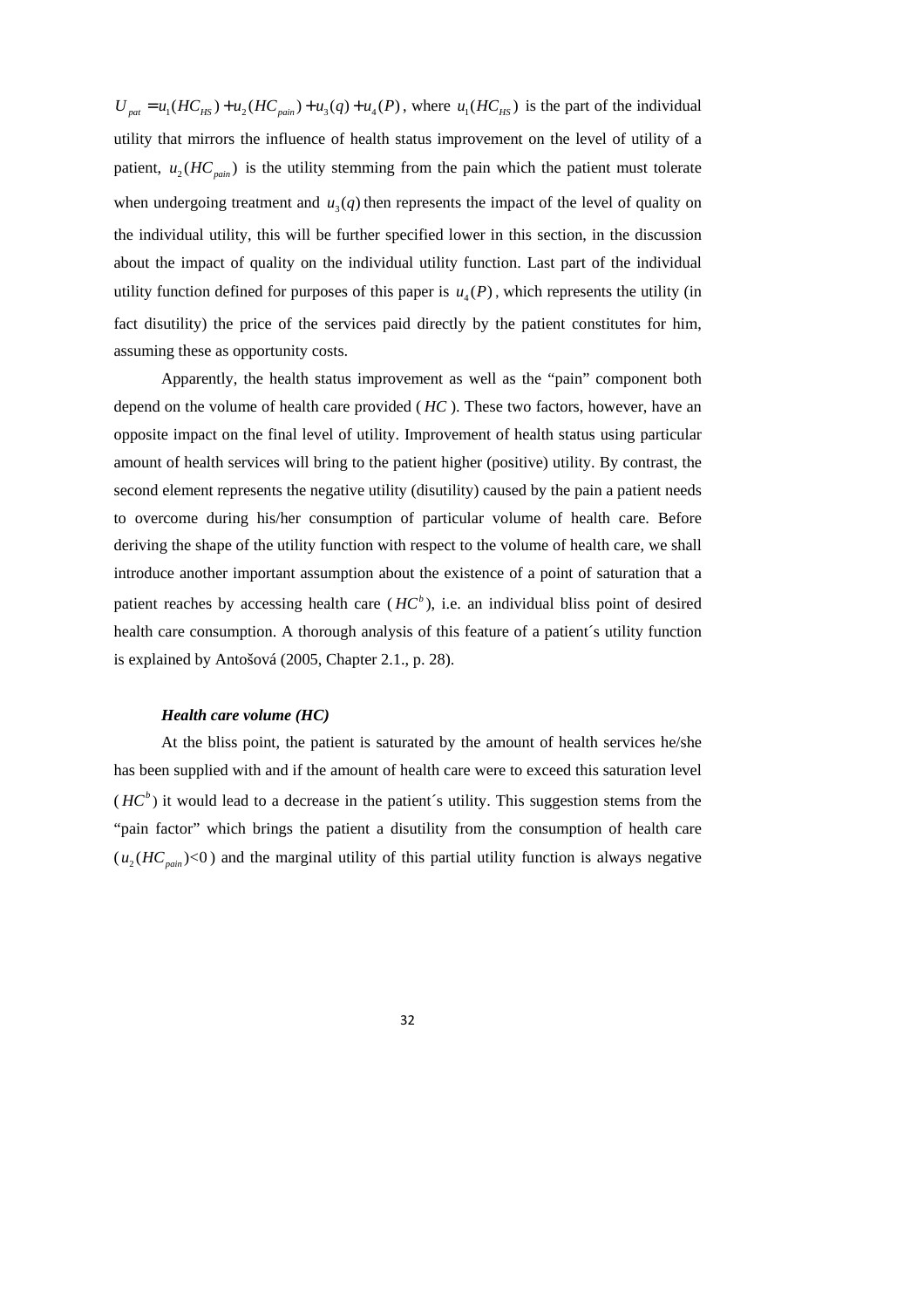$(mu_2(HC_{\text{pair}})$ <0). Due to the possibility of "pain" people will not undergo a treatment (for instance a surgery) if they are convinced it is unnecessary $37$ .

Let's assume that at a fixed level of quality as well as the price  $(u_3(q) = c, u_4(P) = d)$  the individual utility function will be that of increasing in health care for the amount of health care lower that the saturation point. However, as soon as the amount of health care provided exceeds the saturation point  $(HC^b)$ , the overall marginal utility of every additional health care unit, ceteris paribus, will be negative ( $MU<sub>nat</sub> < 0$ ) and therefore the level of individual utility will fall with a growing number of health care services.

To sum up, for an individual utility function that considers the volume of health care, we suppose an existence of a non-zero volume of health care  $HC^* > 0$ , while it holds:

For  $\forall$ *HC <HC*<sup>*b*</sup>:

 $mu_1(HC_{HS}) > 0 \land mu_2(HC_{pain}) < 0 \land mu_1(HC_{HS}) > |mu_2(HC_{pain})| \Rightarrow MU_{pal} > 0;$ For  $HC = HC^b$ :  $mu_1(HC_{HS}) = |mu_2(HC_{pain})| \Rightarrow MU_{pat} = 0$ ; For  $\forall HC > HC^b$ :  $mu_1(HC_{HS}) \leq 0 \land mu_2(HC_{pair}) < 0 \Rightarrow MU_{pat} < 0$ .

The individual utility function is concave in *HC* (the second derivative of the utility function with respect to *HC* is negative), with the maximum being in the saturation point  $(HC^b)$ .

<sup>1</sup>  $37$  Given the imperfect information, the patient's personal opinion whether the health care is or is not necessary may greatly differ from the level of necessity stated by the health care professionals (see Chapter 2.1.).

<sup>33</sup>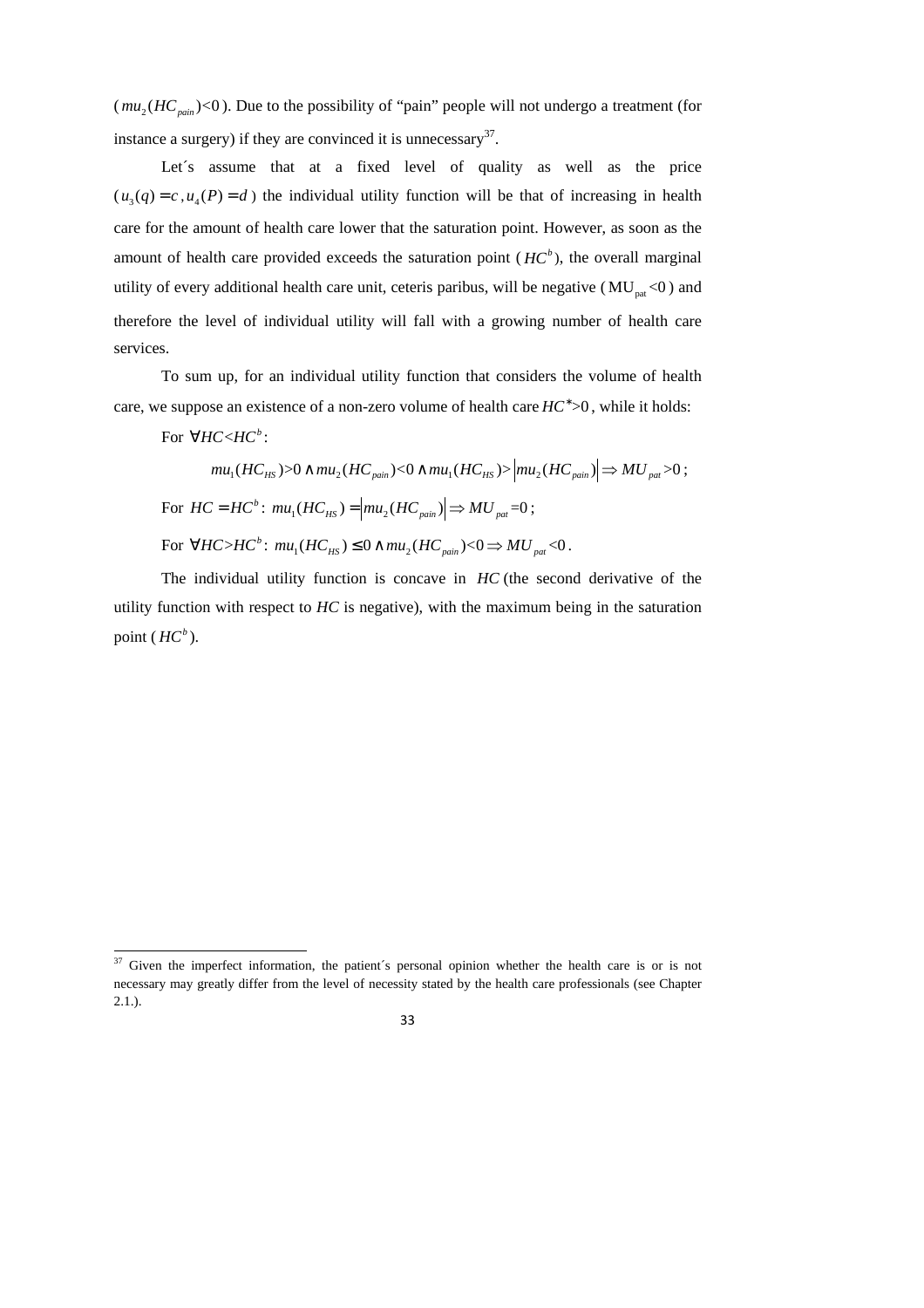#### *Graph 1:* **Individual utility function dependency on health care volume**



#### *Quality (q)*

1

The importance of quality of health care services was discussed in the Chapter 1.1.2. We defined it as the carefulness of the health care provision, which includes the thoroughness of the methods used for the treatment, the time spent by examination and interrogation of the patient. The text above also presented possible difficulties connected with its measurement and detection. However, we will assume that the patients are able to recognise the quality of services provided to them by different health care providers<sup>38</sup> and certainly, their utility will grow with higher quality of health care service provisions. In other words, with increasing quality they will be better off, higher quality contributes to their higher satisfaction. The first derivative of the patient´s utility function with respect to quality will be positive (for  $\forall q > 0$ :U'<sub>q</sub> $> 0$ ). We can also suppose that with increasing quality the utility of an individual will be augmenting slower, which means that the second derivative of an individual utility function with respect to quality will be negative ( for  $\forall q > 0$ :  $U''_q < 0$  ) and so the utility function will be concave in quality.

<sup>&</sup>lt;sup>38</sup> Pauly (1988) argued that patients can be regarded as being well-informed for about 25% of the healthcare they are provided with – this includes the routine care and care of chronic illnesses. As discussed above, for further analysis we will assume that patient is able to observe these "uncontractible" aspects of health care provision and will appreciate them by raising the prestige and repuation of his health care provider.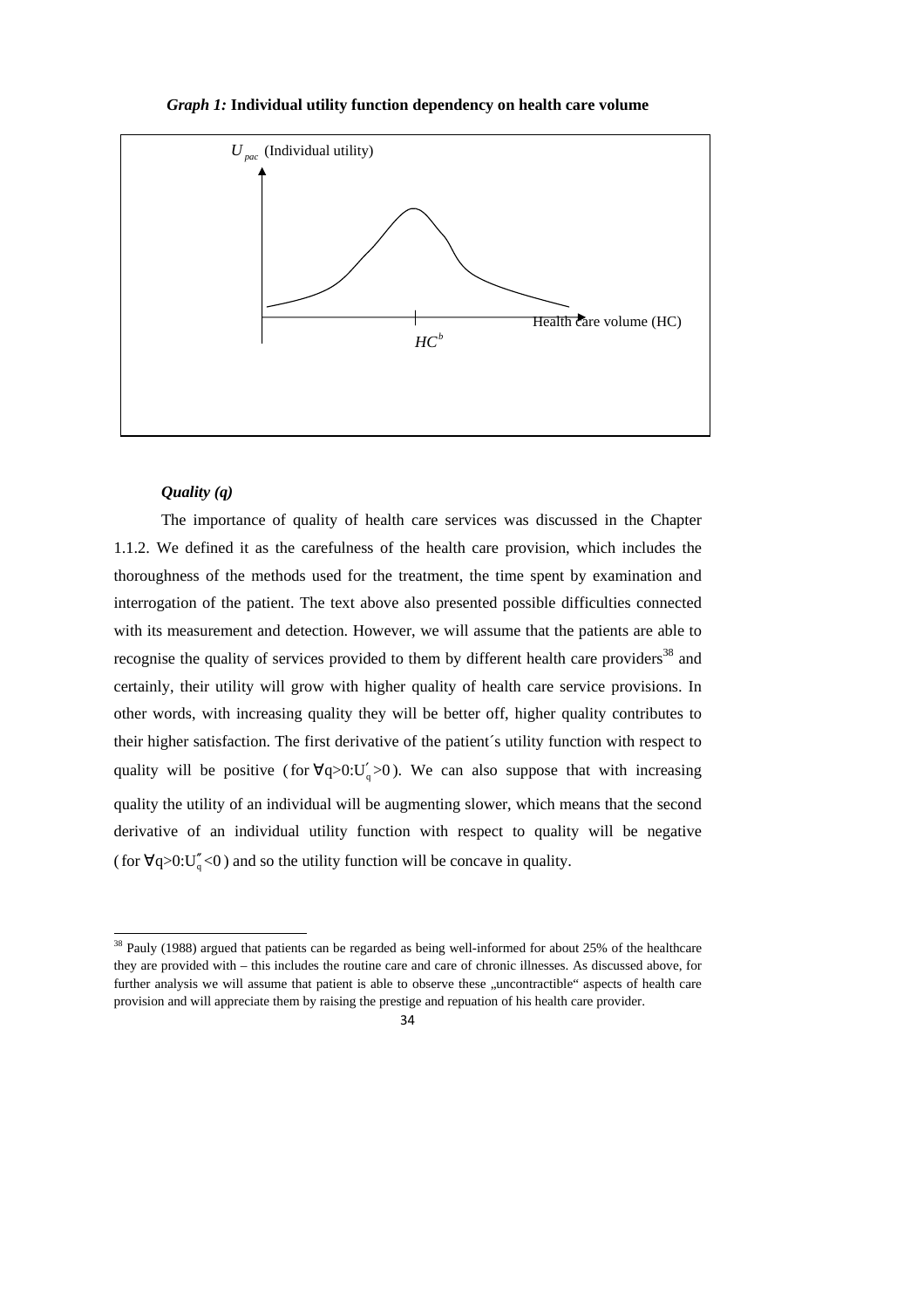#### *Price (P)*

Price of health services enters the utility function of an individual patient in case when the patient faces directly expenditures on health care, this occurs in health systems, where some form of out of pocket payment is introduced at the beginning of this chapter. In those systems, the price the patient pays directly to the health care provider exerts an opportunity cost. The higher the price, the higher the disutility of the patient stemming from the health care provided to him. This implies, that the component  $u_4(P)$  of an individual utility function is negative for ∀*P*>0 , therefore, ceteris paribus, with increasing price of the services the individual utility will fall. In other words, the marginal utility of the individual utility function with respect to price is negative  $(U_P' < 0)$ .

#### *2.3.2. Provider*

The economic theory of a firm supposes the goal motivating firms is profit maximisation. However, in the case of health care it is necessary to question the realism of pure profit maximisation, while taking into consideration other possible objectives that may have their importance in the decision-making of health care providers. The following chapter attempts to show some alternatives to the pure profit maximisation approach as well as pay attention to the question of agency problem in the relationship doctor-provider institution.

First of all we will search for objectives that may enter the decisions of physicians<sup>39</sup>. Later on, the text will focus on the provider institutions and conflicting objectives which may stand as an obstacle in decision-making of the provider institutions (hospital, …).

#### **Physician´s objectives**

1

As with any rational economic agents, we will suppose that also health care physicians are interested in the level of their profit. However, quite specifically for the health care markets, there are also other factors entering the physician (health care provider) problem besides the profit maximisation.

<sup>&</sup>lt;sup>39</sup> By the term physician we will understand providers with an office-based physician practice, including solo practitioners and self-employed physicians with partners.

<sup>35</sup>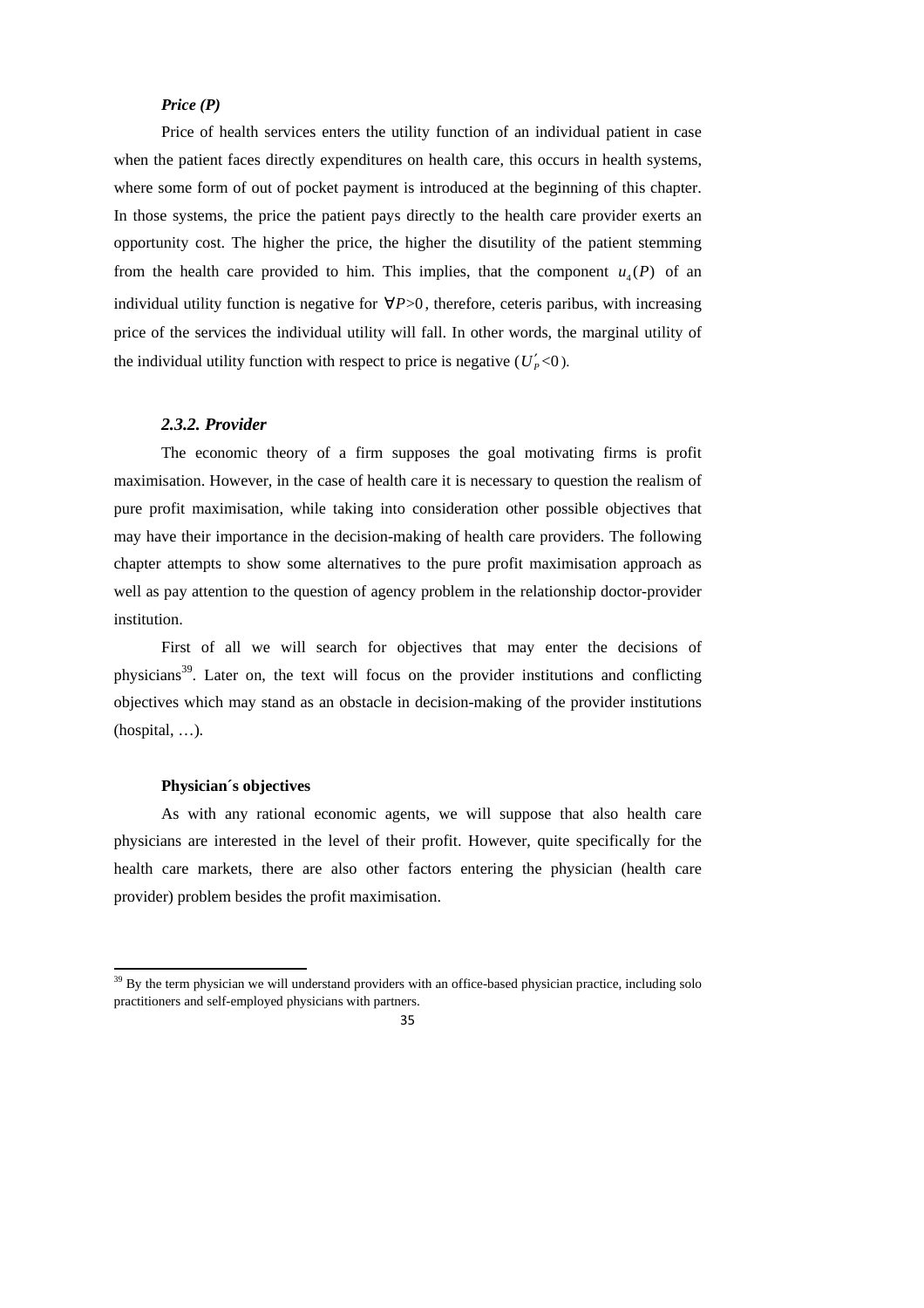*"A common mistake is to think that the behavior of physicians can be understood only in terms of their desire to maximize income."* (Fuchs, 1974, p. 60)

Managerial theories which are applied to health sector often argue that the managers (providers of health care) may act as imperfect agents<sup>40</sup> for the owners (patients) and may pursue objectives other than profit maximisation. One model suggests that managers maximise revenue subject to a profitability constraint imposed by shareholders and possibly by the danger of a take-over by another firm. However, a more realistic theory for the health care field might be that managers maximise a managerial utility (in case of provider institution it assumes existence of only one utility function for the whole hospital) function $41$ .

According to Reinhardt (1972) a physician can be treated as a firm of which the physician is the owner/manager who faces a utility (rather than profit) maximization decision. He/she makes decisions regarding his/her own effort to maximize a utility function in income and leisure, subject to constraints including his own time (work hours), market conditions, and the technical production relationship between his labor and other inputs.

As another alternative to profit maximisation of physicians, Kessel (1958) came up with so called "charity hypothesis". Later on, Arrow (1963) introduced the issue of medical ethics and Feldstein (1970) the desire for interesting cases. Although these values are difficult to measure, their importance lies in the attention they draw to the concern for patient health and welfare, which will be also, although marginally, incorporated into the analysis of physician´s utility function.

# **Physician´s utility function**  $(U_{ph} = U(q_{p}, A, F_{p}))$

Starting from the above mentioned objectives of physicians, we may sum up that a physician<sup>42</sup> has two main concerns which the author focused on in this thesis: patient's health status $43$  and physician's own income (profit).

 $42$  In this thesis we will omit the case where the physician make "dual practice" decisions – allocating his working time between his practice in public and private sector.



 $40$  The imperfect agency of the health care providers was discussed in the Chapter 2.1.3.

<sup>41</sup> McPake, Kumaranayake, & Normand, 2002.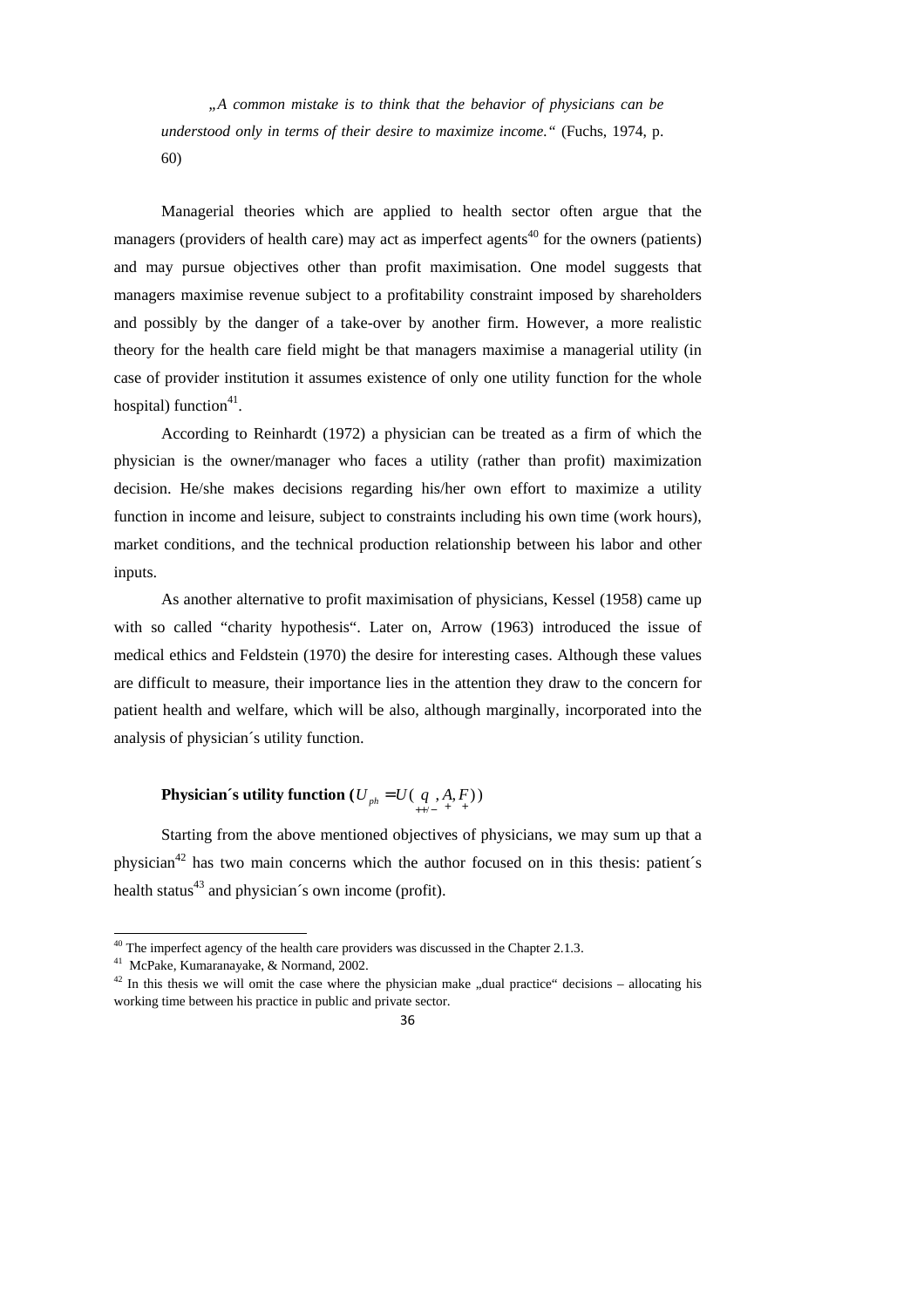First, we will look at the provider´s concern about patient´s health status and his maximisation<sup>44</sup> which will raise the provider's utility. Let's assume that the health status of a patient may be improved, respectively maximised, by the medical professional only if the physician provides the patient with an "effective treatment". By the *effectiveness of a treatment* we will understand a treatment which fulfils two important requirements – the high quality of the health care provision and the appropriateness of the care.

## *Quality (q)*

 $\overline{a}$ 

First, we will analyse the impact of quality on the physician´s utility function. The quality enters the physician´s utility function from two perspectives: ethics and reputation. Ethics in this sense takes into account the fact, that the medical profession can be looked at as having a certain "mission" to contribute to better health of the patients, resp. society. Reputation refers to the assumption that higher quality will raise physician´s good-name not only among his colleagues (which will contribute to his/ber better status in society) but also among patients which may lead to an inflow of new patients and, consequently, raise the physician´s net income. For further analysis let´s assume that the income will always increase as a reaction to rise of quality.

*"More generally, a physician could be considered to have a probability of keeping a patient, with the probability increasing as the physician gives the patient more net benefit."* (McGuire, 2000, p. 488)

By the net benefit mentioned in this quoting it can be understood the rise of the patient´s utility which, as discussed previously, ceteris paribus, increases with growing quality of health care provision. When the physician gives the patient more net benefit by raising his utility, not only will he raise the probability of keeping him as his/her client, but most likely will also gain a better reputation among other patients, which can lead to a gain of new patients and prestige in the field.

<sup>&</sup>lt;sup>44</sup> The maximisation of patient's health status is understood in the extent which is in capabilities of a physician. We need to be aware that healthcare is only one input into the process of improvement or maintaining individual´s health, together with education, housing, income, employment status, nutrition, genetic endowment or work environment. (Donaldson & Gerard, 2005, p. 214)



 $43$  As discussed in Chapter 1, medical practitioner who is working as a perfect agent has several possible objectives: maximization of the health status of the patient, maximization of the utility of the patient, maximization of the health status or utility of the whole society.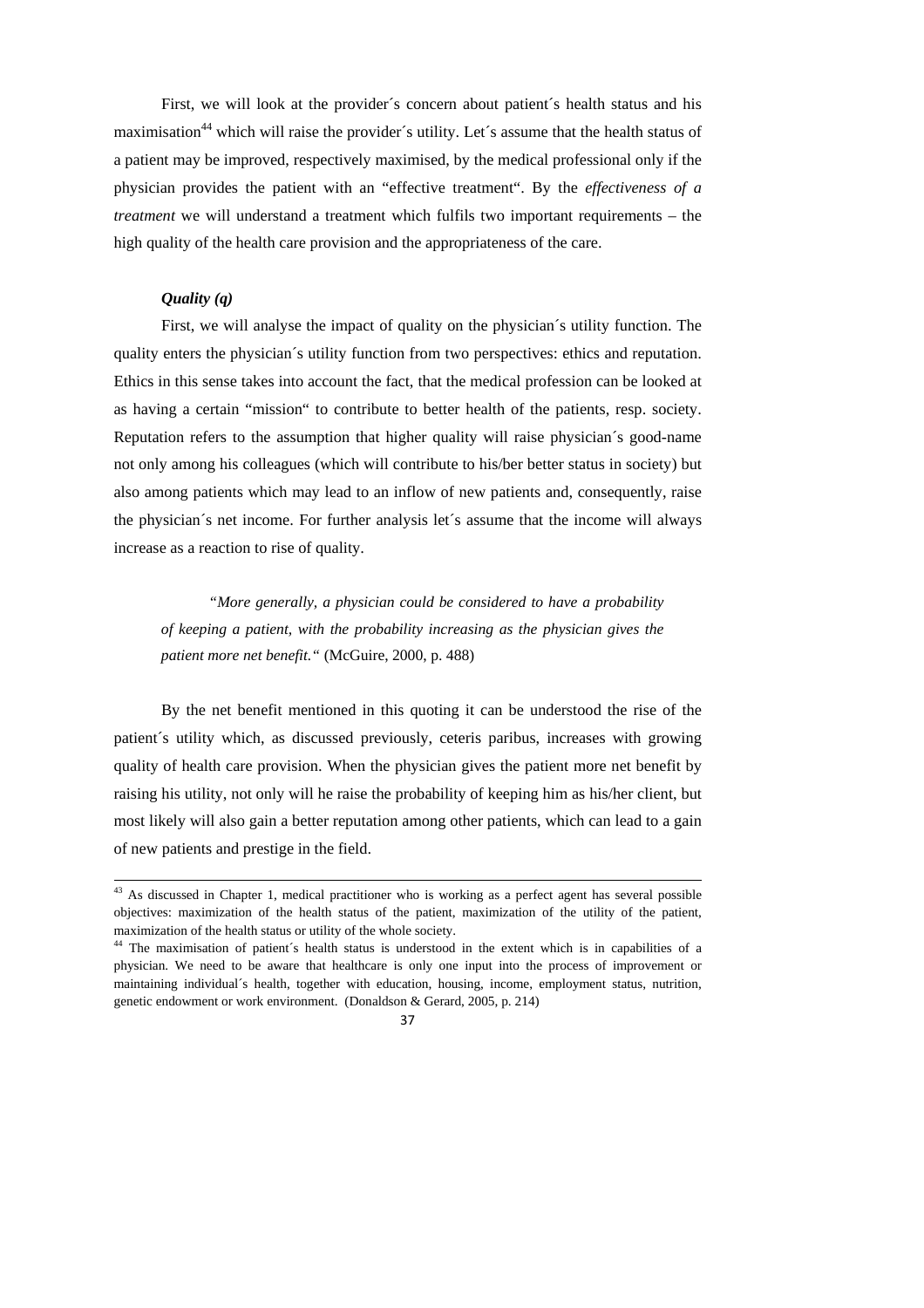Following this explanation, we may conclude, that the physician utility function is positively correlated with the level of quality. In other words, the first derivation of the utility function with respect to quality will be positive ( $U_q' > 0$ ). At the same time, however, quality requires a certain effort from the physician, which may bring him certain disutility, in this case the first derivation of the utility function with respect to quality would be negative  $(U_q' < 0)$ . We may not be sure with the final effect of quality on the health care provider´s utility function, however, we will assume that the double positive effect – given by the ethical point and the revenue increase reasoning – will always outweigh the negative effect of the quality as an effort of the physician.

Moreover we will assume that there exists some implicit level of optimum quality ( *q* ∗), which is known by the physicians as well as the third-party purchasers, which can be very difficult to control and explicitly measure. However, one may suppose that the provider is able to judge the level of the quality of his services. To bring more clarity into this notion, we can imagine saying that quality of health care includes two components: a basic one which contributes directly to better health status of a patient and a supplementary one which leads to his better comfort or satisfaction, indirectly influencing his health improvement. The optimum quality can be then defined as the level of quality in which the basic component still overrides the supplementary one.

*"Better health care<sup>45</sup> can be expected in general to lead to better outcomes, at least probabilistically. If good outomes can be paid upon, this can motivate doctors, a principle on which some of the burgeoning literature on "performance contracting" is based. Even if outcomes cannot be paid upon, that is, are "noncontractible", outcomes may be observable by the clients. If the doctor is rewarded for doing a better job, because the patient is more likely to return or to recommend this doctor to friends, the doctor is encouraged to take unobserved actions to improve quality."* (McGuire, 2000, p. 498)

#### *Appropriateness of care (A)*

1

Second important factor linking physician utility function and the concern with the patient´s health is the appropriateness of care, which shall be looked at from the

<sup>45</sup> By *better health care* we can understand better treatment effectiveness, which signifies higher quality of services and appropriateness of care provided.

<sup>38</sup>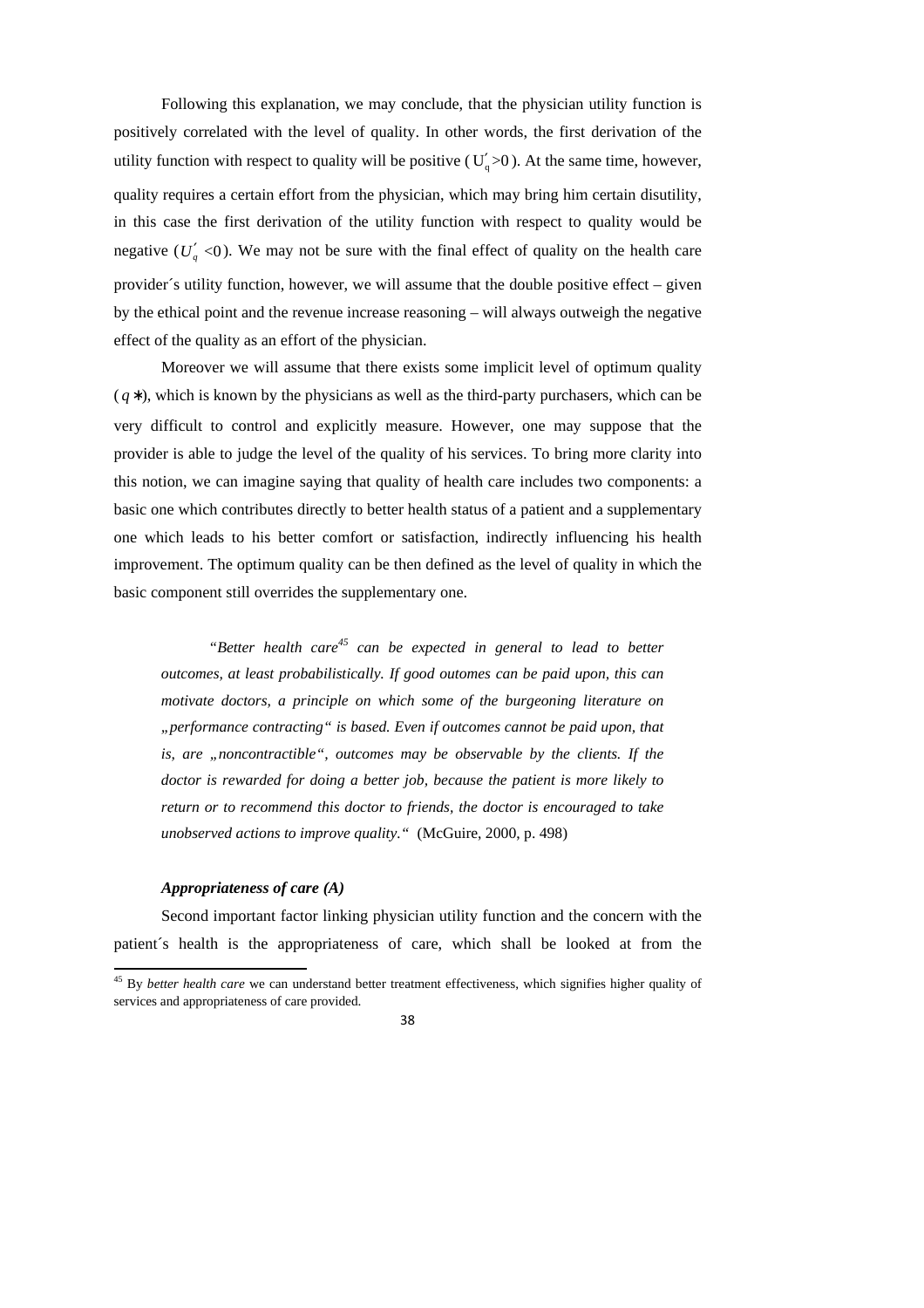perspective of necessary and unnecessary health services, which are touched upon in Chapter 2.1.5. We will define the appropriateness as an increasing function of the amount of health services up to the optimum amount of care  $(HC^*)$ . The optimum health care HC<sup>\*</sup> ensures the patient with all the care necessary for the maintenance or improvement of his health (maximisation of his health status). After reaching this point, the level of appropriateness will decrease with a higher amount of health services. In summation, the second derivation of the appropriateness of health care with respect to the amount of health services is negative  $A''_{HC}$ <0 with the maximum at the point of  $HC^*$ . Without a loss in generality we may assume that the value of appropriateness of health care will lie in an interval between 0 and 1 ( $A \in (0,1)$ ).



*Graph 2:* **Appropriateness of health care**

Higher appropriateness of health care will bring a better outcome and therefore a larger positive impact on the improvement or maintenance of the patient´s health status, which will consequently raise the physician´s utility. To put it clearly, the physician utility function increases with the appropriateness of care (for  $\forall A > 0$ : U'<sub>A</sub> > 0). Since we defined the appropriateness as corresponding to the bliss point level of health care services, we can suppose that there exists a maximum level of appropriateness  $(A^*)$  that will raise physician´s utility.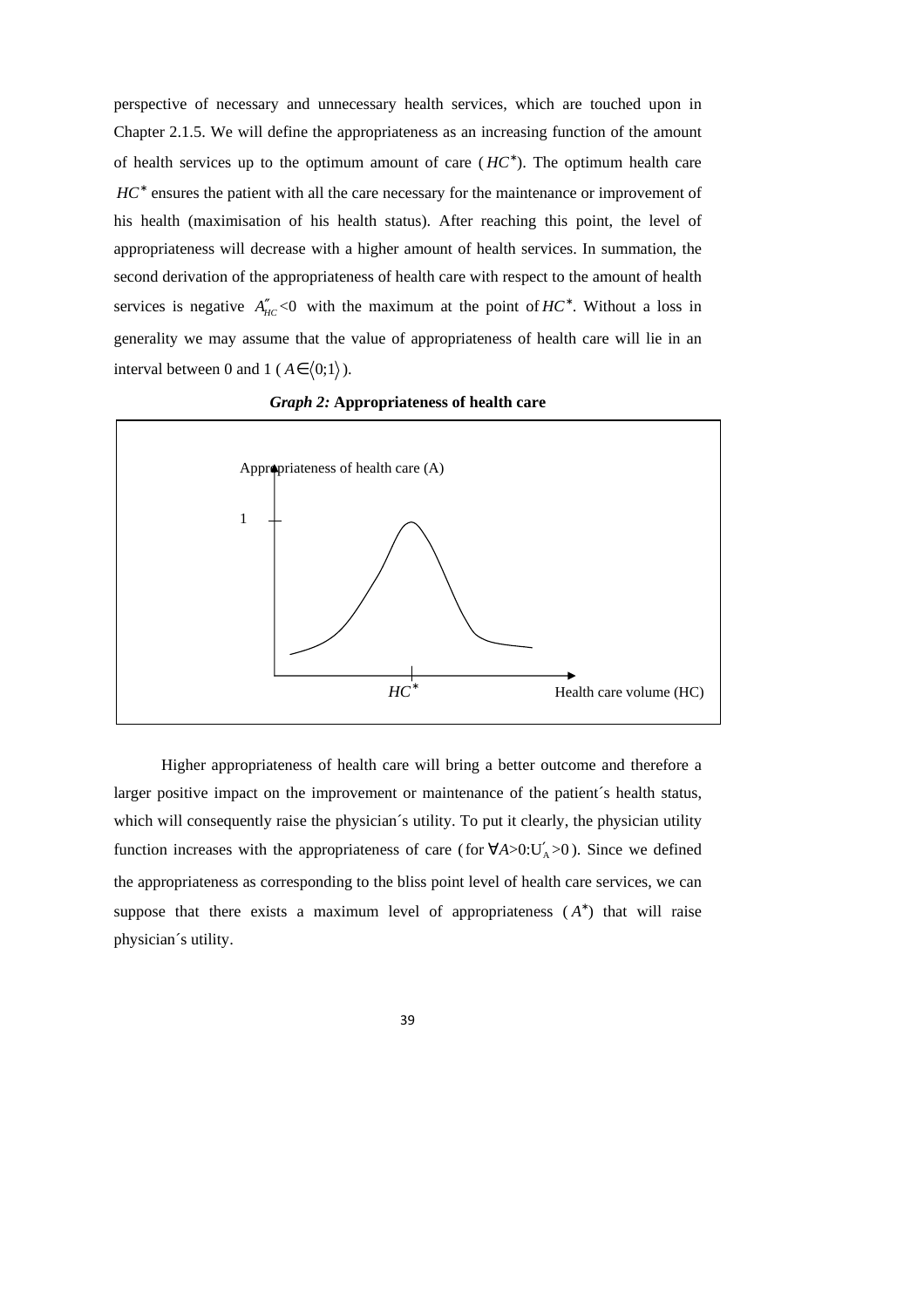#### *Financial motives (F)*

Next, the analysis will focus more on the physician´s objectives connected with his profit maximisation. As with any rational economic agent, it is also true that the financial incentives constitute a very important influence on the physician's behavior and utility. The physician´s financial motives are his salary (for instance, as an employee in a health care provider institution) or other types of income paid to him within the payment system. The utility function will be seen to increase in this factor  $U_{ph}^F$  >0, because obviously a larger net revenue will always increase a physician´s utility. As we have mentioned above, we shall bear in mind that quality also enters the profit maximisation problem of a health care provider.

Besides the three factors influencing the level of utility of a physician, one shall not forget about the constraints he needs to take into consideration when maximising utility. Among the most important of these belong the time constraint and the budget constraint. Within some boundaries, he needs to respect the level of health care stated in the contract between him and the third-party purchaser, therefore, when providing care to particular patients, he needs to bear in mind that provision of certain care to one patient may prevent him from providing this care to another patient, who might need the care more. To conclude, when providing health care, the physician always has to take into consideration relative contribution of health services to individual patients and therefore, he maximises the collective health status of all his clients rather than just the health status of each single patient. For the purposes of this thesis, we will take this into consideration only by the assumption that each health care provider has certain limits (constraints) which imply the maximum level of health care provision he may provide (see Chapter 4).

### **Provider institution objectives**

By contrast to the solo physician practices, in the case of provider institutions we need not forget about two dimensions of principal-agent problem. The first is an agent role of the provider institution towards its principals (purchasers), while the second is derived from the inner structure of the institution, where the agents (managers) are not the same people as the principals (owners). Behavioural theories, which focus on such problems, assume that firms are made up of diverse sets of actors, who might not share the same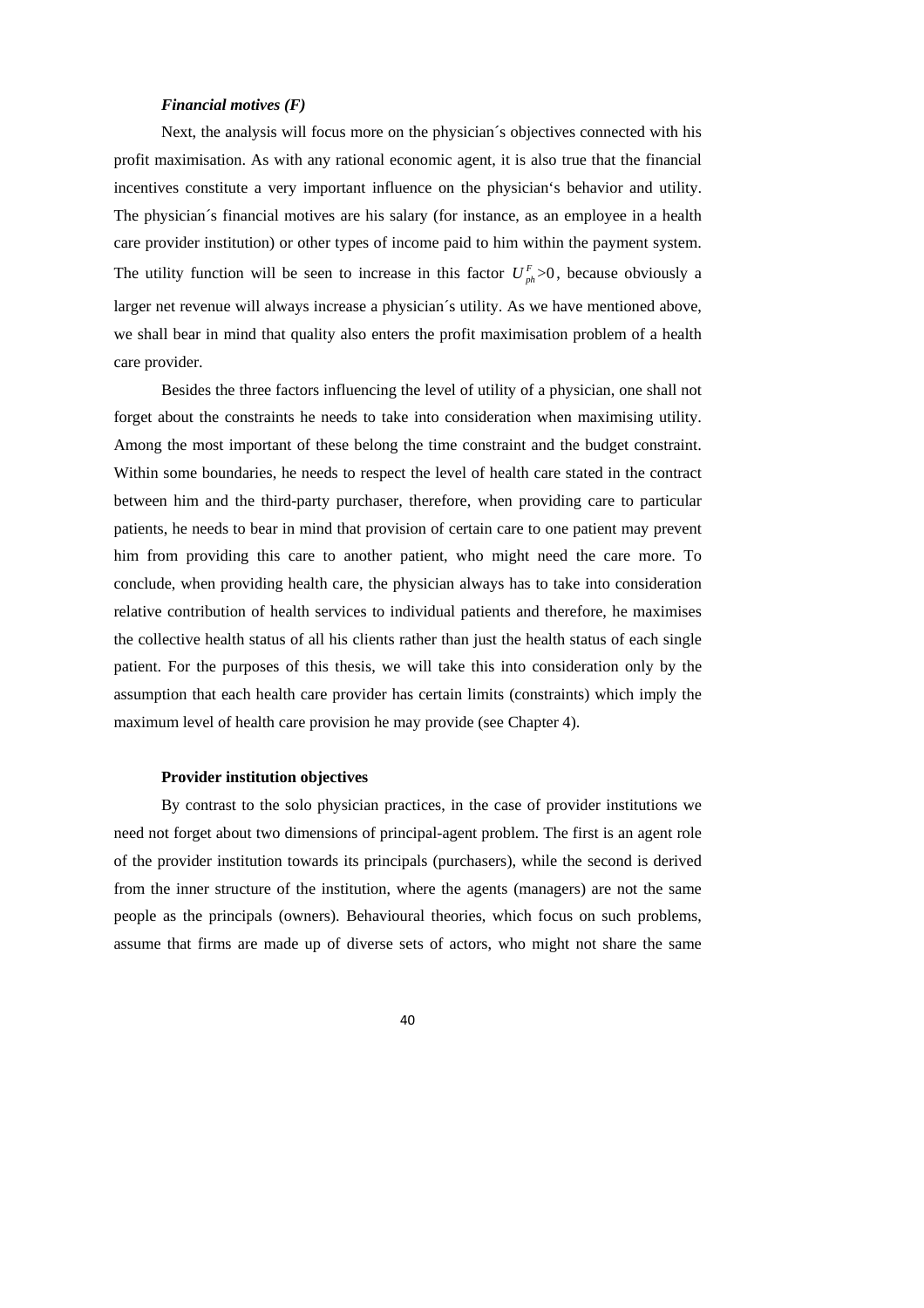goals and in fact, can even be in conflict. This fact complicates the health provider problem as well as the definition of their utility function<sup>46</sup>.

*"How competing objective functions are reconciled is likely to depend on the internal structure of the organisation. ... Ownership may also affect the internal structure of hospitals and other provider institutions, and this may be another route through which ownership affects the behaviour of different health care providers."* (McPake, Kumaranayake, & Normand, 2002, pp. 149)

Simon (1957), who described the base of the behavioural theory in his work, introduced a distinction between substantive (or unbounded) rationality, which we know well from the economic theory, and procedural rationality. Procedural rationality, in contrary to the substantive rationality, occurs when agents may not necessarily succeed in maximising their own goals but, given their relative importance to the goals of other actors, deliberate them appropriately. This view is considered, particularly in the case of health care provider institutions such as hospitals.

In order to find the utility function of provider institutions we shall define actors entering the institution problem and name their goals and objectives. Let´s assume that the main provider institution actors are: owners, managers, doctors and other medical staff.

#### *Owners*

We can assume that the main goal of owners is the prosperity of the provider institution they own. In regards to prosperity we can understand *profit*, but we shall also not forget about *quality*, which may contribute to further prosperity of the institution in future (as we explained in the case of physicians).

#### *Management*

1

Objectives of the management will depend on the specific legal form of ownership of the institution and its structure. In general, let´s assume that the management utility function will be influenced by financial incentives such as *salary* and the *operating result* of the institution. We may also suppose that management will be interested in *quality of care* which increases prestige of the health care facility and contributes to its larger profit.

<sup>46</sup> McPake, Kumaranayake, & Normand, 2002.

<sup>41</sup>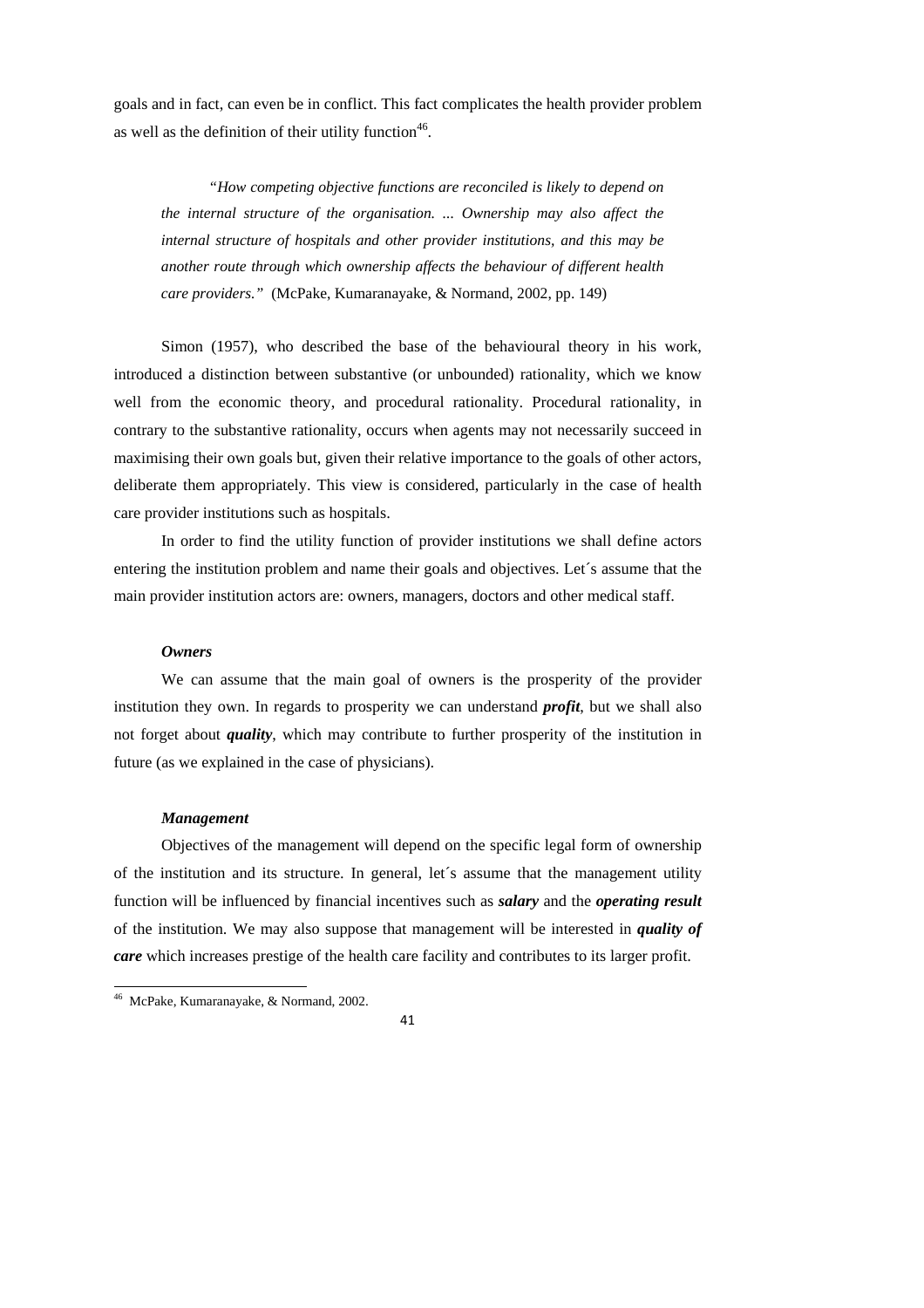## *Medical staff*

For medical staff we may imply that there are objectives similar to those for physicians: *salary* and *quality*, with the *time constraint*.

# **Provider institution utility function**  $(U_{pi} = U(q, A, F))$

 To find one utility function of the whole provider institution we will put together all utility functions of all actors. Setting weights of every one of these utility function is beyond the extent of this thesis, therefore we will make a simplification, just stating, that the overall utility function of the provider institutions is increa financial incentives  $(F - given by the particular payment method used in the health system),$ increasing in quality  $(q)$  and increasing in appropriateness of health care provision  $(A)$ .

#### *2.3.3. The third-party purchaser*

The role of the third-party purchaser may be carried out, for example, by central government, regional government, municipalities or health insurance funds, depending on each particular health system. The following paragraphs will attempt to reveal the factors which influence the utility function of these third-party purchasers of health care, who work as agents of patients (consumers) and in addition to following their own interests (profit-seeking), they shall also have in their focus the well-being of their clients (patients). For further discussion we will assume, that they focus on the improvement of health status of their clients (patients), although it would have been probably more realistic to assume their concern with the health status of the society as the whole, since due to the limited financial resources, the providers often have to chose the patients to be treated according to the relative severity of their cases compared to the other patients.

# *Purchaser´s utility function* ( $U_{\text{pur}} = U(OC, AC, A, q)$ )

First, we shall recall the agency role of the third-party payers (see Chapter 2.2.4.). On one hand, the purchaser is an agent of a patient, whose role is to represent the patient´s interests when dealing with the health care provider. On the other hand, he plays a role of a principal of this provider. In this instance, the purchaser attempts to raise the utility of his principals (patients), while at the same time exerting control over his agents (providers) in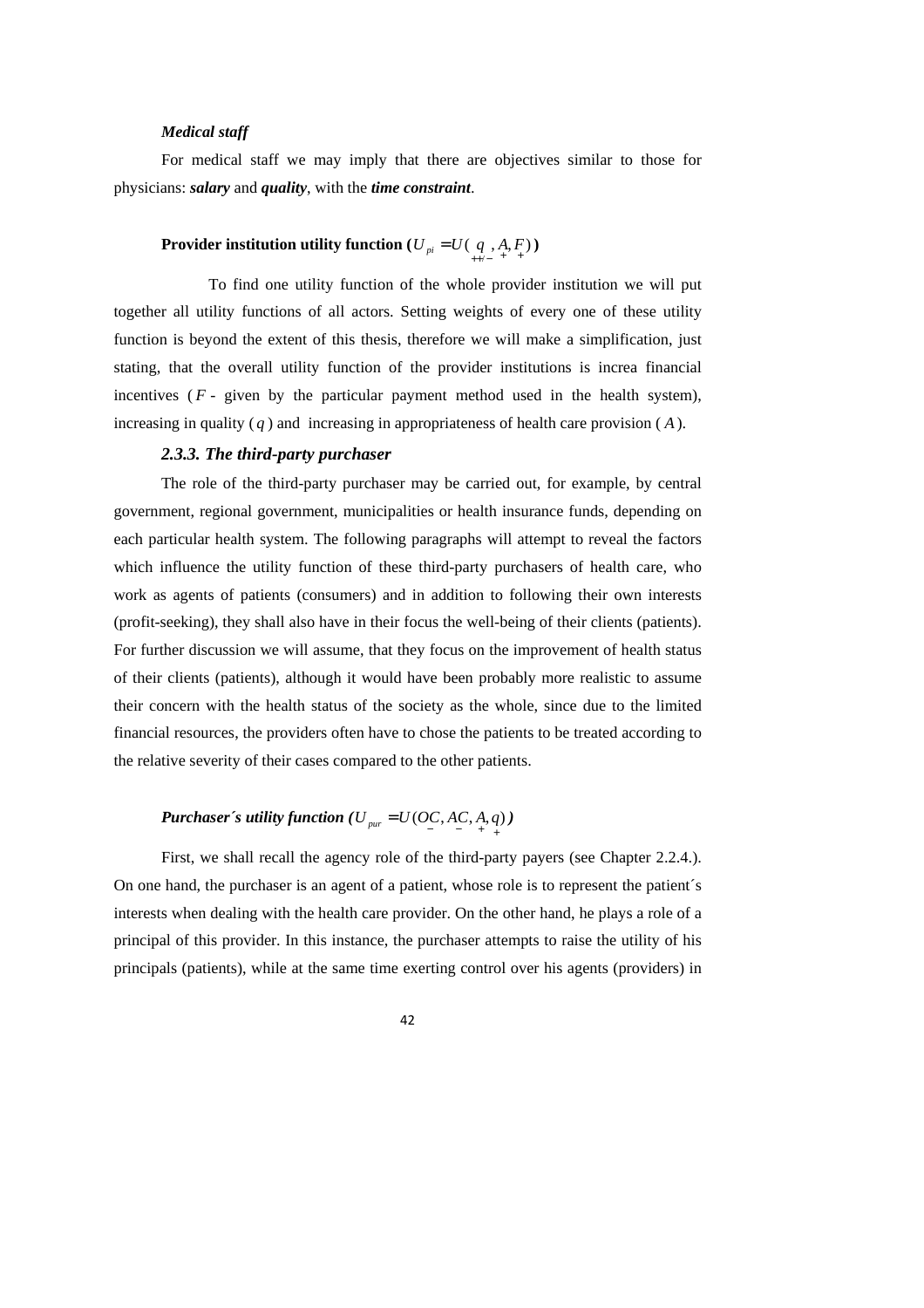order to ensure high-quality and efficient treatment (which would improve the health status of the patients) while facing his own limited resources and operational results.

### *Operational and administrative costs (OC AC* , *)*

Factors which do influence the utility function of purchasers, but will not become part of the analysis of this thesis are the operational costs of these institutions. Obviously, the higher these costs are the lower utility it brings to the purchaser. The utility function will then decrease in operational costs  $(U'_{OC} < 0)$ . Since this factor will not influence the results of analysis of this paper, for further discussion we can assume these costs remain constant without leading to any change of the utility of purchasers. Another aspect we shall take into consideration are the administrative costs, which include, for example, costs connected with the functioning of the payment system as it is applied to the providers of health care. For simplicity we will assume that for all the payment mechanisms there are the same levels of cost that the purchaser has to bear for the system´s well-functioning, although, as will be briefly discussed in Chapter 3, administrative costs of particular payment methods do vary. As with the operational costs, the rise in administrative costs will also lead to lower utility of purchaser and so, the first derivative of the utility function with respect to administrative costs will be negative  $(U'_{AC} < 0)$ .

A purchaser is an agent of a patient who is his principal and based on the behavioural theory, we will assume that the utility of purchasers will be positively correlated with the utility of patients. Even though we could get the impression that one of the objectives of the purchaser will then become maximisation of individual utility, first we need to realize the role of limited resources disposed of by the purchaser. In addition, for better clarity, we will include an assumption of 100% redistribution of risks among all the purchasers operating in the health system $47$ . The limited resources will put the purchaser in a situation when he may not only maximise individual utilities of his clients, but he is forced to maximise the utility of all of his clients (patients) altogether, comparing relative contribution of the services to the patients´ utilities.

#### *Appropriateness of health care ( A )*

1

<sup>&</sup>lt;sup>47</sup> This assumption will rule out danger of cream-skimming from purchasers towards the patients.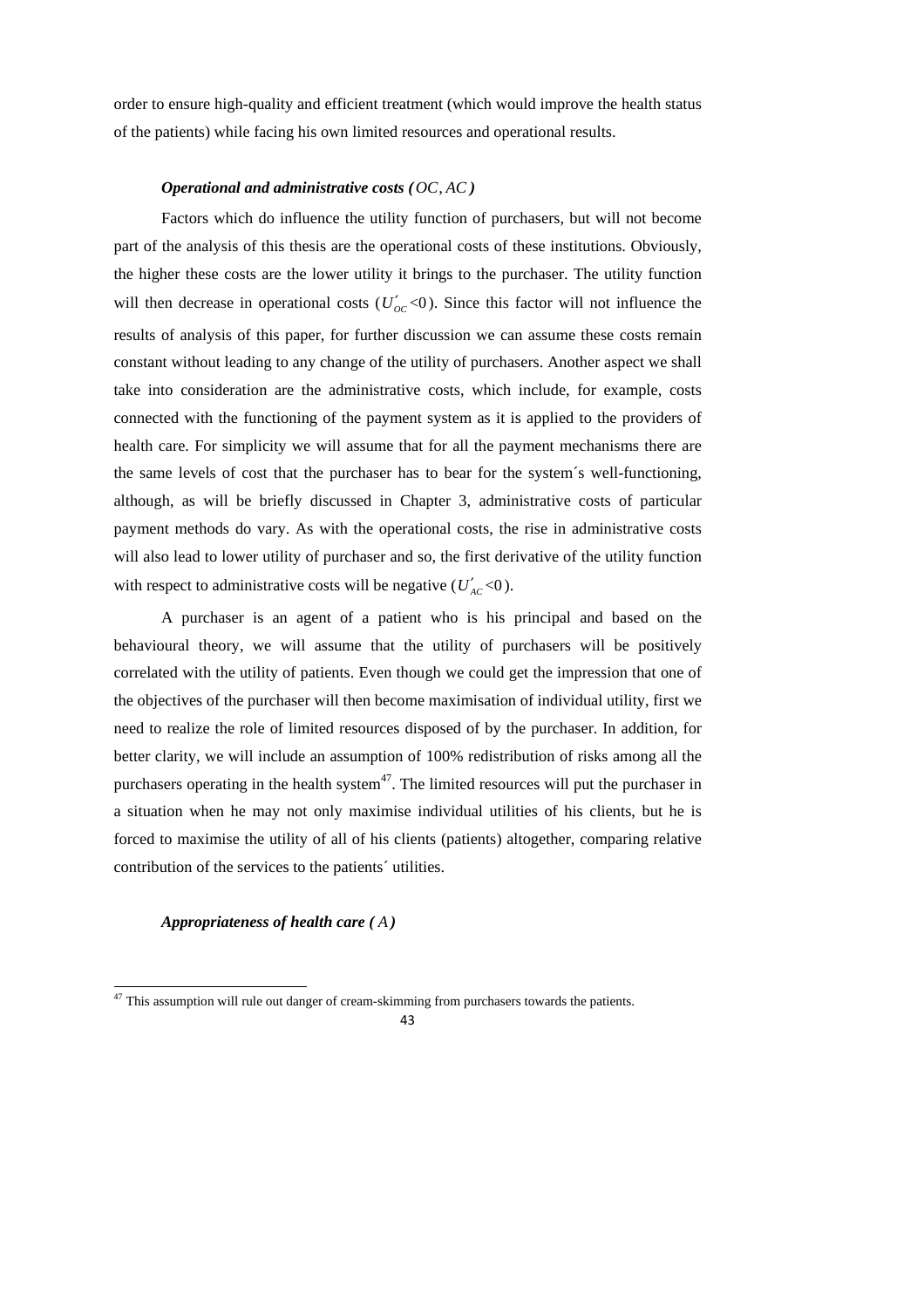In the following paragraphs we will adjust the assumption introduced for the individual utility function, as we will replace the individual health care saturation point by an optimum amount of health care  $(HC^*)$ , which will signify the level of health services where the health care provided to the patient is the most appropriate  $(A=1)$ . No other amount of health care can contribute more to the maximum health status of a patient.

The replacement of the saturation point by an optimum amount of health care in a sense "objectivises" the individual utility function while substituting the utility on the vertical axis of the Graph 1 by the appropriateness of health care. The term "objectivise" in this sense means that we replace the subjective individual´s perception of saturation by health services by the appropriateness of health care, or in other words responsiveness of provided care to the individual's needs<sup>48</sup>.

This step is possible only under an assumption that health care purchaser is well informed about the necessary care for each individual and that the purchaser actually knows the level of appropriate care for each patient. However, this assumption seems not to be very realistic, considering the large number of patients with various health problems and the very problematic control the large number of health care providers hold from the side of purchasers. To make this assumption a little bit more imaginable, one may suppose an application of standards and practice guidelines, which recommend treatment procedures to the health care providers. Another necessary assumption is that the health care providers will not cheat when reporting the amount of health care and the diagnosis of the patients they were treating.

From the analysis of the provider utility function we know already that the appropriateness of health care (AC) lies an interval between 0 and 1 ( $AC \in (0,1)$ ):  $AC \rightarrow 0$  if  $HC \rightarrow 0$  for  $HC \le HC^*$  or if  $HC \rightarrow \infty$  for  $HC \ge HC^*$ ;  $AC = 1$  for  $HC = HC^*$ ). In other words, the patient´s health status grows with growing level of appropriateness of health care which then implies increase in purchaser utility. To sum up, the purchaser utility function is increasing in appropriateness of health care.

*Quality* (*q*)

 $48$  Note that individual's utility is traded for need, which represents direct connection to individual's health status and its maximisation.

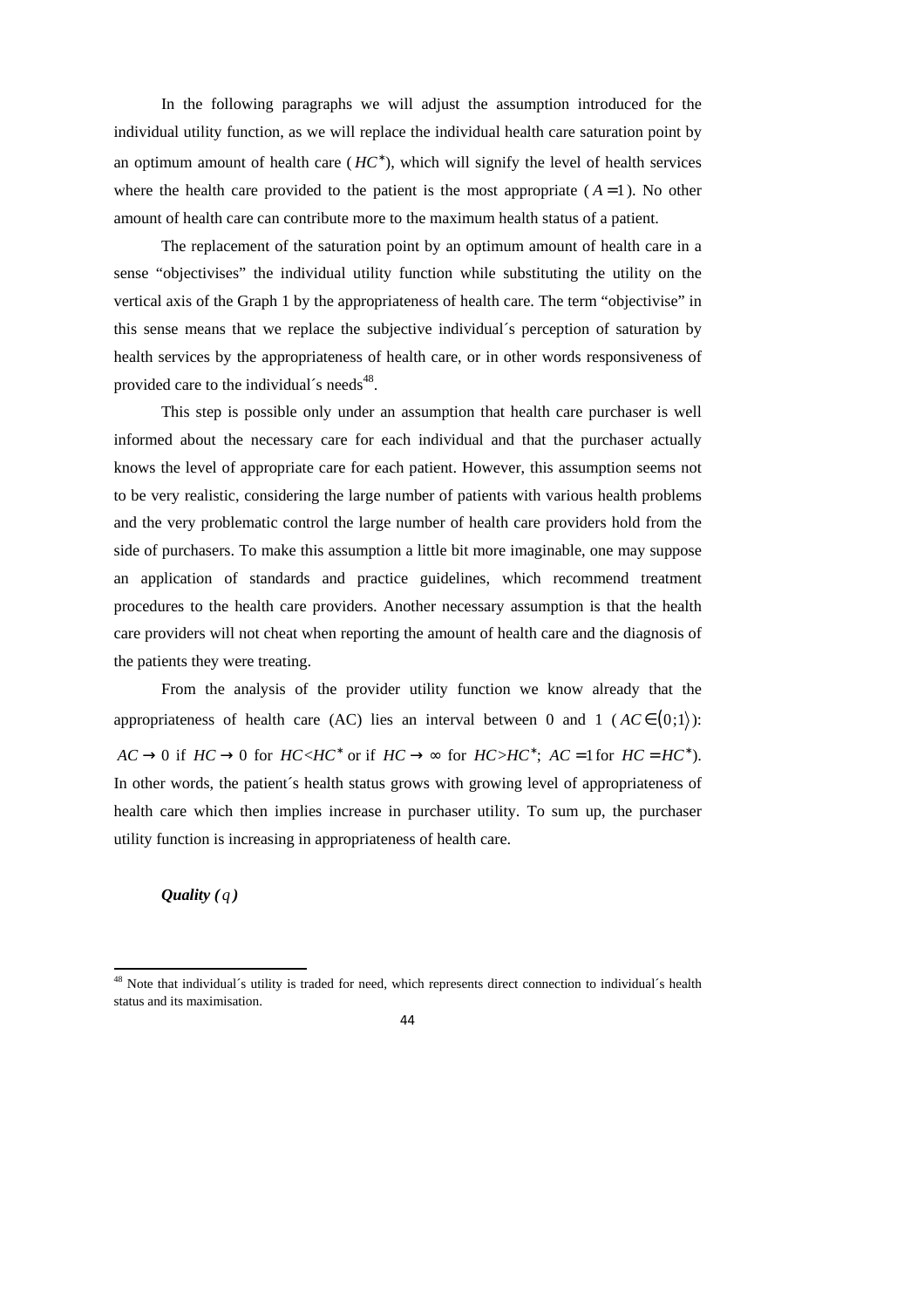*"The physician almost always supplies her own input into the production of health care for the patient. This input, which is often referred to as "effort", but also could be understood as "quality," is simply not contractible."* (McGuire, 2000, pp. 466)

Although quality of health care is very difficult to be measured and controlled by the third-party purchasers, it does supposedly play an important role in purchaser´s utility function. We will stick to an assumption made in the case of individual utility function, where we supposed that the clients are able to compare quality of different providers, although up to a limited extent. If we set a system in which the clients (patients) are free to choose their health care provider, the information about the quality (overall satisfaction) of patients with particular health care providers will reach also the third-party purchaser who can then monitor the inflows and outflows of clients to and from particular providers. With these assumptions, the quality may enter the purchaser´s utility function, whose first derivative will be increasing with respect to quality  $(U_q' > 0)$  and so the purchaser utility function is increasing in quality.

## *Price ( P )*

The price of health services is also a crucial component of a purchaser´s utility function. Prices are set within the payment mechanism used in particular health system. Throughout this paper we will assume the purchasers to be the price-setters, who establish prices with respect to resources and estimates of the volume of health services to be provided. Whether these are estimates or realistic numbers is dependent on the nature of the mechanism – retrospective or prospective, as we will discuss in Chapter 3.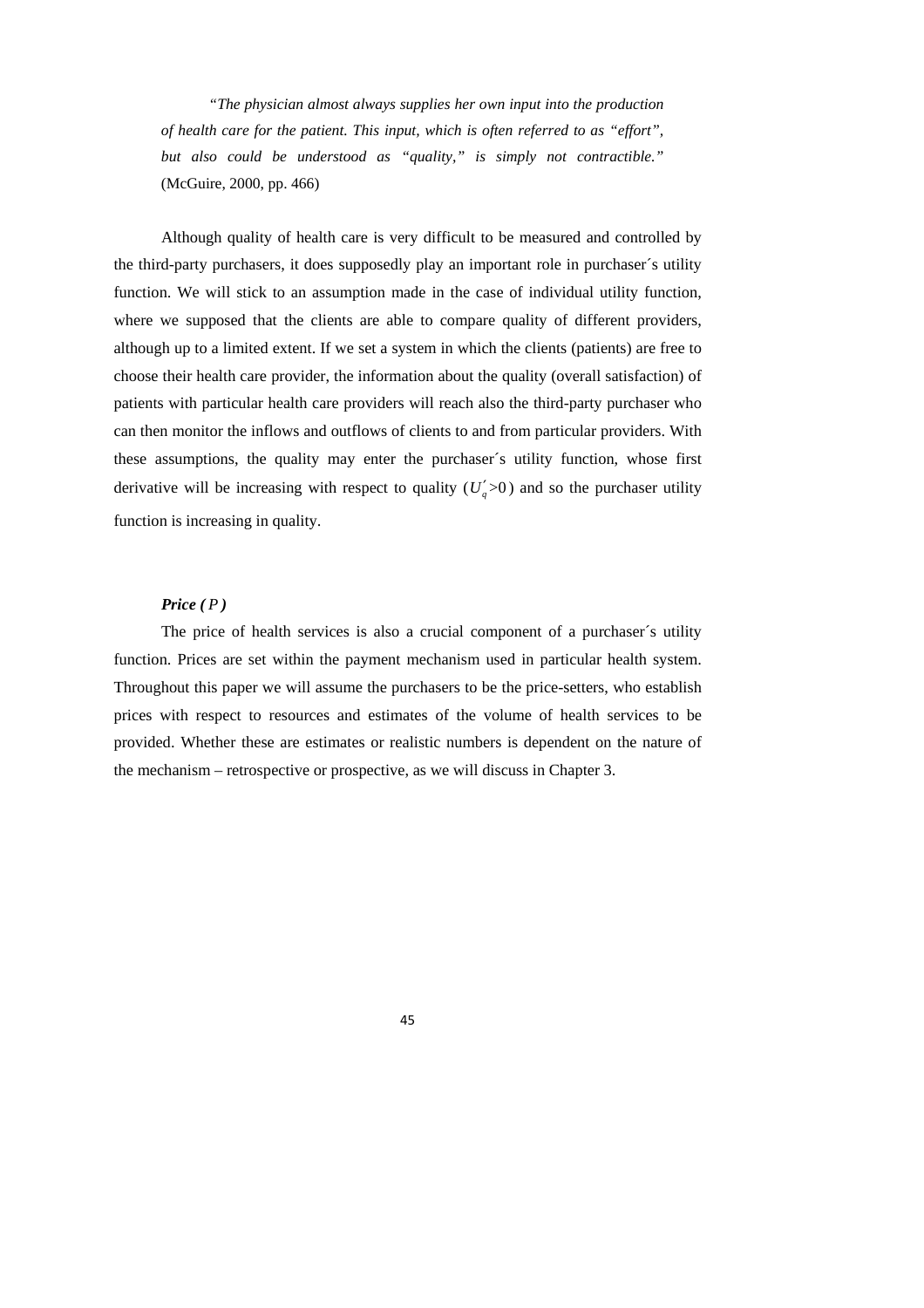# **Chapter 3: PAYMENT MECHANISMS AS TOOLS OF HEALTH INSURANCE FUNDS**

Why can't a purchaser just buy wanted services from hospitals and doctors? Part of the answer is that it is impossible to fully specify all services, such a list of service specifications would never be complete; secondly it is the problem of enforceability of contracts which may create financial cost and allocation risk which may be undesirable for the health systems and their objectives; last but not least it is the matter of imperfect information the purchasers have. The "right" choice of payment systems or their combination is one of the possible ways to soften impact of these effects $49$ .

Many countries have experimented with alternative ways of paying providers of health services. Payment mechanisms, used to reimburse the health care services supplied by the physicians and provider institutions to the patients, belong to the most important ways the health care purchasers dispose of to influence providers´ behaviour in order to enhance efficiency and quality of the health systems´ performance with respect to the objectives of particular systems. This chapter presents some of the basic types of the payment mechanisms commonly used (either in present or in past) in the European health systems. The first part of the chapter gives a brief overview of the main trends accompanying historical development of the use of provider payment mechanisms in Eastern and Western European countries. Further on, the chapter introduces some ways of categorization of the payment methods with respect to various criteria. Last part then describes selected payment mechanisms, their advantages, limitations and modifications based on practice of different European health systems in more detail. This introduction of particular payment mechanisms will become a basis for the analysis displayed in Chapter 4.

Oxley (1995) recognizes three categories of the financial relationship between purchasers and health service providers:

 $\triangleright$  Reimbursement approach – providers are funded retrospectively for services delivered,

1

<sup>&</sup>lt;sup>49</sup> Oxley, 1995.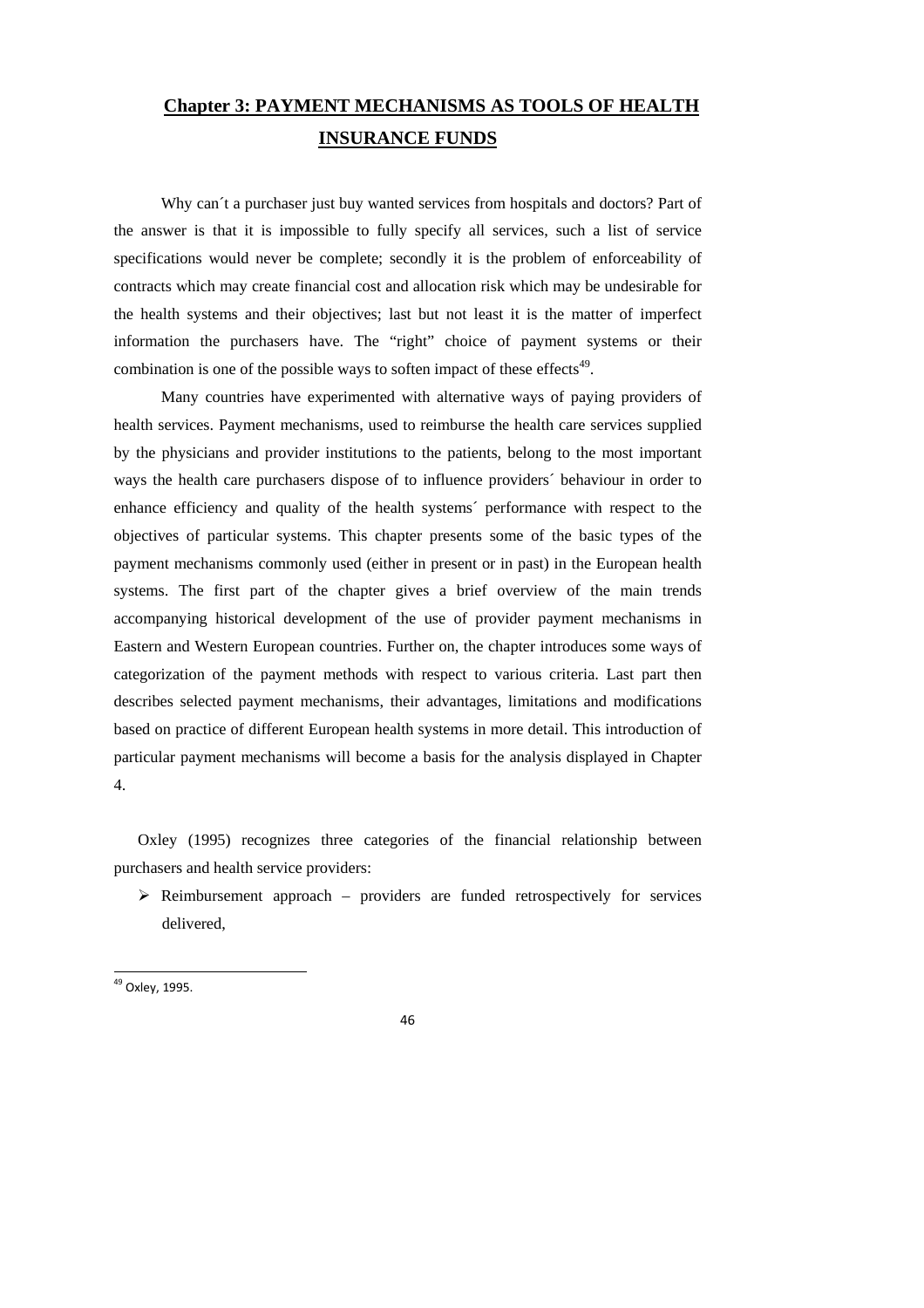- $\triangleright$  Contract approach some kind of prospective agreement between health care purchaser and provider,
- $\triangleright$  Integrated approach combination of the roles of purchaser and provider shielded by a single institution (e.g., a local or central government).

Contracts and payment systems are two elements among the mix of factors that determine the extent to which the purchaser can influence the provider´s behaviour. Another important factor will be the nature of the provider organizations themselves, the form of their ownership, their degree of autonomy, the scope for decision making and the type of market structure within which they operate. All of them will influence the way in which they act as the purchaser's agent. Even though the author is aware of interesting implications which these aspects might bring to the analysis, they will not be discussed in this thesis as they are beyond its extent.

In the following paragraphs we will pay attention to particular payment mechanisms, however, we shall first briefly revise the structure of contracting. Contracts are the most visible and practical part of purchasing. They serve as the key tool that defines the relationship between purchaser as a principal and provider as an agent. Although the actual content of the contracts may vary considerably, most often they cover items such as type and volume of services, duration, price, invoicing, extra-contractual referrals, eligibility, organizational requirements, level of human resources and facilities, monitoring, remuneration levels, confidentiality of information, sanctions and rewards, quality standards including waiting times, outcome, audit procedures and targets, etc. Contracts, in general, help to make clear what services are to be provided and the terms on which they are to be supplied. They closer specify the risk-sharing arrangements, regarding to who bears the financial risk during the health care provision, that apply in the face of unplanned events on either the purchaser or the provider side, or they make explicit the constraints on volume of health care provision, etc. In the case of a separation of provider and purchaser (existence of the third-party) contracts shall assure the link between financial resources and the health service outputs and outcomes, they shall allow clarification of the responsibilities of purchasers and providers improving the provider´s accountability. Contracting may also be conducive to better responsiveness of the system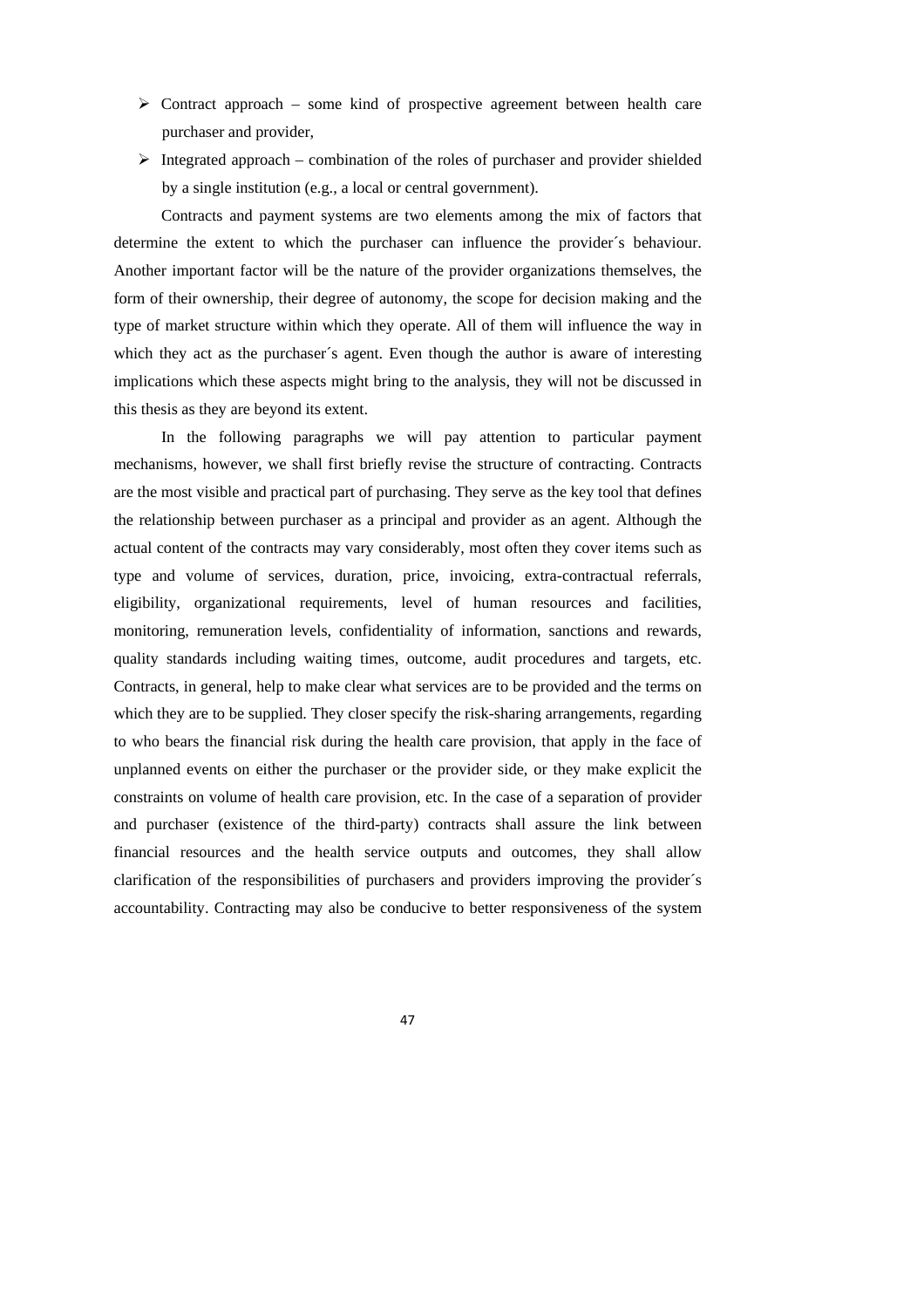to the supply and demand changes, especially through periodical adjustments and renegotiations of health care delivery<sup>50</sup>.

Current European experience suggests that active contracting is a fairly new activity in many countries, having only really developed during the 1990s. Nonetheless it is becoming an increasingly important feature of purchaser–provider relations in both Western Europe (for example, Denmark, Netherlands, Spain and the United Kingdom) and Eastern Europe (for example, Czech Republic, Estonia, Georgia, Kyrgyzstan, Latvia, Romania and the Russian Federation)<sup>51</sup>.

Although the contract approach has been widely introduced recently in all types of health systems<sup>52</sup>, its use bears various implementation problems. Its introduction also has to deal with a strong opposition of the medical profession. The imperfect information and a large number of suppliers compared to the number of purchasers leads to rising costs of making and implementing a complete contract. Therefore a legislative framework and government regulations are applied to secure fulfillment of the contracts as well as their compliance with health policy objectives.

Another way to influence the behaviour of providers is via payment mechanisms. Langenbrunner & Liu (2004) distinguish three main approaches to payment of health providers under resource allocation and purchasing arrangements;

- $\triangleright$  Direct payment to providers by the patient,
- $\triangleright$  Direct payment to providers by the patient with later full or partial reimbursement of the expenses incurred through the resource allocation and purchasing mechanism,
- $\triangleright$  Direct payment of the provider by the resource allocation and purchasing mechanism with the patient bearing only a limited copayment or informal charges.

The first two possibilities allow sending a clear signal to the provider concerning the price and the demand of the services, however, it may cause major problems to poor

 $50$  This holds only in the case when the purchaser is aware of these changes which occur given the renegotiations.

<sup>51</sup> Figueras, Robinson, & Jakubowski, 2005.

 $52$  Contracting can be found in the Beveridge health systems (England, Italy, Portugal, Spain, Sweden, ...) as well as it plays an important role in the reforms of the former communist Semashko type systems, as well as it has been widely introduced in the systems of the Eastern European countries which had shifted towards Bismarck type funding (Figueras, Robinson, & Jakubowski, 2005).

<sup>48</sup>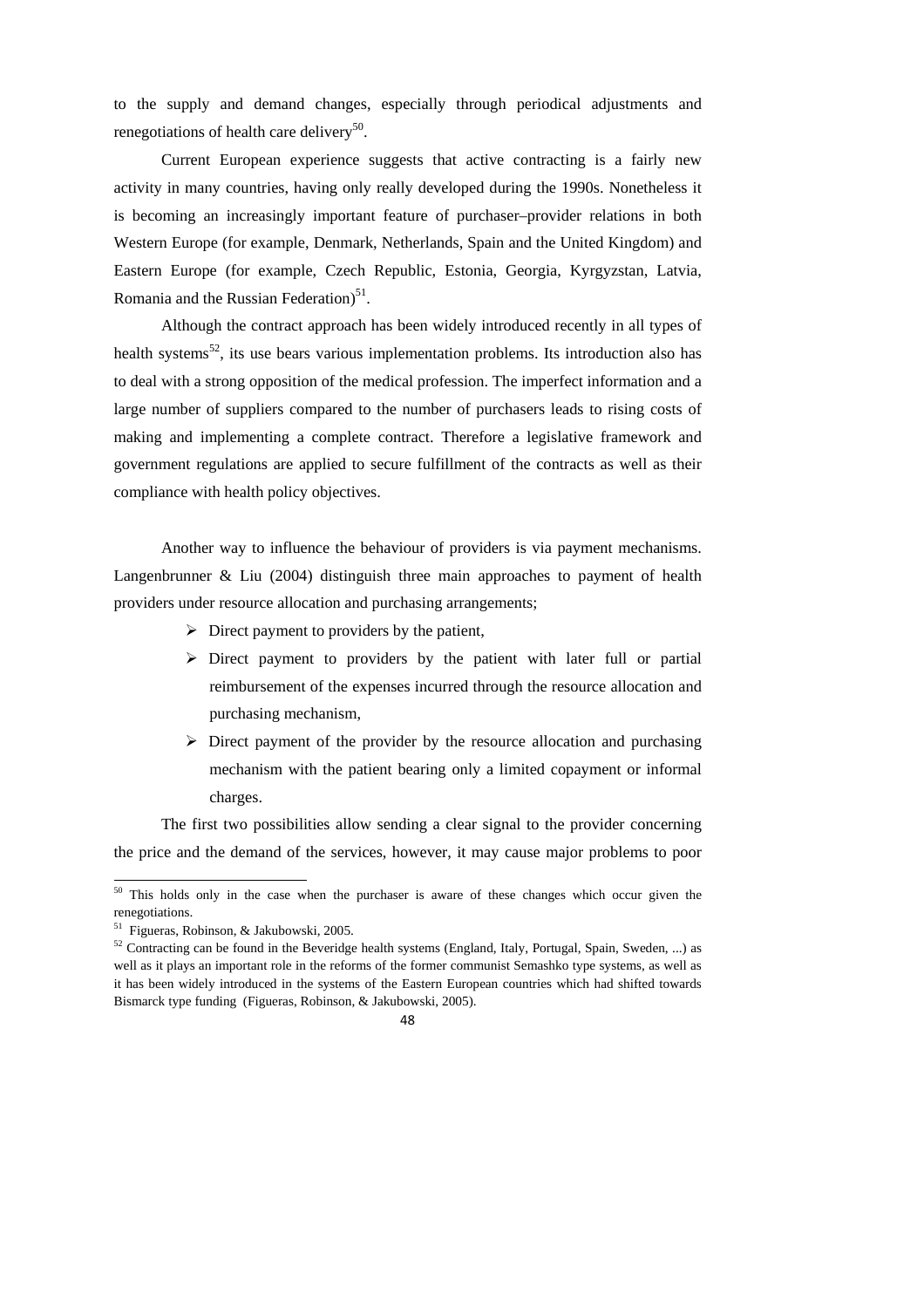patients either to pay for the services they need or to overcome the period between paying for them and being reimbursed by the third-party payer. In the following chapter we will focus on the third possibility with ommission of the copayment or informal charge scheme. The analysis will then focus only on those payment methods which address the relationship and risk distribution between provider and purchaser, leaving patients out.

The payment systems have gone through a diverse development in Western and in Eastern European countries. In the case of Eastern Europe, the main milestone was the breakup of the Eastern bloc. Before that, the health care budgets in these countries focused their attention primarily on hospitals. Primary care and outpatient providers were suffering from poor training and were usually underpaid, relying often on informal payments, which brought about low productivity and lowered efficiency of the health systems.

On the other hand, in Western Europe, we may observe three main methods used for paying doctors; *salary*, *capitation* and *fee-for-service*. According to a common practice, the primary and outpatient care doctors are usually paid by salary or capitation. The doctors working in the public hospital sector are paid on the salary method, with the exception of some countries which traditionally preferred the fee-for-service approach, but recently moved towards a case-based payment system, according to diagnosis related groups (e.g. Austria, Germany). Some countries (e.g. Denmark, Portugal, the United Kingdom) use marginal fee-for-service payments to provide more incentives in order to reach some policy objectives, such as reducing the surgical waiting lists, etc.

The payment methods have gone through systems used in the case of hospitals exhibit a tendency to move from systems of *retrospective reimbursement* to *global budgeting*, while in some cases the elements of case payments are based on diagnosisrelated groups. Combination of global budgeting with *DRG* system is recently being applied for instance in Austria, Belgium, France, Germany, Ireland, Italy, Portugal, Spain and Nordic countries. The Nordic countries can serve as a good example of systems which are heading towards the activity-based reimbursement instead of capped global budgets, using a billing system on a DRG basis (e.g. Finland, Sweden). The system DRG was applied to hospital global budgets in Portugal (1990s), Ireland (20% of hospital budgets) and England (use of a variant of DRG to specify national reference prices to be used to reimburse hospitals)<sup>53</sup>.

1

<sup>&</sup>lt;sup>53</sup> Figueras, Robinson, & Jakubowski, 2005.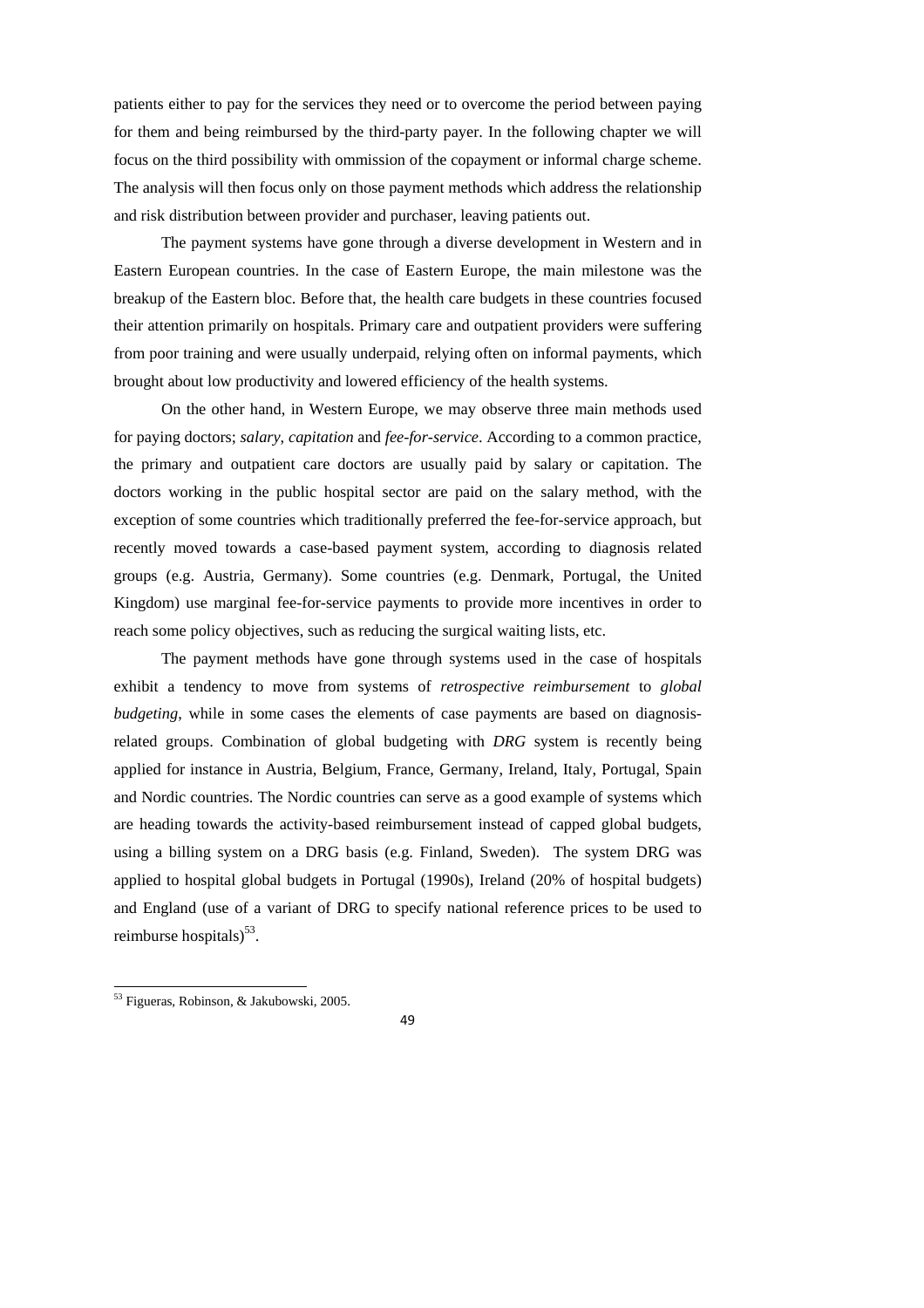By contrast, in Eastern countries the new payment systems, created at the beginning of the 1990s, introduce a wide use of capitation payment, especially in the primary care (e.g. Baltic states, Bulgaria, Croatia, the Czech Republic, Hungary, Poland, Romania, Slovakia and Slovenia). Recently, the share of capitation payments accounts for just a half of the primary care payments.

The original method of payments for input (beds or doctors) in the inpatient sector was alternated by the fee-for-service system in the reform period of 1990s, which consequently caused an increase in activity and exerted a financial pressure on purchasing organizations. In order to move away from these incentives, a number of the countries put stronger emphasis on the global budgets approach (e.g. Bosnia and Herzergovina, Bulgaria, Croatia, Slovakia and Ukraine).

In general, during the last two decades new and more sophisticated payment methods evolved, above all focusing on broadening of units of payment and preferring setting the payments rather prospectively moving away from the retrospective schemes.

## **3.1. Typology of payment mechanisms**

There are more possibilities of basic typology of provider payments. First we can distinguish two groups of the methods of provider payment; retrospective and prospective methods. Under the *retrospective method*, the provider reimbursement is based on the actual costs (amount) of the health services provided by him/her during a certain period. In this case, the risk - connected with the marginal costs - is shifted towards the health care purchaser, since it incentivises the providers to profit from the possibility of supplierinduced demand and the moral hazard market failure. This system often leads to a higher volume of health care being provided and subsequently leads to rising expenditures on health care.

By contrast, in the system of *prospective payments* the volume of financial resources is set *ex ante*. These mechanisms are often introduced in order to reach cost containment. The prices in these systems are usually set administratively rather than being set based on the market. The risk in this case is shifted towards the health care provider, however the size of the risk depends on how realistically the *ex ante* level of the payment is set.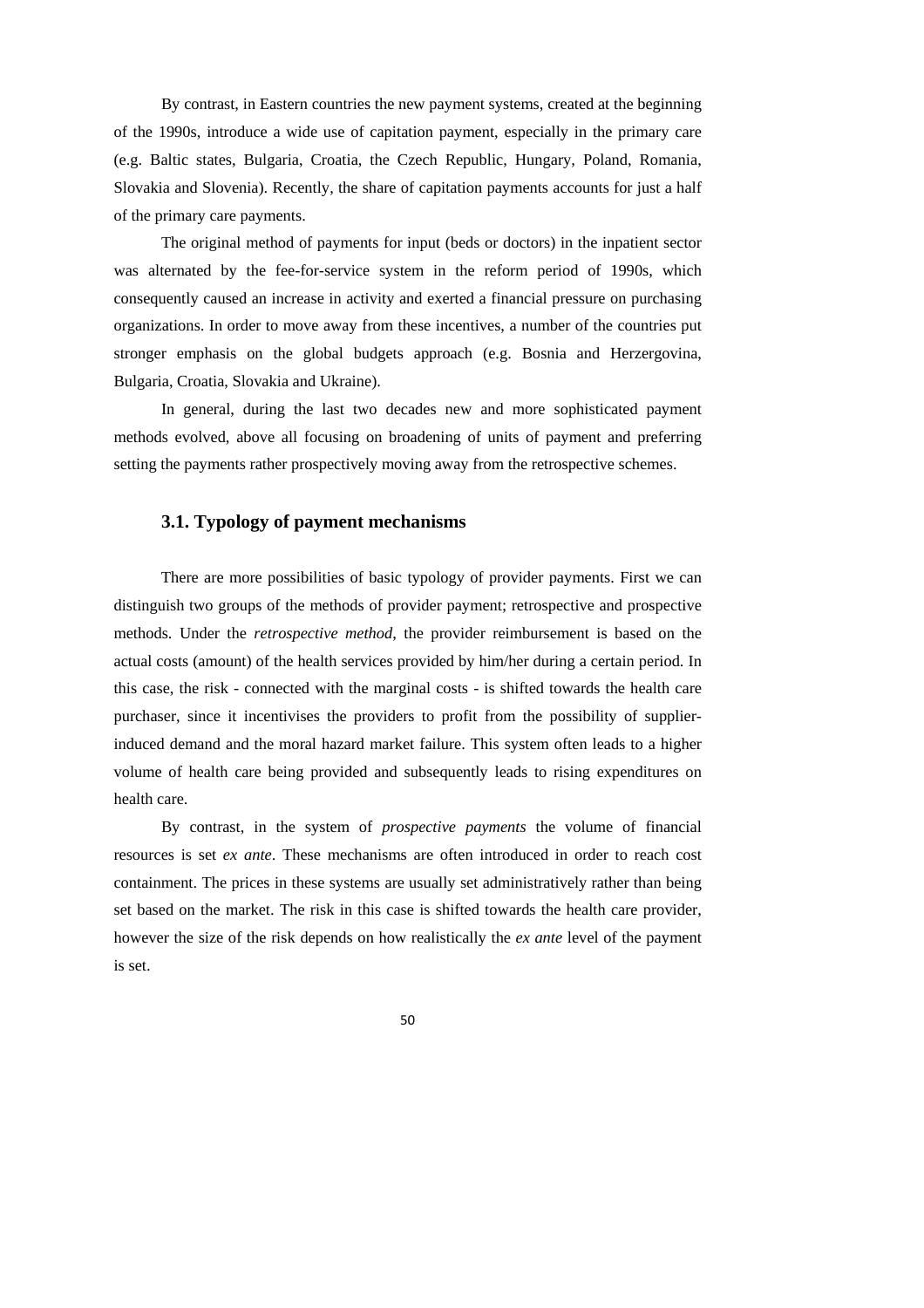Langenbrunner & Liu (2004) after reviewing literature conclude in general that the retrospective payment systems address issues of access, acceptable levels of provider risk, adequate revenues, patient selection, and quality enhancement. On the other hand, the prospective payment methods work better for the optimal level of services, efficiency, and cost containment.

Table 1 shows another possible classification of provider payment methods based on the typology presented by Ensor & Langenbrunner (2002). In the table the payments are divided according to the type of provider – individual practitioner or medical institution. The second dimension of categorization sorts payments into three groups – *time based*, where the suppliers of health care are paid according to the length time it takes to provide a certain service irrespective of the number of patients served; *service based*, where the basic unit is a unit of service and the provider is paid according to the amount of these units supplied to the patients; and *population based*, where reimbursements depend upon the number and size of population the health care facility serves for, irrespective of the number of patients actually attending it<sup>54</sup>.

|                                   | <b>Individual practitioner</b>                                  | <b>Medical institution</b>                                       |
|-----------------------------------|-----------------------------------------------------------------|------------------------------------------------------------------|
| <b>Time based</b>                 | salary                                                          | global budget<br>line-item budget                                |
| <b>Service based</b>              | fee-for-service<br>fee for patient episode<br>(e.g., admission) | fee-for-service<br>fee per hospital day (per diem)<br><b>DRG</b> |
| <b>Population</b><br><b>based</b> | per capita payment                                              |                                                                  |

*Table 1:* **Typology of provider payment** 

*Source: Based on Ensor & Langenbrunner (2002).* 

Historically, in both Eastern and Western Europe, provider remuneration has been mainly time and population-based. In countries of the Eastern bloc, the Soviet Union countries (before the 1990s), as well as in some Western European countries (including the United Kingdom), most staff were paid a time-based salary. Time-based payments were typically based on input characteristics such as past qualifications and years of experience

<sup>54</sup> Figueras, Robinson, & Jakubowski, 2005, Chapter 11.

<sup>51</sup>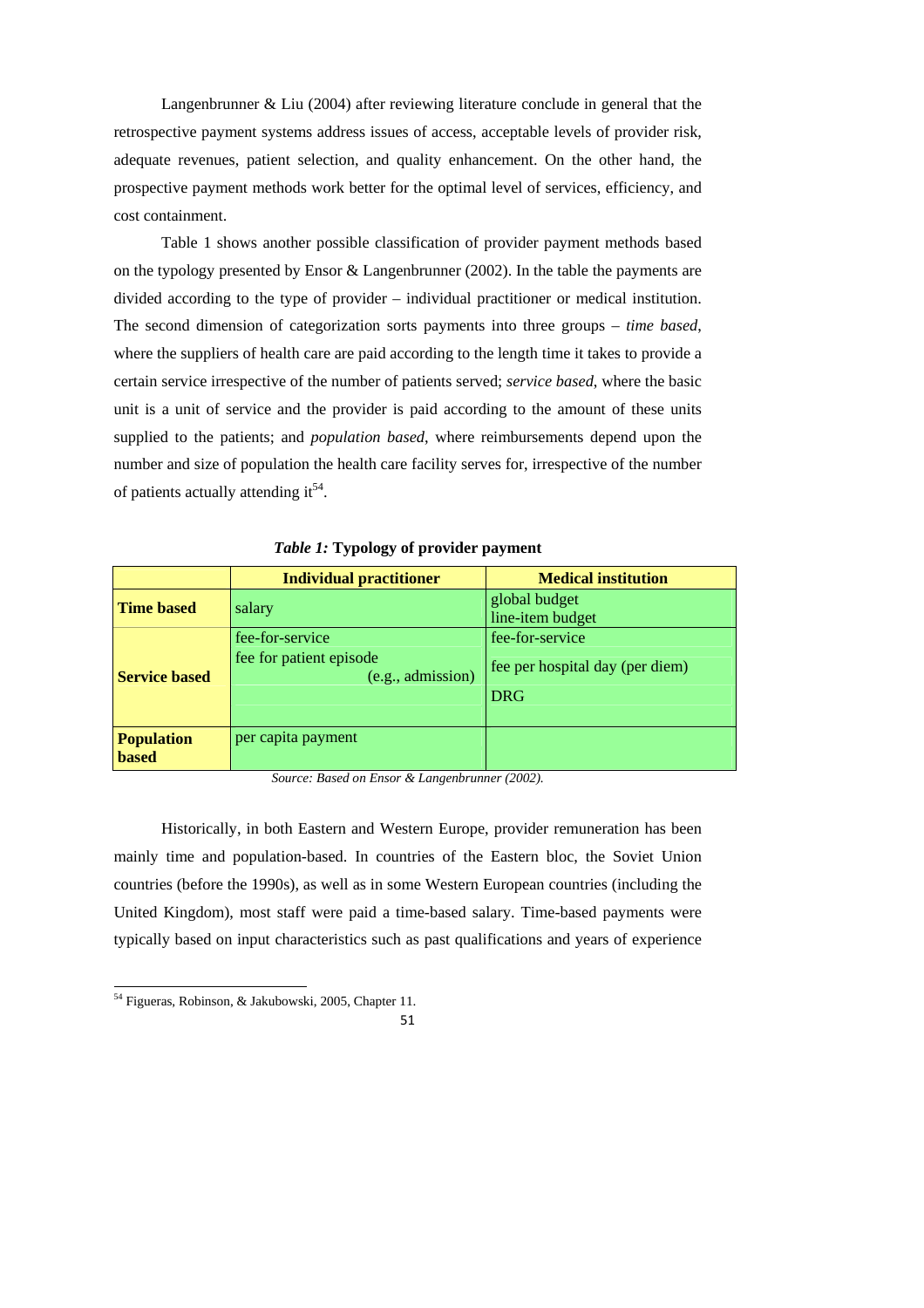for individual providers, and beds and numbers of staff for facilities. However, this inputbased approach suffered from inflexibility when responding to local needs or changing technology and treatment patterns, therefore a different approach was called for. The health care systems started gradually moving towards service-based payment systems which allowed linking the payments with performance, outputs and ultimately outcomes. The new type of payments also offered a possibility of combining them with demand-side mechanisms such as copayments or deductibles and therefore extending the possible tools with which purchasers operate.

## **3.2. Characteristics of provider payment mechanisms**

In the following section the author analyses the provider payment mechanisms in order to clarify the basic characteristics, advantages and limitations of each one of them. The paper will focus on the payment mechanisms most commonly used (recently or in history) in the European health systems.

#### *Line-item budgets* (prospective)

This mechanism is a prospectively fixed budget payment mechanism which was typical for the Soviet Union under the Semashko-type health care systems, but is now dying out<sup>55</sup>. The provider is paid an amount per given period for an ahead defined responsibility of services. It specifies detailed budgets allocated according to specific categories of expenses, such as salaries, equipment, food, drugs and so on, with a little possibility of reallocation. Their allottment was usually based on the previous year's allocation and capacity norms. The height of funds cannot be flown over among items without an approval of the funding agency, typically represented by the Ministry of Finance. Line-item budgets are predictable and enable very strong central control, thanks to their simplicity and low administrative costs. On the other hand, they are inflexible, discouraging cutbacks and providing no incentives for efficiency or quality care. This mechanism offers no financial incentives for rising productivity and leaves very little room for tailoring resource allocation towards the needs of the local population. The experience showed that it gives incentives for inefficient use of resources connected with rapid

<sup>55</sup> Langenbrunner & Liu, 2004.

<sup>52</sup>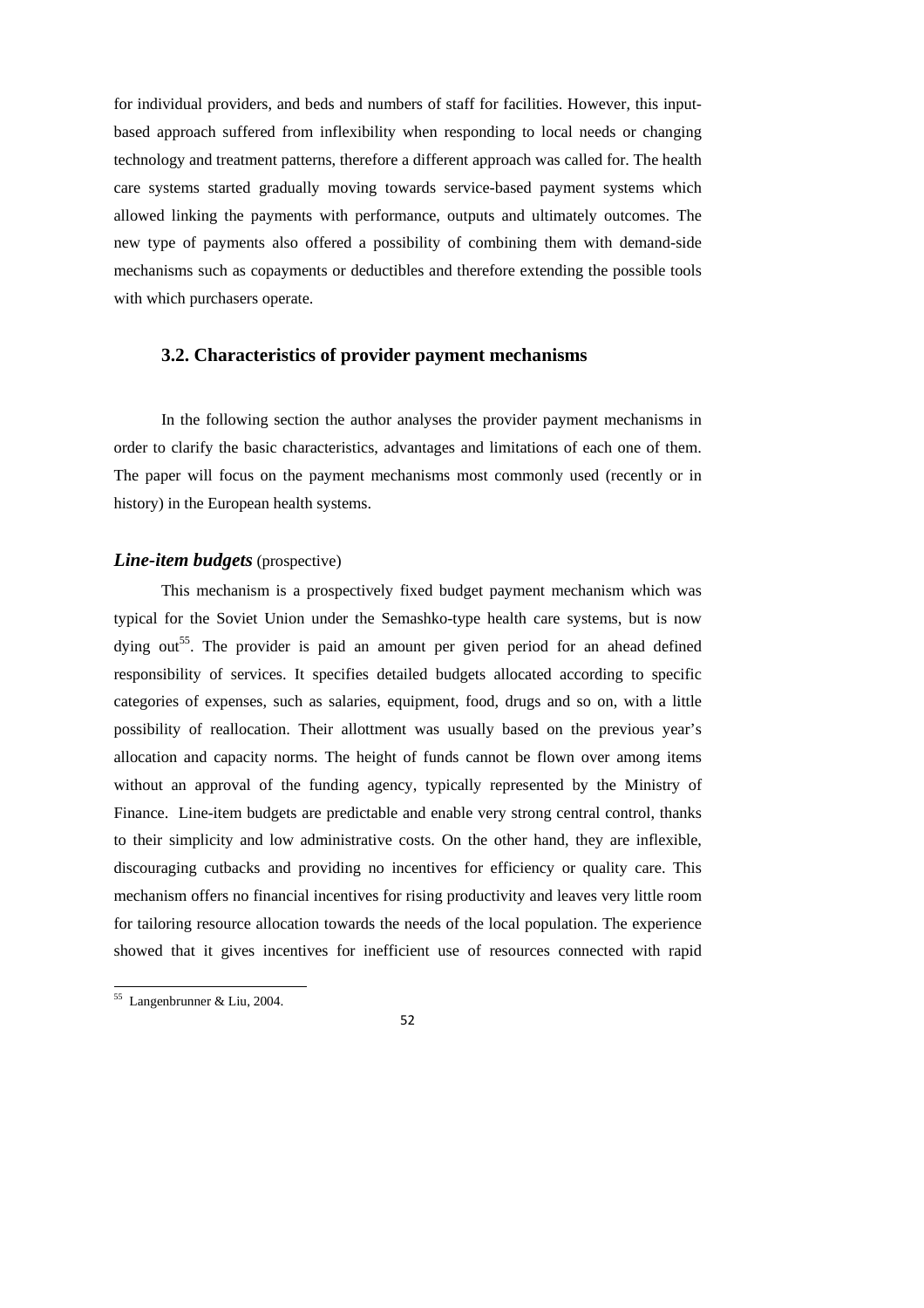spending by the end of the budget year. Its inflexibility often motivated some health care providers to use their good informal relationship with the political regime in order to negotiate advantages for them and to reach softening of their budget constraints.<sup>56</sup>

Experience with this system led all transition countries to the development of new payment methods which have the potential of long-term influence on incentives, volume, price of services, eventually on the performance of health care system in terms of health outcomes and total health care expenditures.

# *Fee-for-service<sup>57</sup>* (retrospective or prospective)

This method enables the purchasers to pay for basic units of services (office visits, X-rays, laboratory services, etc.) to individual providers. The level of remuneration - given by the value of points which are associated to each health care service - can be determined either prospectively or retrospectively (e.g. Slovenia). It modestly transfers the risk from purchaser to the health care provider. In this case the risk associated with the diagnosis of a case remains with the purchaser, while the risk associated with variations in treatment costs is transferred to provider. Traditionally, it is based on a list of charges for various procedures. Often these charges are evaluated within a point system in which a relative weight is attached to all service types. Consequently, the providers are paid according to the volume of provided services expressed in points.

This method of payment is the norm used commonly for primary and outpatient care which is delivered privately. In some countries it is used in the public sector as an additional incentive related to specific policy objectives, such as achieving reductions in surgical waiting lists (e.g. Denmark, Finland, Hungary, Portugal, the United Kingdom).

Traditionally, payment of inpatient services in many countries of Europe was based on inputs such as beds or doctors, but with the reforms of 1990s, adopting new social health insurance systems, most of them introduced the system based also on fee-forservice. Recently it represents the mainstream method used to pay doctors who are providing inpatient care in the private sector in all countries often in combination with other payment methods (e.g. Belgium, Czech Republic).

The fee-for-service payment method constitutes a problem, especially considering its tendency to raise the activity levels, contributing to an overproduction of health care.

 $56$  Langenbrunner & Wiley, 2002, Szende & Mogyorosy, 2004.

<sup>57</sup> Czech translation: úhrada za výkon.

<sup>53</sup>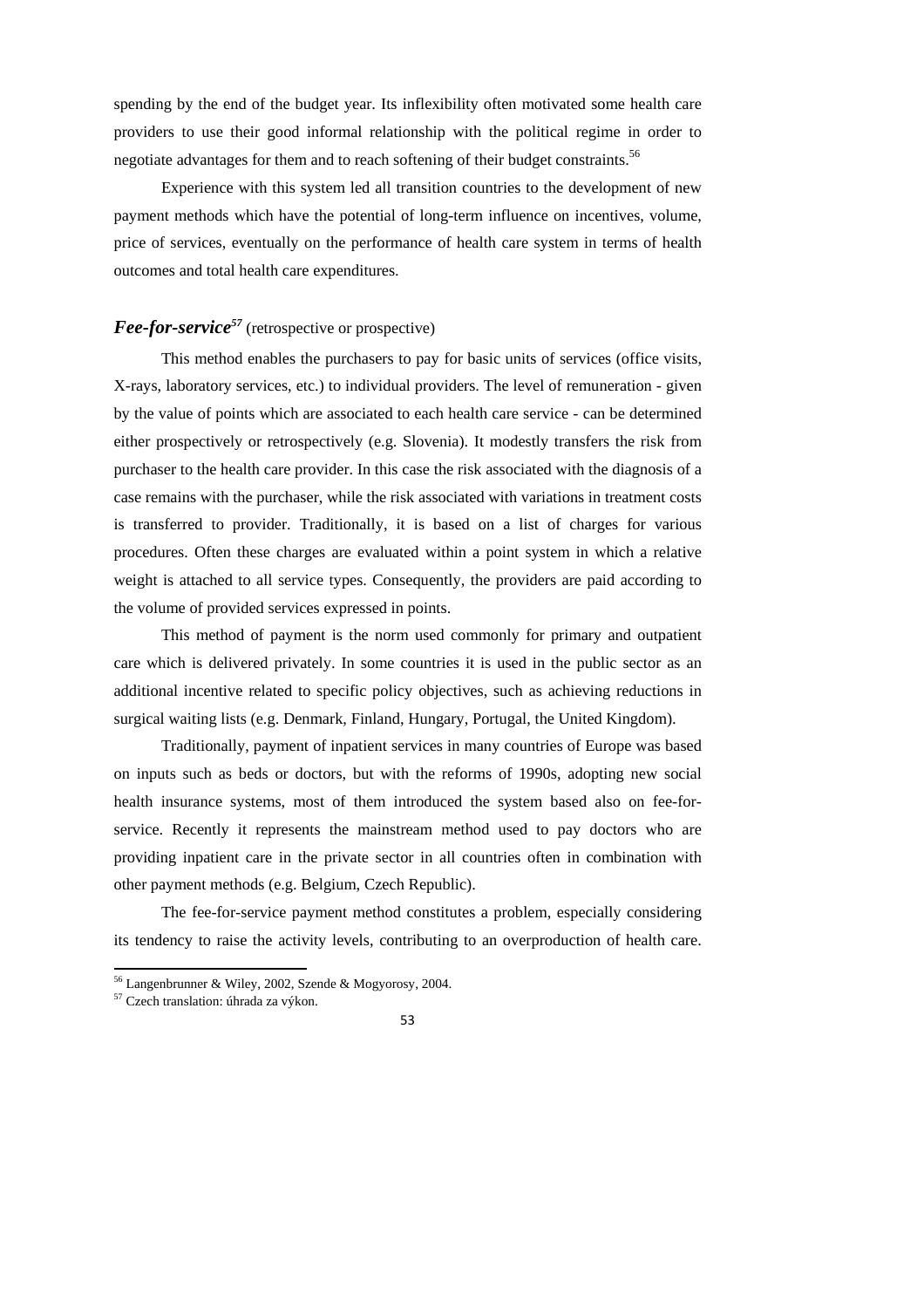The empirics actually show that there is a correlation between the pronounced rise in volume and the overall health expenditures<sup>58</sup>. Under the basic form of this mechanism, the health care provider is not forced to provide services efficiently according to the system, rather to the contrary, in order to maximize his own utility he is incentivised to provide to the confiding patient as many treatments as possible as long as he is able to justify his steps in front of the health insurance fund. The asymmetry of information allows him to be the only one who is able to judge the kind and amount of care to be provided. Elimination of such a problem lies only in the hand of a suspicious patient who asks for the second opinion of another doctor (if this possibility exists in the particular health system).

The usual response to the rise of expenditures as an effect of applying this method of payment is for the purchasers to cap overall spending on the supply side and along with that encourages some patient cost sharing to minimize the moral dilemma. Alternatively, some countries placed a cap on the monetary value of the provider point (e.g. Hungary) or on the volume of services providers can offer within a certain time period (e.g. Czech Republic, Estonia, Slovakia, Poland), some countries enriched these restrictions also by degressive fees method (e.g. Czech Republic<sup>59</sup>). In the wake of these precautions, some countries observed development of significant waiting times for specialist out-patient care (e.g. Poland). In other cases, when the out-patient payments became relatively smaller than inpatient payments, strong incentives (especially in the out-outpatient departments operating within hospitals) were created to increase hospital admissions (e.g. Hungary, Poland $)^{60}$ .

In general, this mechanism exerts a little purchasing power over providers. Some insurers have therefore found it advantageous to seek out competitive advantage by insisting that their members use preferred providers who have agreed on discounted fees and possibly on certain quality standards. This method promotes providers´ internal efficiency, since it rewards their productivity, but works against the social efficiency from the systems´ point of view. The system encourages overprovision of services pushing up the expenditures. On the other hand, it encourages the providers to work longer hours,

<sup>&</sup>lt;sup>58</sup> Figueras, Robinson, & Jakubowski, 2005.

<sup>&</sup>lt;sup>59</sup> Capped fee-for-service scheme was introduced to the Czech health system in 2001, when the strict cap placed on the volume of services led to an excessive rationing of care for some specialties. Later on, in 2007 the system of degressive fees started to be used - up to a pre-defined threshold, care provided is reimbursed on a fee-for-service basis according to the List of Health Services, care beyond this threshold was also reimbursed on a fee-for-service basis but using a lower point value (Bryndová et al., 2009).

<sup>60</sup> Szende & Mogyorosy, 2004.

<sup>54</sup>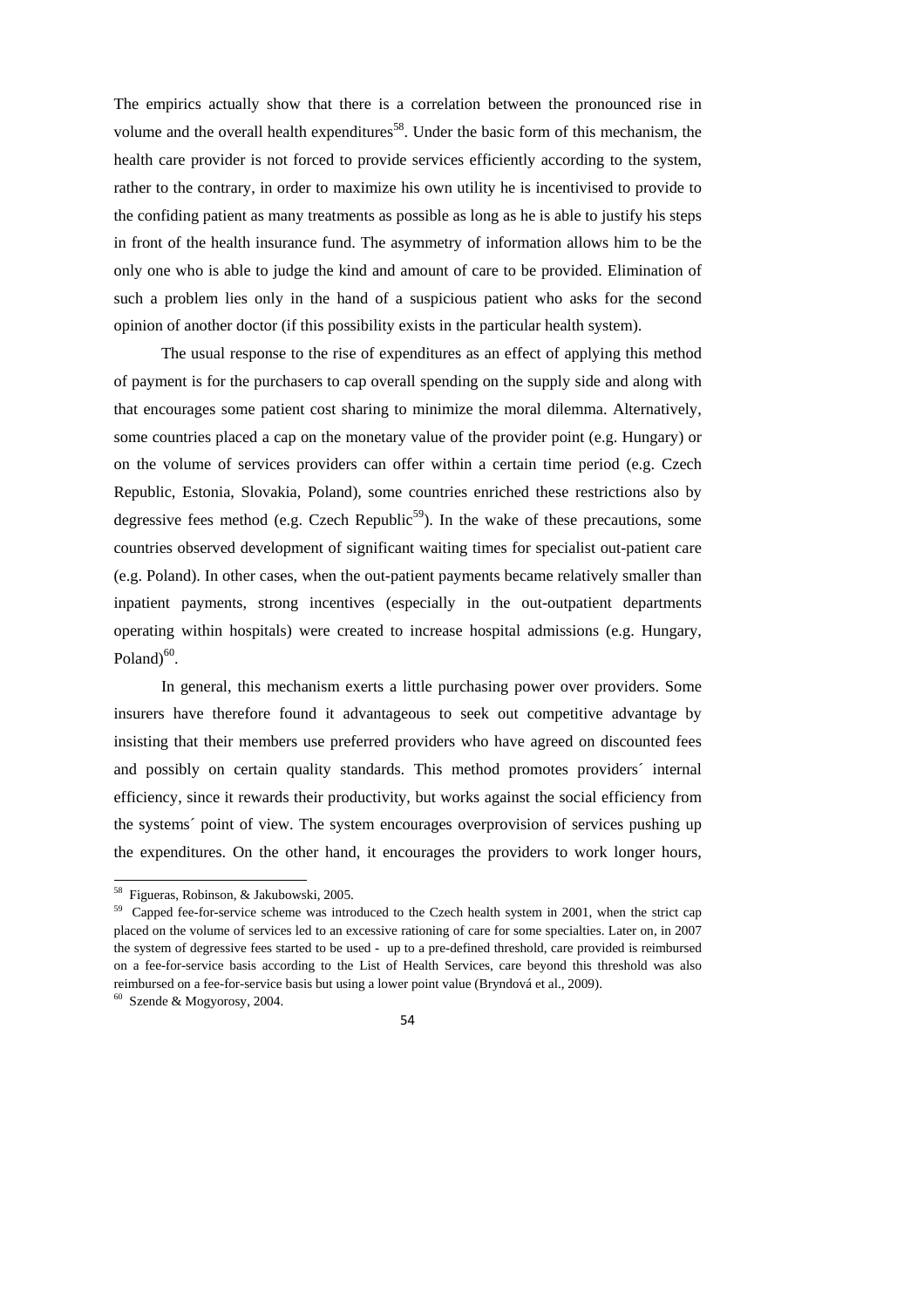which may for instance positively influence the health care provision of high priority services or an access to health services in rural areas, etc.

# *Fee per diem<sup>61</sup>* (retrospective or prospective)

This payment mechanism is used as the basic mode for inpatient health care (e.g. Belgium, Hungary, Slovenia), the facility is reimbursed a fixed amount for each inpatient day regardless of actual use of services, drugs and medical products. In general, it is used in combination with other methods of payments for health services. The health care suppliers are paid upon an agreed fee per bed-day.

Similarly as with the previous method, this mechanism is also "consumer friendly" in the sense that the patient does not bear the risk of not getting sufficient health care. However, this certainty, which may lead to unnecessary health care, puts a large financial pressure on the health systems. This mechanism does not motivate the health care providers to cost containment, in fact the opposite extreme, it often leads to overutilization of hospitals. The day payments create incentives for hospitals to keep patients longer than strictly necessary, particularly as bed-days costs decrease towards the end of the stay. Due to this overutilization, the patients may then face long waiting periods or insufficient flexibility of the health care facility<sup>62</sup>.

This system is efficient in the sense of its administrative straightforwardness, however, it causes the problem of overproduction by its tendency to encourage rise in volume of services.

## *Fee per case, diagnosis* (prospective)

In its simplest form, one standard payment is made for every case or diagnosis, regardless of the actual cost of care which had been provided. The case payment is more commonly found to reimburse inpatient health care.

This basic model encourages increased admissions of less severe cases. Other models are adjusted for case mix, to reflect variations in hospital caseload. They are complex to run and demand a lot of data. Case-mix models do reward hospitals for keeping

 $61$  This mechanism is also called fee per hospital day.

<sup>62</sup> Figueras, Robinson, & Jakubowski, 2005; Szende & Mogyorosy, 2004.

<sup>55</sup>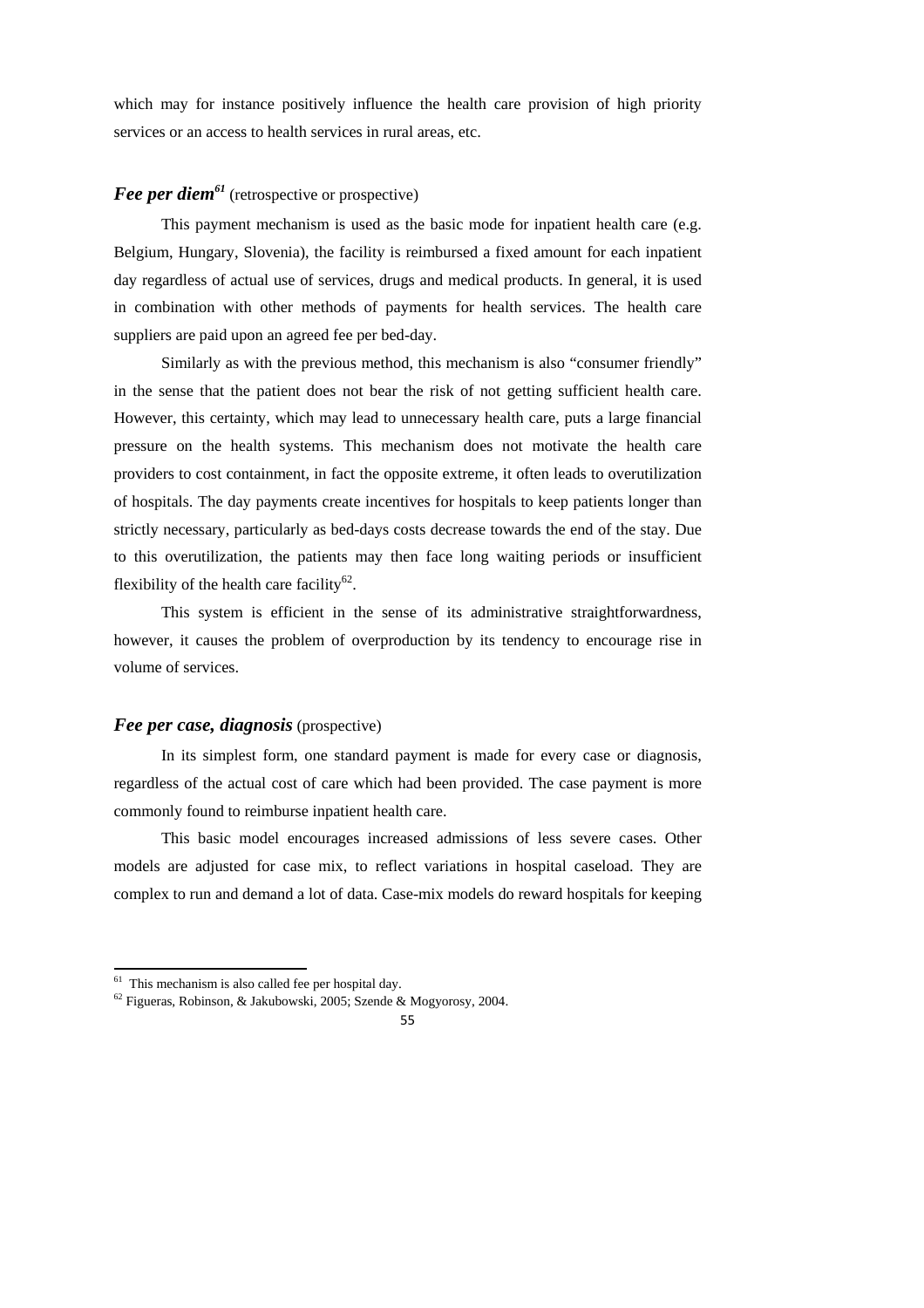costs within payment limits – but they also encourage hospitals to upgrade the severity of cases, and to discharge patients early and readmit them often.

The best known and most used type of this method is the *DRG mechanism* (*Diagnosis Related Groups*). Based on cost homogeneity and medical relation the diagnoses are divided into groups. Each of these groups is matched with a relative weight which is established according to estimated values of average costs. Some form of DRG is used for instance in Austria, Czech Republic, Germany, Netherlands, Slovenia, etc.

The main pitfalls of this method are its administrative demand factor and the requirement of high-quality relevant information which lead to "correct" evaluation of the weights of individual diagnoses. Their wrong estimation may create a deformation of the providers´ behaviour in order to maximize his income and may cause deterioration of the quality of health care. On the other hand, if administered correctly, this method can contribute to cost containment and improvement of internal efficiency. Its main advantage is that it removes economic incentives to overprovision of health care as well as it eliminates the motivation to keep the patient in the hospital for an extended amount of time.<sup>63</sup> Langenbrunner & Liu (2004) points out four main disadvantages of this method; code creep (wrong classification of a group code in order to get higher reimbursement), cost shifting (providers shift patterns of care and costs to non-DRG patients), incentives to unnecessary admission or readmission, incentives to either underprovide services or discharge admission prematurely where costs are shifted to outpatient services, home service care or nursing homes.

## *Global budget* (retrospective or prospective)

This approach can be described as a budget setting which is related to service outputs – the hospitals are paid according to the product of number of admission and casemix index (the more admissions and the sicker patients the hospital has, the larger amount of money it receives – given by historical evidence in case or prospective setting or by the evidence of particular year in case of retrospective arrangement).

The prospective type fixes price as well as volume for all inpatient or outpatient services based on the relevant period of the previous calendar year taking into account of the inflation rate; a hospital then receives a lump sum to cover all specified services during

<sup>63</sup> <sup>63</sup> Figueras, Robinson, & Jakubowski, 2005; Langenbrunner & Liu, 2004; Roubal, 2005; Szende & Mogyorosy, 2004.

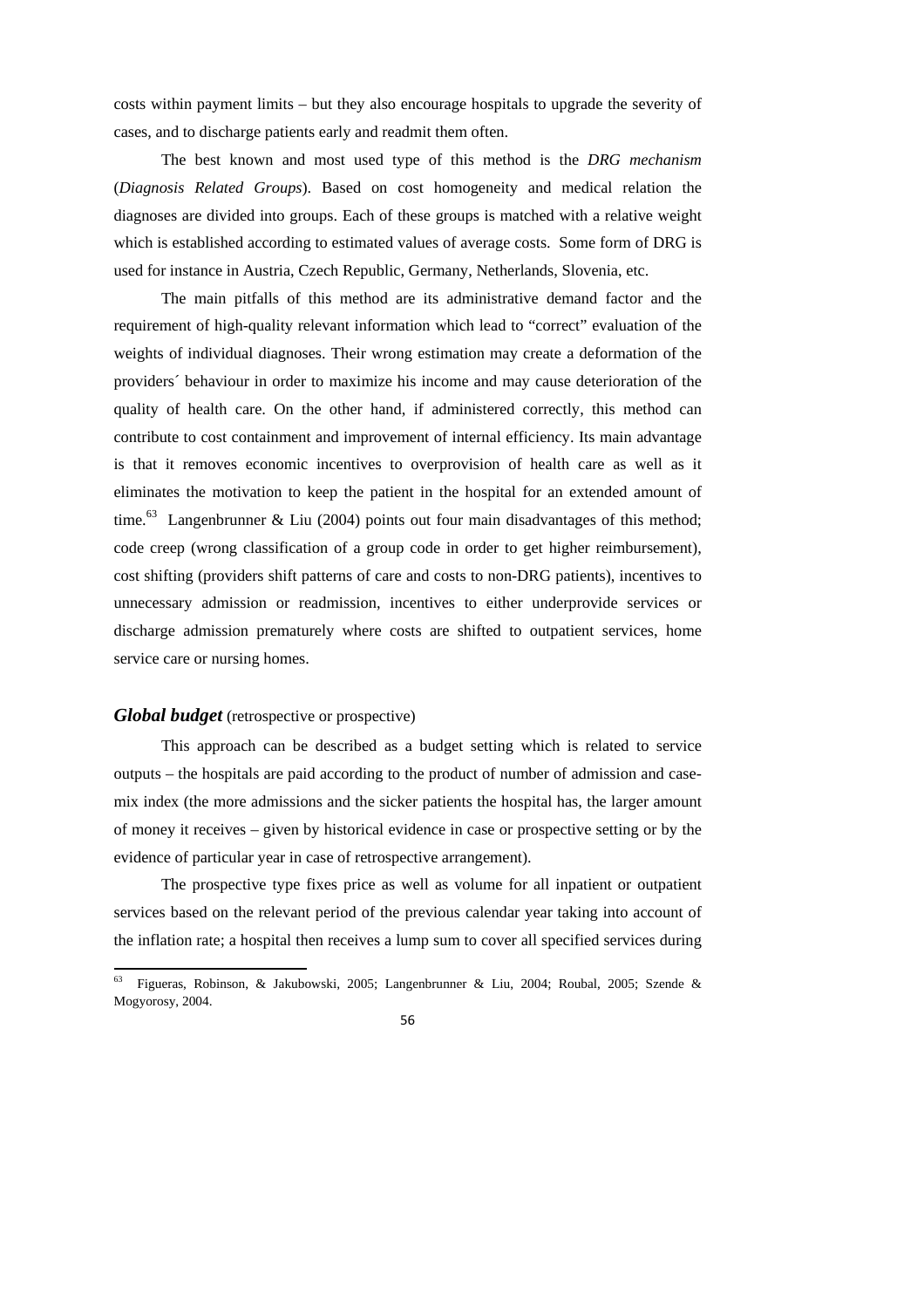a given period. At the end of the period, the hospital keeps all the surpluses while at the same time, it must cover any eventual shortfalls. Setting their size requires a complex calculation of activity, costs and case mix. In order to reflect the hospital production more accurately, some health systems add flat fees $<sup>64</sup>$ .</sup>

If this method is strictly enforced, it can encourage efficiency (by limiting the incentives to strategic behaviour such as unnecessary lengthening of the stays in hospital or incorrect setting of diagnosis) and allow hospital management real flexibility in allocating resources. The risk of marginal cost is shifted from purchasers towards the providers of health care. On the other hand, the purchasers may lose control over the services executed and without the necessary monitoring, the quality of care may fall.

## *Fee per capita (capitation)*

Capitation in principle is a similar payment method to the previous fee per hospital day. It means, in its most simple form, one payment per person during a fixed period of time (it is usually associated with some bundle of mandatory services – for instance prevention, etc.)<sup>65</sup>. The ceiling of these fees is set prospectively, hence it can be related to the data on service mix and costs from earlier periods. We can find its utilization usually as a reimbursement mechanism of physicians in primary care, although it may also be used in the hospital sector, combined with other methods of payment (e.g. used in the Czech Republic, Finland, Slovenia).

This payment scheme may lead to cream-skimming, when it may become profitable for the physician to register patients who face the smallest risk of need of health care. Such a provider may then tend to register more patients than he is able to treat in order to ensure as large an income from the capitation fees as possible. To avoid this risk, the fees are typically adjusted to the age structure of the covered population, generally with higher weights for children and elderly. In order to anticipate these problems and promote equity



 $64$  For instance, in the Czech republic, it works as follows: hospital treating fewer than 101% of the cases treated during the same period in the previous year, the flat fee per insured person was paid in full; if a hospital treated more than 101%, it was paid 100% of the flat fee up to 101% and 50% of the flat fee when treating between 101 and 105% of the cases; if more than 105%, the flat fee above 105% of treated cases was reduced by 80%). To be granted the full budget, the hospital had to report a certain threshold amount of points for medical services (usually set at 90% to 95% of the previous year´s production). This led to costcontainment, mainly because of the shift of the financial risk to the providers, on the other hand, this could have had a negative impact as to the rationing, which could have a negative effect on patient access to health care. (Bryndová et al., 2009)

<sup>65</sup> Langenbrunner & Wiley, 2002.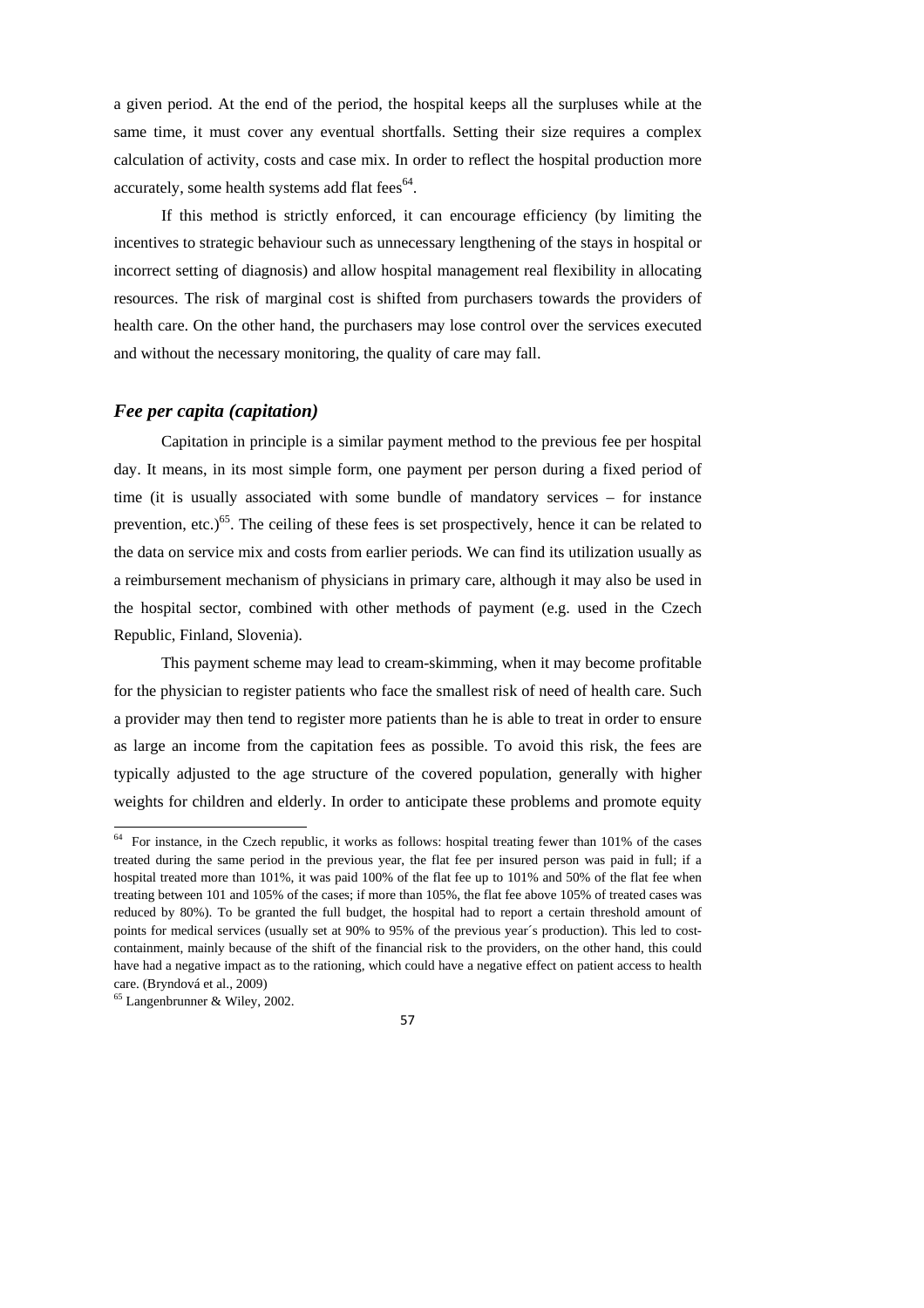and encourage efficiency, some countries introduced further adjustments to the payment formula. To address equity, Hungary and Baltic states included additional payments for treatments provided in rural, low-density and remote areas. Hungary and Latvia, when attempting to improve efficiency incentives introduced additional payments in to respect higher qualification of family physicians. Other countries included quality and economic incentives through reserving a certain percentage as a bonus payable if the physicians reached pre-specified cost containment targets (Czech Republic) or cost containment and public health targets are achieved (Slovenia).<sup>66</sup> Usually also the total number of patients per physician is subject to a limit, beyond which the physician receives smaller per capita payments.

The most important advantage – compared to for example fee-for-service – of capitation system is its ability to remove economic incentives for overprovision, while it motivates to prevention, which becomes usually a prerequisite for receiving the capitation payments. Since the provider is responsible for delivering the contracted package of services for the fixed payment, the she/he is motivated to innovate in cost-reducing technology, use lower cost alternative treatment settings, and provide cost-effective care. On the other hand it may offer an incentive for under-provision of necessary care.<sup>67</sup>

This payment mechanism can be often seen in combination with the fee-for-service and it is usually accompanied with a list of mandatory services, which have to be provided (such as prevention).

## *Salary* (prospective)

Salary is a payment method used for doctors based on the time of work. It is quite commonly used in the European health systems. This method can be found for instance in Denmark, where it is used to reimburse 60% of doctors according to the result of the negotiations between trade unions, professional organizations, the Danish Regions and the National Association of Local Authorities. In Finland the salaries are used in 45-50%, usually in combination with some extra fee-for-service payments for selected timeconsuming service items or minor procedures and capitation payments. The method is used also for instance in Greece, Netherlands, Portugal, Spain, etc.

1

<sup>66</sup> Szende & Mogyorosy, 2004.

<sup>67</sup> Langenbrunner & Liu, 2004.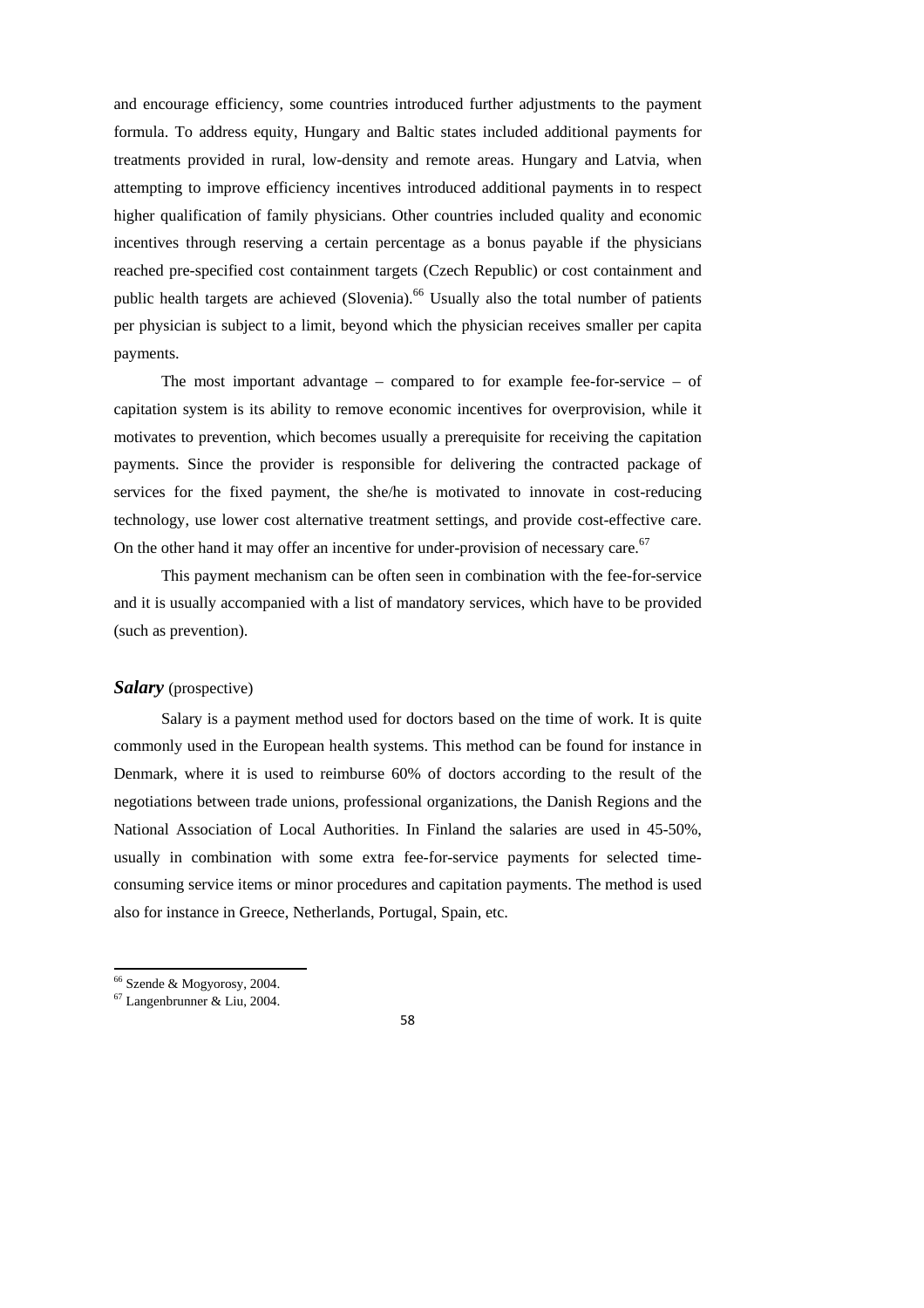Maynard, Marinker, & Gray (1986) claimed that the advantages of a salaried system are that it would make health care planning easier, as doctors´ salaries would be known in advance, and that promotion could be related to performance. The limitations they pointed out are little incentives of the general practitioners and hospitals to compete over patients. They may have larger motivation to please their boss than to meet the health care needs of the patient. The motivation problem arises also in the case of those doctors who have reached the top of the promotion ladder. If we omit the non-financial factors (such as ethics), the doctors, having no prospect of increase in salary, will not have incentives to do their best for the patient. The doctor may then be incentivised to refer patients inappropriately to other departments or to other doctors in order to minimise the time spent with them.

#### *Individual contracts*

This method is used for instance in the Czech Republic, where for certain types of medical services the health insurance funds may negotiate contracts with individual providers. These services include hip replacement therapy, the implantation of defibrillators or artificial heart pacemakers and cataract treatment. The individual contracts usually cover a package of services including the surgical procedure itself, all of the preand post-operative examinations, and early rehabilitative measures. The number of procedures and their cost are defined individually in each provider-purchaser contract and are regulated only in so far as the health insurance funds must spend at least the same amount of money on these services and cover at least the same number of services as in the previous year. This mechanisms accounted for only 1,5 % of total hospital revenue in 2008 and for 3,9 % in 2009<sup>68</sup>.

## *Performance-related payments*

These payment mechanisms link directly payment to the performance and the contribution of health care providers. Performance is measured by the size of deviation of a specified task is implemented against the set target. These methods, however, are not commonly used in the European health systems. We may find their use, which has expanded since 1980s, for nurses in the United Kingdom and North America. It has also

<sup>68</sup> Bryndová et al., 2009.

<sup>59</sup>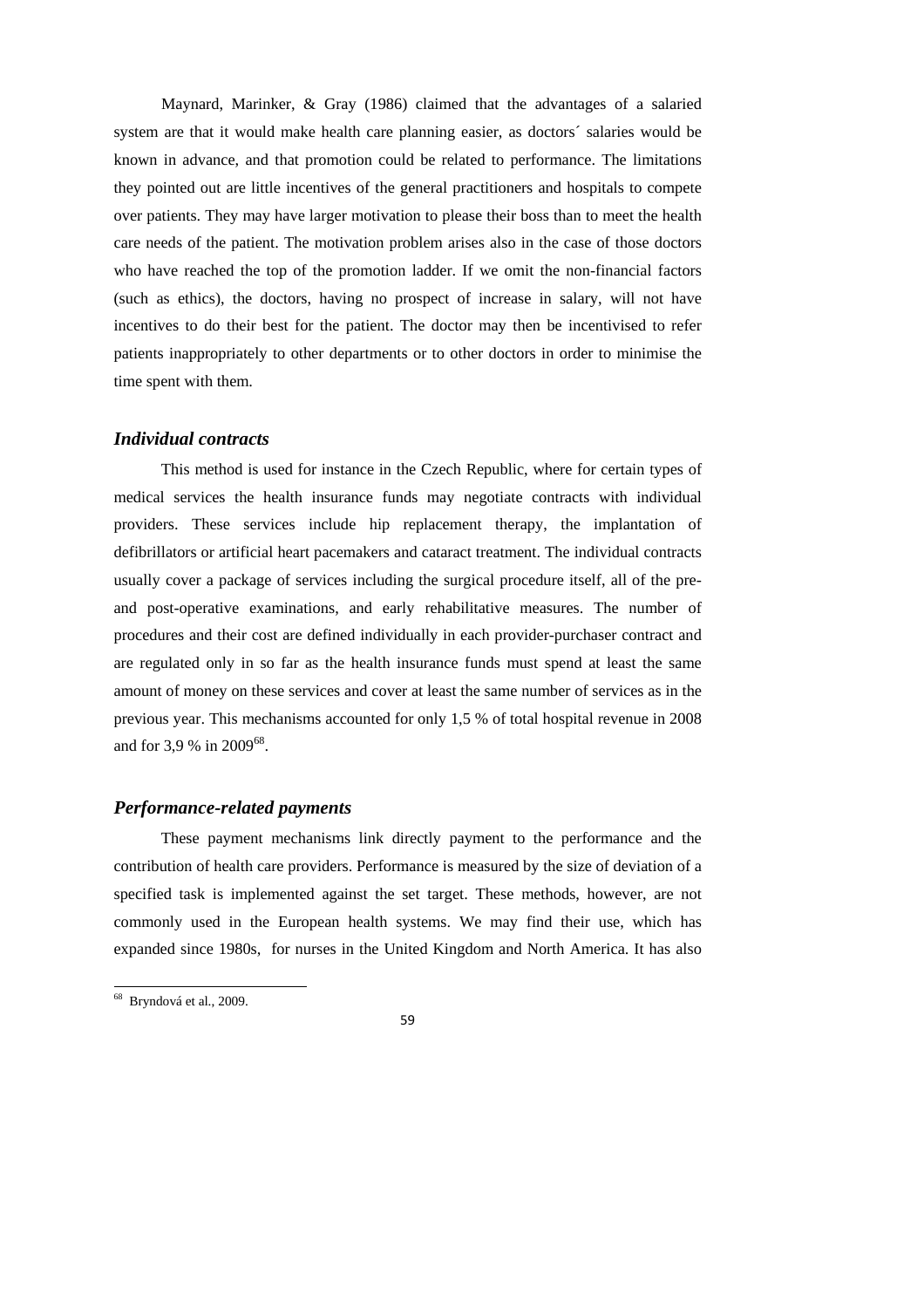been widely used in very poor developing countries, where complicated payment incentives and systems might be excessively cumbersome for the delivery of basic services.<sup>69</sup>

## *Combinations of payment mechanisms*

No existing payment mechanism satisfies all requirements the societies demand, all the health systems´ objectives. Therefore the systems tend greatly to combine the payment mechanisms in order to reach the optimal payment arrangement.

For instance, in Finland, the outpatient health care providers are reimbursed by combination of basic salary, capitation and fee-for-service, trying to eliminate the advantages of each of these methods and to make the best of each of them. As well, in Slovenia and the Czech Republic, the primary health care providers are reimbursed by a combination of capitation and fee-for-service payment. In Belgium, we can find use of combination of capitation and fee-for-service payments in inpatient care. Inpatient care in the Czech Republic is reimbursed using a combination of DRG, individual contracts, global budgets and fee-for-service. The range of different combinations is very wide, given by particular experiences of each country.

<sup>69</sup> Langenbrunner & Liu, 2004.

<sup>60</sup>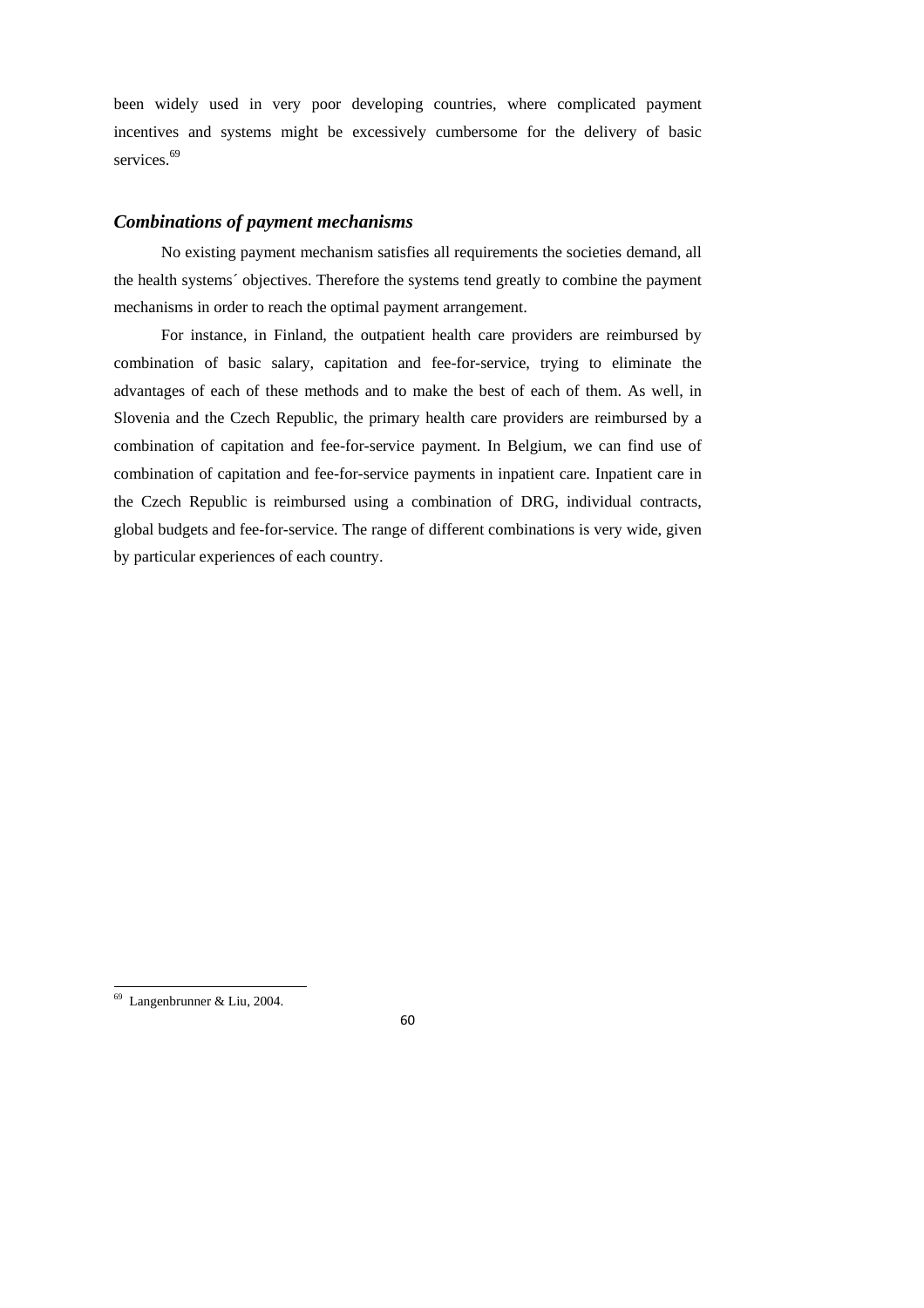#### **Chapter 4: MODEL – ANALYSIS OF PAYMENT MECHANISMS**

This chapter will present a simple model which shall enable us to compare the basic extent of influence of various payment mechanisms on the health care provider behaviour and decision-making. The model used in this paper was inspired by a model presented by Seidman & Frank (1985) which was adjusted by Roubal (2005). The original model which was used to compare the DRG and per diem payment impact on the health care provision in hospitals, was rearranged in order to allow comparison of payment mechanisms used not only in inpatient but also in outpatient health care. These two sectors are analysed separately.

The main health care actors entering the model are providers of health care, patients and third-party purchasers as patient´s agents. In the first part of the chapter the reader is familiarized with model assumptions building upon discussions presented in previous chapters concerning utility functions and some specific features of the health systems. Second part then provides graphical analysis of six payment mechanisms.

## **4.1. Model assumptions**

There are three main actors entering this model: health care providers, patients (health care consumers) and third-party purchasers. The analysis is based on the provider´s maximisation problem as introduced in the Chapter 2.3 and the utility function of purchasers of health care, who plays an agency role for the patients, as well as the assumptions about patients´ behaviour concerning their health care.

#### *Providers (health care producers)*

1

The provider maximisation problem entering this model is a problem of maximisation of provider´s net revenue and the level of the health status of each of his patients (patients who demand health care at his office). This assumption may seem fairly strong since we deal with publicly funded health systems, where the financial resources are limited<sup>70</sup>. However, in the general form of this model we will suppose that the only

 $70$  Usually, in such systems, the provider's decision depends on a budget constraint, since the financial reimbursement he receives from the purchaser is limited by a certain amount. This means that he has to always bear in mind that providing a service to one patient may mean having to deny it to another patient.

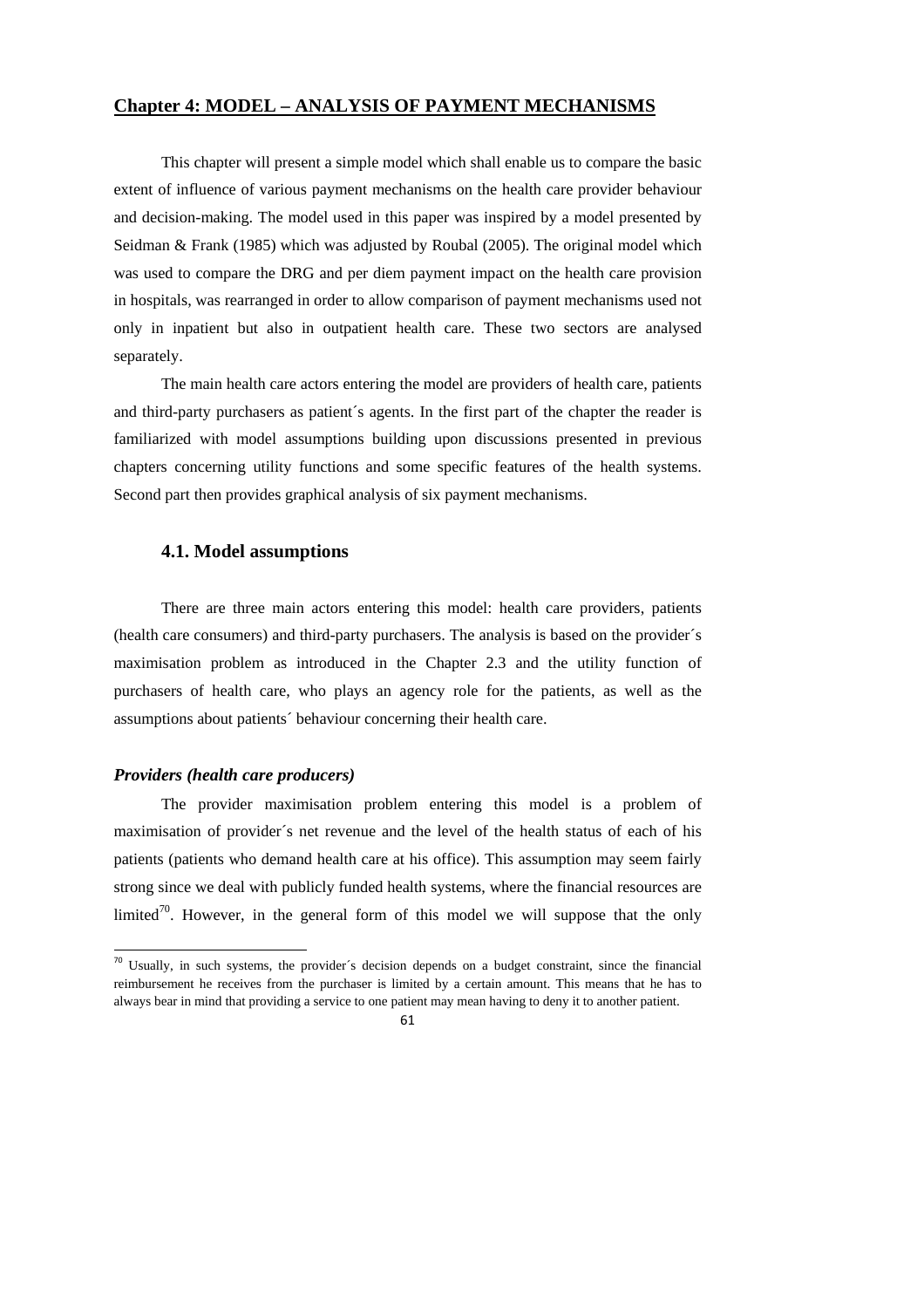limitation of the amount of services the provider supplies to his patients, is the amount of time the provider has to use for health service provision.

Each provider can work only fixed number of hours per week. In order to simulate the existence of waiting times in the model, let´s make, although unrealistic, an assumption, that the patients demand care only in first  $W_0$  weeks of each time period (year). Therefore, when there are no waiting lists ( $HC \leq HC^*$ ), the providers supply health care only first  $W_0$  weeks in each period.

For the purposes of this model we will assume existence of number of health care providers who dispose of the same capabilities and equipment in their office. The quality of care they provide will then be up to their decision and this includes their choice of the amount of effort (time) they spend with each patient in order to reach a certain level of quality of services. We will assume that all providers are able to provide services under the same productivity (amount of services per hour) within particular level of quality of service provision.

We make a simplifying assumption that the health care providers supply only one type of service – the one the patient needs. Along with that we suppose that each provider knows exactly how much of this service must be supplied to a patient in order to maximise his/her health status using the knowledge that this amount is generally accepted as a necessary and sufficient requirement for the patient´s successful treatment (according to, for instance, practice guidelines – see Chapter 2.1.5.). By this assumption we leave out the possibility of imperfect information of health care provider about the optimal treatment, which may lead to defensive medicine as presented in the Chapter 2.2.

Further, we assume that all providers are rational economic agents and have interest in the amount of their profit. However, an important objective which plays a crucial role in their decision-making (along with profit maximisation) is also ethics, as explained in Chapter 2.3.2. As a reminder, the chapter concludes that there exist two main provider objectives, which can sometimes be contradictory; profit maximisation and maximisation of patient´s health status.

*Maximisation of profit* is defined as maximisation of revenues while minimising  $costs<sup>71</sup>$ . In our model we will suppose the cost function to be the same every period, and withal it will be identical for all health care providers supplying the same health services.

1

 $71$  For more thorough explanation of profit maximisation see Varian, 1995, Chapter 18.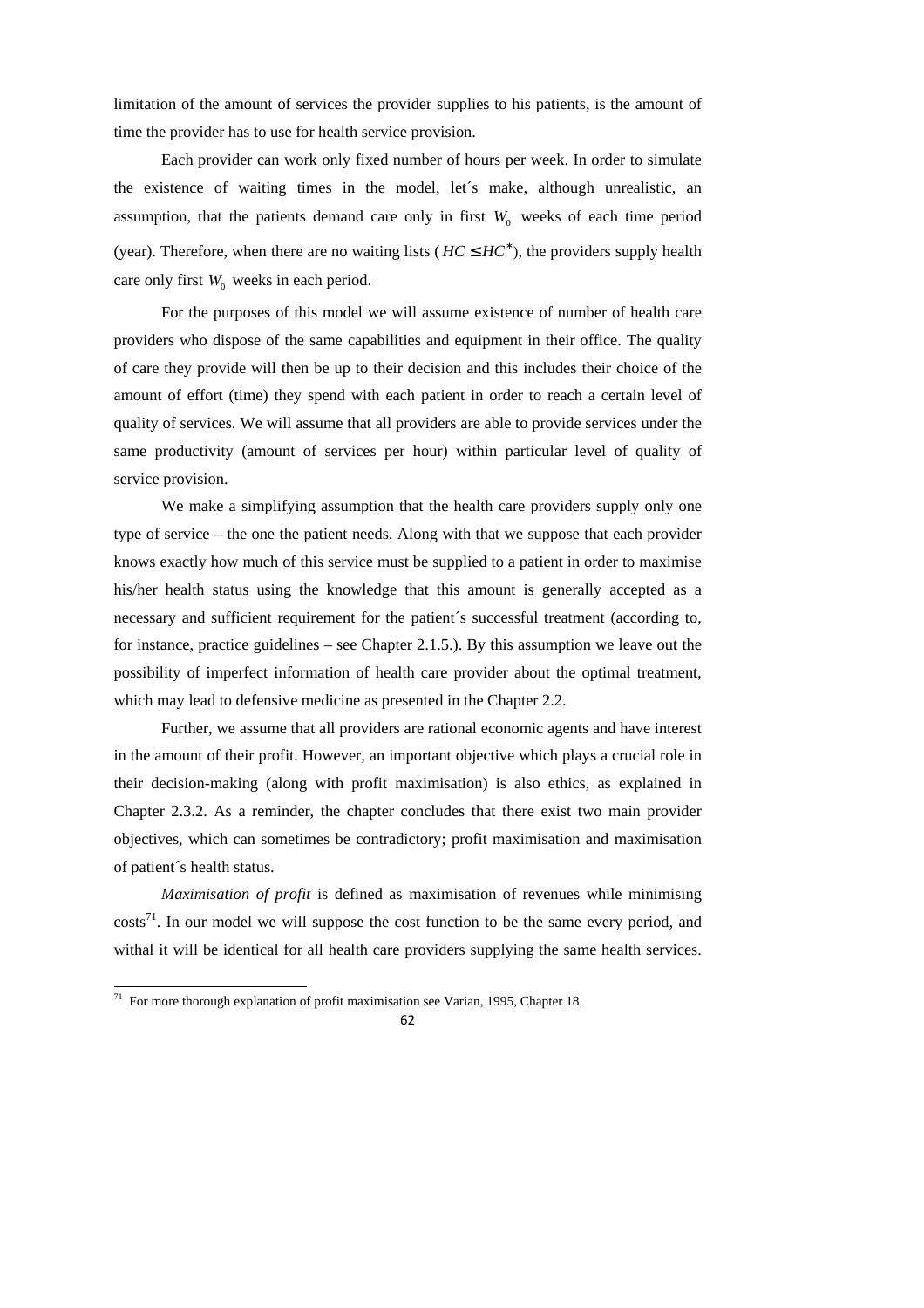By implying this assumption we omit the possibility that an individual provider could face lower costs of his production relative to other health care producers. In contrast, the providers may raise their relative revenues, compared to other health care providers, by provision of larger amount of health services or by increasing the quality<sup>72</sup>. These two actions are, however, partly contradictory. The extension of the amount of health services might mean that the provider (under the assumption of the same level of skills) will have less time to spend providing each service, which may lead to a reduction of quality but will contribute to the higher revenues which he will receive during the first period, unless he will decide to work more weeks in each period  $(W > W_0)$ , which will then give rise to the existence of waiting lists (further discussion in the sections below). On the other hand, the rise of quality will demand the provider to spend more time in the provision of the same level of services but will not allow him to produce as many services as possible under lower quality level. In contrast this will lead to an augmentation of the provider´s revenues in the next period, when his good reputation brings him more patients and at the same time he may have to extend his working time in order to keep the original level of quality. We will assume, however, that decreasing quality level by one unit will give the provider less time than decreasing amount of health care by one unit. Therefore, we may suppose, that

the following relationship holds: 
$$
\frac{\frac{\partial t}{\partial q}}{\frac{\partial t}{\partial HC}} = \alpha < 1
$$

1

According to this reasoning one may assume a trade-off between the level of quality of the provision of health services and the net revenue received today (during the first period). At the same time however, we will assume that the payment mechanisms are set as to allow each provider, under any level of quality and health care provision, to make a certain amount of profit each period. It is an amount necessary for indispensable investments which allows the provider to keep up with the ever developing medical technologies and methods and by doing so retain competitiveness with other health care providers.

.

*Maximisation of patient´s health status* means for provider to supply services of highest possible treatment efficiency<sup>73</sup>.

 $72$  As explained in Chapter 2.3. higher quality will raise prestige of the particular provider and will bring him more patients in the future and therefore also higher future net income.

 $73$  This factor and its relation with the patient's health status were explained in Chapter 2.3.2.

<sup>63</sup>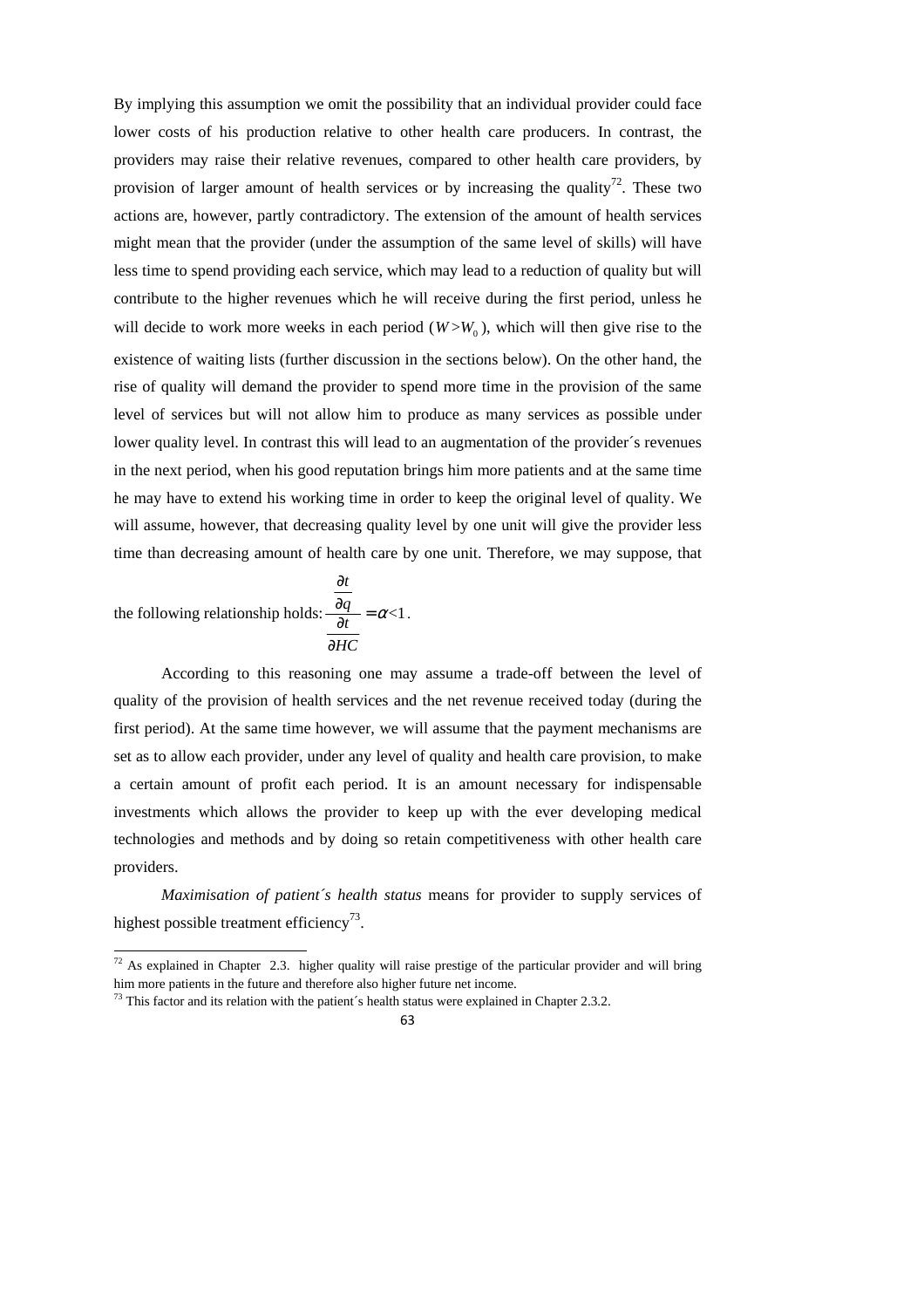#### *Patients (health care consumers)*

The main assumption concerning the health care consumers which enters this model is that all of them demand the same service with the same individual utility function from the treatment used. For simplicity we will consider such a health systems, where direct payments of patients to the providers are not present and therefore do not enter the patient´s utility function, therefore in the model we will omit the element of price within the individual utility function.

Although, we know that the patient´s capability to pass judgement on quality is limited<sup> $74$ </sup>, for purposes of this model we will assume that each patient is able to recognize the level of quality of the health services provided to him. Although this assumption is very strong, it shall not have an influence on the generality of comparison of various payment mechanisms presented by the model. To make the assumptions about quality more realistic, let's suppose an existence of some minimum level of quality ( $q_{\text{min}}$  >0) that no provider of health care will (want to) fall below, causing the care provided by him to be immediately harmful for his patients. At the same time we may suppose some maximum level of quality which is observable by the patient and which is feasible for the provider taking into consideration its time demand, or required level of the provider´s effort. We will denote this level of quality as  $q^*$ , where  $q^{*} > q_{min}^{75}$ . To sum up, let's assume the patients are able to recognise the quality of services provided to them by different health care providers<sup>76</sup> and certainly, their utility will grow with higher quality of health care service provisions.

The patients´ interests are represented in the model by the relation between the appropriateness of health care and the volume of services, which represents the relationship between the individual utility function of patient and the volume of health services. In contrast to the individual utility function described in Chapter 2.3.1. we "objectivised<sup>77</sup>" it by substituting the former utility on the vertical axis by the

1

 $74$  The level up to which the patients are well-informed about health care provided to them and their ability to judge its quality are discussed if the Chapter 2.3.1. and 1.1.2.

 $75$  Discussion about likeliness of this assumption is discussed in Chapter 2.

 $76$  Pauly (1988) argued that patients can be regarded as being well-informed for about 25% of the healthcare they are provided with – this includes the routine care and care of chronic illnesses. As discussed above, for further analysis we will assume that patient is able to observe these "uncontractible" aspects of health care provision and will appreciate them by raising the prestige and repuation of his health care provider.

 $77$  By an objectivisation the author means that we substituted individual capability of judging the appropriateness of treatment procedure – which enters the individual utility function although it is very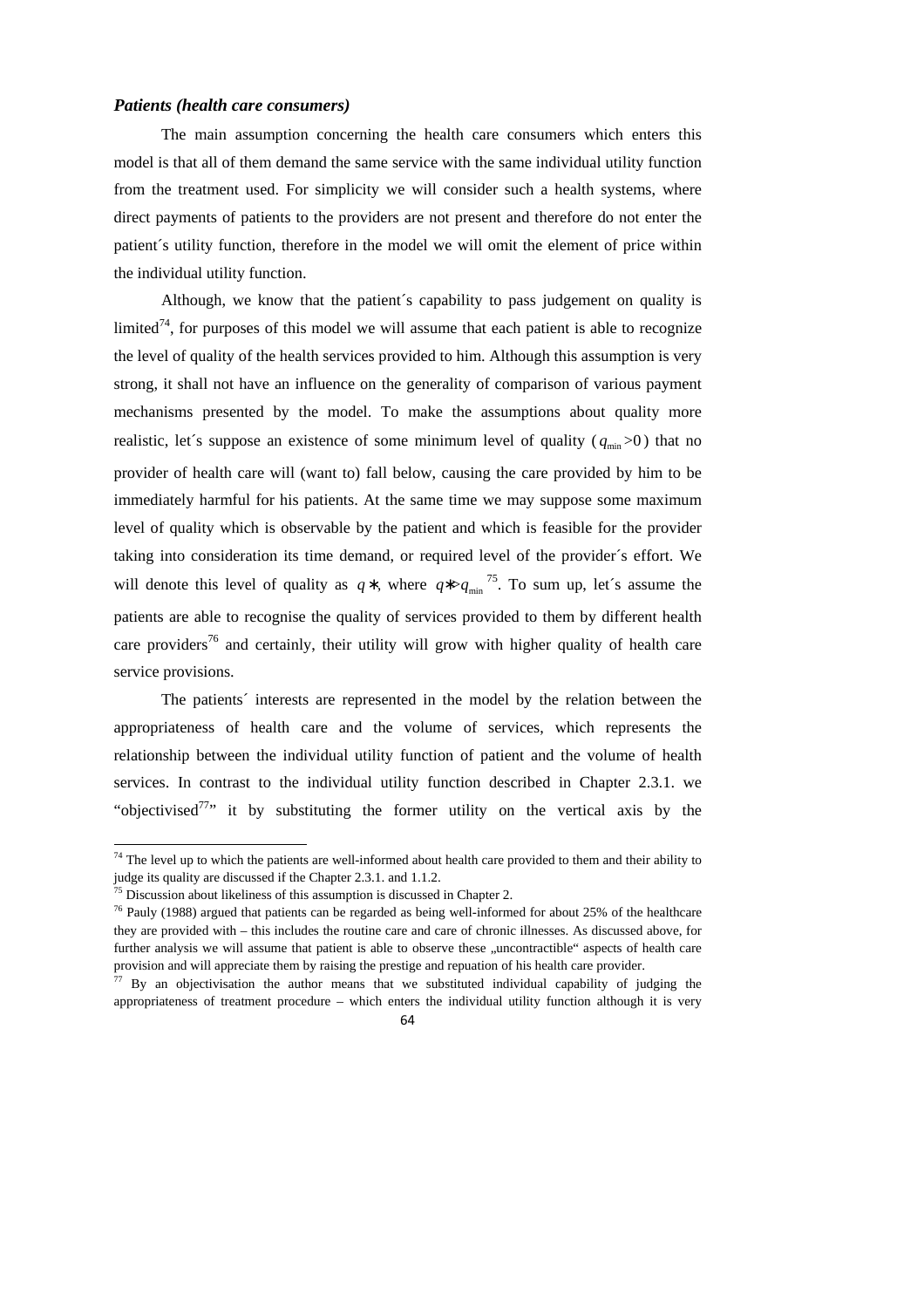appropriateness of health care (see Chapter 2.3.3.). The graphs in the model consider an aggregate utility function connected to the particular health care provider, which is created by adding all the individual utility functions of the patients registered at his office.

#### *Third-party purchasers*

 $\overline{a}$ 

As concerns the purchasers we will suppose that the third-party payers have developed control measures, which enable them and, implicit in that, their principals (patients) to judge the appropriateness of the services provided. Just a reminder, as discussed above in the assumptions about the health care providers, that the health care providers are well aware of the level of appropriateness of the health care they are providing to their patients.

## **4.2. Graphical analysis of particular payment mechanisms**

For a graphical analysis we use several basic graphs which enable to show some specifics of payment mechanisms and their impact on provider´s behaviour especially with respect to delivery/production of services, existence of waiting lists, cost efficiency, and prevention<sup>78</sup>.

In the following section we will analyse some of the payment mechanisms described in the Chapter 3. The author chose the particular mechanisms to be analysed with respect to the experience of the health system in the Czech Republic, where many changes in the payment system were introduced during the last two decades in order to find the best mechanism for the health system, taking into consideration its objectives and values treasured by the society. For outpatient care the author chose *fee-for-service*, *capitation*, *salary*, for the inpatient care the comparison focuses on *per case payment*, *per diem* and *prospective global budget*.

<sup>&</sup>lt;sup>78</sup> By prevention we can understand the fact that, the patient will not come back to the provider with the same health problem caused by under-treatment. In other words, whether a payment mechanism enhances prevention will be given by his/her incentive to cure his patients properly by providing them all the necessary service they need.



limited – by a generally established (in practice guidelines, standards, ...) appropriateness variable – which is supposed to be observable for the purchaser, who plays the role of an agent of the patient. This step signifies, in fact, replacement of the individual utility maximisation goal by the individual health status maximisation objective.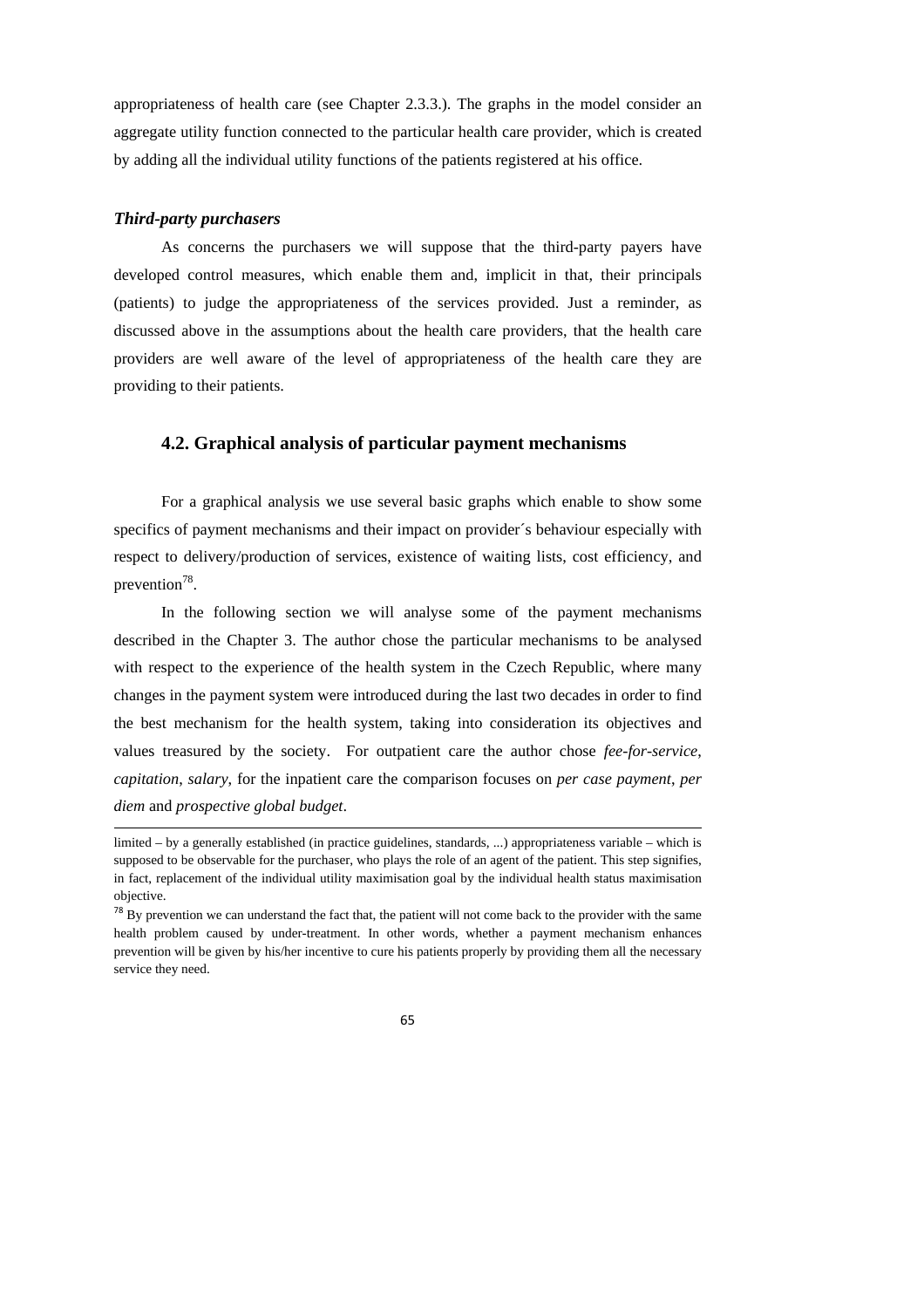### *4.2.1. Comparison of payment mechanisms for out-patient care*

For out-patient care we will assume that cost function is increasing with the amount of health services, while we omit the possibility of decreasing marginal costs. The author is aware that this assumption reflects a simplification of the reality, however, the cost function shape is a matter of wide discussion<sup>79</sup>, which can be found in a variety of literature and which is beyond the extent of this thesis. The influence of payment schemes on providers´ behaviour in out-patient care will be displayed in *Figure 6.* 

In addition to the graphs in *Figure 6*, we will assume a decreasing level of quality for volume of health care  $HC > HC^*$ , which is larger than the optimum amount of health services. Intuitively, the larger amount of services the provider supplies, the less time (effort) he will invest with provision of each unit of the services $80$ , therefore the level of quality falls when compared to its "optimum" level<sup>81</sup>  $q^*$ . We will suppose that the provider will not be willing to provide services of a higher-level of quality than  $q * ^{82}$ .

## *Fee-for-service (FFS)*

The basic principle of this payment method is, simply said, that the provider is paid for each service he supplies, therefore we can suppose that the gross revenue of the provider increases with the increased amount of health services he supplies. This is depicted in *Figure 3*. Since in the model we assume provision of only one type of service we do not face the problem of different prices of various health care services.

In order to add to his net revenue ( $NR_{FFS}$ ) under this payment mechanism, the provider tends to supply increased amounts of services, as we can see in the *Figure 6 graph (a)*. The *HC*<sup>\*</sup> stands for the amount of health services which are necessary for successful<sup>83</sup> (efficient) treatment and which ensures the provider with some amount of profit which enables him to keep up with growing medical and technological progress (see

<sup>79</sup> McPake, Kumaranayake, & Normand, 2002.

 $80$  To remind, we need to take into consideration assumption made in the Chapter 4.1., where we suppose that the time "saving" the decrease of quality gives us (by one unit) is smaller than the time needed for providing one additional unit of health care service. Therefore we can expect that the decrease in quality will only partially outweigh the additional time needed for larger provision of health care and this may lead to existence of waiting lists.

 ${}^{81}$ It is the level which is necessary for a successful treatment.

<sup>&</sup>lt;sup>82</sup> Higher level would constitute too much effort for him without an appropriate appreciation (as assumed above) from the side of the patient.

<sup>&</sup>lt;sup>83</sup> Successful in this sense signifies health status improving or maintaining, see Chapter 2.3.2.

<sup>66</sup>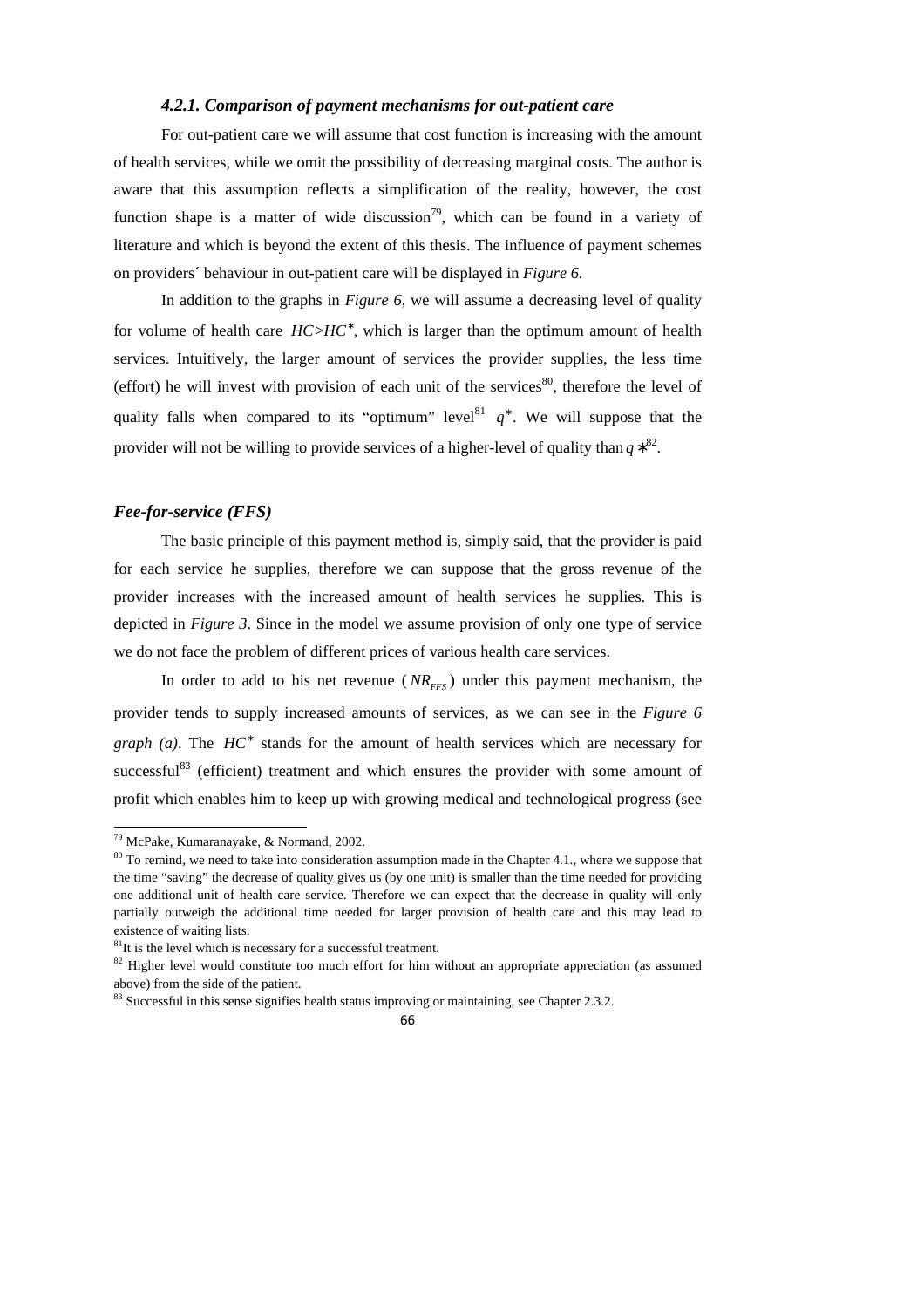Chapter 2.3.). If we subscribe to the possibility that the decision-making of a provider is driven only by profit maximisation, we can assume that the provider will continue augmenting the amount of services up to the minimum level of quality<sup>84</sup> ( $q_{min}^{FFS}$ ), which no provider is willing to fall below. In the graph (b) we can then observe the trade-off we suppose to be between net revenue and quality which enters the decision-making of the health care provider. We suppose that each provider is choosing a certain level of profit to go along with the level of quality of health services he will be delivering. Each combination of the level of net revenue and the level of quality generates a certain level of health services ( $HC_{FFS}$ ) the provider will supply in order to maximise his own utility (combination of profit maximisation and the patient´s health status maximisation). This amount of services supplied by the provider  $(HC<sub>FFS</sub>)$  will determine the level of appropriateness of health care (A) faced by the patient. This is shown in graph (c). Both, the level of appropriateness of care  $(A)$  as well as the quality of care  $(q)$  produced by the provider will influence the number of patients who will wish to be treated by the particular health care provider in the next period. To conclude, the quality and appropriateness of care have an impact on the provider´s future net revenue as we can see in the graph (d), where the indifference curves represent the likeliness of the client (patient) staying and recommending the health care provider to other consumers. Simply said, likeliness of provider´s net revenue rises in the next period - the closer to the centre of the indifference curves the more likely the revenue of the provider will increase in the future.

If we assume that each provider wishes to make higher profit than  $NR_{\text{min}}$  as well as not settle for provision of services with the level of quality being only  $q_{\text{min}}$ , we can expect that most provider´s utility functions will be somewhere in between these two extremes – such as the utility function  $U_{\text{Pr}}$ , depicted in the graph (b). Taking into consideration a provider who faces the utility function  $U_{p_r}$ , we can conclude, that the payment method fee-for-service leads the individual provider to higher provision of health services than HC<sup>\*</sup>, which means that each patient will have to settle for lower than optimal appropriateness of care, which imposes a financial pressure on the health system. The choice of lower quality level than  $q^*$  saved the provider some working time, however, the

<sup>&</sup>lt;sup>84</sup> The minimum level of quality signifies the level where we take into consideration his personal belief in the importance of maximisation of the patient´s health status as well as the level the quality influence his future net revenue.

<sup>67</sup>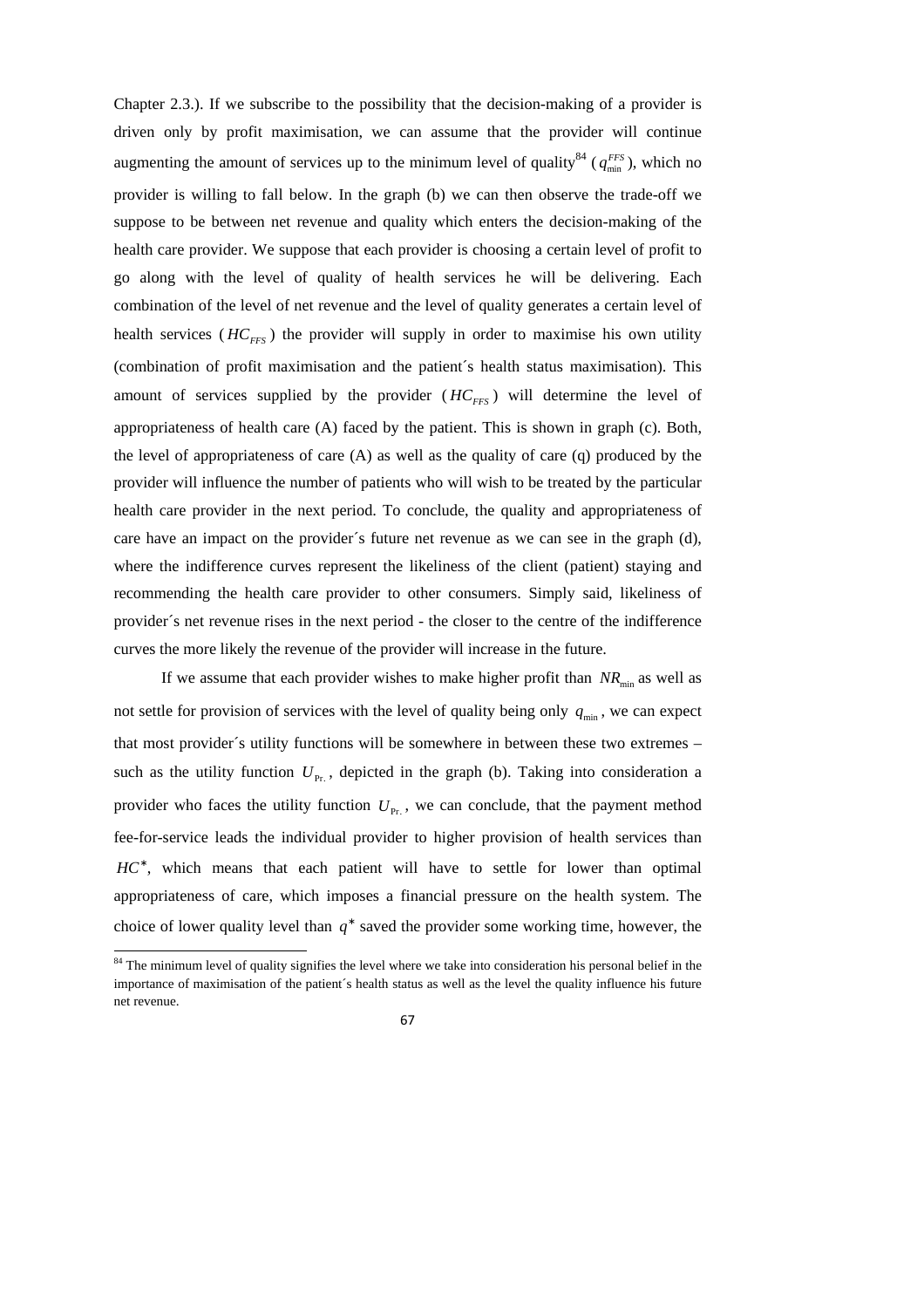amount of this time is negligible when compared with the additional time demanded by the rise of health care service volume he is supplying. This implies a conclusion that treating the same number of patients will cost the provider more time, therefore, the number of his working weeks will rise  $(W_1 > W_0)$  which gives existence to the waiting lists. As to the question of prevention, in the basic form of this payment mechanism, the provider is not incentivised to prevention, since the fact that the patient has to see him more often, even when dealing with the same health problems, brings him higher income.



*Figure 3:* **Cost-revenue analysis – FFS** 

#### *Capitation*

The basics of the per capita payment mechanism is that each particular healthcare service provider is paid a fixed amount for each enrolled patient (as discussed in Chapter 3, the fee is usually established with respect to the risk factor of each cohort), irrespective of whether the person was or was not seeking care in that period. If we suppose that all patients in our model face the same risk of becoming ill, we get a gross revenue function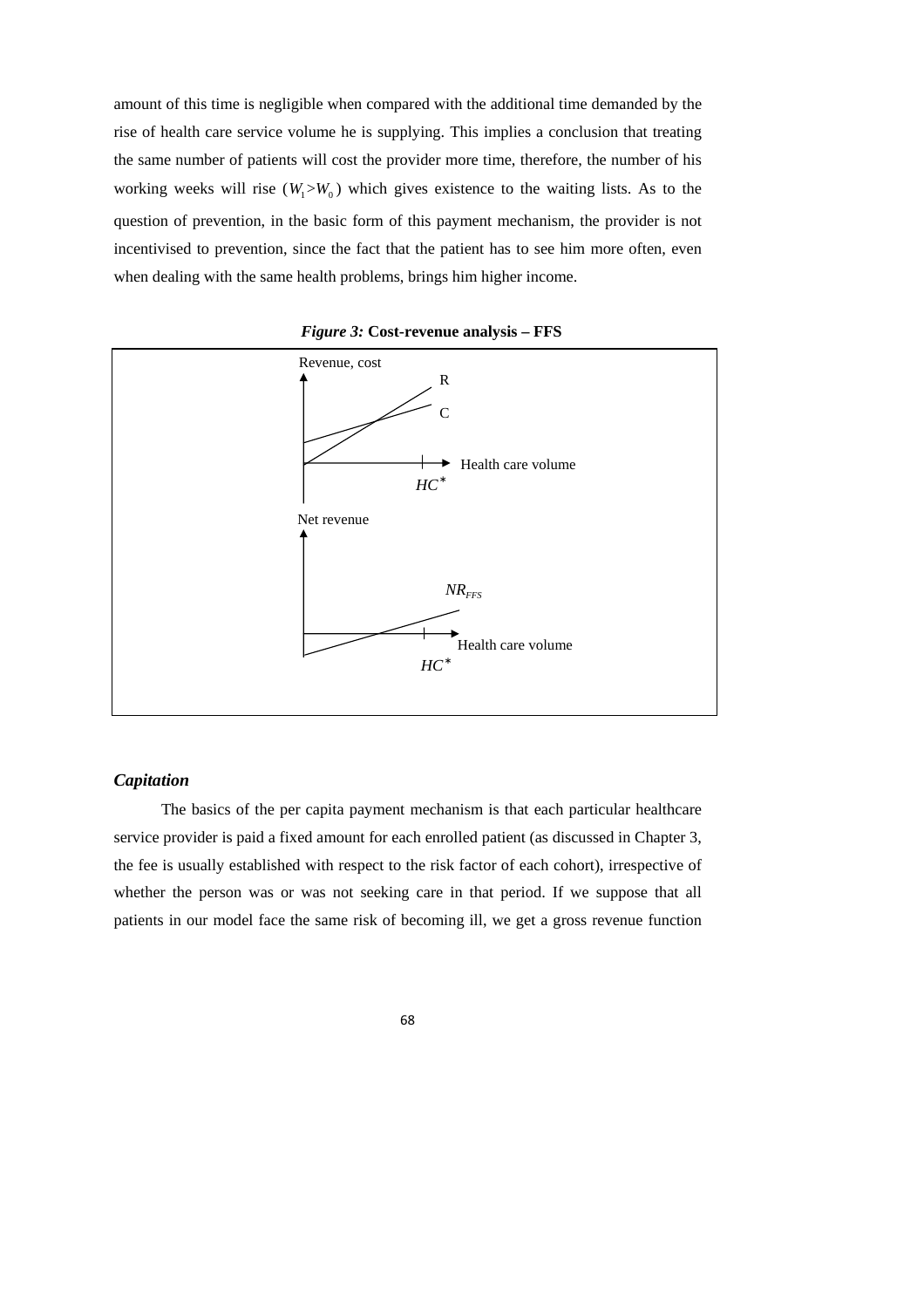(as featured in *Figure 4*) which is constant<sup>85</sup>, no matter how many health care services are provided. This leads to declining function of net revenue.



*Figure 4:* **Cost-revenue analysis – Capitation** 

Consulting the *Figure 6*, we can observe a different situation than in the case of feefor-service, where the profit maximisation motive led the provider to provide more health care services. In the case of fee per capita we see the contrary; the net revenue of the provider is largest when the provider provides the minimum level of services (these mandatory services are usually determined within capitation scheme), it means  $HC .$ This mechanism has an opposite effect to the fee-for-service payment mechanism as to the production, because it motivates the provider to lower production of health care (see graph (a)) under the same quality level. If we suppose the provider will choose to supply lower amount of health services than  $HC^*$ , it will imply a lower quality of his care provision (see graph (b)). The decrease in the amount of health services will also influence the appropriateness of care, which will fall when compared to its maximum level. Since the

1

<sup>&</sup>lt;sup>85</sup> Taking into consideration that usually the capitation method is accompanied by a list of mandatory services (e.g. prevention), which have to be provided, as discussed in Chapter 3.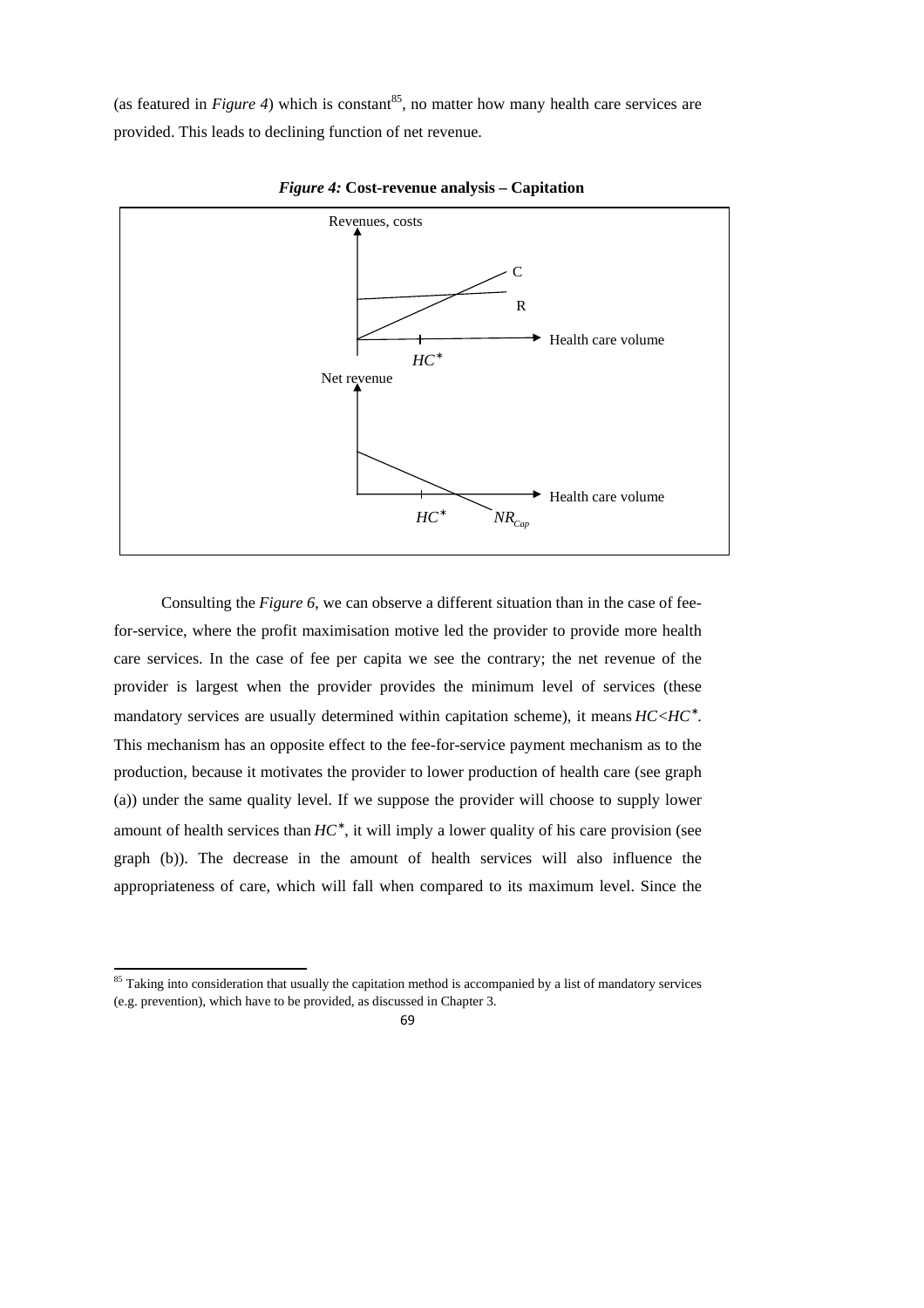provider provides less health care services to every patient<sup>86</sup>, it allows him to spend less time with each patient. This time gain – at least at the first period, when the patients do not have an access to any comparison of providers – enables the provider to treat more patients within the first  $W_0$  weeks of each period – however, the patients suffer from undertreatment given by under-provision of health care. In comparison to the previously discussed method, per capita payment does not create risk of waiting lists, however it gives rise to a problem of under-provision of health care, which can be very harmful to the patient´s health status. On the other hand, the provider is motivated and mostly also forced (by the conditions set within the capitation payment mechanism) to prevention, since it can contribute to better long-term health of their patients and therefore less health problems to be treated – which means for the provider lower costs per patient – by the same reasoning we can suppose that this method might motivate the providers to cost efficiency.

## *Salary*

1

Let's assume that when individual physicians are paid by salary, it requires the physicians to provide health care according to some mimimum norms of treatment known and fulfilled by all the physicians.

If we take into account an assumption of no performance-based incentives (such as special awards, etc.), the behaviour of such a health care provider is not driven by profit maximisation, because his revenue is fixed under all circumstances. Therefore, one can suppose that the physician will be - more than under other payment mechanisms concerned with the "ethical" part of his motivation, which is the patient´s health status improvement. On the other hand, we shall take into consideration his labor-leisure preferences, which have been omitted in the analysis so far and replaced by the simple rent-seeking incentives.

 $86$  Under the assumption he does not want to lose his patients, therefore, he wants to treat all the patients subscribed at his office. Lower level of health services provided then Leeds to Loir average amount of services per patient.

<sup>70</sup>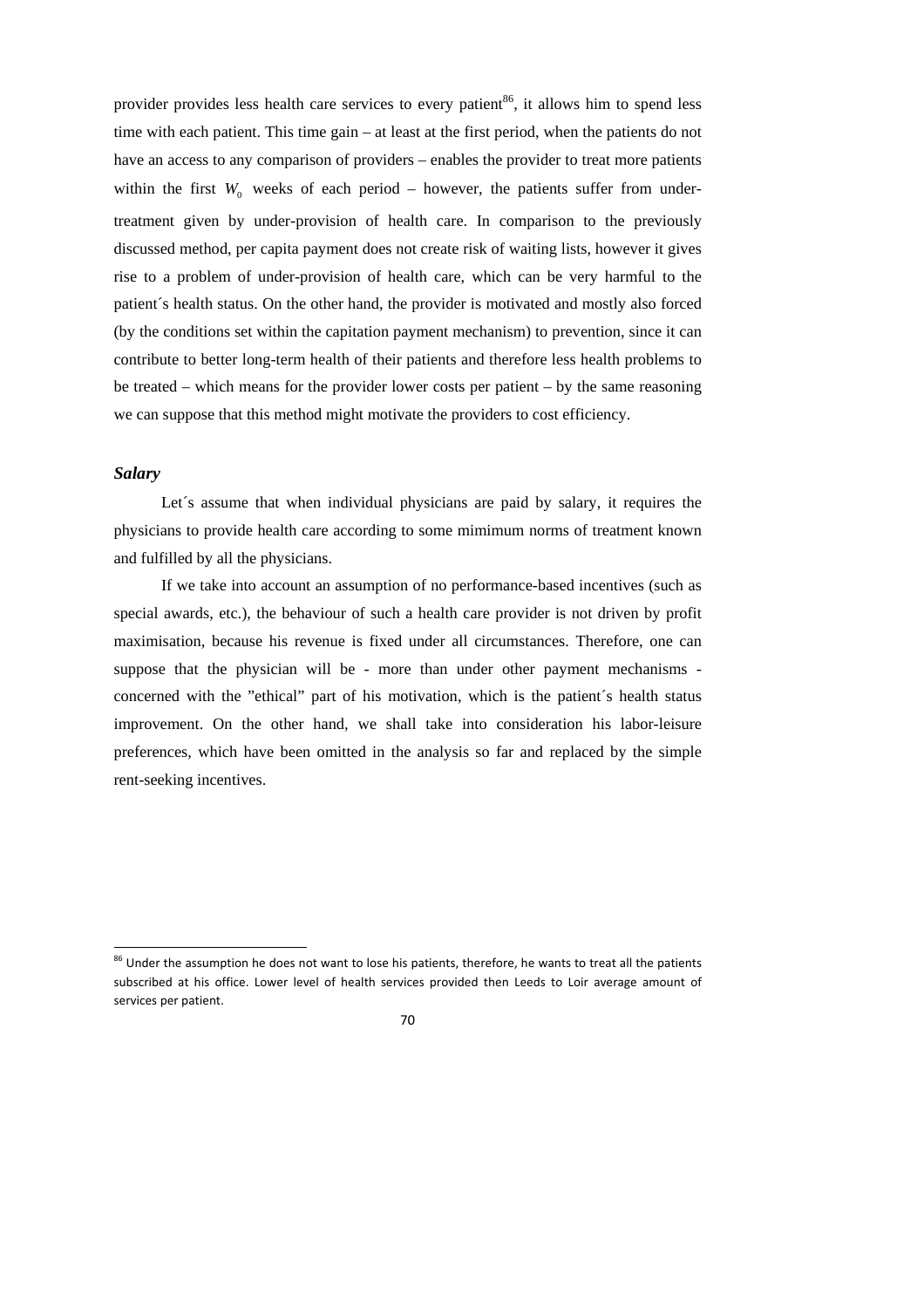

*Figure 5:* **Cost-revenue analysis – Salary** 

Figure 5 displays the net revenue function implied by the revenues and costs which the health care providers face under salary payment mechanism.

If we suppose that there are two providers who face the same influence of ethics on their decision-making, with one of them being reimbursed by salary, while the other is being paid by per capita payment mechanism. We can assume similar resulting behaviour of both physicians. Both will tend towards the under-provision of health care services, however each case will be based on different motivations. By contrast to strictly profitseeking incentives in the case of capitation, the physician paid by salary will most likely rather prefer to under-provide health care in order to diminish his working time. This method does not provide motivation towards a higher overall health care production, and in addition, it may lead to a risk of insufficient care provision to each patient. In fact, we could say that since the provider will most likely have a tendency towards working less while treating the same number of the patients, he will be providing each patient with a lower than optimal level of health care *HC*<sup>∗</sup> . Therefore the patient will face less appropriate health care. We might use the same reasoning also for a potential choice of a lower quality level of services by the provider – in order to spend as little time (and effort) as possible by the treatment of each patient. We cannot say much about its impact on prevention unless it is a part of the norms the providers have to follow. As to the cost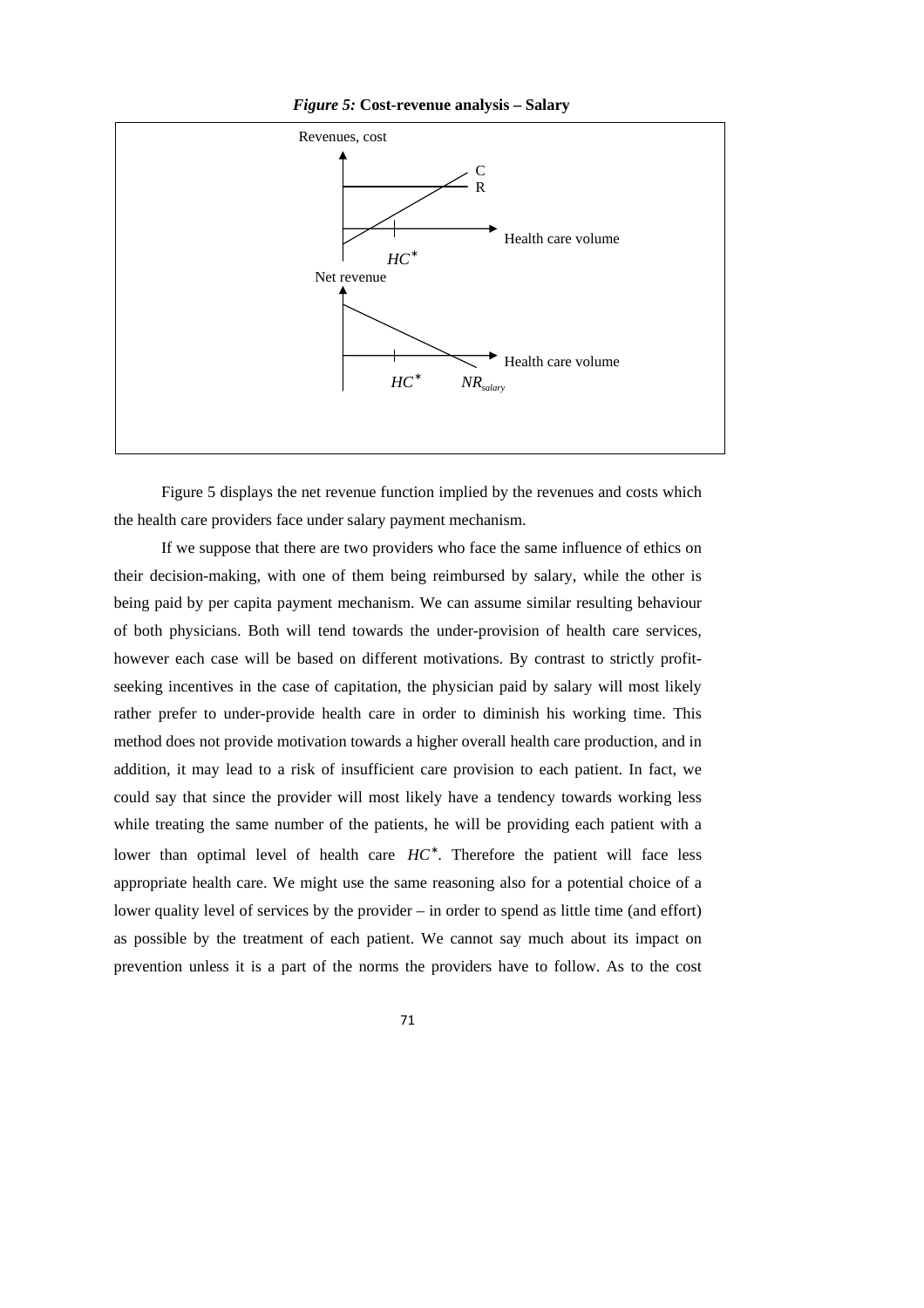efficiency, the payment mechanism as itself has rather neutral impact, as well as taking into consideration the waiting lists creation.



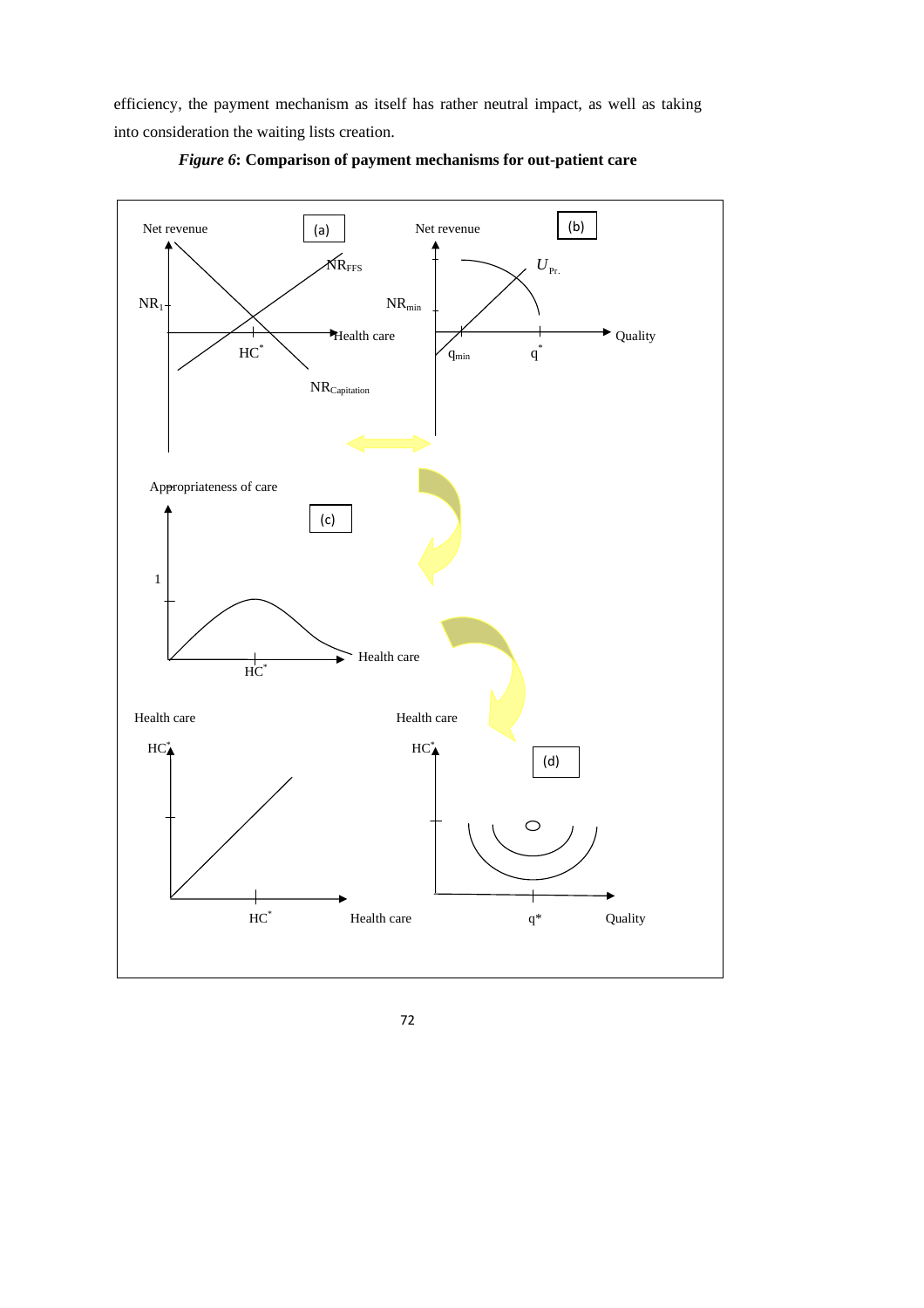#### *4.2.2. Comparison of payment mechanisms for inpatient care*

In the case of inpatient care, which is usually provided in hospitals or other health care facilities, we shall pay attention – compared to the out-patient care case – to two aspects. The first one is the cost function. For an inpatient care we consider the cost functions to have decreasing marginal costs with the growing time of hospitalisation. Written in formalisms, we can specify the features of this function as follows:  $C'_i > 0$ ,  $C^{\prime}_{t}$ <0; the cost function is concave in time of hospitalisation. For the following analysis we therefore replaced the graph depicting relationship between net revenue and volume of health care by the relationship between net revenue and time of hospitalisation. The second aspect is the relationship between time of hospitalisation and health care volume. Since we suppose (in the case of out-patient care) that cost function is growing with health care volume, with constant marginal costs ( $C'_{HC} = const.$ ), the relationship between time and health care volume will have very similar shape to the curve picturing relationship of time and costs, as depicted in the *Figure 9, graph (c)*. In other words, we can suppose that longer hospitalisation means that the patient will get more health care, however, the daily amount of care will decrease with every additional day of hospitalisation.

The following paragraphs will analyse three payment mechanisms often used to pay for inpatient care with the help of graphs displayed in the *Figure 9*.

#### *Per case*

At first, we will assume a basic form of per case payment mechanism, when each case (diagnosis) is reimbursed by the same standard payment. Further on, in the following paragraphs, the assumptions will be slightly strengthened and it will be supposed that per episode rate is identical for each health care facility and all patients have the same diagnosis. As depicted in *Figure 7*, the revenues of the facility are the same, no matter how long the patient is hospitalised. This fact implies decreasing net revenues with growing time of hospitalisation. Under the assumption that the provider prefers higher profit to  $NR_{\text{min}}$ , he will keep the patient in hospital for a shorter time than  $t^*$  ( $t^*$  < t). As we see in *Figure 9, graph (b),* the quality will fall under the level of "optimal" quality  $q^*$ . With a shorter time of hospitalisation, the provider will supply the patient with a lower amount of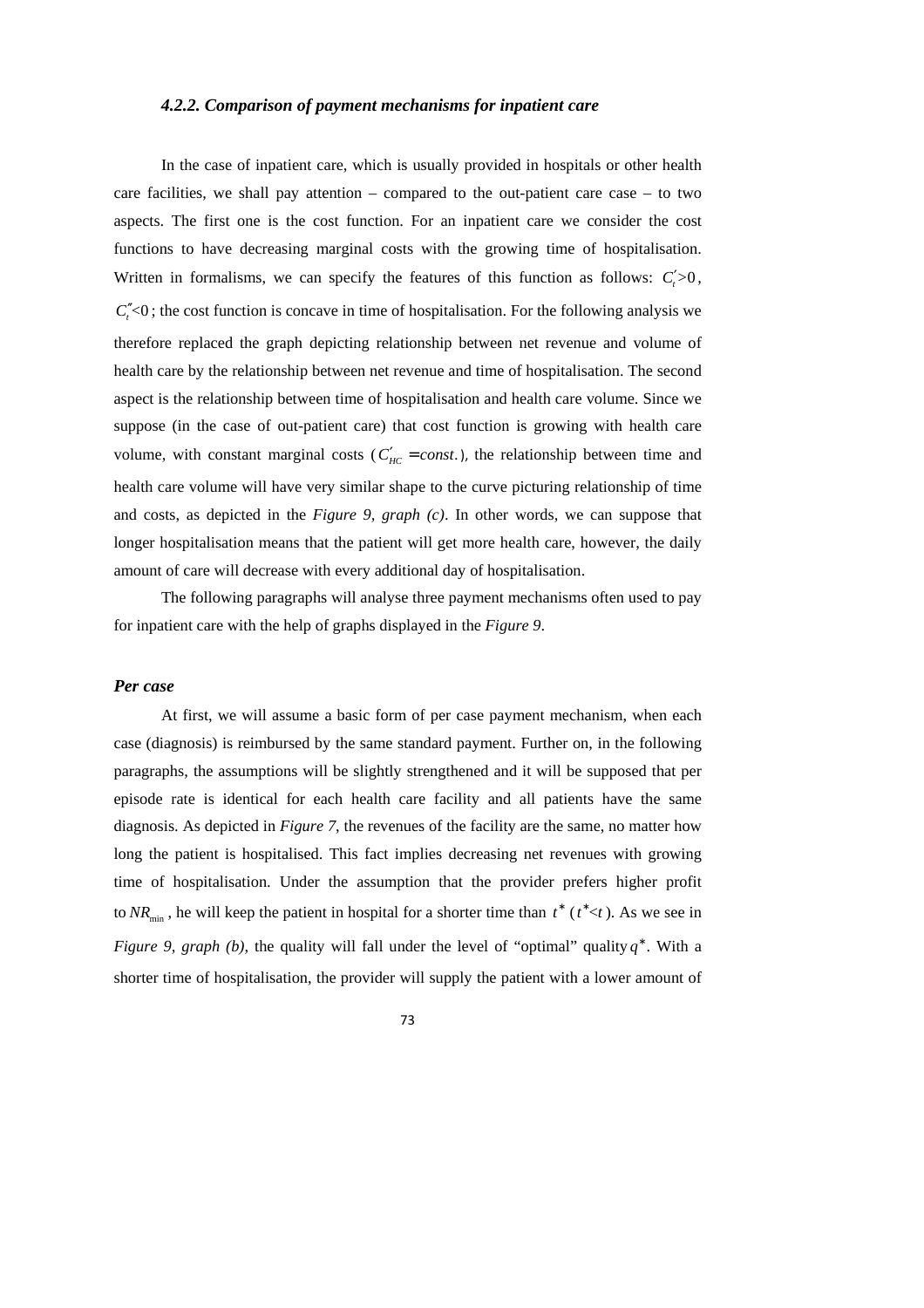health care services (see *graph (c)*), which means that the patient faces lower than maximum appropriateness of care (*graph (d)*) and therefore is less likely to recommend this health care provider to other patients in the next periods and by this, augment the provider´s future net revenue (*graph (e*)).



*Figure 7***: Cost-revenue analysis – Per case** 

To conclude, this payment mechanism, in its basic form, incentivises the provider to rather under-provision than over-provision of health care, while on the other hand, it does not create waiting lists by unnecessary filling up of the health care facility capacities. However, since the patients are discharged from hospital too early, they might face the risk of being not fully treated and might have to return to the hospital later. This fact can serve as an incentive for the health care providers to shorten the time of hospitalisation of patients, expecting them to return. This negative risk presents a threat not only to the patient and his health but also it puts a financial pressure on the whole health system.

Next we will suppose a restriction imposed on the particular patient diagnostic visit to a healthcare facility. This constraint shall help to prevent the patients from being discharged too early, since it combines the profit-seeking (in this case cost-containment) and health status maximising incentives in one. In this case, the provider is motivated to maximise the patient´s health status as well as to cost-efficiency in order to diminish the costs connected with his treatment and his possible return to the hospital caused by under-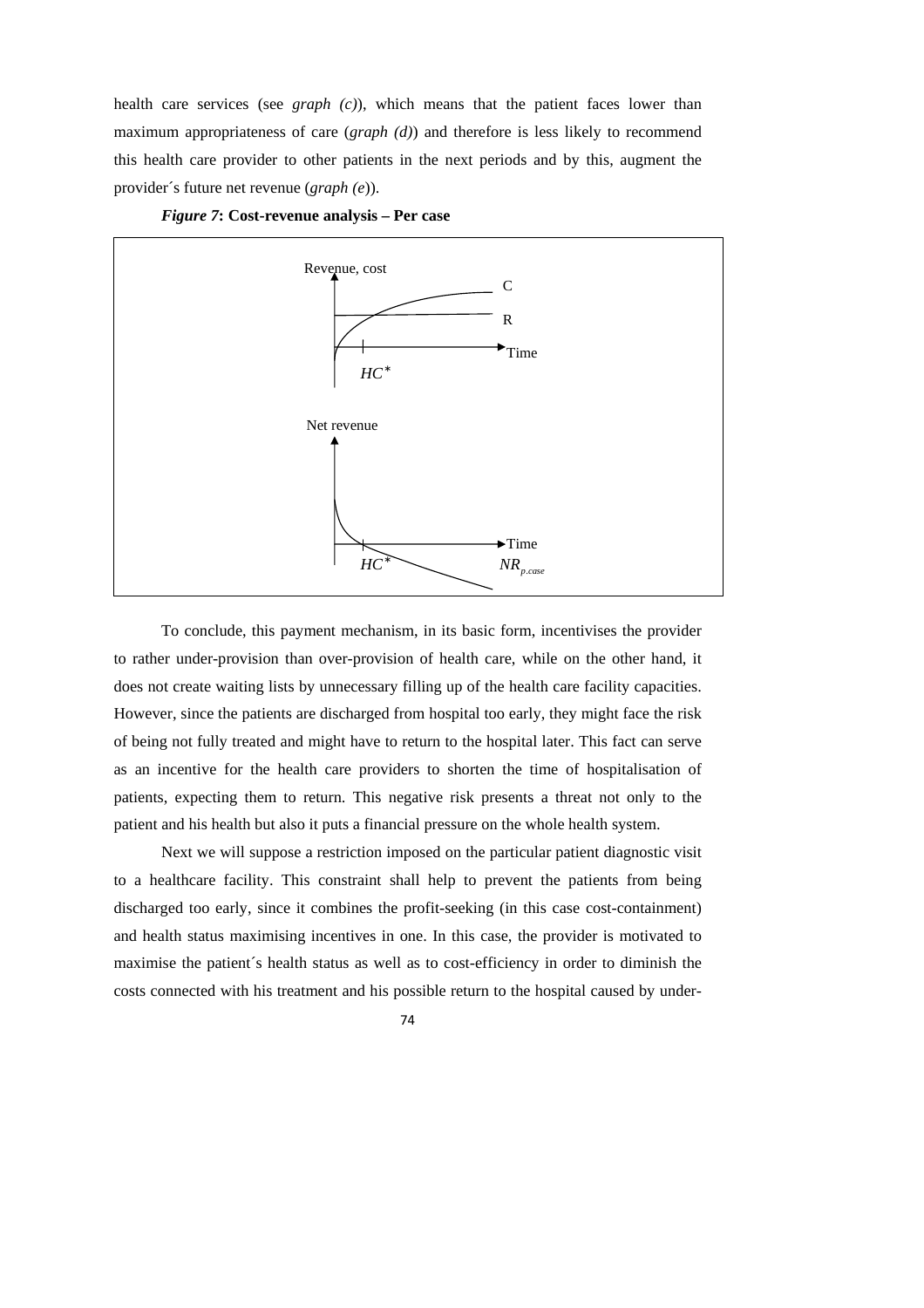treatment $^{87}$ . This method of payment motivates the providers to cost efficiency, since it can be one of the ways to increase their net revenues, with the gross revenues being fixed. As to the prevention, the payment mechanism does not motivate directly to prevention, however, given the above reasoning of the financial "harm" caused by under-treatment or imperfect treatment of a case which can lead to return of a patient to the hospital and augment the hospital´s costs relative to revenues, we could assume that this payment mechanism may incentivise some kind of prevention.

## *Per diem*

1

Similarly as the payment method per case, the *per diem* mechanism also is used to reimburse health care provision to the provider institutions for inpatient care. In this case, the health care facility receives a fixed amount for every day of a patient´s hospitalisation. We can then suppose that revenue function grows with time of hospitalisation, as showed in *Figure 8*.





 $87$  Since the provider receives only one payment for the particular patient, it is more profitable to keep him in hospital a little longer during his first visit, since the marginal costs are diminishing in time, then under-treat him and face high initial costs during his next visit in the health care facility.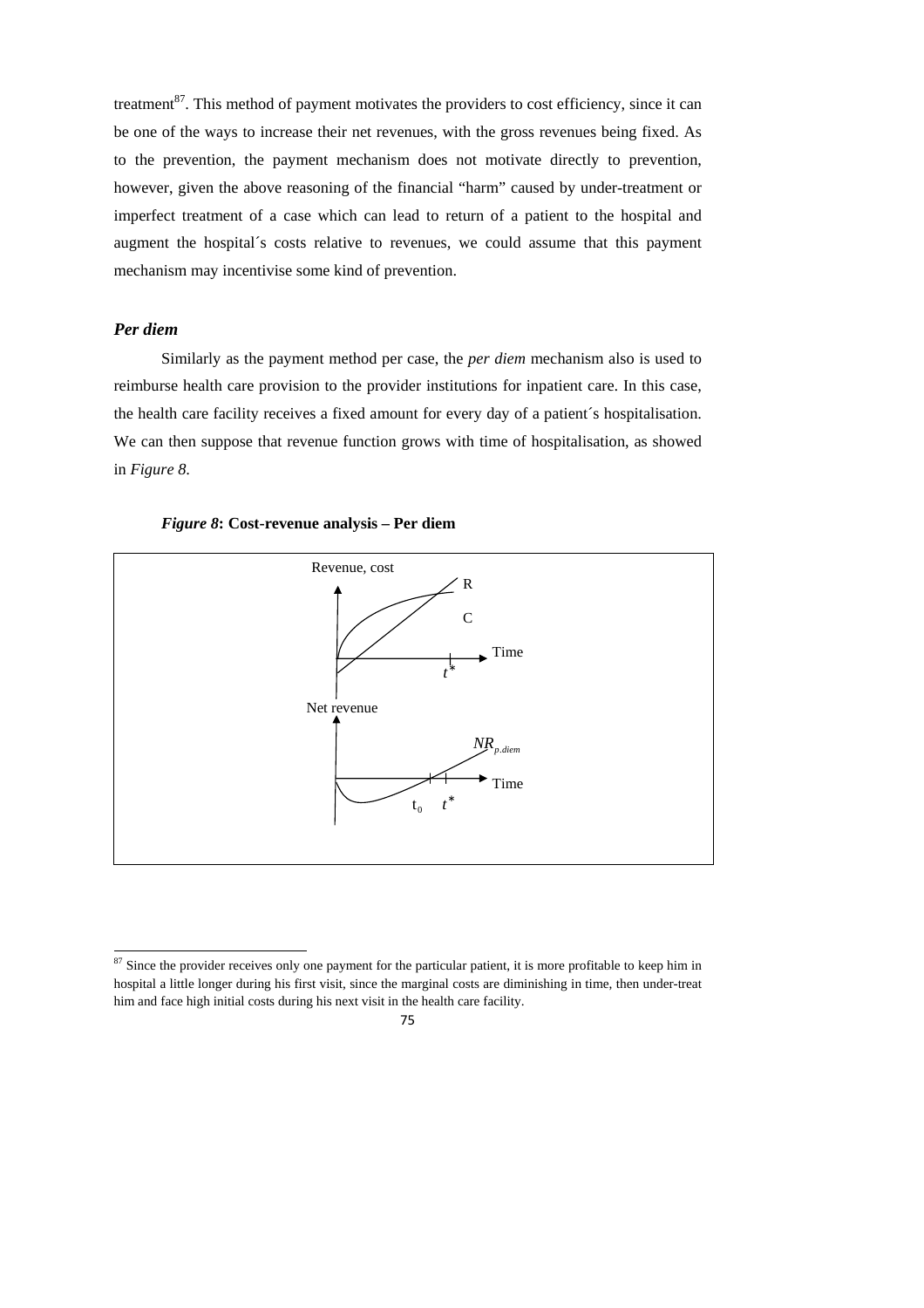Subtracting costs and revenues gives us the net revenue function which is convex, while it is positive and growing if the patient spends a period of time in hospital longer than  $t_0$  >0. Given this relationship, we can assume that in order to maximise his revenue, the provider will tend to keep the patient hospitalised as long as possible, because the longer the stay, the larger his net revenue (*Figure 9, graph (a)*). If we suppose the provider prefers profit higher to  $NR_{\text{min}}$ , than he will choose to keep the patient hospitalised for the time t>t<sup>\*</sup> and, implied by the trade-off between quality and net revenue (*graph (b)*), will provide health care of lower quality than  $q^*$ . Longer than "optimal time" t\* spent in hospital implies that the patient will get more treatment than *HC*<sup>∗</sup> , which is illustrated in the *graph (c)*. The *graph (d)* then shows, that this deviation from the optimal amount of health care for the patient's treatment  $(HC^*)$ , will lead to lower appropriateness of care faced by the patient. In the *graph (e)* we may see the impact that the provider´s choices today have on likeliness of the increase of his net revenue in the future (likeliness rises towards the centre point of the indifference curves).

To conclude, the per diem payments motivate to larger production, given the assumption of diminishing marginal costs with the time of hospitalisation. Even though, the health care providers have fixed amount of money per each patient and day, which might lead to a thought of cost-efficiency, in the overall (for the whole treatment of a particular patient) the providers are not limited as to the financial resources, as more expensive treatment may be paid off by prolongation of the time of stay in the hospital. Based on this theoretical reasoning, we may assume that the per diem method does not have a great impact on cost-efficiency. As well, we can assume that, in general, this mechanism does not increase motivation to prevention, since the patient´s return caused by omission of prevention does not cause any harm to the provider. The extensive prolongation of the hospital stay might cause lack of hospital capacities and lead to creation of waiting lists, given that the old patients occupy beds unnecessarily long time.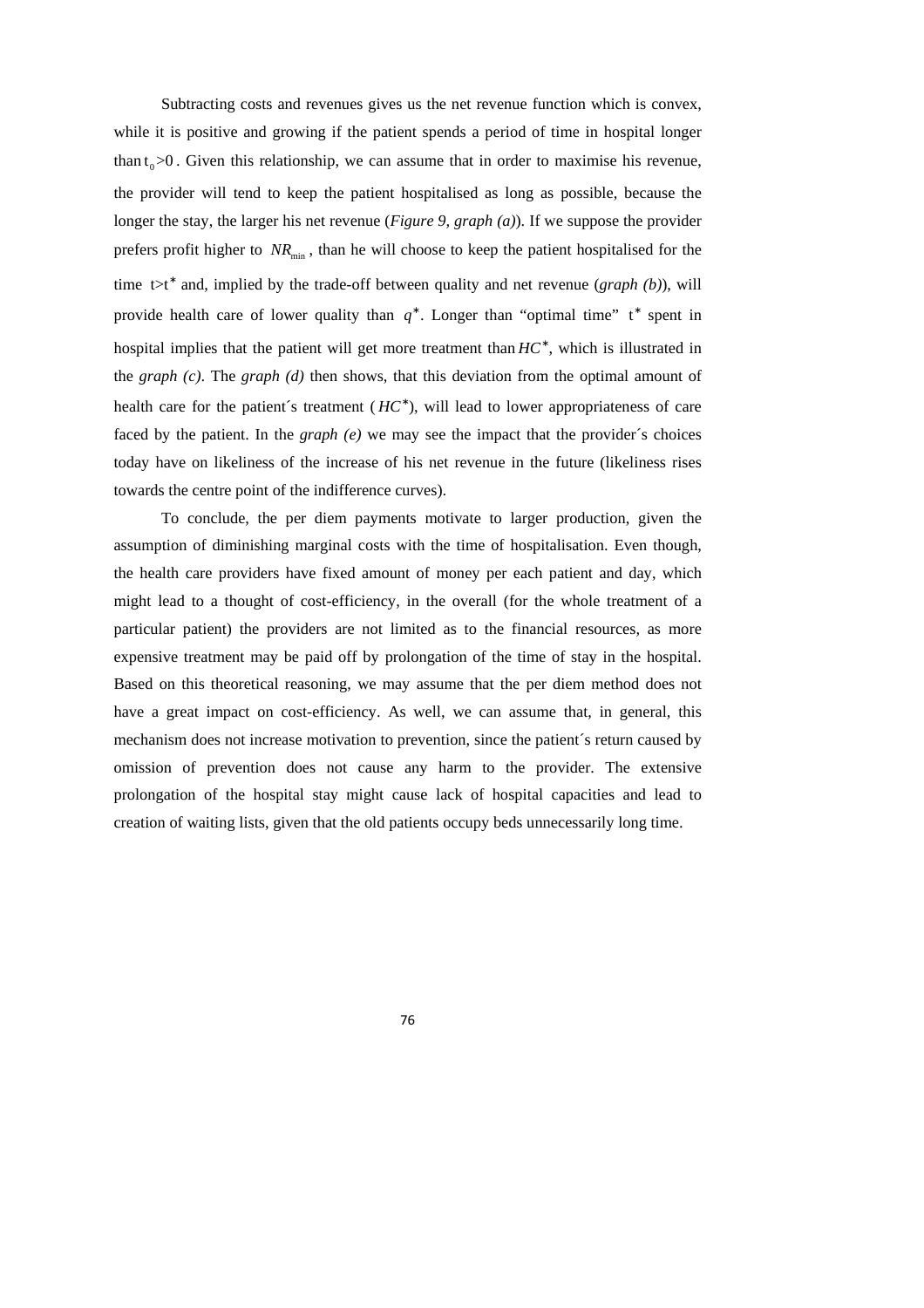#### *Global budget (prospective)*

1

This method fixes price as well as volume<sup>88</sup> for all inpatient or outpatient services. A hospital then receives a lump sum to cover all specified services during a given period. At the end of the period, the hospital keeps all the surpluses, but on the other hand, it must cover any eventual shortfalls.

The fixed price along with the fixed volume of health care to be provided by particular provider institution gives the health care facility a fixed amount of gross revenue. The only way to maximise the net revenue then stems from cost efficiency. The facility is incentivised to keep the costs connected with the health care provision as low as possible in order to raise their net revenue. Since we did not consider any relationship between cost-efficiency and quality, we can suppose that in reality cost efficiency does not have a negative effect on quality and does not imply its deterioration<sup>89</sup>, although, given the assumption of the same productivity for certain level of quality, it will not be the case. This is the type of payment which will force the provider institution to make the decisions with respect to all its patients, realizing that providing care to one patient can mean having to deny care to another one, which could lead to sending patients from one facility to another. The provider institution is then led to weighing the relative benefits the health care brings to each patient and therefore maximising the health status of the whole society (all patients enrolled in its health care facility). As to the necessity of choosing the patients to treat according to their relative severity may lead the providers to enhancement of prevention, however, in fact it depends on the conditions and requirements assigned to the particular global budget concerning the volume of prevention services, therefore we may say that this payment mechanism is neutral with respect to this aspect. Fixed volume of health services, if well set up, may contribute to more realistic provision of health care as to the amount, therefore we may suppose it does not, in principle, cause neither over nor under-provision of health care.

 $HC > HC^*$  and therefore the volume of provision does not really play a role in provider's decision-making.



<sup>&</sup>lt;sup>88</sup> This statement is stronger than a common practice, usually the volume of health services is given by some threshold, which (when surpassed) implies lower reimbursement above this level of health services (see Chapter 3).

<sup>&</sup>lt;sup>89</sup> We can base this assumption on the fact, that the provider facility cannot influence the level of its gross revenue, because it will have the same amount of gross revenue for any level of health care amount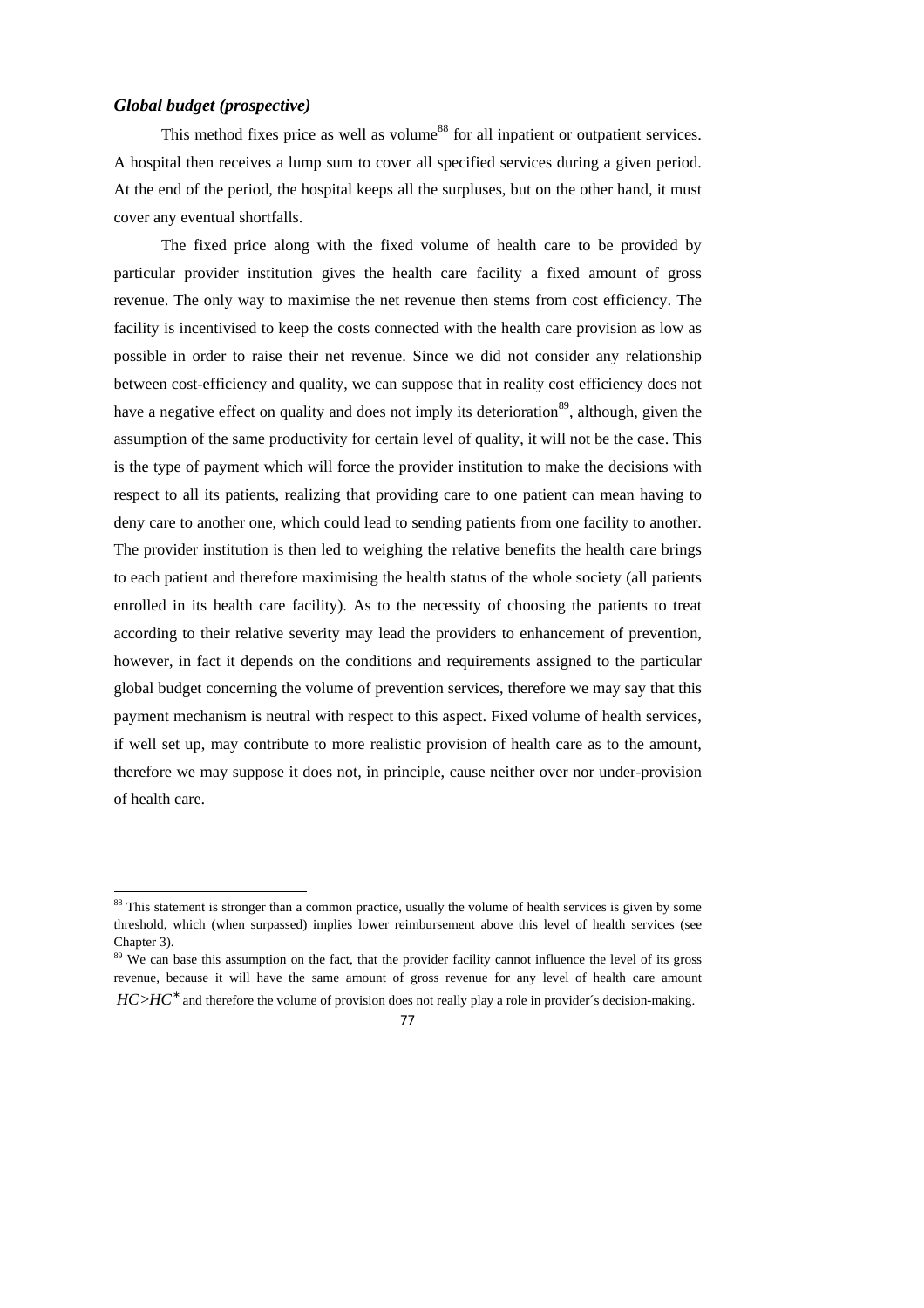

*Figure 9***: Comparison of provider institution payment mechanism**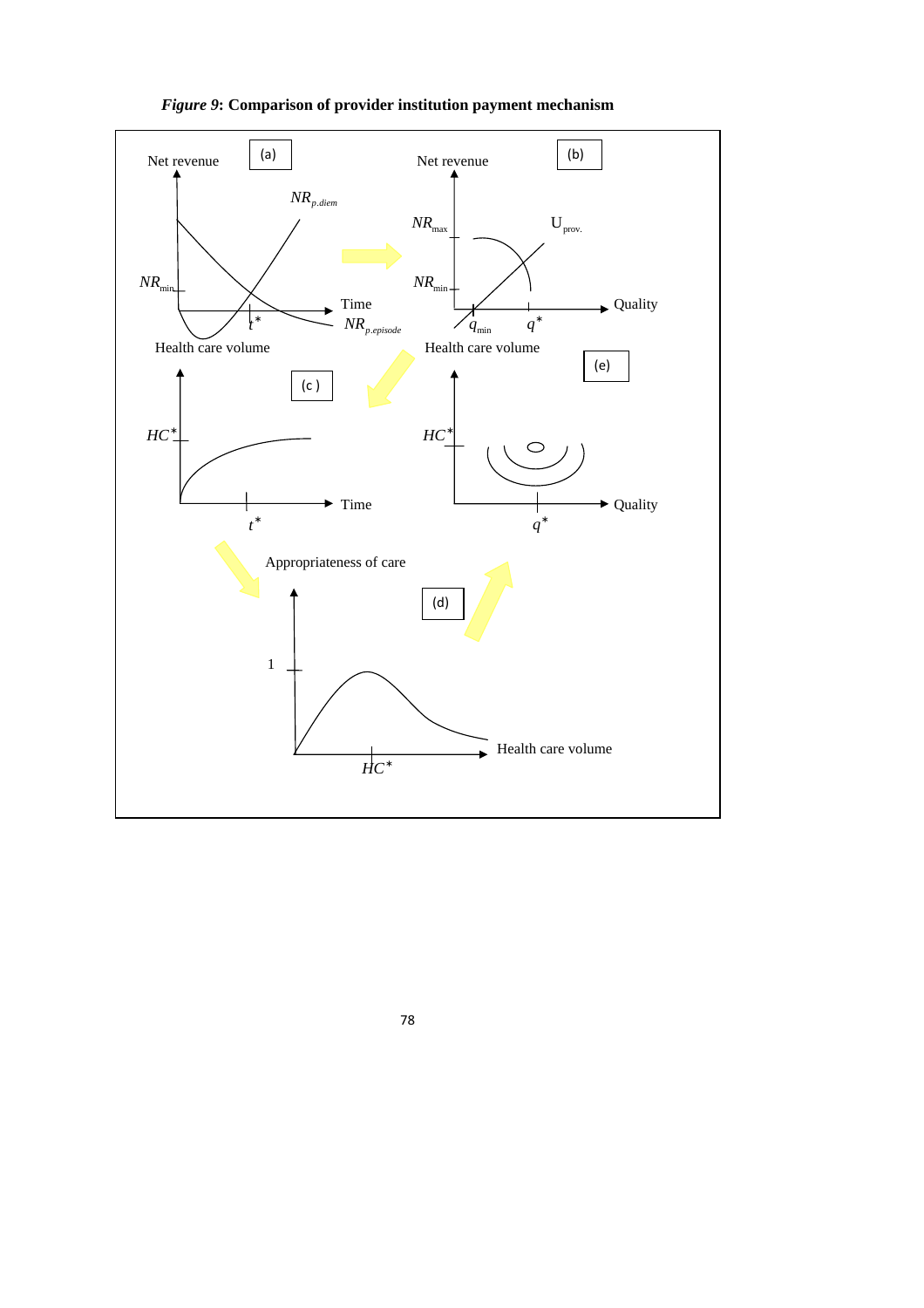#### **CONCLUSION**

### **Model conclusions**

The model introduced in Chapter 4 works with three main actors; health care providers, patients (health care consumers) and third-party purchasers. As it was discussed in Chapter 3, the payment mechanisms influence the behaviour of health care providers which may have important effects on the overall health of the society and on the functioning of health systems with respect to their objectives as well as their limited financial resources.

 We shall accentuate especially eight of the model´s crucial assumptions. All of them are concerned with capabilities and intentions of the three players who enter the health systems and on which the model focuses. The first deals with the goals and objectives of the health care providers given by their individual utility functions, which were described in Chapter 1.1. It implies that *the provider´s maximisation problem consists of maximisation of his net revenue and the level of the health status of each of his patients*, this is connected especially with the ethical part of the provider´s agency role. The second assumption emphasises that *the provider has a perfect knowledge about the amount of services* which need to be supplied to a patient in order to maximise his/her health status. The third assumption states that *all the providers dispose of the same level of capabilities and equipment*. These last two assumptions imply, that the choice of the amount of health services (their appropriateness) provided as well as their quality (within certain margins) is given by the provider´s decision. The fourth assumption we made was that *all providers supply services under the same level of productivity (amount of services per hour) within particular level of quality*. This point implies that there exists a certain trade-off between the level of health services provided and the level of quality of their provision. While the

following is supposed:  $\frac{dq}{dx} = \alpha <1$ *t q t HC* α ∂  $\frac{\partial q}{\partial t} =$ ∂ . As to the fifth assumption it shall be mentioned that

*the higher quality of health care provision today raises the likeliness of elevation of the net income tomorrow*, since it increases the prestige of the particular health care provider among the patients. The sixth important assumption deals with the cost function which the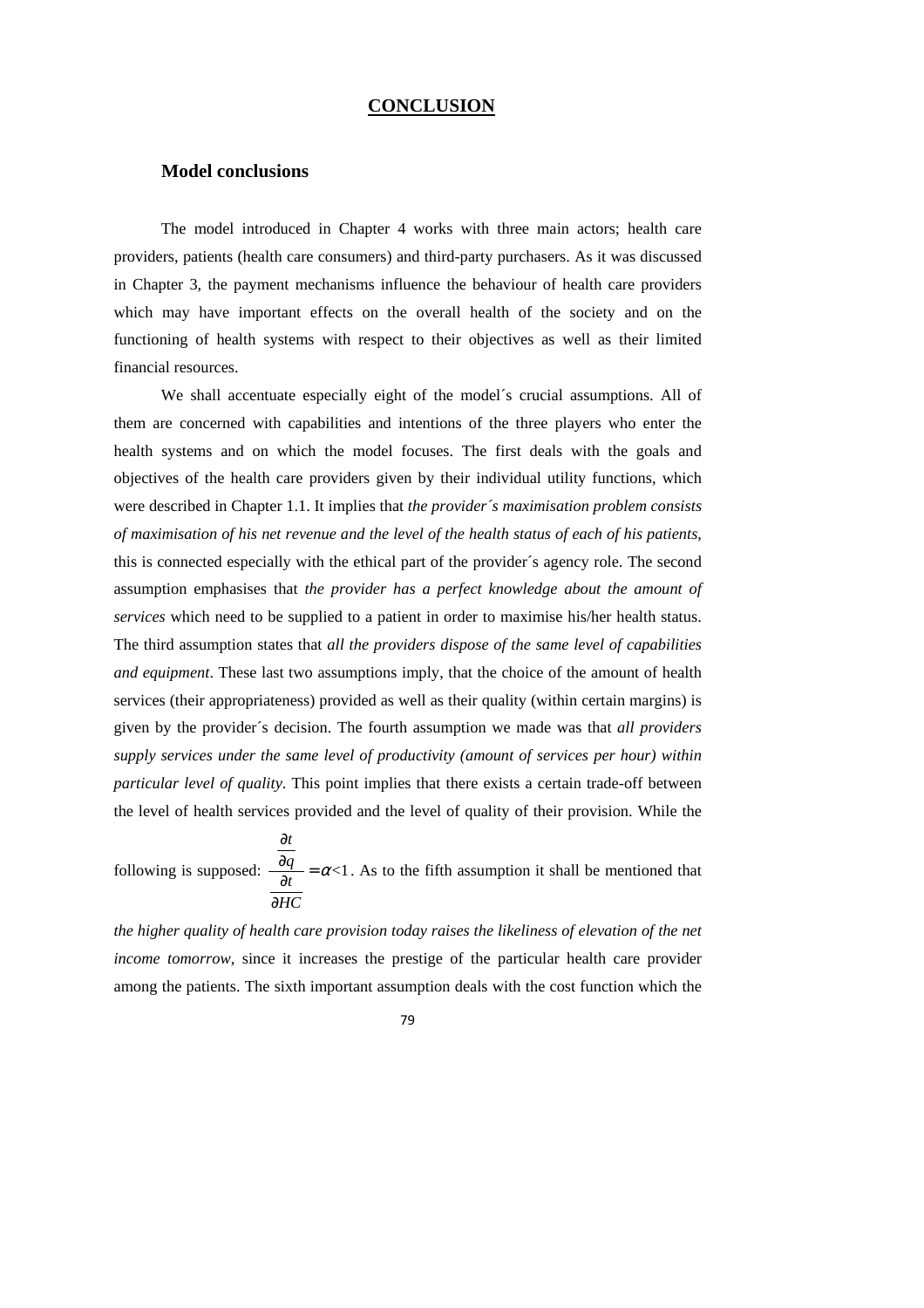health care providers face. The general model supposes that *the cost function is the same every period, and withal it is identical for all health care providers supplying the same health services*. These last three assumptions, when put together, imply that the providers may raise their relative revenues by provision of larger amount of health services (or by increasing the quality – influences only the future income). The seventh assumption focuses on *patients* (consumers) who *are supposed to be able to recognize the level of quality of the health services provided to them*. The last fundamental assumption to be stressed is the *development of control measures*, which enable the third-party purchasers and consequently also the patients to judge the level of appropriateness of the health services supplied.

Under the assumptions mentioned above, the author analysed the influence of six payment mechanisms on the provider´s behaviour, especially emphasising impact of their use on four aspects important for health care provision: *production of health services*, *waiting times*, *cost efficiency* and *prevention*. First part of the analysis focused on the outpatient care, where the absolute amount of health services per one treatment of a patient played an important role. In the second part, three mechanisms representing the group of payment mechanisms used in inpatient care reimbursement were analysed with an emphasis on the length of a stay of a patient.

|                   | Delivery/production      | <b>Creation</b><br>of    | Increases cost           | <b>Incentivises</b>             |
|-------------------|--------------------------|--------------------------|--------------------------|---------------------------------|
|                   | of services              | waiting times            | efficiency               | prevention                      |
| <b>FFS</b>        | $\overline{\mathbf{z}}$  | $\overline{\phantom{a}}$ |                          | $\leftrightarrow$               |
| <b>Capitation</b> | N                        | $\mathbf{N}$             | $\overline{\phantom{a}}$ | $\overline{\phantom{a}}$        |
| <b>Salary</b>     | N                        | $\leftrightarrow$        | $\overline{\mathbf{z}}$  |                                 |
| Per case          | N                        | $\mathbf{N}$             | $\overline{\mathbf{z}}$  | $\leftrightarrow$ <sup>90</sup> |
| Per diem          | $\overline{\phantom{a}}$ | $\overline{\mathbf{z}}$  | $\leftrightarrow$        | $\leftrightarrow$               |
| <b>Global</b>     | $\leftrightarrow$        |                          | $\overline{\phantom{a}}$ | $\leftrightarrow$               |
| budget            |                          |                          |                          |                                 |

*Table 2***: Impact of payment mechanisms on provider´s behaviour** 

1

<sup>&</sup>lt;sup>90</sup> If we consider a slight adjustment of the basic form of the payment mechanism introduced in Chapter 4.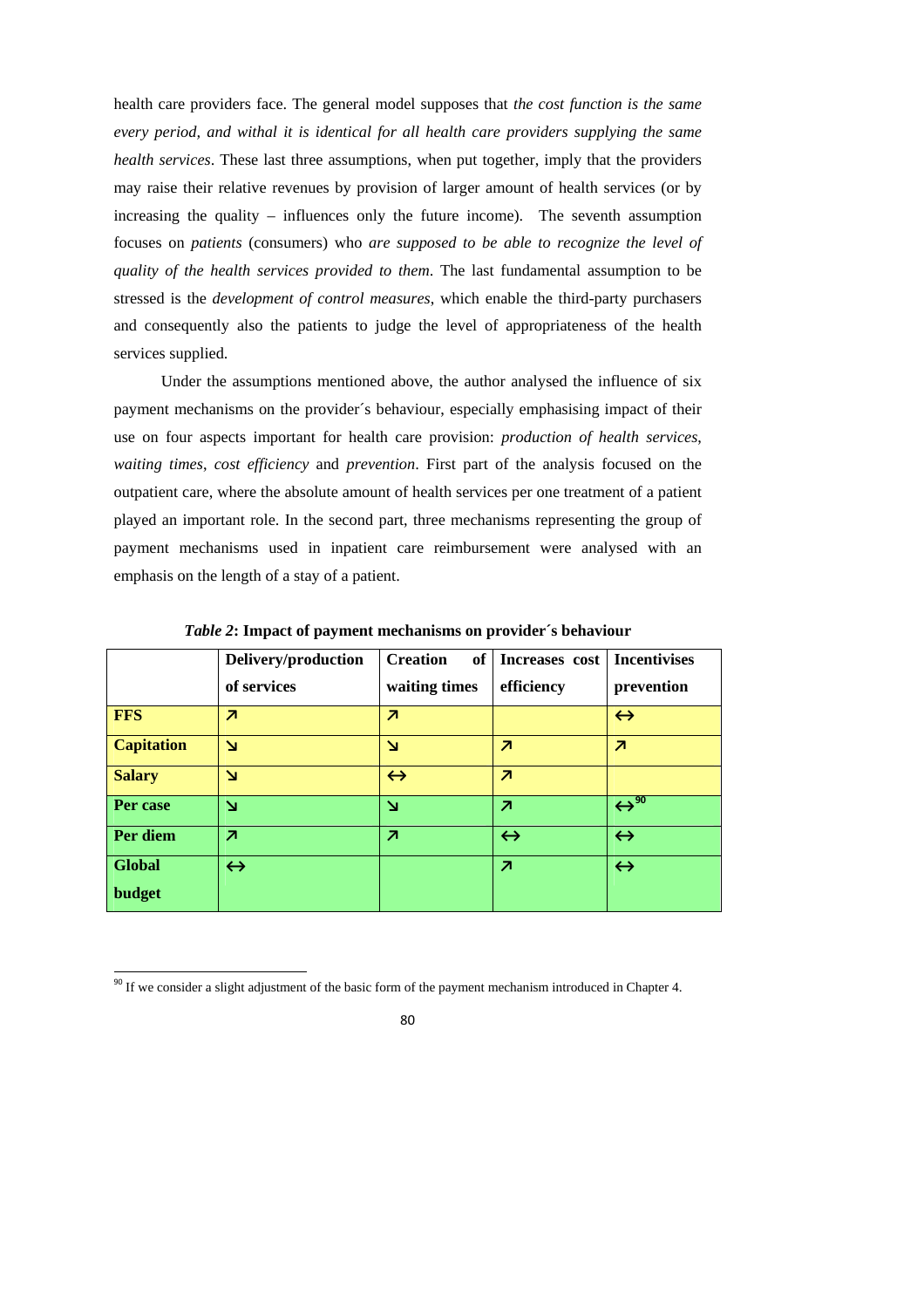The *Table 2* provides an overview of the results coming from the model presented, taking into consideration mostly basic forms of the six payment mechanisms. The first three lines of the table stand for the payment mechanisms analysed in the model as used for outpatient care. The last three lines represent mechanisms used for reimbursement of inpatient health care. The sign  $\nabla$  means, that the particular payment mechanism motivates the health care provider to the particular aspect observed. The sign  $\vee$  means, that the mechanism incentivises the opposite to the aspect displayed in the table and the sign  $\leftrightarrow$ stands for neutrality of the mechanism considering the particular factor. The blank places stands for the fact that we are not able to judge the impact of the payment method on the particular aspect based on the model introduced in Chapter 4.

When reading *Table 2*, the reader needs to take into consideration meaning of each of the four aspects, the table focuses on, in the context of health care sector. For instance, production of services is a twofold problem, on one hand there is overproduction, on the other hand underproduction and each one of these when led into extreme constitutes a great problem not only for the health system functioning and its finances, but above all on the patients and their health status. Therefore, it is difficult to say whether it is better and for who when the payment mechanism enhances the health care providers to high or to low production of health services. Along with that, the term cost efficiency constitutes a problem as well if it is not properly defined (see Chapter 1.1.). These two examples remind us of the necessity of judging and evaluating the impacts of particular tools with respect to the wide range of objectives the societies and policy makers place into health care and health systems (see Chapter 1).

The *Table 2* shows, that particular payment methods differ greatly with respect to the influence they have on health care providers, however, it is very difficult to unambiguously state which one of the mechanisms is the best, especially vis-a-vis other possible criteria under which we could judge the mechanisms, such as access, quality enhancement, etc.

Langenbrunner & Liu (2004) and Figueras, Robinson, & Jakubowski (2005) also use similar table in their work, however, they focus on some different criteria for evaluating the payment mechansims impact and in some cases do not contain reasoning for their conclusions.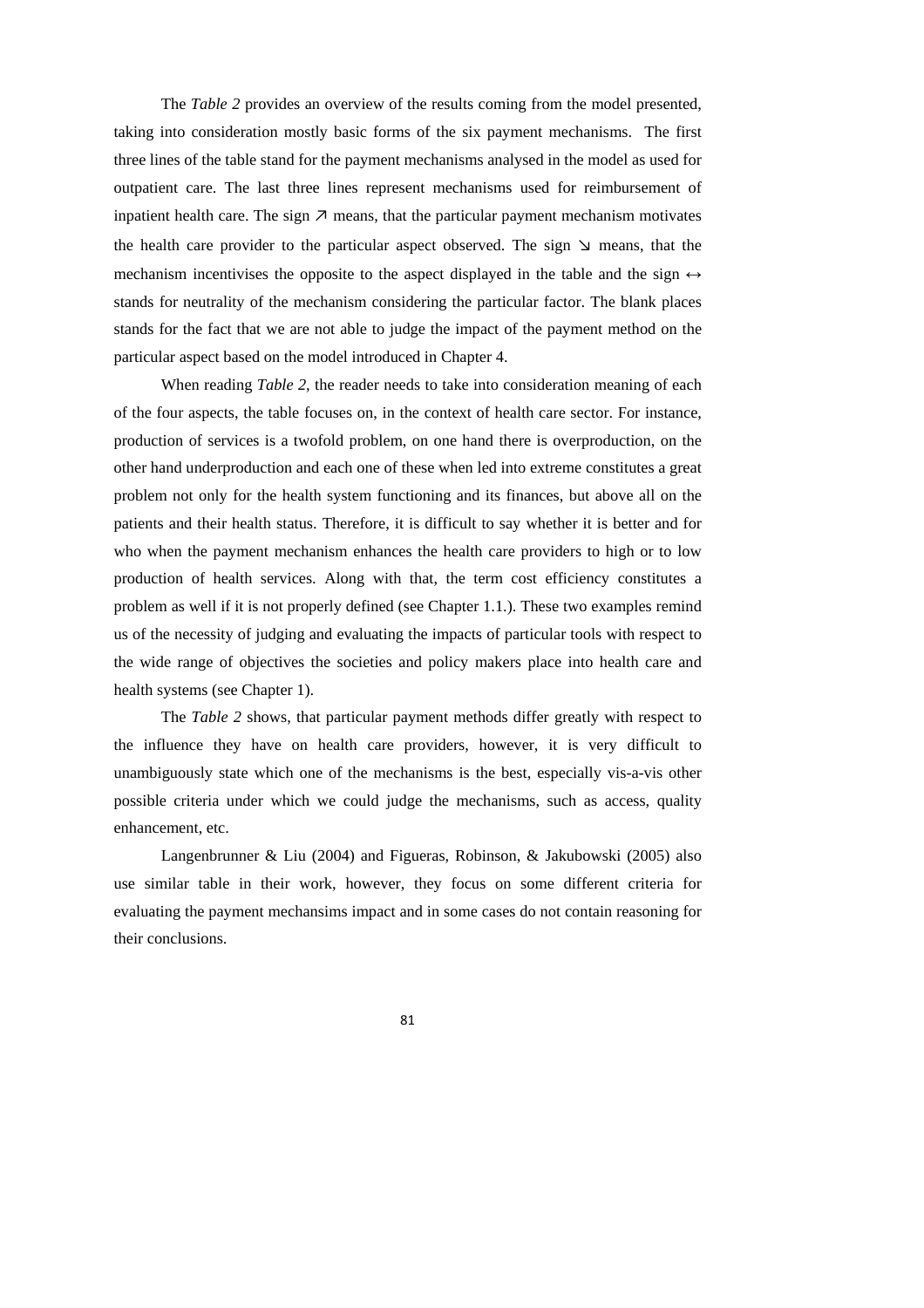### **Possible extensions of the model**

As stated in the *Chapter 4*, some of the assumptions of the model introduced are perhaps too strong or too remote from the reality. This fact gives the model potential for further extensions, which might contribute to its larger complexity, yet also complicacy.

 Given the limited resources the health systems have to deal with, we could assume that there exists some cap on the maximum amount of health services (in the case of outpatient care) or some maximum number of days of hospitalisation (in the case of inpatient care) for particular health care provider. This assumption would influence the interval within which the level of quality shall be placed, as well as we would ensure certain interval of the level of appropriateness of health care in the cases of those payment mechanisms, which tend to overproduction. At the same time, this restriction might contribute to elimination of waiting lists, which  $-$  in our model  $-$  are caused by overproduction of health services to each patient.

Another one of the possible extensions concerns the cost function. Impossibility of changing the cost function, assumed in the model, prevents the providers from one of the possible ways to augment their net revenue, as discussed for instance in the case of fee per case. By allowing the possibility of shifting the cost function we could consider the eventuality that each provider can attempt to lower his costs under each level of health care production and therefore raise his/her net revenue.

One could also relax the assumption about the productivity of the providers in order to introduce another extension of the model. We may assume that in the real world the capabilities as well as equipment differ among the health care providers, which brings up the possibility of each provider having different productivity within a particular level of quality. The providers in general are "operating" within a certain interval of amount of health care services to be supplied within a certain quality level, without creating waiting lists. Their incomes may then also differ due to the differences of their aptitudes.

Introduction of cost-sharing, direct payments from patients towards health care providers, also constitutes one of the alternative extensions of the model. This step would first of all influence the behaviour of patients in the sense that most probably they would get more interested and strict about the health care and its quality they receive. Moreover, since the model looks at the costs in general, without taking into account the problem of the sources of their reimbursement, we can assume that it would not have a significant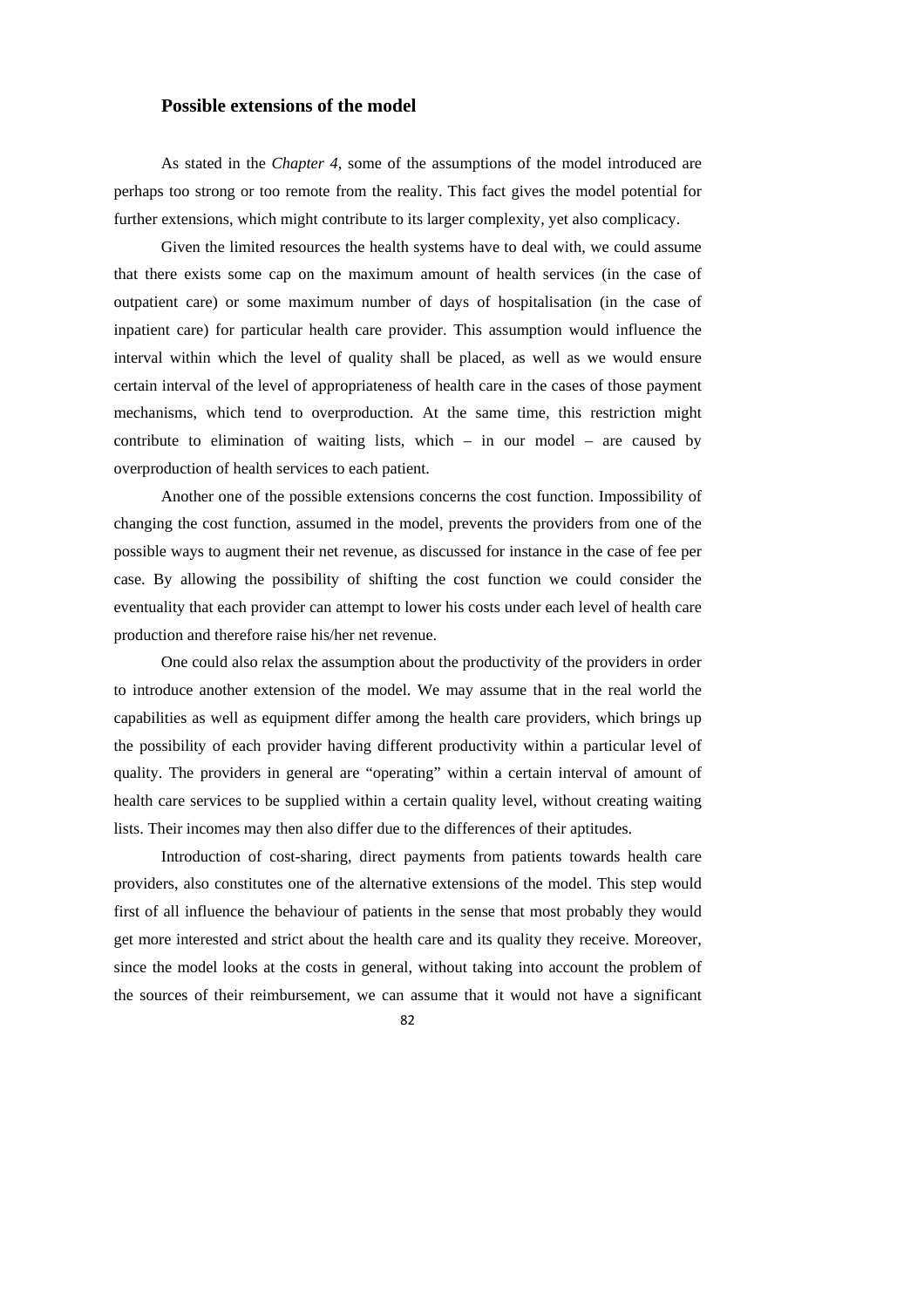impact on the providers´ behaviour. It can be supposed, that in principle, the providers would behave in the same manners as before, but the ranges within which they operate would get most probably narrower.

## **Concluding remarks**

1

The weak and the strong points of the payment mechanisms are widely discussed in a spectrum of literature<sup>91</sup>, however little theoretical analysis has been made. The simple graphical analysis presented within the model introduced in the Chapter 4 proved some of the experience stemming from practice of many health systems.

Nowadays, when health systems gain in importance in debates of all policy-makers in order to find the best - in the sense of whole complex of objectives set by the society and the policy makers - way of operating them. The systems face immense inefficiencies and failures which are caused by various factors and actors. An important aspect influencing health systems´ functioning is the provider´s behaviour, as we discussed in Chapter 2 and Chapter 3, which may be often one of the causes leading to the lack of sustainability of the health systems.

The distinction between purchaser, provider and patient role in most of the health systems was an important step, giving the third-party purchasers tools in order to influence the provider´s behaviour and contribute to better functioning health systems. This paper focused mostly on payment systems and contracts when analysing the third-party purchasers´ tools and their impact on provider decision-making. However, payment systems are just one of the elements among the mix of factors that will determine the extent to which the purchaser can influence the provider´s behaviour. Another important factor, not to be forgotten, is for instance the nature of the provider organizations themselves. Their form of ownership, their degree of autonomy and scope for decision making and the type of market structure within which they operate all influence the way in which they act as the patient's agent.

<sup>&</sup>lt;sup>91</sup> Docteur & Oxley (2004); Figueras, Robinson, & Jakubowski (2005); Gauri (2004) ; Langenbrunner & Liu (2004); Gauri (2004).

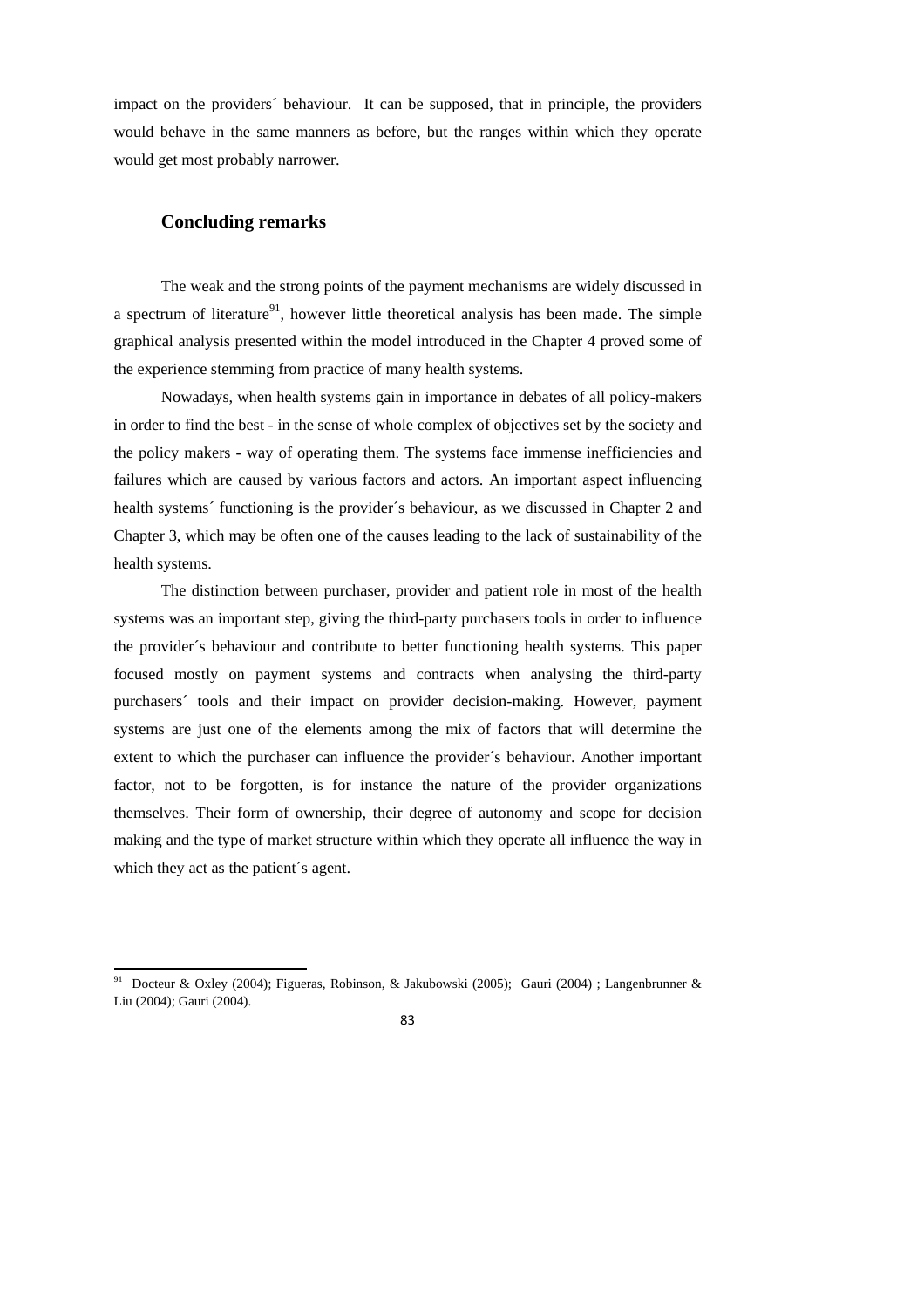#### **REFERENCES**

ABEL-SMITH, B. (1992). Cost containment and the new priorities in the European Communites. *The Milbank Quarterly*, 70(3): 393-416.

AcademyHealth. (2006). Efficiency in Health Care: What does it mean? How is it measured? How can it be used for value-based purchasing? *Highlights from a National Conference.* Madison, Wisconsin: The Agency for Healthcare Research and Quality, The Employer Health Care Alliance Cooperative.

[online]

http://www.academyhealth.org/files/publications/EfficiencyReport.pdf

ARROW, K. (1986). Agency and the market. In K. Arrow, & M. Intriligator, *Handbook of Mathematical Economics,* North Holland: Elsevier Science Publishers, 3(3): 1183-1195.

ARROW, K. (1963). Uncertainty and the welfare economics of medical care. *American Economic Review,* 53(5): 941-973.

BAEZA, C. (April 2007). Annex L: What is a health system? In C. Baeza, *Healthy Development - The World Bank Strategy for Health, Nutrition, and Populaion Results.* The World Bank, pp. 1-4.

BIRKS, S. (1993). Health care – Market or market failure? Massey University. Paper presented to the Public Health Association of New Zealand Conference, Wellington. [online] http://www.massey.ac.nz/~kbirks/hecon/pha93.htm

DAWSON, D., & GODDARD, M. (1999). Long term contracts in the NHS: a solution in search of a problem? *Health Economics,* 8(8): 709-720.

DOCTEUR, E. & OXLEY, H. (2004). Towards High-Performing Health Systems. The OECD Health Project, Policy studies. ISBN 92-64-01559-0.

DONALDSON, C., et al. (2004). *Economics of Health Care Financing: The Visible Hand.* 2nd edition, Basingstoke, UK, Palgrave MacMillan, pp. 298.

ENSOR, T., & LANGENBRUNNER, J. (2002). *Allocating Resources and Paying Providers*. In McKee, M. et al., Health Care in Central Asia. Buckingham, England, Open University Press.

ERLANDSEN, E. (2008). *Improving the Efficiency of Health Care Spending: What Can be Learnt from Partial and Selected Analysis of Hospital Performance.* OECD Economic Studies No.44. ISSN 0255-0822.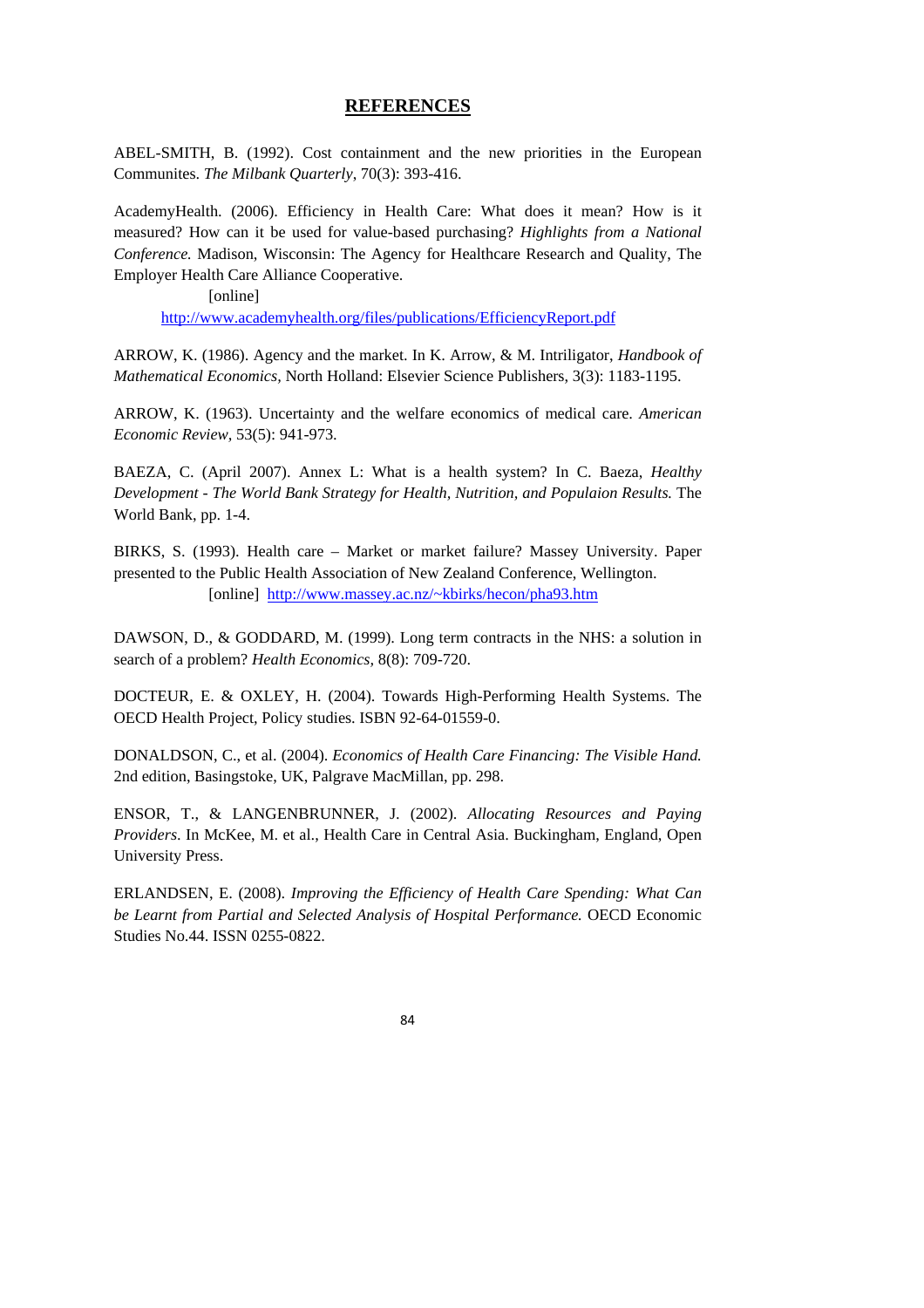European Commission, Health and Consumer Protection Directorate-General (2004). *Background document setting out health system objectives of particular interest to different European committees.* HLG/2004/5.

EVANS, R. (1984). *Strained Mercy: The Economics of Canadian Medical Care*. Toronto: Butterworths.

EVANS, R. (1974). Supplier-induced demand: empirical evidence and implications. In M. Perelman (Ed.), *The Economics of Health and Medical Care* (London: McMillan, 1974).

EVANS, R., & STODDART, G. (April 1990). *Producing health, consuming health care.* Canadian Institut for Advanced Research, Population Health Working Papers, No. 6.

FELDSTEIN, M. (1970). The rising price of physicians´ services. *Review of Economics and Statistics*. 52(2), pp. 121-133. ISSN 00346535.

FELDSTEIN, P.J. (1988). *Health care economics: 6th Edition.* New York: Delmar Publishers Inc. ISBN 1401859798.

FIGUERAS, J., ROBINSON, R., & JAKUBOWSKI, E. (2005). *Purchasing to improve health systems performance.* Berkshire: European Observatory on Health Systems and Policies Series, Open University Press, xx, p. 168. ISBN 0335 21367 7.

FOLLAND, S., GOODMAN, A., & STANO, M. (1997). *The Economics of Health and Health Care.* Engelwood Cliffs NJ: Prentice-Hall, Second edition. ISBN-10: 0135659876.

FUCHS, V. R. (1986). *The Health Economy.* Cambridge , Massachusetts: Harvard University Press, p. 401. ISBN-10: 0735104883.

FUCHS, V. R. (1974). *Who shall live?* New York: Basic Books, p. 168.

GAURI, V. (2004). *Are incentives everything? Payment mechanims for health care providers in developing countries.* The World Bank, WPS2624.

GREEN, D. (1986). *Challenge to the NHS.* Hobart Paperback 23, Institute of Economic Affairs, London.

GROSSMANN, M. (1970). *The Demand for Health: a Theoretical and Empirical Investigation.* New York: Columbia University Press: National Bureau of Economic Research Occasional Paper No. 119.

KENNETH, L. (2008). The cost of imperfect agency in health care: Evidence from rural Cameroun. Elsevier, University of Maryland, *Journal of Development Economics*, 88(2): 282-291.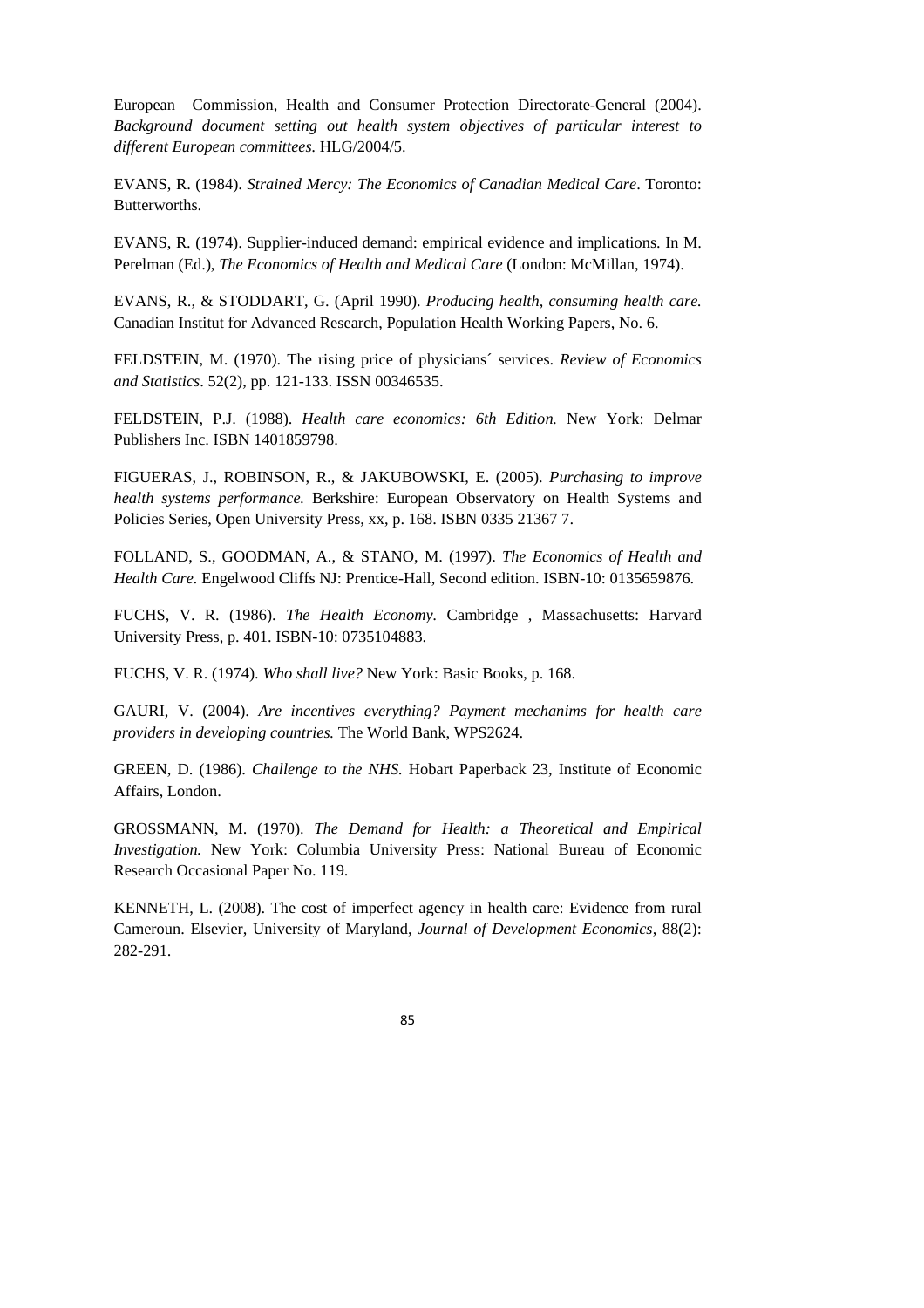KESSEL, R. (1958). Price discrimination in medicine. *Journal of Law and Economics Vol. 1,* 20-53.

LANGENBRUNNER, J. C., & W., LIU, X. (2004). *How to pay? Understanding and using incentives*. HNP Discussion Paper, World Bank.

LANGENBRUNNER, J. C. & WILEY, M. (2002). *Hospital payment mechanisms: theory and practice in transition economies.* Buckingham: Open University Press.

MAYNARD, A., MARINKER, M., & GRAY, D. (May 1986). The doctor, the patient and their contract. III. Alternative contracts: are they viable? *British Medical Journal, 292(6533):1438-1440*.

McCALL, T. (1996). *Examining Your Doctor.* Seacaucus, NJ: Citadel Press.

McGUIRE, A., HENDERSON, J., & MOONEY, G. (1988). *The Economics of Health Care: Introductory Text.* London: Routledge.

McGUIRE, T. (2000). Physician Agency. In A. Culyer, & J. Newhouse (Eds.), *Handbook of Health Economics* (p. 461-536). Elsevier Science B.V.

McPAKE, B., KUMARANAYAKE, L., & NORMAND, C. (2002). *Health Economics: An International Perspective.* Oxon: Routledge.

MOONEY, G. (1994). *Key Issues in Health Economics.* Hemel Hempstead: Harvester Wheatsheaf.

MURRAY, C., EVANS, D., & eds. (2003). *Health systems performance assessment debates, methods and empiricism.* Geneva: WHO.

Organisation for Economic Cooperation and Development (1987). *Financing and Delivering Health Care: A Comparative Analysis of OECD Countries.* Paris: OECD Social Policy Studies, No. 4.

ØVRETVEIT, J. (1995). *Purchasing for Health.* Buckingham: Open University Press.

OXLEY, H. (1995). *New directions in health care policy*. Organisation for Economic Cooperation and Development, Paris.

OXLEY, H., & MACFARLAN, M. (1994). *Health Care Reform: Controlling Spending and Increasing Efficiency.* Paris: Organisation for Economic Co-operation and Development.

PALMER, S., & TORGERSON, D. (1999, April 24). Definitions of efficiency. *British Medical Journal* , p. 1136.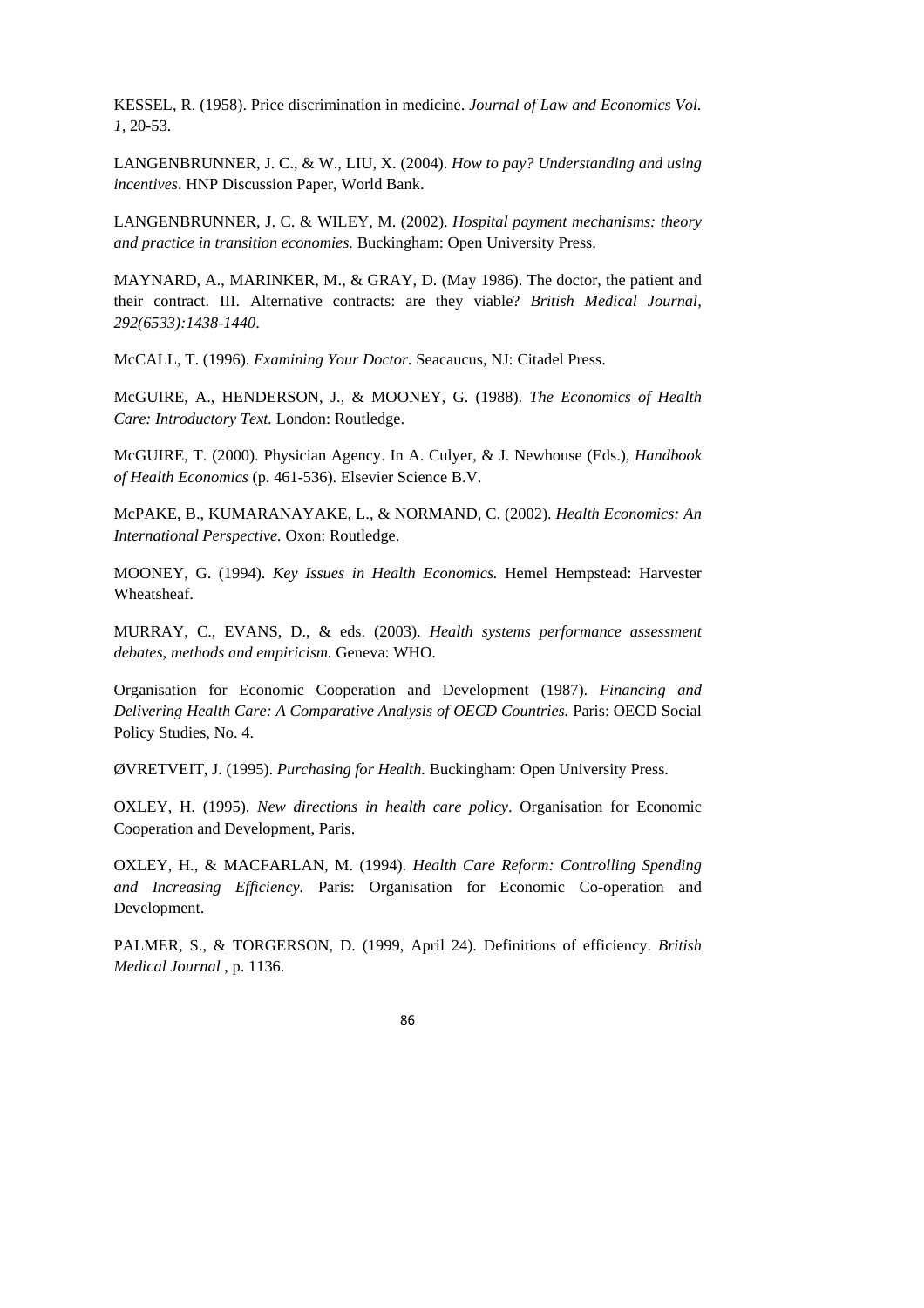PAULY, M. (1988). Is medical care different? Old questions, new answers. *Journal of Health Politics, Policy and Law*, 13(2): 227-237.

PERROT, J. (2002). *Health financing technical brief. Analysis of allocation of financial resources within health systems. Conceptual paper.* Geneva: World Health Organization.

RADA, J., RATIMA, M., & HOWDEN-CHAPMAN, P. (1999, Vol. 14, No. 2). Evidencebased purchasing of health promotion: methodology for reviewing evidence. Oxford University Press, *Health promotion international, 14(2):* 177-187.

REINHARDT, U. E. (1972, February). A Production Function for Physician Services. *The Review of Economics and Statistics*, 84(1): 184-191.

REINHARDT, U. E. (1975). Physician Productivity ad the Demand for Health Manpower. *Journal of Economic Literature*, 14(2): 522-524.

ROBB, G. (2010, June 17). Clinical Practice Guideliness in the Netherlands. *New Zealand Journal of Physiotherapy*.

[online] http://findarticles.com/p/articles/mi\_6848/is\_1\_32/ai\_n28246335

RON, A., ABEL-SMITH, B. & TAMBURI, G. (1990). *Health Insurance in Developing Countries: The Social Security Approach*, pp. 53-71. INternational Labor Office, Geneva.

SALTMAN, R., BUSSE, R., & FIGUERAS, J. (2004). *Social health insurance systems in western Europe.* Open University Press, 1 edition, p. 328. ISBN-10: 0335213634.

SALTMAN, R., FIGUERAS, J., SAKELLARIDES, C., & eds. (1998). *Critical Challenges for Health Care Reform in Europe.* Buckingham: Open University Press, p. 424. ISBN 0 335 19970 4.

SAVAS, S., et al. (1998). Contracting models and provider competition. In R. Saltman, J. Figueras, C. Sakellarides, & eds., *Critical challenges for health care reform in Europe.* Buckingham: Open University Press.

SEIDMAN, R., & FRANK, R. (1985). Hospital Responses to Incentives in Alternative Reimbursement Systems. *Journal of Behavioral Economics*, 14(1): 155-180.

SEVERENS, J. (2003). Value for money of changing healthcare services? Economic evaluation of quality improvement*. Quality & safety in health care*, Vol. 12. ISSN 1475- 3898.

SILOW-CAROLL, S., & ALTERAS, T. (2007). *Value-Driven Health Care Purchasing: Four states that Are Ahead of the Curve.* The Commonwealth Fund, Vol. 67.

SIMON, H. (1957). *Models of Man: Social and Rational.* New York: John Wiley, pp. 238- 382.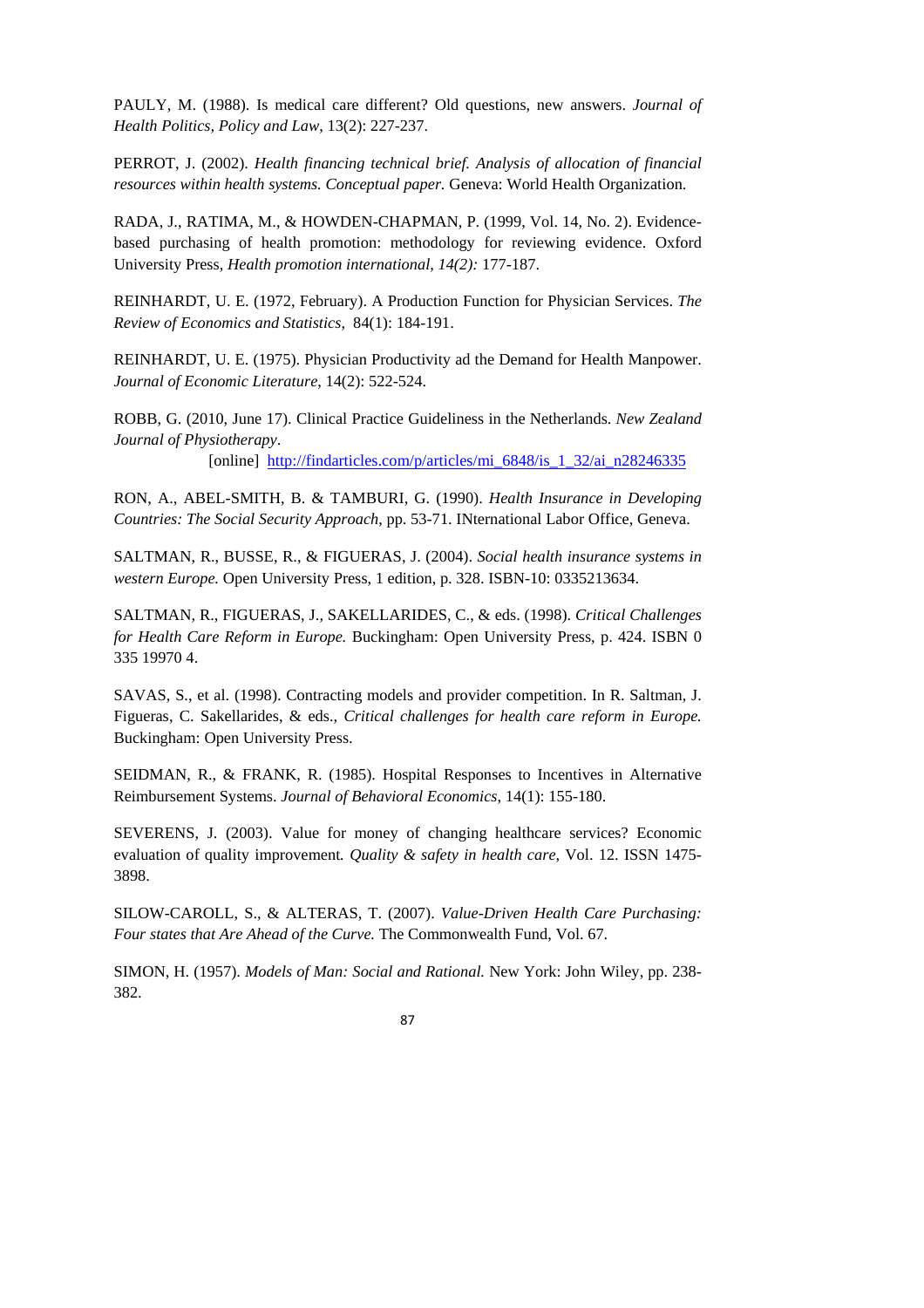SORENSON, C., DRUMMOND, M., & KANAVOS, P. (2008). *Ensuring value for money in health care.* Copenhagen: Observatory Studies Series No. 11.

SZENDE, A., & MOGYOROSY, Z. (September 2004). Health Care Provider Payment Mechanisms in the New EU Members of Central Europeand the Baltic States: Current Reforms, Incentives and Challenges. *The European Journal of Health Economics*, 5(3): 259-262.

THOMSON, S., et al. (2009). *Addressing financial sustainability in health systems*. European Observatory on Health Systems and Policies, Policy Brief.

THURSTON, N., & LIBBY, A. (2002, February). A Production Function for Physician Services Revisited. *The Review of Economics and Statistics*, 84(1): 184-191.

VARIAN, H. (1995). *Mikroekonomie: Moderní p*ř*ístup.* Praha: VICTORIA PUBLISHING, a.s., Translation Ing. Libor Grega. W.W. Norton & Co,pqnw; USA, 1993.

WAGSTAFF, A., & VAN DOORSLAER, E. Equity in Health Care Financing and Delivery. In K. J. Arrow, & M. D. Intriligator, *Hanbooks in Economics* (pp. 1804-1862), Elsevier.

WOLFE, P., & MORAN, D. (1993 Spring). Global budgeting in the OECD countries. *Health Care Financing Review*, 14(3): 55-76.

WONG, C., et al. (2000). Development, dissemination, implementation and evaluation of clinical pathway for oxygen therapy. Departments of Medicine and of Clinical Epidemiology and Biostatistics and the Centre for Evaluation of Medicines, McMaster University, Hamilton, Ontario. CMAJ, 162(1): 29-33.

World Health Organization (2009). *World Health Statistics 2009.* WHO Press, pp. 107- 117.

World Health Organization (2000). Health systems: improving performance. In *The world health report 2000.* Geneva: World Health Organization.

World Health Organization (1999). *The world health report 1999.* WHO Press.

ZÁPAL, J., et al. (2009). *Health System Financing in the EU: Current Practices and the Ageing Challenges.* Prague: Ministry of Health of the Czech Republic, p. 144. ISBN 978- 80-85047-39-4.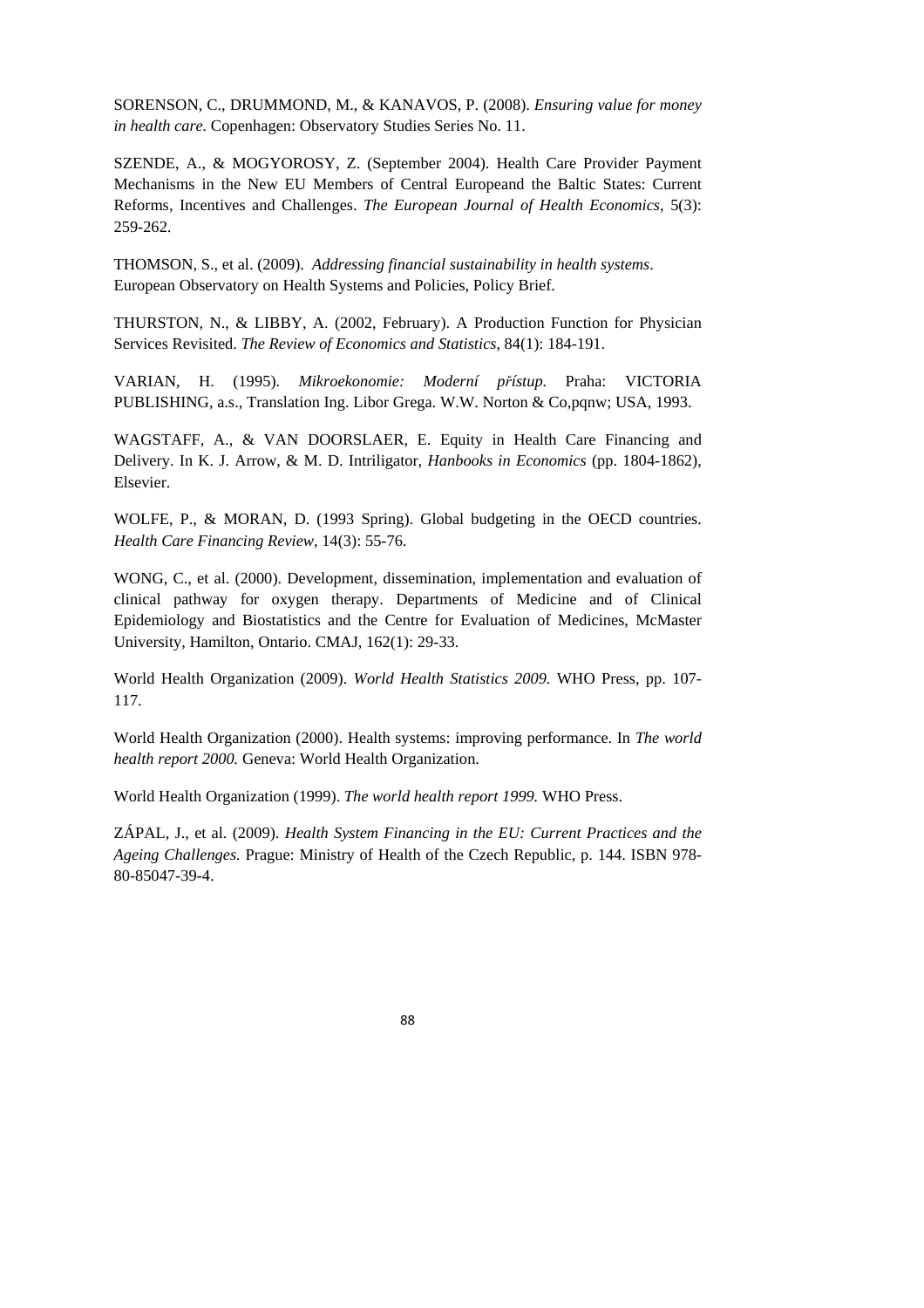## Health Systems in Transition PUBLICATIONS

BARROS, P., & DE ALMEIDA SIMOES, J. (2007). Portugal: Health system review. *Health Systems in Transition*. Copenhagen, 9(5): 1-140. ISSN 1817-6127.

BRYNDOVÁ, L. et al. (2009). Czech Republic: Health system review. *Health Systems in Transition*. 11(1): 1-122. ISSN 1817-6127.

CORENS D. (2007). Belgium: Health system review. *Health Systems in Transition*. Copenhagen, 9(2): 1–172. ISSN 1817-6127.

DURÁN, A., LARA, J., & VAN WAVEREN, M. (2006). Spain: Health system review. *Health Systems in Transition*. Copenhagen, 8(4): 1-208. ISSN 1817-6127.

GAÁL P. (2004). *Health care systems in transition: Hungary.* Copenhagen: WHO Regional Office for Europe on behalf of the European Observatory on Health Systems and Policies, 6(4): 1-152. ISSN 1020-9077.

GLENNARD, A., et al. (2005). *Health Systems in Transition: Sweden.* Copenhagen: WHO Regional Office for Europe on behalf of the European Observatory on Health Systems and Policies, 7(4): 1-128. ISSN 1817-6127.

HOFMARCHER M M, RACK H-M. (2006). Austria: Health system review. *Health Systems in Transition*. Copenhagen, 8(3):1–247. ISSN 1817-6127.

ROKOSOVÁ, M., et al. (2005). *Health care systems in transition: Czech Republic.* Copenhagen: WHO Regional Office for Europe on behalf of the European Observatory on Health Systems and Policies, 7(1): 1-100. ISSN 1020-9077.

SCHÄFER, W., et al. (2010). The Netherlands: Health systems review.*Health care systems in transition.* Copenhagen; 6(6): 1-151. ISSN 1020-9077.

STRANDBERG-LARSEN M., et al. (2007). Denmark: Health system review. *Health Systems in Transition*. Copenhagen; 9(6): 1–164. ISSN 1817-6127.

VUORENKOSKI L., MLADOVSKY P. and MOSSIALOS E. (2008). Finland: Health system review. *Health Systems in Transition.* 10(4): 1–168. ISSN 1817-6119.

# MASTER DIPLOMA THESES

ANTOŠOVÁ, L. (2005). *Microeconomic Analysis of Demand for Health Care under Publicly Financed Health Care Insurance: the model of effective demand..* Praha: Diplomová práce, IES FSV UK.